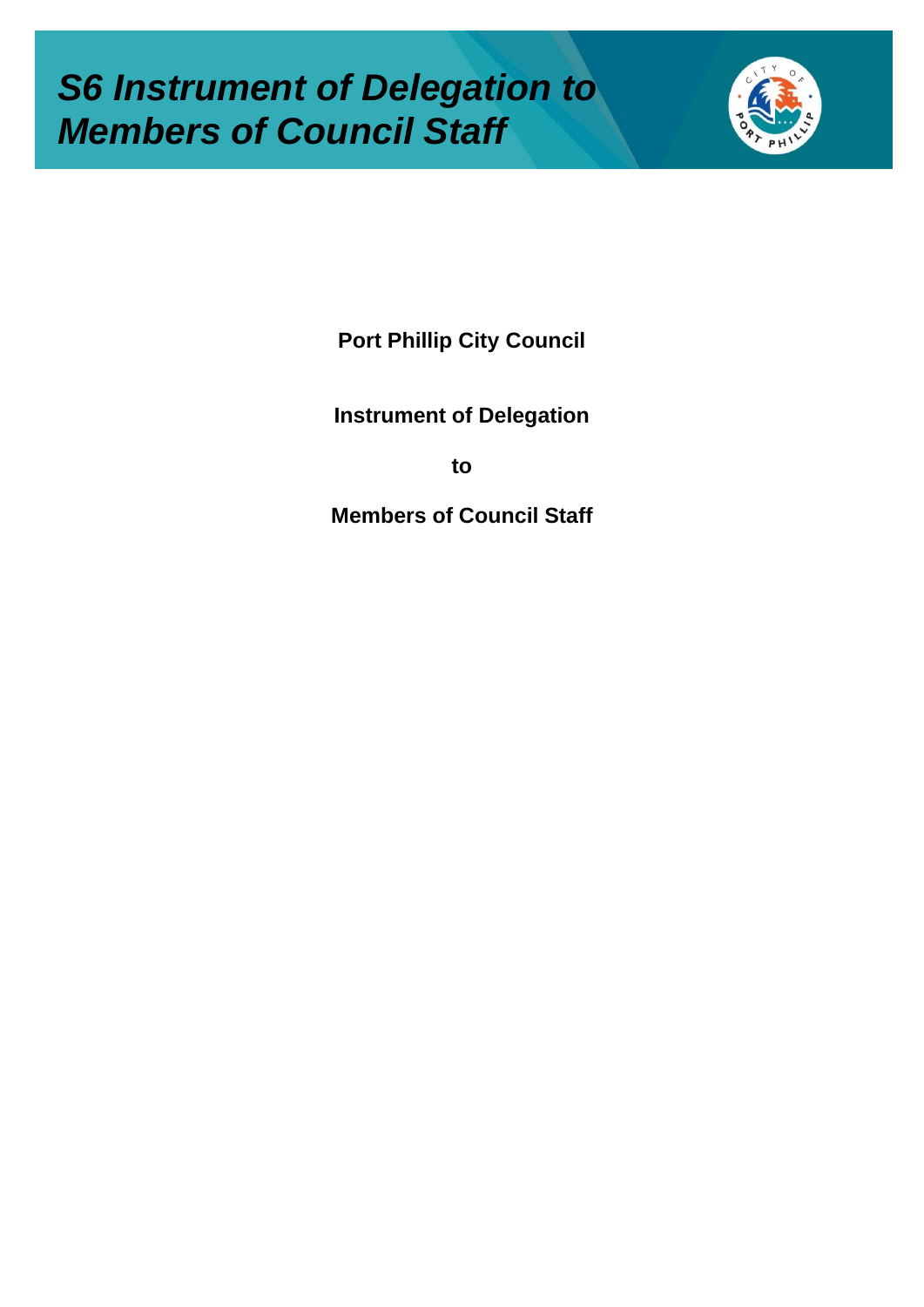### **Instrument of Delegation**

In exercise of the powers conferred by the legislation referred to in the attached Schedule, the Council:

- 1. delegates each duty and/or function and/or power described in column 1 of the Schedule (and summarised in column 2 of the Schedule) to the member of Council staff holding, acting in or performing the duties of the office or position described opposite each such duty and/or function and/or power in column 3 of the Schedule;
- 2. record that references in the Schedule are as follows:

| <b>APPM</b>                   | means | Assets and Property Portfolio Manager                                                                                               |  |
|-------------------------------|-------|-------------------------------------------------------------------------------------------------------------------------------------|--|
| Authorised<br><b>Officers</b> | means | Staff and contractors who have been appointed as<br>authorised officers pursuant to section 224 of the Local<br>Government Act 1989 |  |
| <b>BSOP</b>                   | means | <b>Business Support Officer - Planning</b>                                                                                          |  |
| CEO                           | means | <b>Chief Executive Officer</b>                                                                                                      |  |
| <b>CFO</b>                    | means | <b>Chief Financial Officer</b>                                                                                                      |  |
| CoordHS                       | means | <b>Coordinator Health Services</b>                                                                                                  |  |
| CoordLLAM                     | means | Coordinator Local Laws and Animal Management                                                                                        |  |
| CoordPC                       | means | Coordinator Planning Compliance                                                                                                     |  |
| EAO                           | means | <b>Engineering Approvals Officer</b>                                                                                                |  |
| EHO                           | means | <b>Environmental Health Officer</b>                                                                                                 |  |
| <b>EMCPS</b>                  | means | <b>Executive Manager City Planning and Sustainability</b>                                                                           |  |
| EMCCO                         | means | <b>Executive Manager Construction, Contracts and Operations</b>                                                                     |  |
| <b>EMPA</b>                   | means | <b>Executive Manager Property and Assets</b>                                                                                        |  |
| GMCGD                         | means | General Manager City Growth and Development                                                                                         |  |
| <b>GMCOI</b>                  | means | General Manager Customer, Operations and Infrastructure                                                                             |  |
| HoAM                          | means | Head of Asset Management                                                                                                            |  |
| HoCs                          | means | <b>Head of City Strategy</b>                                                                                                        |  |
|                               |       | <b>Head of City Policy</b>                                                                                                          |  |
| HoGov                         | means | <b>Head of Governance</b>                                                                                                           |  |
| <b>HoPWO</b>                  | means | Head of Property and Workplace Operations                                                                                           |  |
| <b>MBS</b>                    | means | Municipal Building Surveyor (Coordinator Building)                                                                                  |  |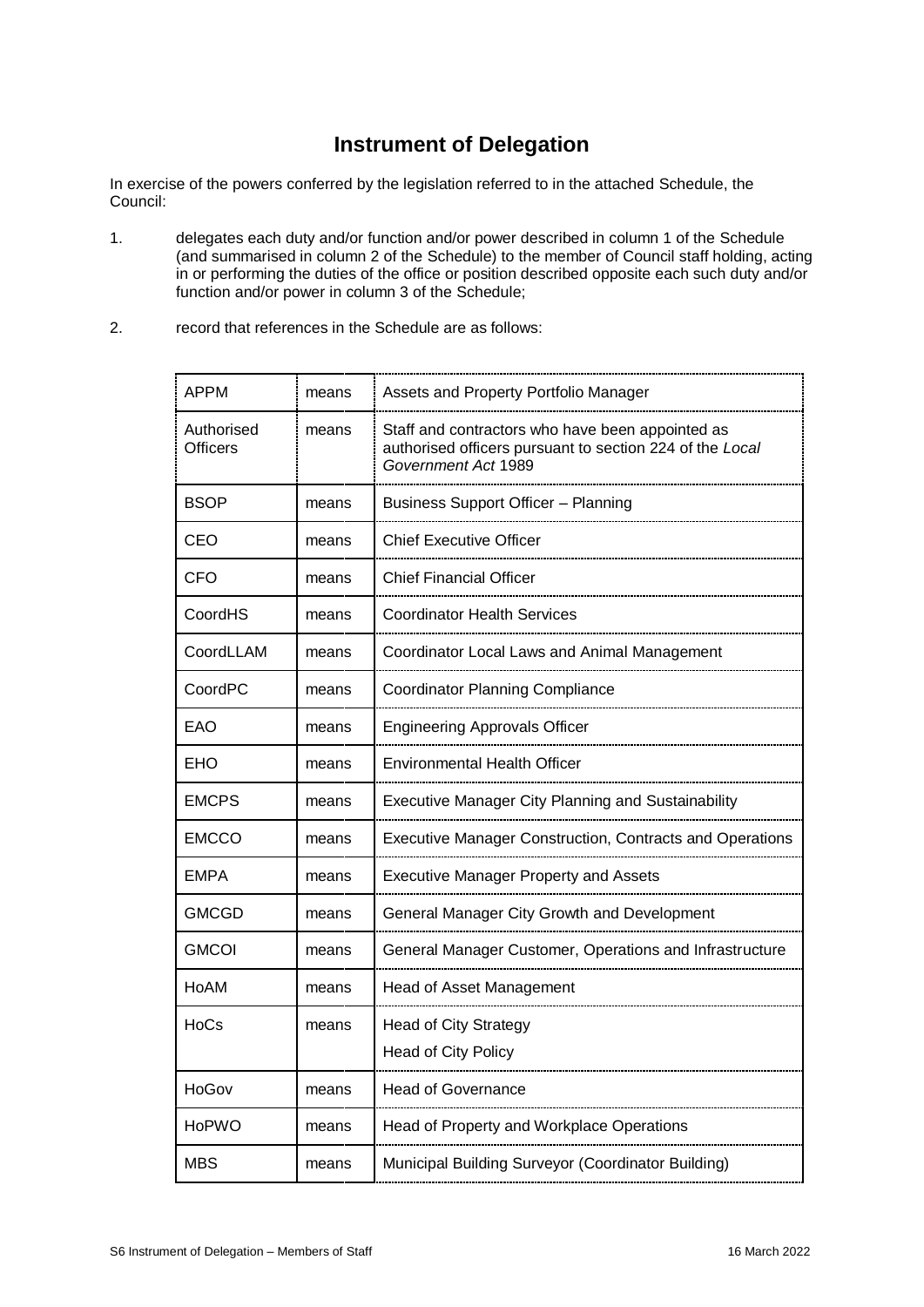| <b>MCD</b>    | means | Manager City Development                                                                                                                                                                             |
|---------------|-------|------------------------------------------------------------------------------------------------------------------------------------------------------------------------------------------------------|
| MGOP          | means | Manager Governance and Organisational Performance                                                                                                                                                    |
| <b>MPT</b>    | means | Manager Partnerships and Transport                                                                                                                                                                   |
| <b>MSA</b>    | means | Manager Safety and Amenity                                                                                                                                                                           |
| N/A           | means | Not Applicable or has not been delegated                                                                                                                                                             |
| <b>PCO</b>    | means | <b>Planning Compliance Officer</b>                                                                                                                                                                   |
| PICoords      | means | Coordinator Planning Canal Ward<br><b>Coordinator Planning Gateway Ward</b><br>Coordinator Planning Lake Ward<br><b>Coordinator Planning Support</b>                                                 |
| SO            | means | <b>Subdivision Officer</b>                                                                                                                                                                           |
| SPPFB         | means | Senior Precinct Planner - Fishermans Bend                                                                                                                                                            |
| StatP         | means | Statutory Planners (Band 5, 6, 7 & 8)<br><b>Fast Track Planner</b><br><b>Student Planner</b>                                                                                                         |
| <b>StratP</b> | means | Principal Strategic Planner (Band 8)<br>Principal Strategic Planner / Urban Designer (Band 8)<br>Senior Strategic Planner (Band 7)<br>Senior Heritage Planner (Band 7)<br>Strategic Planner (Band 6) |
| TLFB          | means | Planning Team Leader Fishermans Bend                                                                                                                                                                 |
| TLPO          | means | <b>Team Leader Property Operations</b>                                                                                                                                                               |

#### 3. declares that:

- 3.1 this Instrument of Delegation is authorised by a resolution of Council passed on 16 March 2022; and
- 3.2 the delegation:
	- 3.2.1 comes into force immediately the common seal of Council is affixed to this Instrument of Delegation;
	- 3.2.2 remains in force until varied or revoked;
	- 3.2.3 is subject to any conditions and limitations set out in sub-paragraph 3.3, and the Schedule;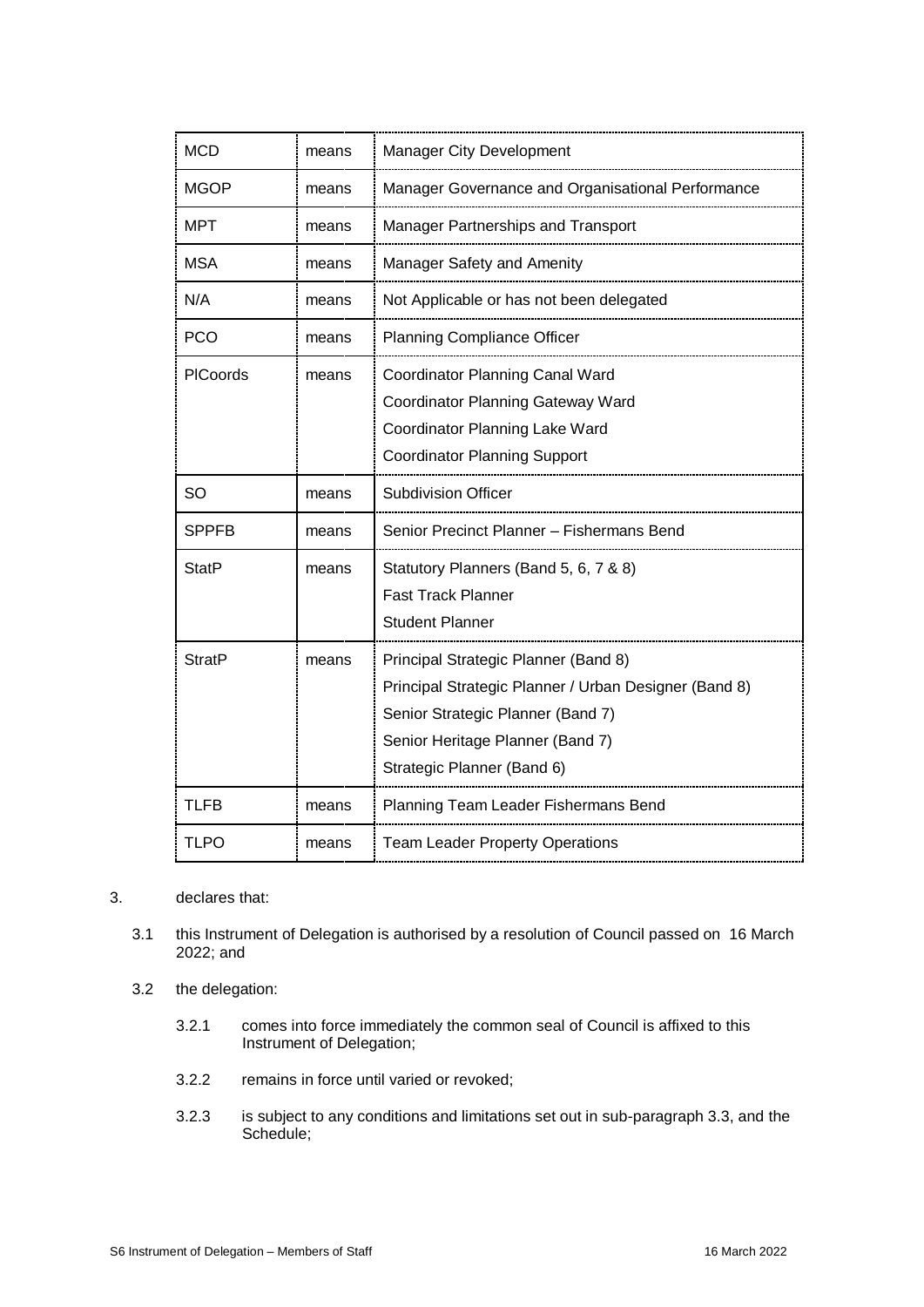- 3.2.4 must be exercised in accordance with any guidelines or policies which Council from time to time adopts;
- 3.2.5 revokes the delegation dated 2 February 2022; and
- 3.3 the delegate must not determine the issue, take the action or do the act or thing:
	- 3.3.1 if the issue, action, act or thing is an issue, action or thing which Council has previously designated as an issue, action, act or thing which must be the subject of a Resolution of Council;
	- 3.3.2 if the determining of the issue, taking of the action or doing of the act or thing would or would be likely to involve a decision which is inconsistent with a
		- (a) policy; or
		- (b) strategy

adopted by Council;

3.3.3 if the determining of the issue, the taking of the action or the doing of the act or thing cannot be the subject of a lawful delegation; or

)

3.3.4 the determining of the issue, the taking of the action or the doing of the act or thing is already the subject of an exclusive delegation to another member of Council staff or delegated committee.

| <b>THE COMMON SEAL of</b><br>Port Phillip City Council was |  |
|------------------------------------------------------------|--|
| hereunto affixed in the presence of:                       |  |
|                                                            |  |
| Mayor                                                      |  |
|                                                            |  |
| <b>Chief Executive Officer</b>                             |  |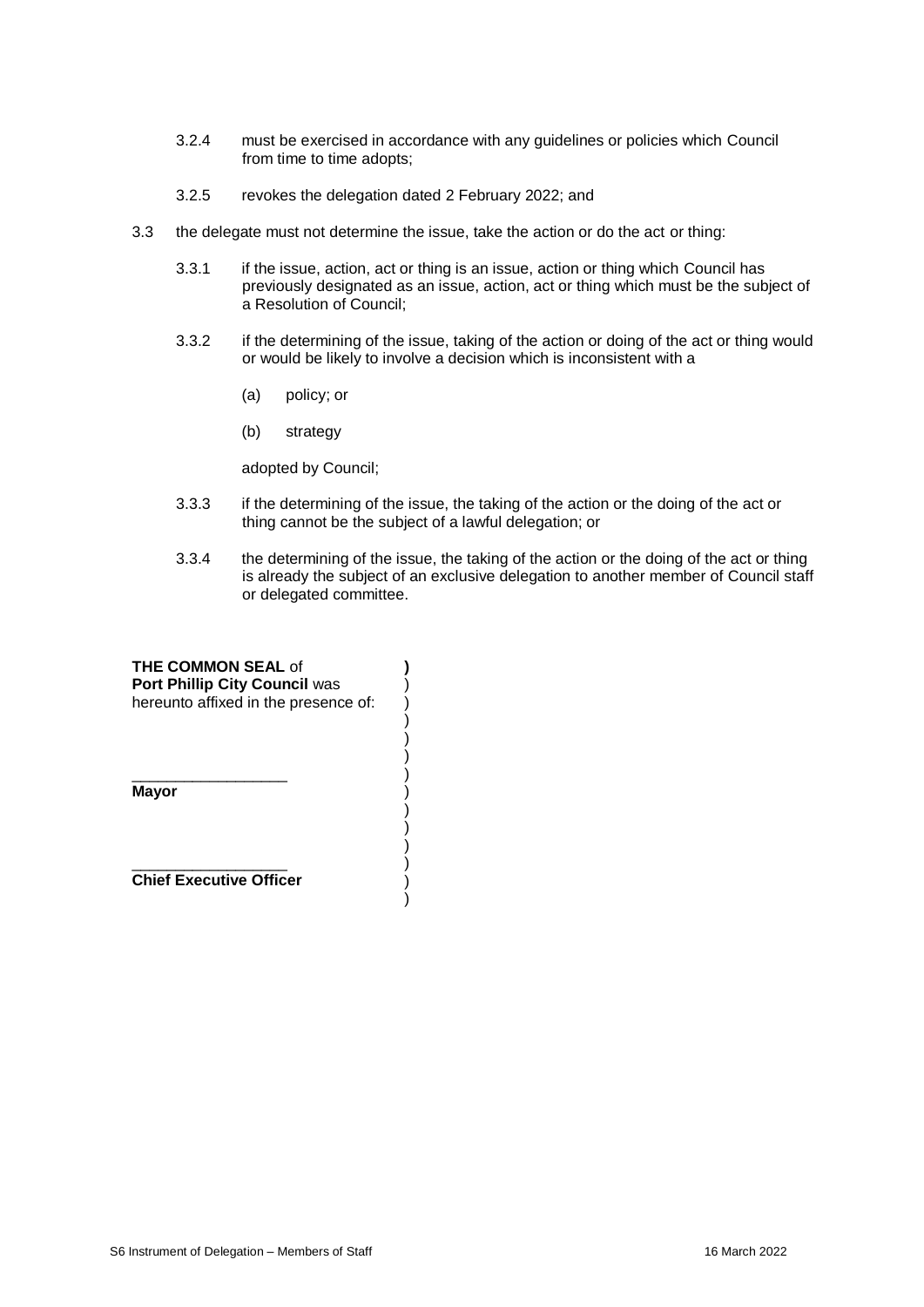## **SCHEDULE**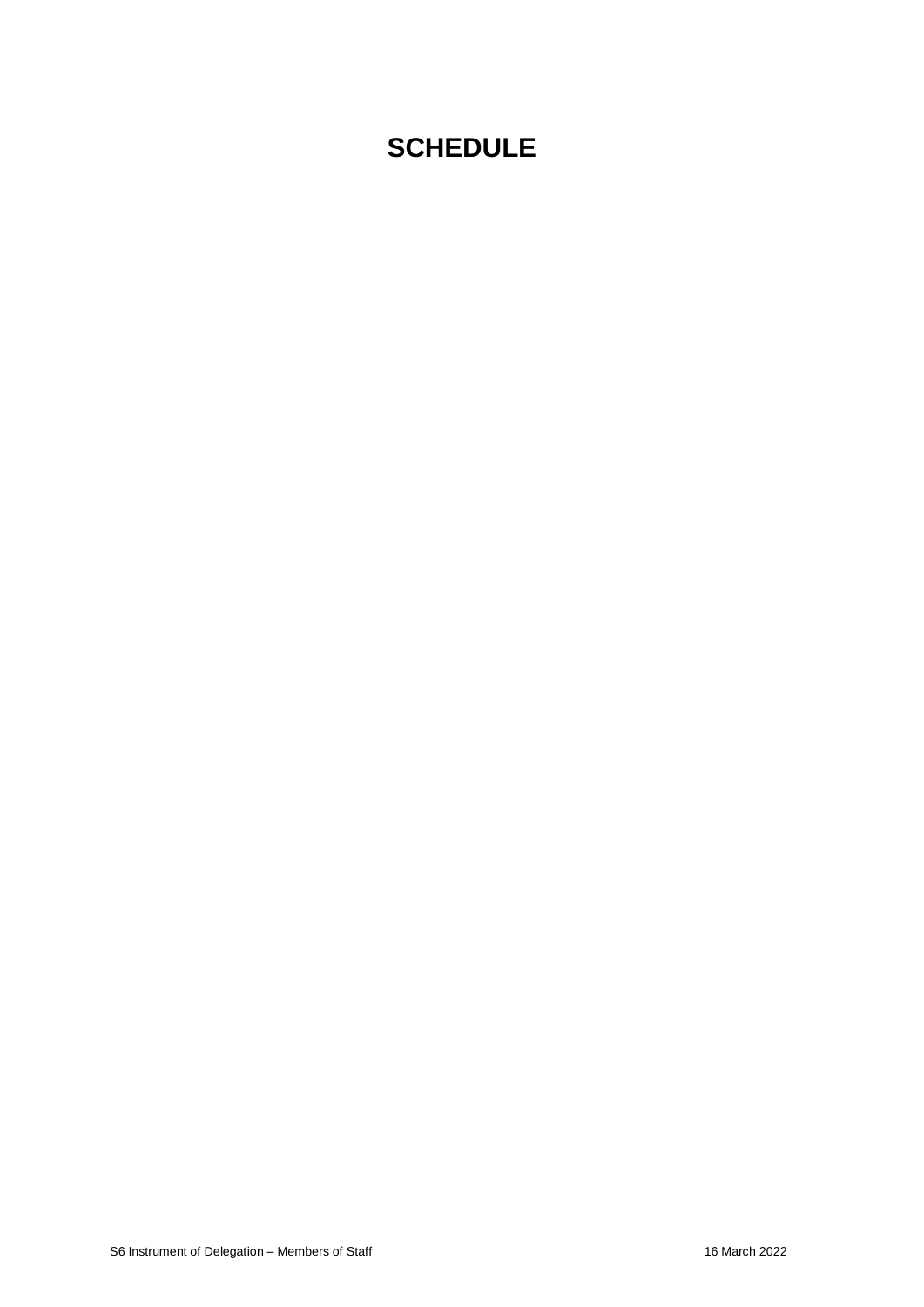| RESIDENTIAL TENANCIES (CARAVAN PARKS AND MOVABLE DWELLINGS REGISTRATION |
|-------------------------------------------------------------------------|
|                                                                         |
|                                                                         |
| ROAD MANAGEMENT (WORKS AND INFRASTRUCTURE) REGULATIONS 2015  105        |

## **INDEX**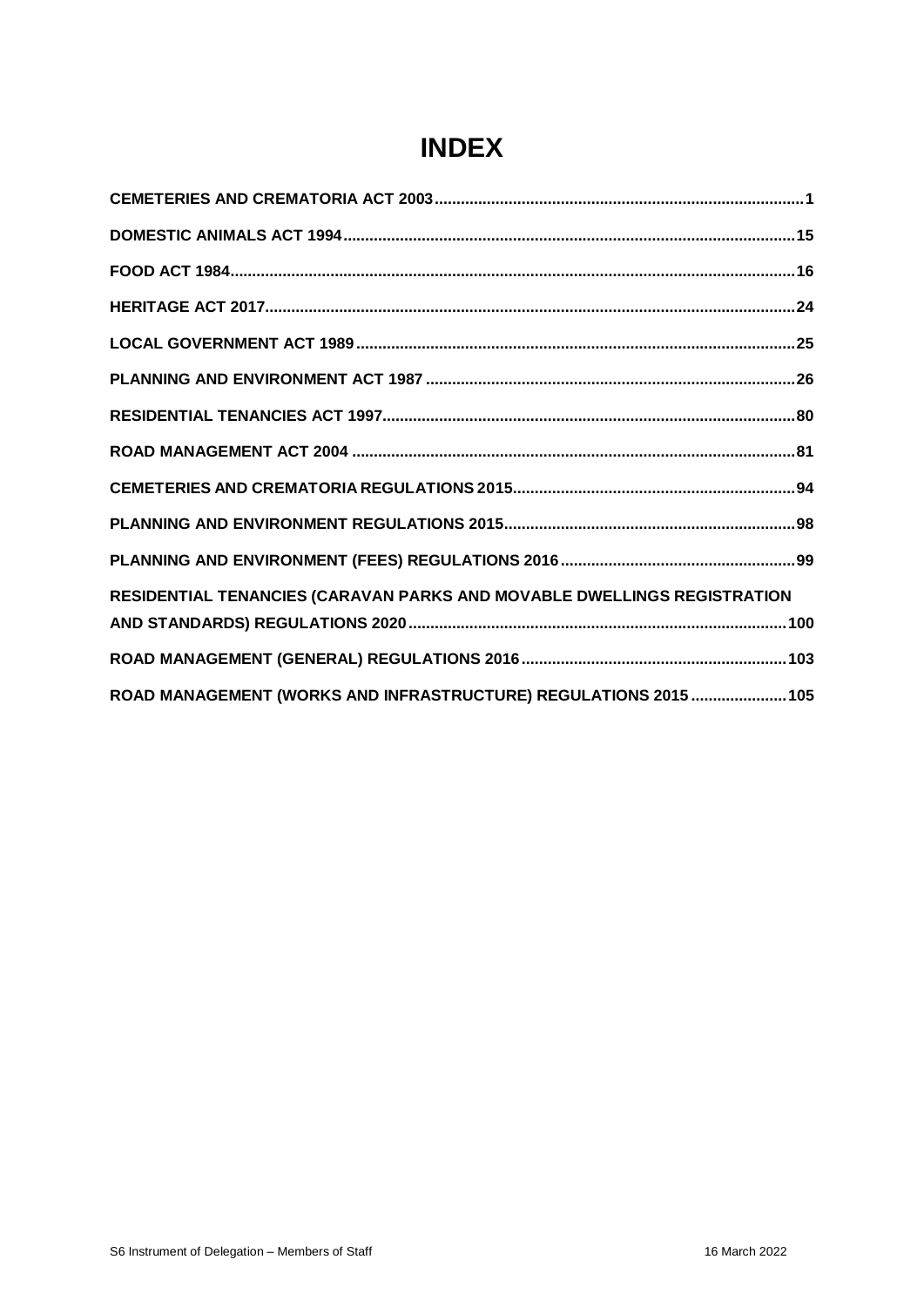<span id="page-6-0"></span>

| <b>CEMETERIES AND CREMATORIA ACT 2003</b> |                                                                                                                                                                     |                 |                                                             |
|-------------------------------------------|---------------------------------------------------------------------------------------------------------------------------------------------------------------------|-----------------|-------------------------------------------------------------|
| Column 1                                  | <b>Column 2</b>                                                                                                                                                     | Column 3        | Column 4                                                    |
| <b>PROVISION</b>                          | <b>THING DELEGATED</b>                                                                                                                                              | <b>DELEGATE</b> | <b>CONDITIONS &amp; LIMITATIONS</b>                         |
| s $8(1)(a)(ii)$                           | Power to manage one or more public cemeteries                                                                                                                       | N/A             |                                                             |
| s 12(1)                                   | Function to properly and efficiently manage and maintain<br>each public cemetery for which responsible and carry out<br>any other function conferred under this Act | N/A             | Where Council is a Class B cemetery trust                   |
| s 12(2)                                   | Duty to have regard to the matters set out in paragraphs<br>$(a) - (c)$ in exercising its functions                                                                 | N/A             | Where Council is a Class B cemetery trust                   |
| $s$ 12A(1)                                | Function to do the activities set out in paragraphs (a) – (n)                                                                                                       | N/A             | Where Council is a Class A cemetery trust                   |
| $s$ 12A(2)                                | Duty to have regard to matters set out in paragraphs (a) -<br>(e) in exercising its functions                                                                       | N/A             | Where Council is a Class A cemetery trust                   |
| s 13                                      | Duty to do anything necessary or convenient to enable it to<br>carry out its functions                                                                              | N/A             |                                                             |
| s 14                                      | Power to manage multiple public cemeteries as if they are<br>one cemetery                                                                                           | N/A             |                                                             |
| s 15(4)                                   | Duty to keep records of delegations                                                                                                                                 | N/A             |                                                             |
| s 17(1)                                   | Power to employ any persons necessary                                                                                                                               | N/A             |                                                             |
| $s \ 17(2)$                               | Power to engage any professional, technical or other<br>assistance considered necessary                                                                             | N/A             |                                                             |
| $s \ 17(3)$                               | Power to determine the terms and conditions of<br>employment or engagement                                                                                          | N/A             | Subject to any guidelines or directions of the<br>Secretary |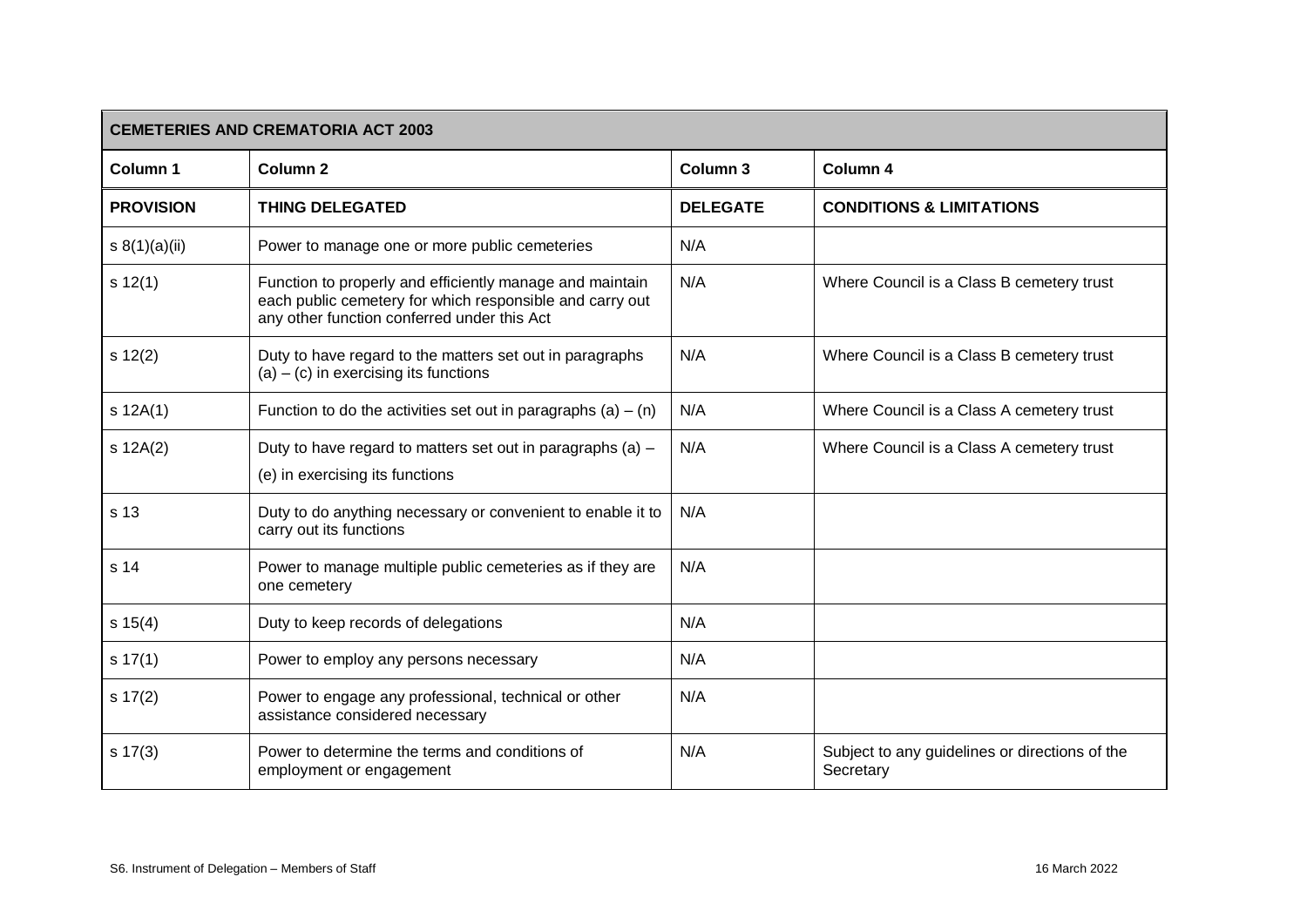| <b>CEMETERIES AND CREMATORIA ACT 2003</b> |                                                                                                                                                                            |                 |                                           |
|-------------------------------------------|----------------------------------------------------------------------------------------------------------------------------------------------------------------------------|-----------------|-------------------------------------------|
| Column 1                                  | Column <sub>2</sub>                                                                                                                                                        | Column 3        | Column 4                                  |
| <b>PROVISION</b>                          | <b>THING DELEGATED</b>                                                                                                                                                     | <b>DELEGATE</b> | <b>CONDITIONS &amp; LIMITATIONS</b>       |
| $s \ 18(3)$                               | Duty to comply with a direction from the Secretary                                                                                                                         | N/A             |                                           |
| $s$ 18B(1) & (2)                          | Duty to establish governance committees within 12 months<br>of becoming a Class A cemetery trust and power to<br>establish other governance committees from time to time   | N/A             | Where Council is a Class A cemetery trust |
| s 18C                                     | Power to determine the membership of the governance<br>committee                                                                                                           | N/A             | Where Council is a Class A cemetery trust |
| s 18D                                     | Power to determine procedure of governance committee                                                                                                                       | N/A             | Where Council is a Class A cemetery trust |
| s $18D(1)(a)$                             | Duty to appoint community advisory committee for the<br>purpose of liaising with communities                                                                               | N/A             | Where Council is a Class A cemetery trust |
| s 18D(1)(b)                               | Power to appoint any additional community advisory<br>committees                                                                                                           | N/A             | Where Council is a Class A cemetery trust |
| $s$ 18D(2)                                | Duty to establish a community advisory committee under s<br>18D(1)(a) within 12 months of becoming a Class A<br>cemetery trust.                                            | N/A             | Where Council is a Class A cemetery trust |
| $s$ 18D(3)                                | Duty to include a report on the activities of the community<br>advisory committees in its report of operations under Part<br>7 of the Financial Management Act 1994        | N/A             | Where Council is a Class A cemetery trust |
| s 18F(2)                                  | Duty to give preference to a person who is not a funeral<br>director of a stonemason (or a similar position) when<br>appointing a person to a community advisory committee | N/A             | Where Council is a Class A cemetery trust |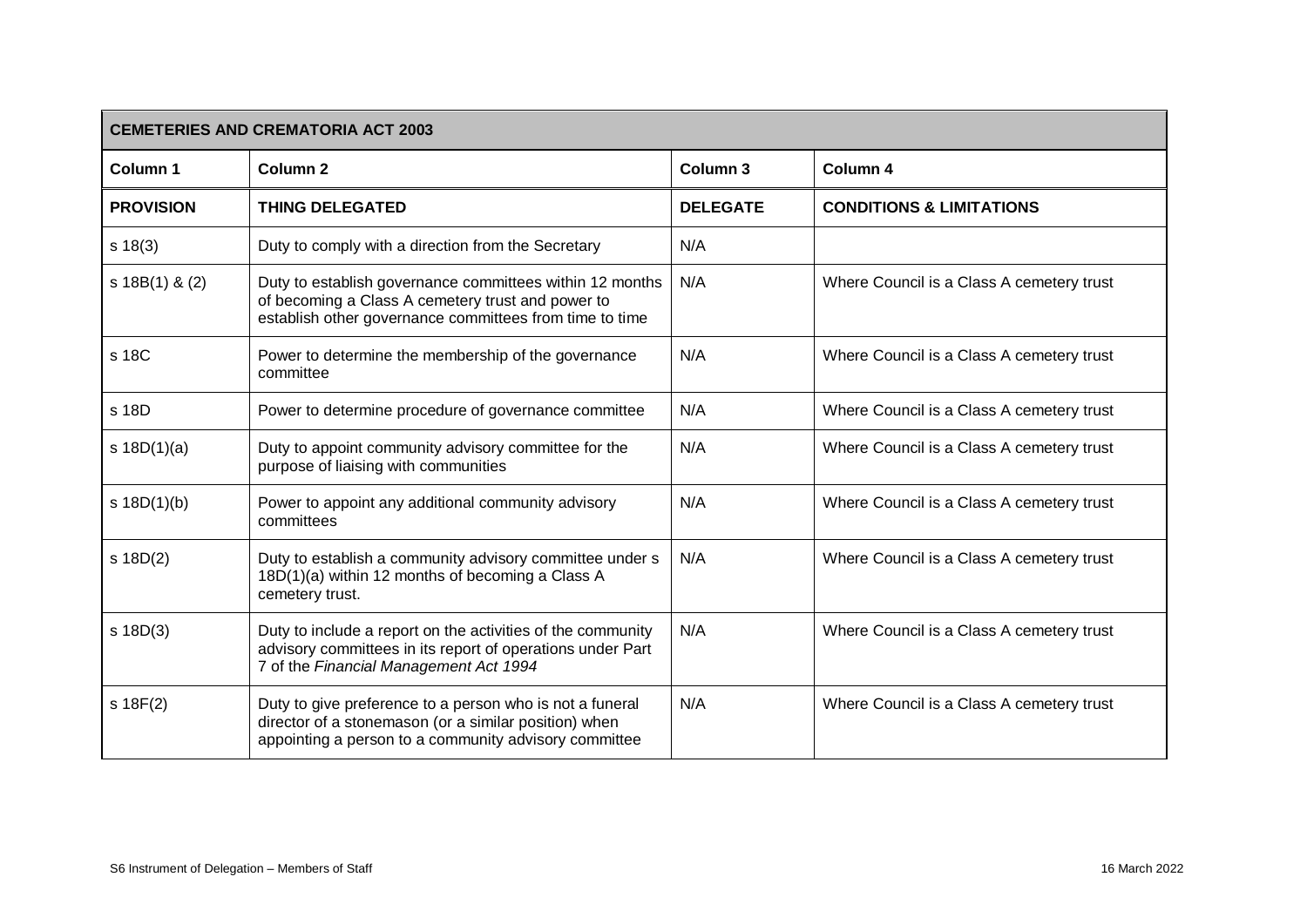| <b>CEMETERIES AND CREMATORIA ACT 2003</b> |                                                                                                                                                                             |                 |                                           |  |
|-------------------------------------------|-----------------------------------------------------------------------------------------------------------------------------------------------------------------------------|-----------------|-------------------------------------------|--|
| Column 1                                  | <b>Column 2</b>                                                                                                                                                             | Column 3        | Column 4                                  |  |
| <b>PROVISION</b>                          | <b>THING DELEGATED</b>                                                                                                                                                      | <b>DELEGATE</b> | <b>CONDITIONS &amp; LIMITATIONS</b>       |  |
| s 18H(1)                                  | Duty to hold an annual meeting before 30 December in<br>each calendar year                                                                                                  | N/A             | Where Council is a Class A cemetery trust |  |
| s 18I                                     | Duty to publish a public notice of annual meeting in a<br>newspaper, a reasonable time before the date of the<br>annual meeting                                             | N/A             | Where Council is a Class A cemetery trust |  |
| s 18J                                     | Duty to provide leadership, assistance and advice in<br>relation to operational and governance matters relating to<br>cemeteries (including the matters set out in s 18J(2) | N/A             | Where Council is a Class A cemetery trust |  |
| $s$ 18L $(1)$                             | Duty to employ a person as the chief executive officer (by<br>whatever title called) of the Class A cemetery trust                                                          | N/A             | Where Council is a Class A cemetery trust |  |
| $s$ 18N(1)                                | Duty to prepare an annual plan for each financial year that<br>specifies the items set out in paragraphs (a)-(d)                                                            | N/A             | Where Council is a Class A cemetery trust |  |
| $s$ 18N(3)                                | Duty to give a copy of the proposed annual plan to the<br>Secretary on or before 30 September each year for the<br>Secretary's approval                                     | N/A             | Where Council is a Class A cemetery trust |  |
| $s$ 18N(5)                                | Duty to make amendments as required by the Secretary<br>and deliver the completed plan to the Secretary within 3<br>months                                                  | N/A             | Where Council is a Class A cemetery trust |  |
| $s$ 18N(7)                                | Duty to ensure that an approved annual plan is available<br>to members of the public on request                                                                             | N/A             | Where Council is a Class A cemetery trust |  |
| s 18O(1)                                  | Duty to prepare a strategic plan and submit the plan to the<br>Secretary for approval                                                                                       | N/A             | Where Council is a Class A cemetery trust |  |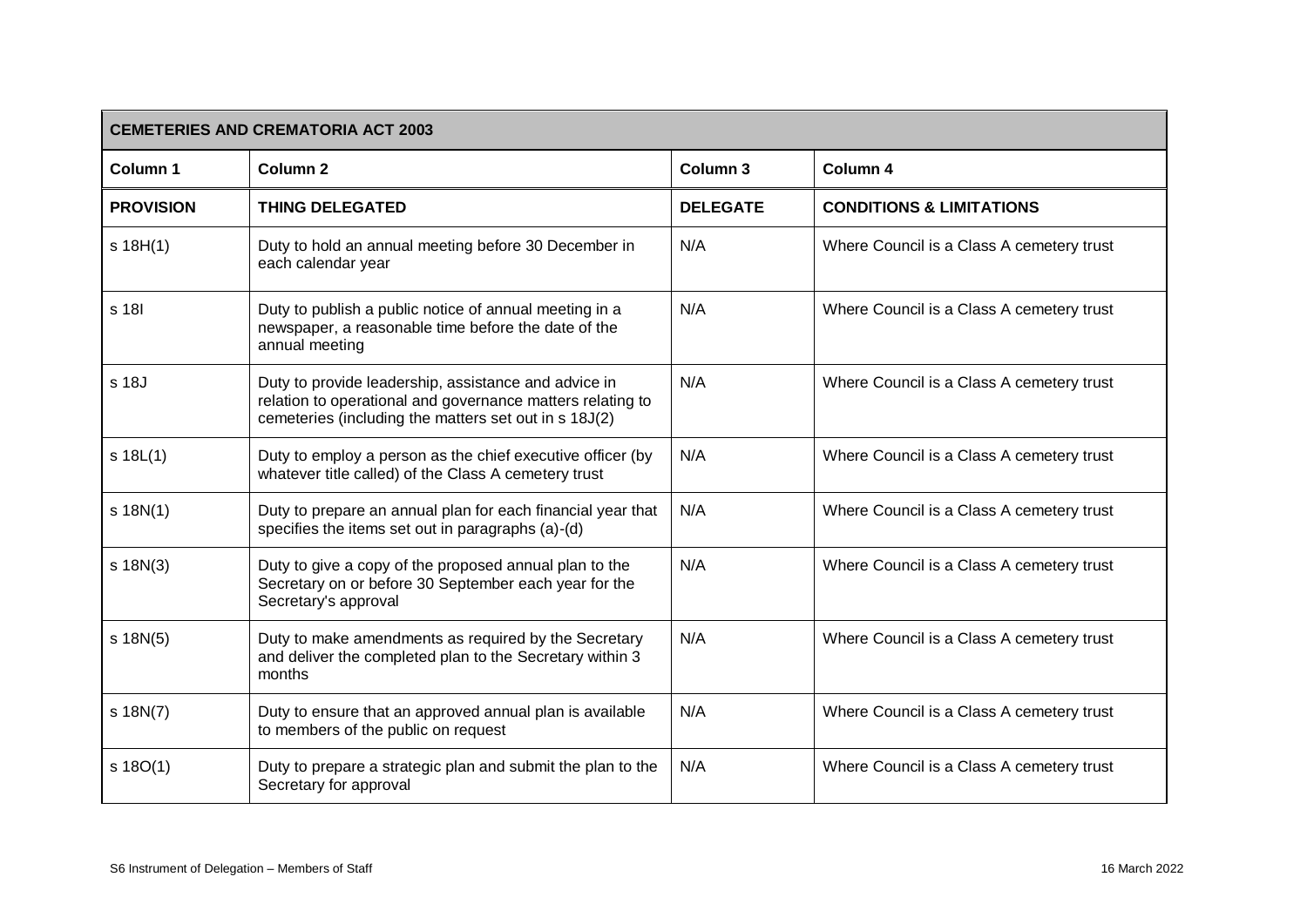| <b>CEMETERIES AND CREMATORIA ACT 2003</b> |                                                                                                                                            |                     |                                               |  |
|-------------------------------------------|--------------------------------------------------------------------------------------------------------------------------------------------|---------------------|-----------------------------------------------|--|
| Column 1                                  | Column <sub>2</sub>                                                                                                                        | Column <sub>3</sub> | Column 4                                      |  |
| <b>PROVISION</b>                          | <b>THING DELEGATED</b>                                                                                                                     | <b>DELEGATE</b>     | <b>CONDITIONS &amp; LIMITATIONS</b>           |  |
| s 18O(4)                                  | Duty to advise the Secretary if the trust wishes to exercise<br>its functions in a manner inconsistent with its approved<br>strategic plan | N/A                 | Where Council is a Class A cemetery trust     |  |
| $s$ 18O(5)                                | Duty to ensure that an approved strategic plan is available<br>to members of the public on request                                         | N/A                 | Where Council is a Class A cemetery trust     |  |
| $s$ 18Q(1)                                | Duty to pay an annual levy on gross earnings as reported<br>in the annual financial statements for the previous financial<br>year          | N/A                 | Where Council is a Class A cemetery trust     |  |
| s 19                                      | Power to carry out or permit the carrying out of works                                                                                     | N/A                 |                                               |  |
| s 20(1)                                   | Duty to set aside areas for the interment of human remains                                                                                 | N/A                 |                                               |  |
| s 20(2)                                   | Power to set aside areas for the purposes of managing a<br>public cemetery                                                                 | N/A                 |                                               |  |
| $s \ 20(3)$                               | Power to set aside areas for those things in paragraphs (a)<br>$-$ (e)                                                                     | N/A                 |                                               |  |
| s 24(2)                                   | Power to apply to the Secretary for approval to alter the<br>existing distribution of land                                                 | N/A                 |                                               |  |
| s 36                                      | Power to grant licences to enter and use part of the land or<br>building in a public cemetery in accordance with s 36                      | N/A                 | Subject to the approval of the Minister       |  |
| s 37                                      | Power to grant leases over land in a public cemetery in<br>accordance with s 37                                                            | N/A                 | Subject to the Minister approving the purpose |  |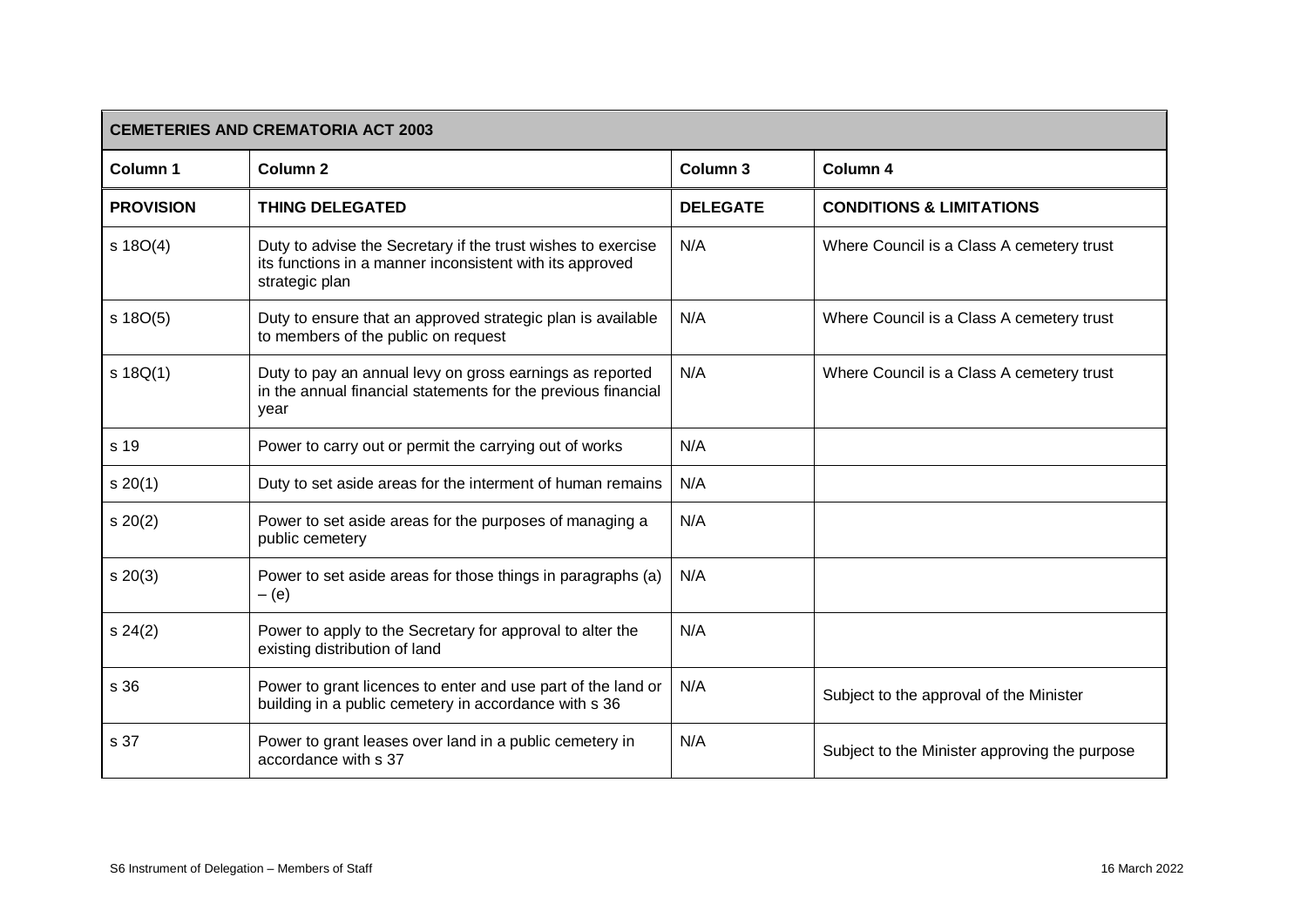| <b>CEMETERIES AND CREMATORIA ACT 2003</b> |                                                                                                                                              |                 |                                                                                  |
|-------------------------------------------|----------------------------------------------------------------------------------------------------------------------------------------------|-----------------|----------------------------------------------------------------------------------|
| Column <sub>1</sub>                       | <b>Column 2</b>                                                                                                                              | Column 3        | Column 4                                                                         |
| <b>PROVISION</b>                          | <b>THING DELEGATED</b>                                                                                                                       | <b>DELEGATE</b> | <b>CONDITIONS &amp; LIMITATIONS</b>                                              |
| s 40                                      | Duty to notify Secretary of fees and charges fixed under s<br>39                                                                             | N/A             |                                                                                  |
| s 47                                      | Power to pay a contribution toward the cost of the<br>construction and maintenance of any private street<br>adjoining or abutting a cemetery | N/A             | Provided the street was constructed pursuant to<br>the Local Government Act 2020 |
| s 57(1)                                   | Duty to submit a report to the Secretary every financial<br>year in respect of powers and functions under the Act                            | N/A             | Report must contain the particulars listed in s<br>57(2)                         |
| s 59                                      | Duty to keep records for each public cemetery                                                                                                | N/A             |                                                                                  |
| s 60(1)                                   | Duty to make information in records available to the public<br>for historical or research purposes                                           | N/A             |                                                                                  |
| s 60(2)                                   | Power to charge fees for providing information                                                                                               | N/A             |                                                                                  |
| s64(4)                                    | Duty to comply with a direction from the Secretary under s<br>64(3)                                                                          | N/A             |                                                                                  |
| s64B(d)                                   | Power to permit interments at a reopened cemetery                                                                                            | N/A             |                                                                                  |
| s66(1)                                    | Power to apply to the Minister for approval to convert the<br>cemetery, or part of it, to a historic cemetery park                           | N/A             | The application must include the requirements<br>listed in $s$ 66(2)(a)–(d)      |
| s 69                                      | Duty to take reasonable steps to notify of conversion to<br>historic cemetery park                                                           | N/A             |                                                                                  |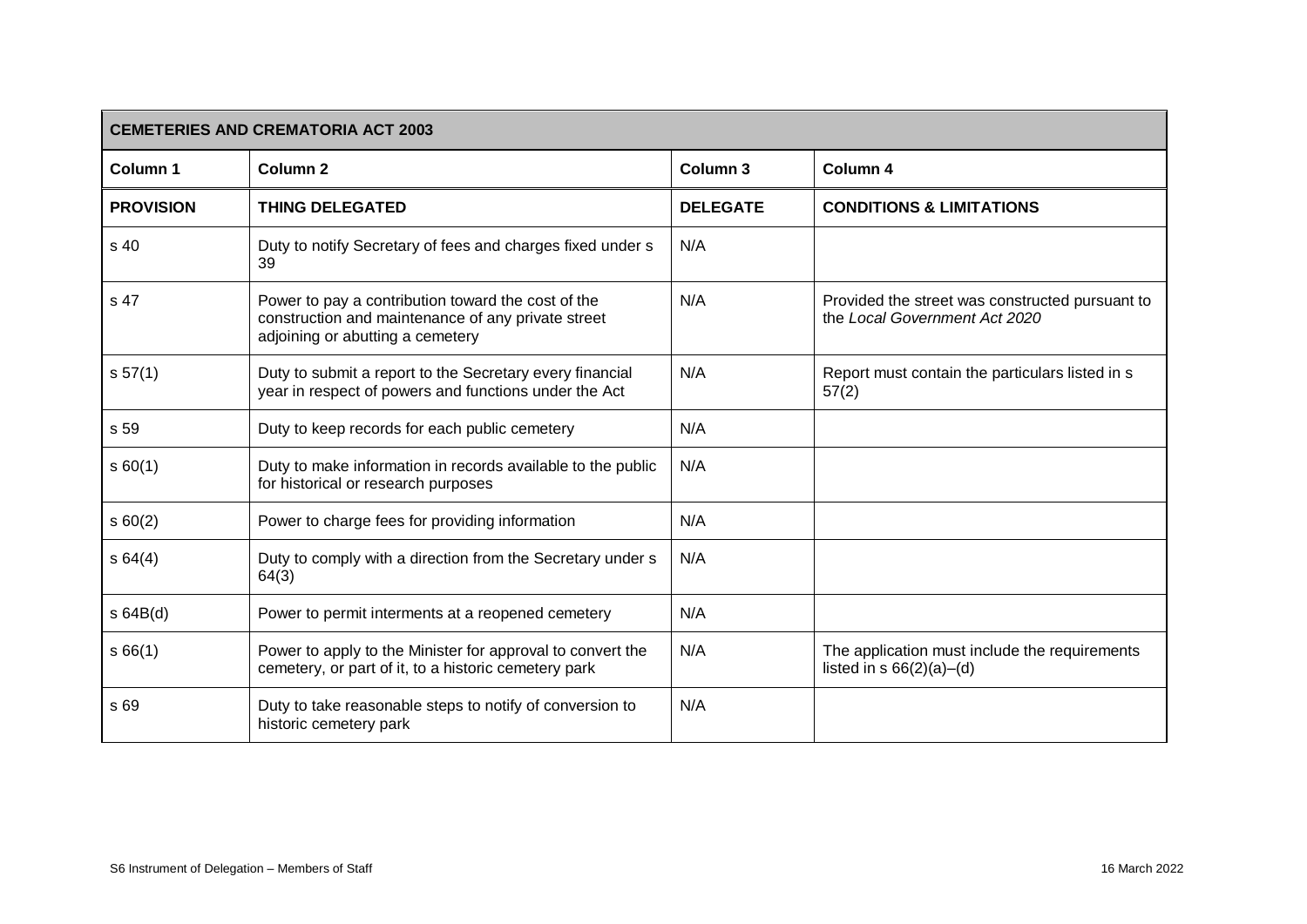| <b>CEMETERIES AND CREMATORIA ACT 2003</b> |                                                                                                                                       |                 |                                                                  |
|-------------------------------------------|---------------------------------------------------------------------------------------------------------------------------------------|-----------------|------------------------------------------------------------------|
| <b>Column 1</b>                           | <b>Column 2</b>                                                                                                                       | Column 3        | Column 4                                                         |
| <b>PROVISION</b>                          | <b>THING DELEGATED</b>                                                                                                                | <b>DELEGATE</b> | <b>CONDITIONS &amp; LIMITATIONS</b>                              |
| $s \, 70(1)$                              | Duty to prepare plan of existing places of interment and<br>make a record of any inscriptions on memorials which are<br>to be removed | N/A             |                                                                  |
| 570(2)                                    | Duty to make plans of existing place of interment available<br>to the public                                                          | N/A             |                                                                  |
| s 71(1)                                   | Power to remove any memorials or other structures in an<br>area to which an approval to convert applies                               | N/A             |                                                                  |
| s 71(2)                                   | Power to dispose of any memorial or other structure<br>removed                                                                        | N/A             |                                                                  |
| s 72(2)                                   | Duty to comply with request received under s 72                                                                                       | N/A             |                                                                  |
| s 73(1)                                   | Power to grant a right of interment                                                                                                   | N/A             |                                                                  |
| s 73(2)                                   | Power to impose conditions on the right of interment                                                                                  | N/A             |                                                                  |
| s 74                                      | Duty to offer a perpetual right of interment                                                                                          | N/A             | Provision commences on 1 March 2022 unless<br>proclaimed earlier |
| s 75                                      | Power to grant the rights of interment set out in s 75(a)<br>and $(b)$                                                                | N/A             |                                                                  |
| s76(3)                                    | Duty to allocate a piece of interment if an unallocated right<br>is granted                                                           | N/A             |                                                                  |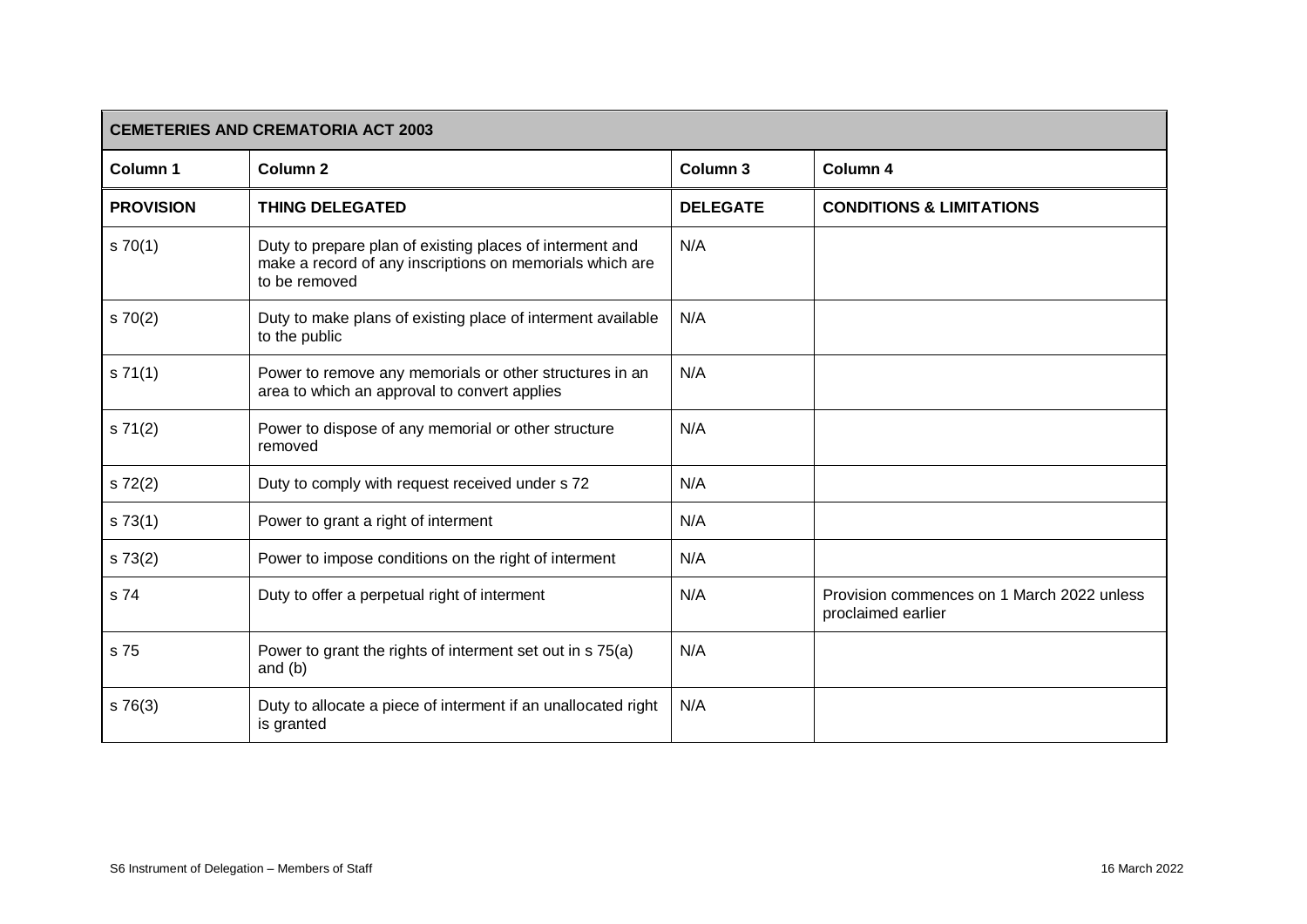| <b>CEMETERIES AND CREMATORIA ACT 2003</b> |                                                                                                                                                            |                 |                                                                      |
|-------------------------------------------|------------------------------------------------------------------------------------------------------------------------------------------------------------|-----------------|----------------------------------------------------------------------|
| Column 1                                  | <b>Column 2</b>                                                                                                                                            | Column 3        | Column 4                                                             |
| <b>PROVISION</b>                          | <b>THING DELEGATED</b>                                                                                                                                     | <b>DELEGATE</b> | <b>CONDITIONS &amp; LIMITATIONS</b>                                  |
| s 77(4)                                   | Power to authorise and impose terms and conditions on<br>the removal of cremated human remains or body parts<br>from the place of interment on application | N/A             |                                                                      |
| s 80(1)                                   | Function of receiving notification and payment of transfer<br>of right of interment                                                                        | N/A             |                                                                      |
| \$80(2)                                   | Function of recording transfer of right of interment                                                                                                       | N/A             |                                                                      |
| s 82(2)                                   | Duty to pay refund on the surrender of an unexercised<br>right of interment                                                                                | N/A             |                                                                      |
| s 83(2)                                   | Duty to pay refund on the surrender of an unexercised<br>right of interment                                                                                | N/A             | Reference to 'sole holder' will no longer apply<br>from 1 March 2022 |
| s 83(3)                                   | Power to remove any memorial and grant another right of<br>interment for a surrendered right of interment                                                  | N/A             |                                                                      |
| s 84(1)                                   | Function of receiving notice of surrendering an entitlement<br>to a right of interment                                                                     | N/A             |                                                                      |
| s 84F(2)(d)                               | Function of receiving notice of decision to vary or force the<br>surrender of a right of interment under s 84C(2), (3) or (5)                              | N/A             |                                                                      |
| s 84H(4)                                  | Power to exercise the rights of a holder of a right of<br>interment                                                                                        | N/A             |                                                                      |
| s 84(5)                                   | Duty to pay refund to the previous holder or holders of the<br>right of interment                                                                          | N/A             |                                                                      |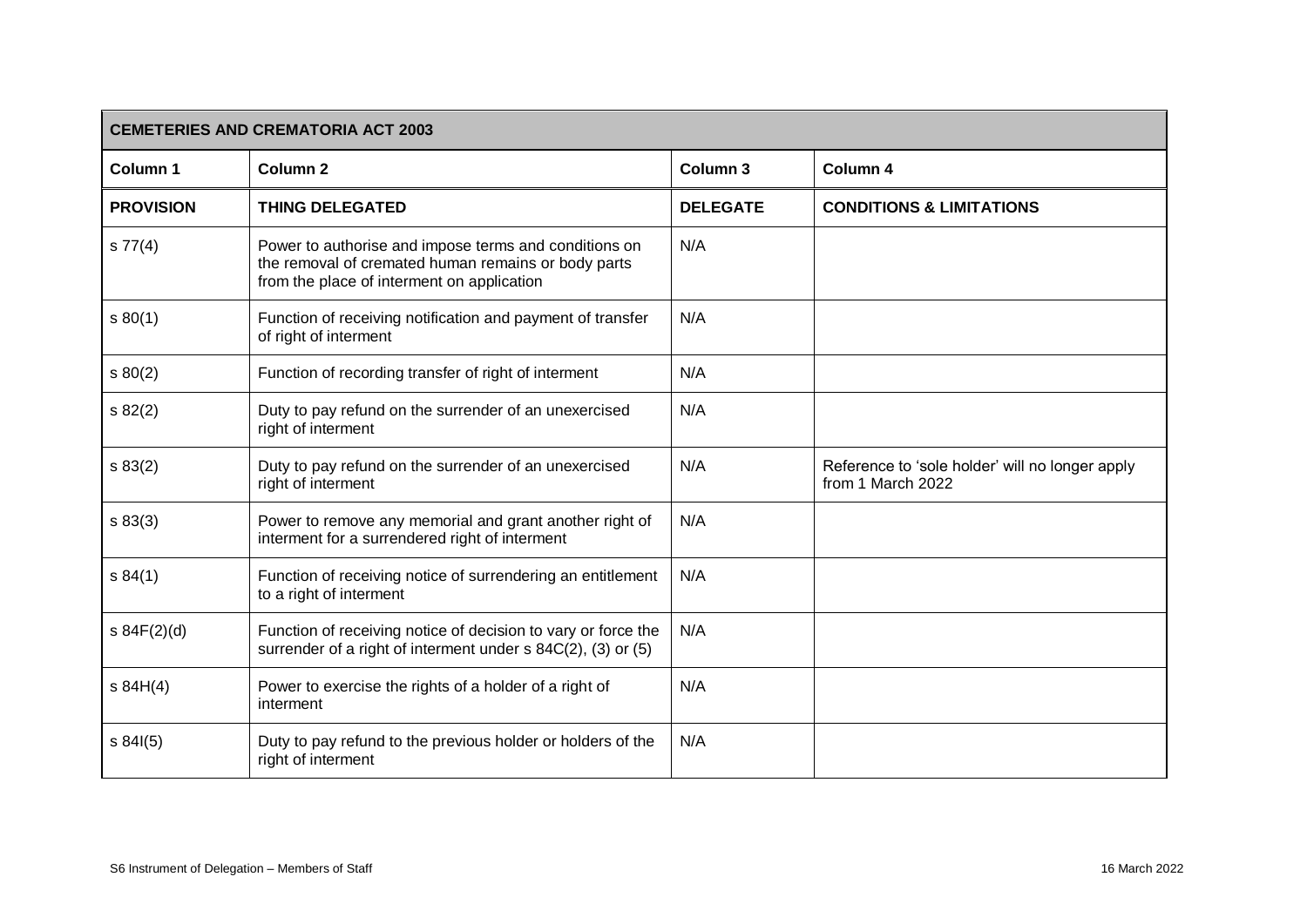| <b>CEMETERIES AND CREMATORIA ACT 2003</b> |                                                                                                                                                                                                                                                                                                                               |                     |                                                                                                                                                                                                                      |
|-------------------------------------------|-------------------------------------------------------------------------------------------------------------------------------------------------------------------------------------------------------------------------------------------------------------------------------------------------------------------------------|---------------------|----------------------------------------------------------------------------------------------------------------------------------------------------------------------------------------------------------------------|
| Column 1                                  | <b>Column 2</b>                                                                                                                                                                                                                                                                                                               | Column <sub>3</sub> | <b>Column 4</b>                                                                                                                                                                                                      |
| <b>PROVISION</b>                          | <b>THING DELEGATED</b>                                                                                                                                                                                                                                                                                                        | <b>DELEGATE</b>     | <b>CONDITIONS &amp; LIMITATIONS</b>                                                                                                                                                                                  |
| s 84I(6)(a)                               | Power to remove any memorial on the place of interment                                                                                                                                                                                                                                                                        | N/A                 |                                                                                                                                                                                                                      |
| s 84I(6)(b)                               | Power to grant right of interment under s 73                                                                                                                                                                                                                                                                                  | N/A                 |                                                                                                                                                                                                                      |
| s 85(1)                                   | Duty to notify holder of 25 year right of interment of<br>expiration at least 12 months before expiry                                                                                                                                                                                                                         | N/A                 | The notice must be in writing and contain the<br>requirements listed in s 85(2)                                                                                                                                      |
| s 85(2)(b)                                | Duty to notify holder of 25 year right of interment of<br>expiration of right at least 12 months before expiry                                                                                                                                                                                                                | N/A                 | Does not apply where right of internment relates<br>to remains of a deceased veteran.                                                                                                                                |
| s 85(2)(c)                                | Power to leave interred cremated remains undistributed in<br>perpetuity and convert right of interment to perpetual right<br>of internment or;<br>Remove interred remains and re-inter at another location<br>within cemetery grounds and remove any memorial at that<br>place and re-establish at new or equivalent location | N/A                 | May only be exercised where right of interment<br>relates to cremated human remains of a<br>deceased identified veteran, if right of<br>internment is not extended or converted to a<br>perpetual right of interment |
| s 86                                      | Power to remove and dispose of cremated human remains<br>and remove any memorial if no action taken by right holder<br>within time specified                                                                                                                                                                                  | N/A                 |                                                                                                                                                                                                                      |
| s 86(2)                                   | Power to leave interred cremated human remains<br>undisturbed or convert the right of internment to a<br>perpetual right of interment                                                                                                                                                                                         | N/A                 |                                                                                                                                                                                                                      |
| s 86(3)(a)                                | Power to leave interred cremated human remains<br>undisturbed in perpetuity and convert the right of interment<br>to a perpetual right of interment                                                                                                                                                                           | N/A                 |                                                                                                                                                                                                                      |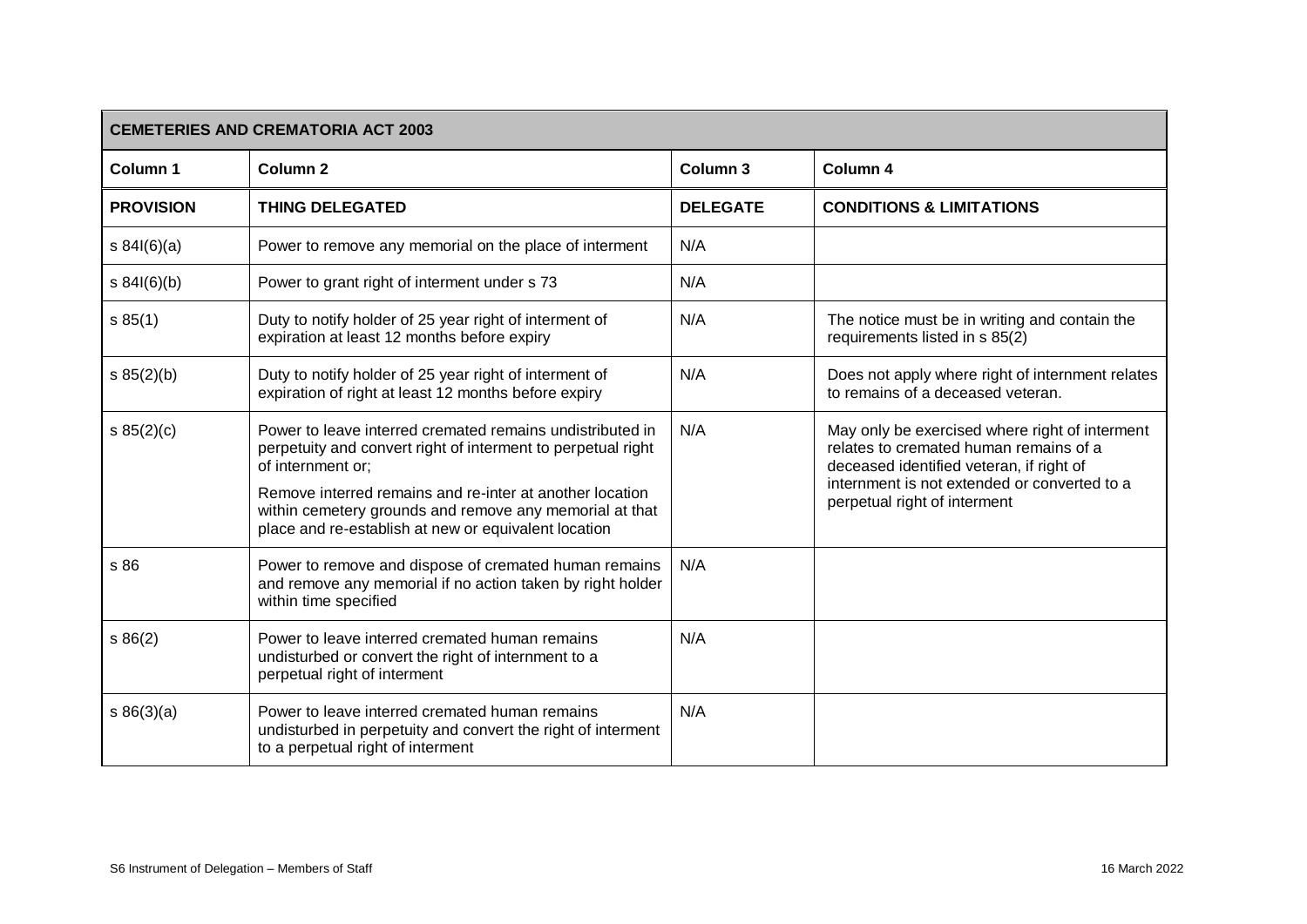| <b>CEMETERIES AND CREMATORIA ACT 2003</b> |                                                                                                                                                             |                     |                                     |
|-------------------------------------------|-------------------------------------------------------------------------------------------------------------------------------------------------------------|---------------------|-------------------------------------|
| Column 1                                  | Column <sub>2</sub>                                                                                                                                         | Column <sub>3</sub> | Column 4                            |
| <b>PROVISION</b>                          | <b>THING DELEGATED</b>                                                                                                                                      | <b>DELEGATE</b>     | <b>CONDITIONS &amp; LIMITATIONS</b> |
| s 86(3)(b)                                | Power to remove interred cremated human remains and<br>take further action in accordance with s 86(3)(b)                                                    | N/A                 |                                     |
| s 86(4)                                   | Power to take action under s 86(4) relating to removing<br>and re-interring cremated human remains                                                          | N/A                 |                                     |
| s86(5)                                    | Duty to provide notification before taking action under s<br>86(4)                                                                                          | N/A                 |                                     |
| s 86A                                     | Duty to maintain place of interment and any memorial at<br>place of interment, if action taken under s 86(3)                                                | N/A                 |                                     |
| s 87(3)                                   | Duty, if requested, to extend the right for a further 25 years<br>or convert the right to a perpetual right of interment                                    | N/A                 |                                     |
| s 88                                      | Function to receive applications to carry out a lift and re-<br>position procedure at a place of interment                                                  | N/A                 |                                     |
| s 91(1)                                   | Power to cancel a right of interment in accordance with s<br>91                                                                                             | N/A                 |                                     |
| $s \, 91(3)$                              | Duty to publish notice of intention to cancel right of<br>interment                                                                                         | N/A                 |                                     |
| s 92                                      | Power to pay refund or grant a right of interment in respect<br>of another place of interment to the previous holder of the<br>cancelled right of interment | N/A                 |                                     |
| s 98(1)                                   | Function of receiving application to establish or alter a<br>memorial or a place of interment                                                               | N/A                 |                                     |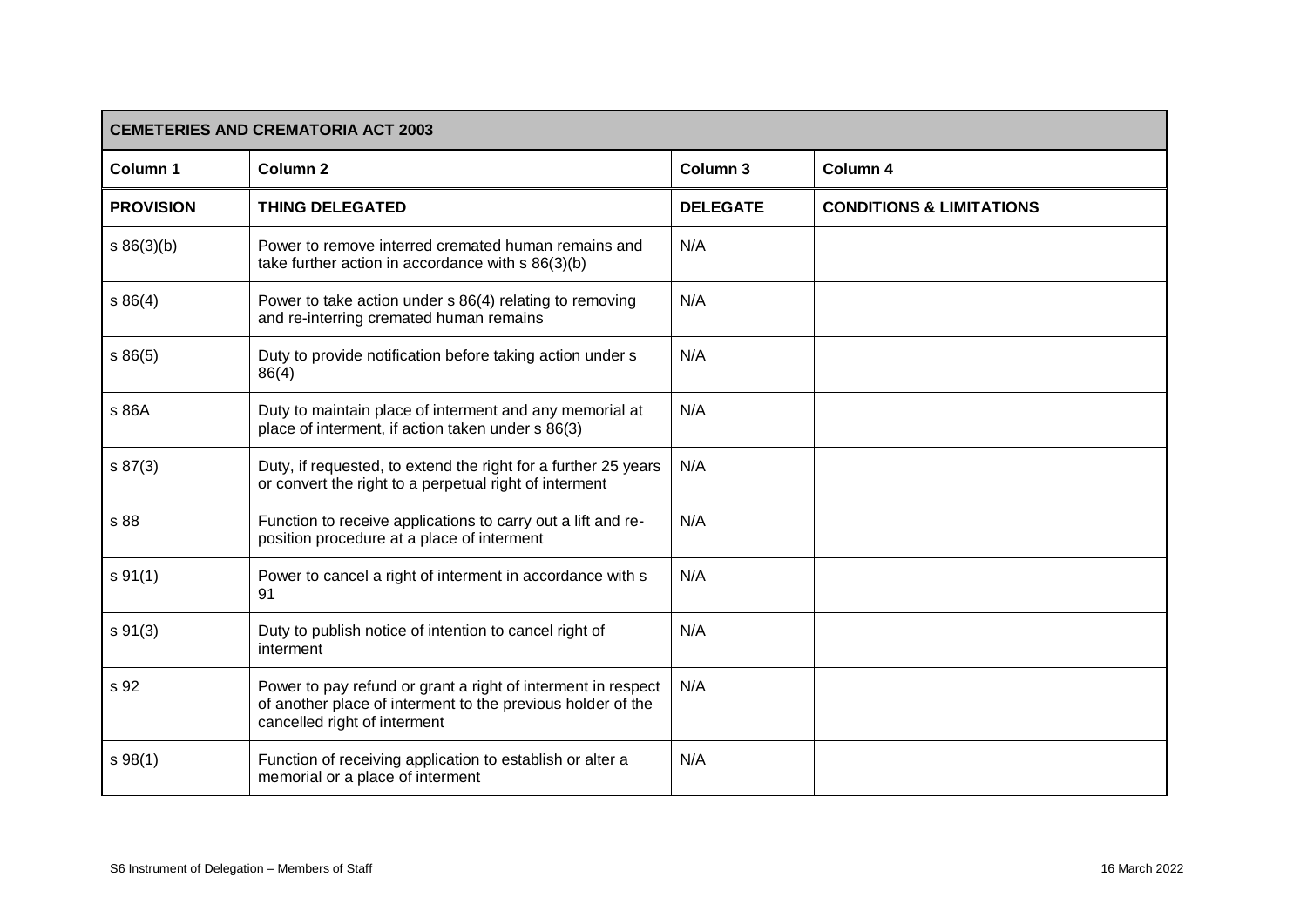| <b>CEMETERIES AND CREMATORIA ACT 2003</b> |                                                                                                                                                                               |                     |                                     |
|-------------------------------------------|-------------------------------------------------------------------------------------------------------------------------------------------------------------------------------|---------------------|-------------------------------------|
| Column 1                                  | Column <sub>2</sub>                                                                                                                                                           | Column <sub>3</sub> | Column 4                            |
| <b>PROVISION</b>                          | <b>THING DELEGATED</b>                                                                                                                                                        | <b>DELEGATE</b>     | <b>CONDITIONS &amp; LIMITATIONS</b> |
| s 99                                      | Power to approve or refuse an application made under s<br>98, or to cancel an approval                                                                                        | N/A                 |                                     |
| s 99(4)                                   | Duty to make a decision on an application under s 98<br>within 45 days after receipt of the application or within 45<br>days of receiving further information where requested | N/A                 |                                     |
| s 100(1)                                  | Power to require a person to remove memorials or places<br>of interment                                                                                                       | N/A                 |                                     |
| s 100(2)                                  | Power to remove and dispose a memorial or place of<br>interment or remedy a person's failure to comply with s<br>100(1)                                                       | N/A                 |                                     |
| $s \ 100(3)$                              | Power to recover costs of taking action under s 100(2)                                                                                                                        | N/A                 |                                     |
| s 101                                     | Function of receiving applications to establish or alter a<br>building for ceremonies in the cemetery                                                                         | N/A                 |                                     |
| s 102(1)                                  | Power to approve or refuse an application under s 101, if<br>satisfied of the matters in (b) and (c)                                                                          | N/A                 |                                     |
| $s 102(2)$ & (3)                          | Power to set terms and conditions in respect of, or to<br>cancel, an approval granted under s 102(1)                                                                          | N/A                 |                                     |
| s 103(1)                                  | Power to require a person to remove a building for<br>ceremonies                                                                                                              | N/A                 |                                     |
| $s \ 103(2)$                              | Power to remove and dispose of a building for ceremonies<br>or remedy the failure to comply with s 103(1)                                                                     | N/A                 |                                     |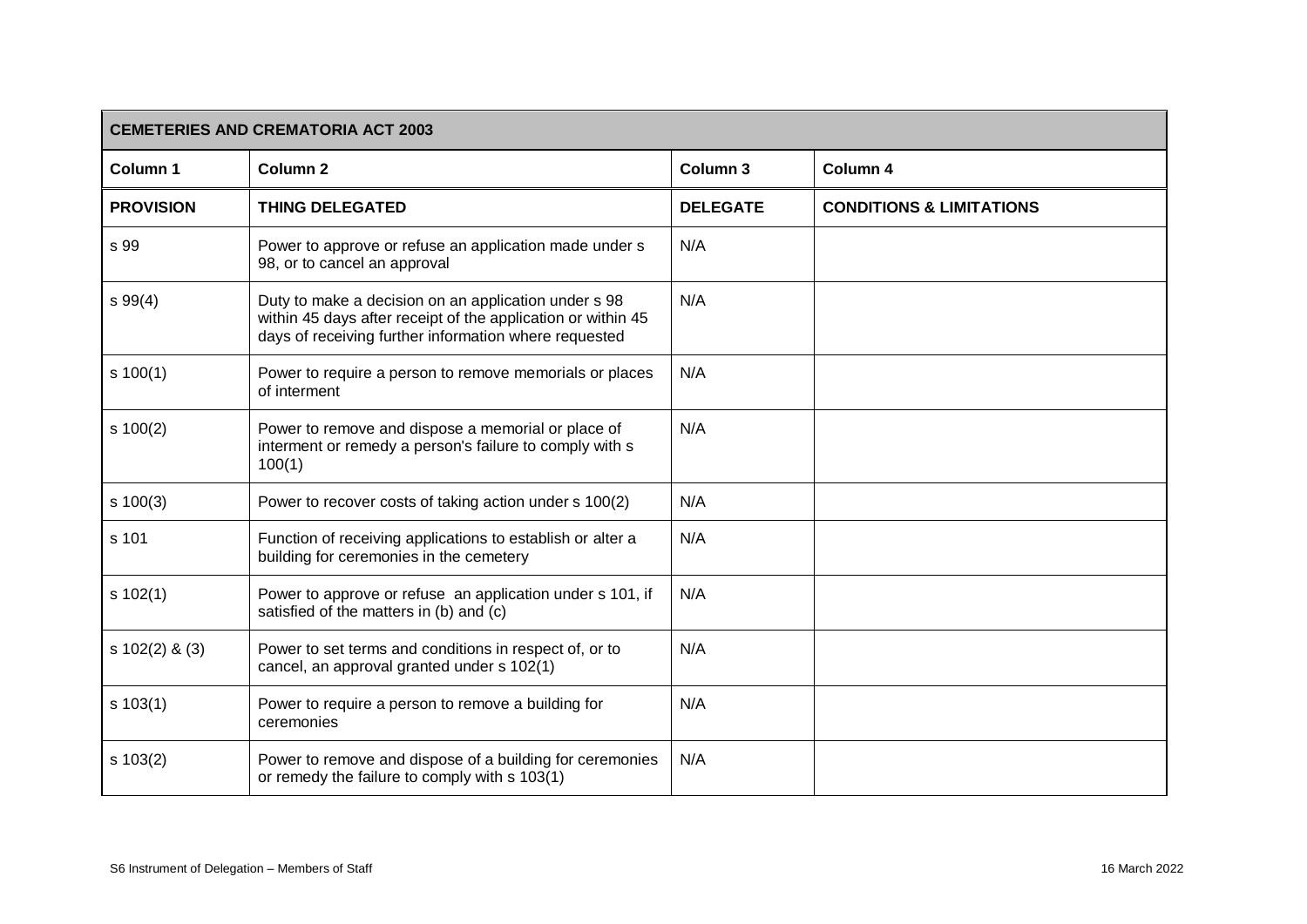| <b>CEMETERIES AND CREMATORIA ACT 2003</b> |                                                                                                                                                                                |                 |                                                                                 |
|-------------------------------------------|--------------------------------------------------------------------------------------------------------------------------------------------------------------------------------|-----------------|---------------------------------------------------------------------------------|
| Column 1                                  | Column <sub>2</sub>                                                                                                                                                            | Column 3        | Column 4                                                                        |
| <b>PROVISION</b>                          | <b>THING DELEGATED</b>                                                                                                                                                         | <b>DELEGATE</b> | <b>CONDITIONS &amp; LIMITATIONS</b>                                             |
| $s \ 103(3)$                              | Power to recover costs of taking action under s 103(2)                                                                                                                         | N/A             |                                                                                 |
| s 106(1)                                  | Power to require the holder of the right of interment of the<br>requirement to make the memorial or place of interment<br>safe and proper or carry out specified repairs       | N/A             |                                                                                 |
| s 106(2)                                  | Power to require the holder of the right of interment to<br>provide for an examination                                                                                         | N/A             |                                                                                 |
| s 106(3)                                  | Power to open and examine the place of interment if s<br>106(2) not complied with                                                                                              | N/A             |                                                                                 |
| s 106(4)                                  | Power to repair or - with the approval of the Secretary -<br>take down, remove and dispose any memorial or place of<br>interment if notice under s 106(1) is not complied with | N/A             |                                                                                 |
| s 107(1)                                  | Power to require person responsible to make the building<br>for ceremonies safe and proper or carry out specified<br>repairs                                                   | N/A             |                                                                                 |
| s 107(2)                                  | Power to repair or take down, remove and dispose any<br>building for ceremonies if notice under s 107(1) is not<br>complied with                                               | N/A             |                                                                                 |
| s 108                                     | Power to recover costs and expenses                                                                                                                                            | N/A             |                                                                                 |
| s $109(1)(a)$                             | Power to open, examine and repair a place of interment                                                                                                                         | N/A             | Where the holder of right of interment or<br>responsible person cannot be found |
| s $109(1)(b)$                             | Power to repaid a memorial or, with the Secretary's<br>consent, take down, remove and dispose of a memorial                                                                    | N/A             | Where the holder of right of interment or<br>responsible person cannot be found |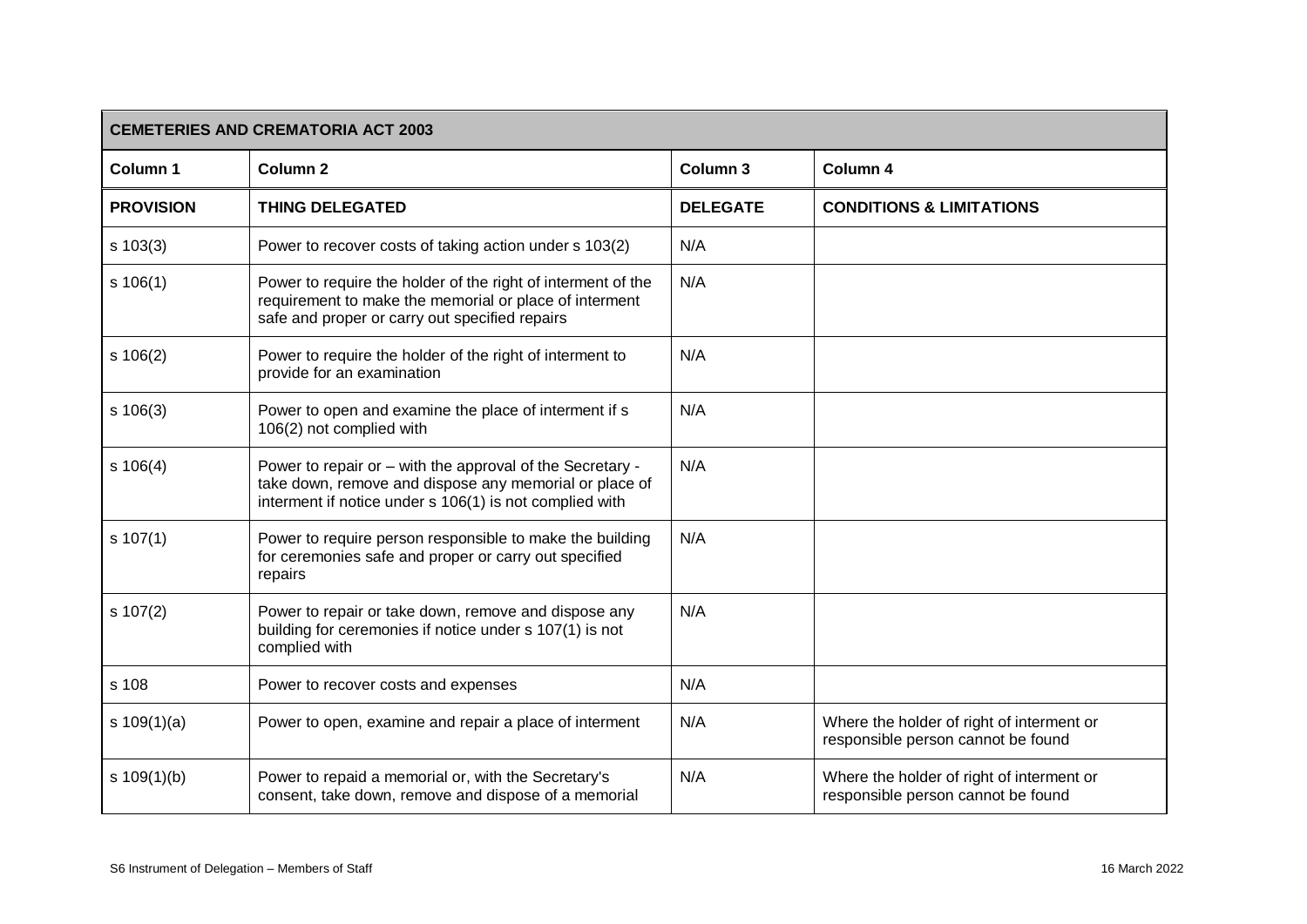| <b>CEMETERIES AND CREMATORIA ACT 2003</b> |                                                                                                                                                                                                       |                 |                                                                                 |
|-------------------------------------------|-------------------------------------------------------------------------------------------------------------------------------------------------------------------------------------------------------|-----------------|---------------------------------------------------------------------------------|
| Column 1                                  | <b>Column 2</b>                                                                                                                                                                                       | Column 3        | Column 4                                                                        |
| <b>PROVISION</b>                          | <b>THING DELEGATED</b>                                                                                                                                                                                | <b>DELEGATE</b> | <b>CONDITIONS &amp; LIMITATIONS</b>                                             |
| s 109(2)                                  | Power to repair the building for ceremonies or, with the<br>consent of the Secretary, take down, remove and dispose<br>of a building for ceremonies                                                   | N/A             | Where the holder of right of interment or<br>responsible person cannot be found |
| s 110(1)                                  | Power to maintain, repair or restore a memorial or place of<br>interment from other funds if unable to find right of<br>interment holder with consent of the Secretary                                | N/A             |                                                                                 |
| s 110(2)                                  | Power to maintain, repair or restore any building for<br>ceremonies from other funds if unable to find responsible<br>person and with consent of the Secretary                                        | N/A             |                                                                                 |
| s 110A                                    | Power to use cemetery trust funds or other funds for the<br>purposes of establishing, maintaining, repairing or<br>restoring any memorial or place of interment of any<br>deceased identified veteran | N/A             |                                                                                 |
| s 111                                     | Power to enter into agreement with a holder of the right of<br>interment to maintain a memorial or place of interment                                                                                 | N/A             |                                                                                 |
| s 112                                     | Power to sell and supply memorials                                                                                                                                                                    | N/A             |                                                                                 |
| s 116(4)                                  | Duty to notify the Secretary of an interment authorisation<br>granted                                                                                                                                 | N/A             |                                                                                 |
| s 116(5)                                  | Power to require an applicant to produce evidence of the<br>right of interment holder's consent to application                                                                                        | N/A             |                                                                                 |
| s 118                                     | Power to grant an interment authorisation if satisfied that<br>the requirements of Division 2 of Part 8 have been met                                                                                 | N/A             |                                                                                 |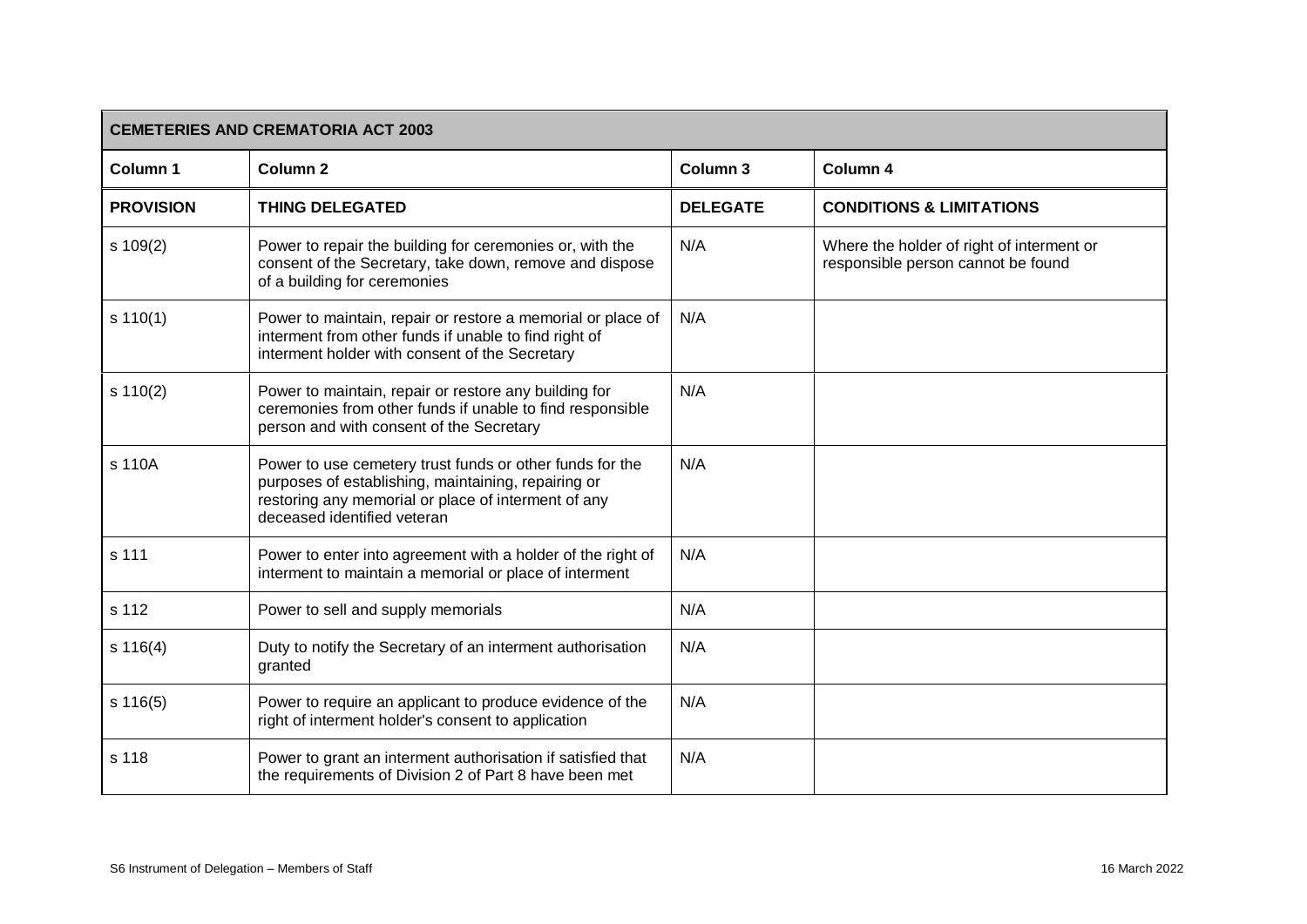| <b>CEMETERIES AND CREMATORIA ACT 2003</b> |                                                                                                                               |                     |                                          |
|-------------------------------------------|-------------------------------------------------------------------------------------------------------------------------------|---------------------|------------------------------------------|
| Column 1                                  | <b>Column 2</b>                                                                                                               | Column <sub>3</sub> | Column 4                                 |
| <b>PROVISION</b>                          | <b>THING DELEGATED</b>                                                                                                        | <b>DELEGATE</b>     | <b>CONDITIONS &amp; LIMITATIONS</b>      |
| s 119                                     | Power to set terms and conditions for interment<br>authorisations                                                             | N/A                 |                                          |
| s 131                                     | Function of receiving an application for cremation<br>authorisation                                                           | N/A                 |                                          |
| s 133(1)                                  | Duty not to grant a cremation authorisation unless satisfied<br>that requirements of s 133 have been complied with            | N/A                 | Subject to s 133(2)                      |
| s 145                                     | Duty to comply with an order made by the Magistrates'<br>Court or a coroner                                                   | N/A                 |                                          |
| s 146                                     | Power to dispose of bodily remains by a method other<br>than interment or cremation                                           | N/A                 | Subject to the approval of the Secretary |
| s 147                                     | Power to apply to the Secretary for approval to dispose of<br>bodily remains by a method other than interment or<br>cremation | N/A                 |                                          |
| s 149                                     | Duty to cease using method of disposal if approval<br>revoked by the Secretary                                                | N/A                 |                                          |
| s 150 & 152(1)                            | Power to authorise the interment or cremation of body<br>parts if the requirements of Division 1 of Part 11 are met           | N/A                 |                                          |
| s 151                                     | Function of receiving applications to inter or cremate body<br>parts                                                          | N/A                 |                                          |
| s 152(2)                                  | Power to impose terms and conditions on authorisation<br>granted under s 150                                                  | N/A                 |                                          |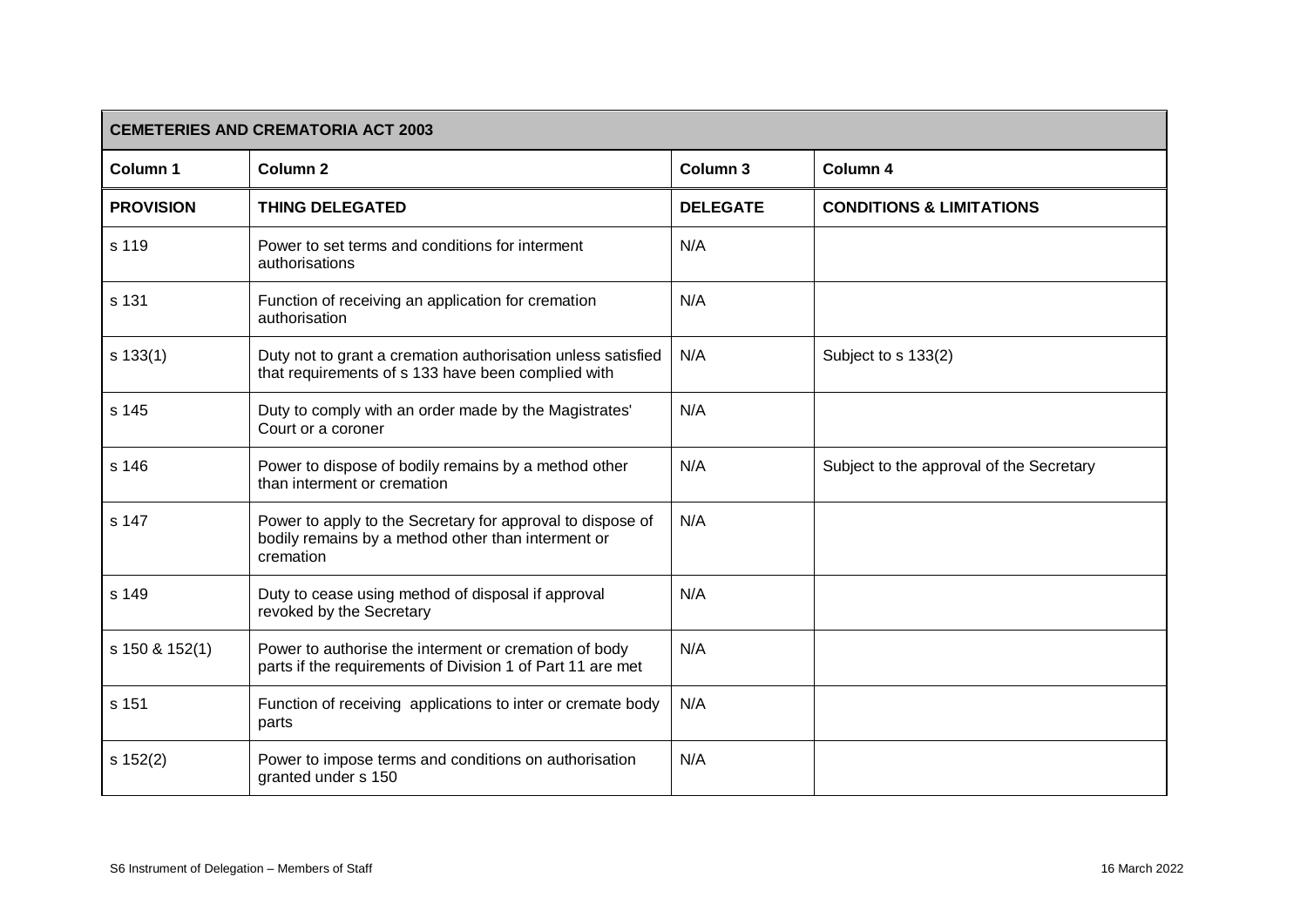| <b>CEMETERIES AND CREMATORIA ACT 2003</b> |                                                                                                                                                  |                 |                                                              |
|-------------------------------------------|--------------------------------------------------------------------------------------------------------------------------------------------------|-----------------|--------------------------------------------------------------|
| Column <sub>1</sub>                       | Column 2                                                                                                                                         | Column 3        | Column 4                                                     |
| <b>PROVISION</b>                          | <b>THING DELEGATED</b>                                                                                                                           | <b>DELEGATE</b> | <b>CONDITIONS &amp; LIMITATIONS</b>                          |
| sch 1 cl 8(3)                             | Power to permit members to participate in a particular<br>meeting by telephone, closed-circuit television or any other<br>means of communication | N/A             |                                                              |
| sch 1 cl 8(8)                             | Power to regulate own proceedings                                                                                                                | N/A             | Subject to cl 8                                              |
| sch 1A cl 8(3)                            | Power to permit members to participate in a particular<br>meeting by telephone, closed-circuit television or any other<br>means of communication | N/A             | Where Council is a Class A cemetery trust                    |
| sch 1A cl 8(8)                            | Power to regulate own proceedings                                                                                                                | N/A             | Where Council is a Class A cemetery trust<br>Subject to cl 8 |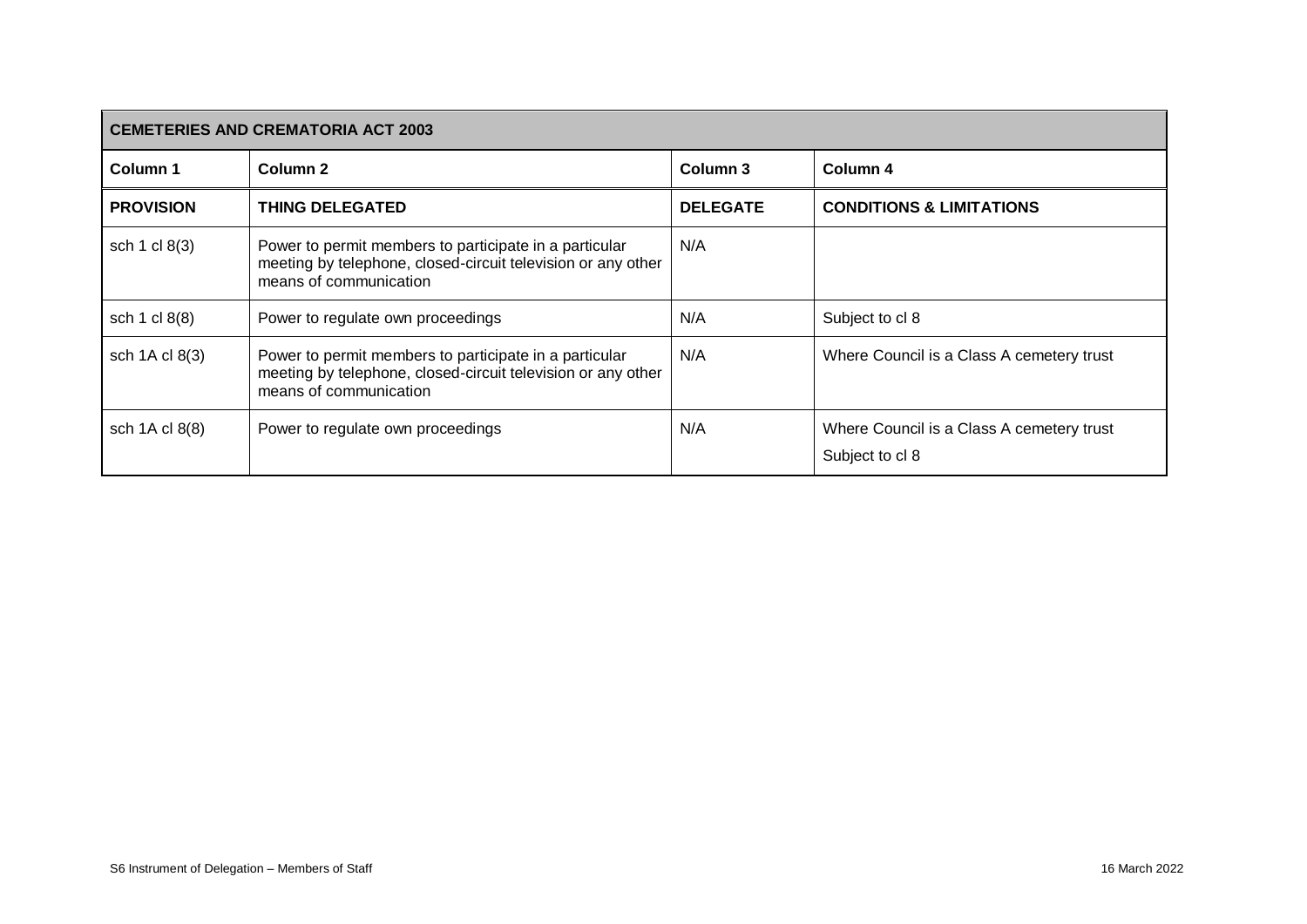<span id="page-20-0"></span>

| <b>DOMESTIC ANIMALS ACT 1994</b> |                                             |                                  |                                                                    |  |
|----------------------------------|---------------------------------------------|----------------------------------|--------------------------------------------------------------------|--|
| Column 1                         | Column 2                                    | Column 3                         | Column 4                                                           |  |
| <b>PROVISION</b>                 | <b>THING DELEGATED</b>                      | <b>DELEGATE</b>                  | <b>CONDITIONS AND LIMITATIONS</b>                                  |  |
| $s$ 41A(1)                       | Power to declare a dog to be a menacing dog | CEO, GMCGD,<br>MSA,<br>CoordLLAM | Council may delegate this power to a Council<br>authorised officer |  |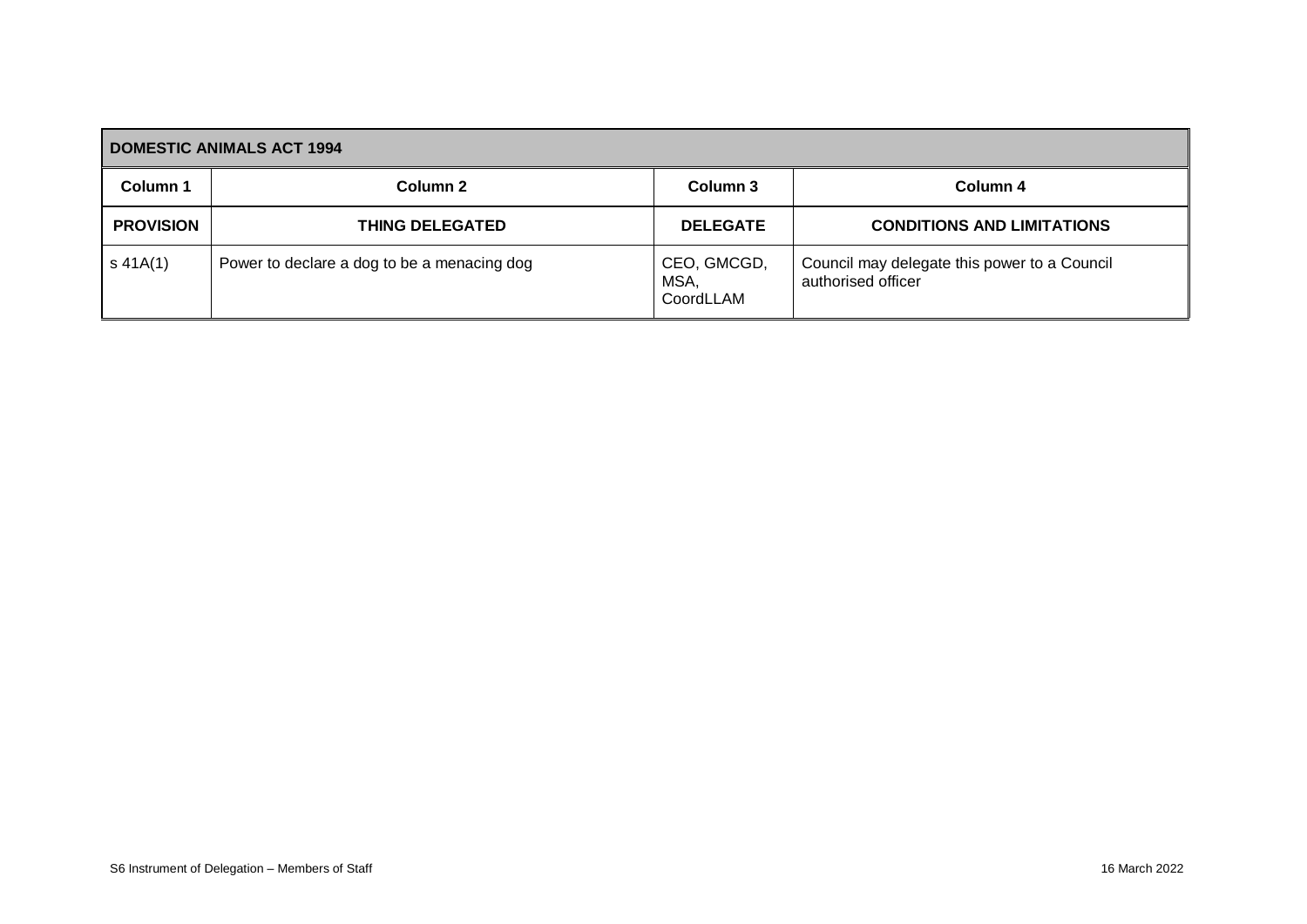<span id="page-21-0"></span>

| <b>FOOD ACT 1984</b> |                                                                                                                                                                                                                                                                                   |                                            |                                                                                                    |  |
|----------------------|-----------------------------------------------------------------------------------------------------------------------------------------------------------------------------------------------------------------------------------------------------------------------------------|--------------------------------------------|----------------------------------------------------------------------------------------------------|--|
| Column 1             | Column <sub>2</sub>                                                                                                                                                                                                                                                               | Column 3                                   | Column 4                                                                                           |  |
| <b>PROVISION</b>     | <b>THING DELEGATED</b>                                                                                                                                                                                                                                                            | <b>DELEGATE</b>                            | <b>CONDITIONS &amp; LIMITATIONS</b>                                                                |  |
| s $19(2)(a)$         | Power to direct by written order that the food premises be put<br>into a clean and sanitary condition                                                                                                                                                                             | CEO, GMCGD,<br>MSA, CoordHS                | If section 19(1) applies                                                                           |  |
| s 19(2)(b)           | Power to direct by written order that specified steps be taken<br>to ensure that food prepared, sold or handled is safe and<br>suitable                                                                                                                                           | CEO, GMCGD,<br>MSA, CoordHS                | If section 19(1) applies                                                                           |  |
| s 19(3)              | Power to direct by written order that the food premises not be<br>kept or used for the sale, or handling for sale, of any food, or<br>for the preparation of any food, or for any other specified<br>purpose, or for the use of any specified equipment or a<br>specified process | CEO, GMCGD,<br>MSA, CoordHS                | If section 19(1) applies<br>Only in relation to temporary food premises or mobile<br>food premises |  |
| s $19(4)(a)$         | Power to direct that an order made under $s$ 19(3)(a) or (b), (i)<br>be affixed to a conspicuous part of the premises, and (ii)<br>inform the public by notice in a published newspaper or<br>otherwise                                                                           | CEO, GMCGD,<br>MSA, CoordHS                | If section 19(1) applies                                                                           |  |
| s 19(6)(a)           | Duty to revoke any order under s 19 if satisfied that an order<br>has been complied with                                                                                                                                                                                          | CEO, GMCGD,<br>MSA, CoordHS,<br><b>EHO</b> | If section 19(1) applies                                                                           |  |
| s 19(6)(b)           | Duty to give written notice of revocation under s 19(6)(a) if<br>satisfied that an order has been complied with                                                                                                                                                                   | CEO, GMCGD,<br>MSA, CoordHS,<br><b>EHO</b> | If section 19(1) applies                                                                           |  |
| s 19AA(2)            | Power to direct, by written order, that a person must take any<br>of the actions described in (a)-(c).                                                                                                                                                                            | CEO, GMCGD,<br>MSA, CoordHS                | Where Council is the registration authority                                                        |  |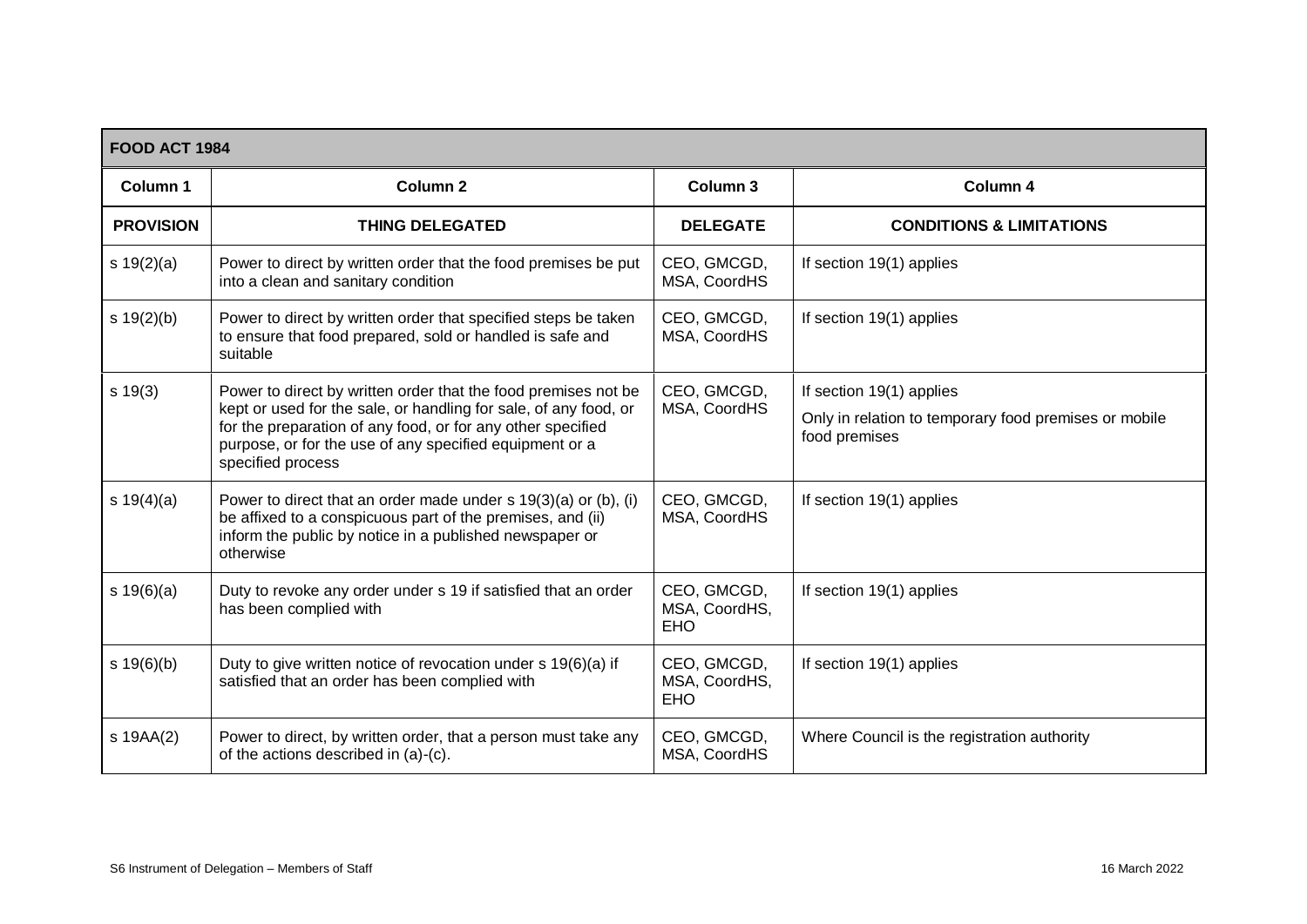| <b>FOOD ACT 1984</b> |                                                                                                                                                                                  |                                            |                                                                                                                                                                                                                                                                                                        |  |
|----------------------|----------------------------------------------------------------------------------------------------------------------------------------------------------------------------------|--------------------------------------------|--------------------------------------------------------------------------------------------------------------------------------------------------------------------------------------------------------------------------------------------------------------------------------------------------------|--|
| Column <sub>1</sub>  | Column <sub>2</sub>                                                                                                                                                              | Column 3                                   | Column 4                                                                                                                                                                                                                                                                                               |  |
| <b>PROVISION</b>     | <b>THING DELEGATED</b>                                                                                                                                                           | <b>DELEGATE</b>                            | <b>CONDITIONS &amp; LIMITATIONS</b>                                                                                                                                                                                                                                                                    |  |
| s $19AA(4)(c)$       | Power to direct, in an order made under s 19AA(2) or a<br>subsequent written order, that a person must ensure that any<br>food or class of food is not removed from the premises | CEO, GMCGD,<br>MSA, CoordHS                | Note: the power to direct the matters under the following<br>sections are not capable of delegation, and so such<br>directions must be made by a resolution of Council:                                                                                                                                |  |
|                      |                                                                                                                                                                                  |                                            | 19AA(4) The relevant authority, in an order under<br>$\bullet$<br>section 19AA(2) or a subsequent written order,<br>may direct that, until the directions in subsection<br>(2) are complied with, the relevant person in<br>respect of the premises referred to in subsection<br>(2) must ensure that: |  |
|                      |                                                                                                                                                                                  |                                            | The premises or a specified area of the<br>a)<br>premises is not used for the preparation,<br>sale or other handling of food or an activity<br>connected with food specified in the order; or                                                                                                          |  |
|                      |                                                                                                                                                                                  |                                            | b) Any vehicle, plant, machinery or equipment<br>on the premises is not used in connection<br>with the preparation, sale or other handling of<br>food or an activity connected with food<br>specified in the order.                                                                                    |  |
| s 19AA(7)            | Duty to revoke order issued under s 19AA and give written<br>notice of revocation, if satisfied that that order has been<br>complied with                                        | CEO, GMCGD,<br>MSA, CoordHS,<br><b>EHO</b> | Where Council is the registration authority                                                                                                                                                                                                                                                            |  |
| s $19CB(4)(b)$       | Power to request copy of records                                                                                                                                                 | CEO, GMCGD,<br>MSA, CoordHS                | Where Council is the registration authority                                                                                                                                                                                                                                                            |  |
| s 19E(1)(d)          | Power to request a copy of the food safety program                                                                                                                               | CEO, GMCGD,<br>MSA, CoordHS                | Where Council is the registration authority                                                                                                                                                                                                                                                            |  |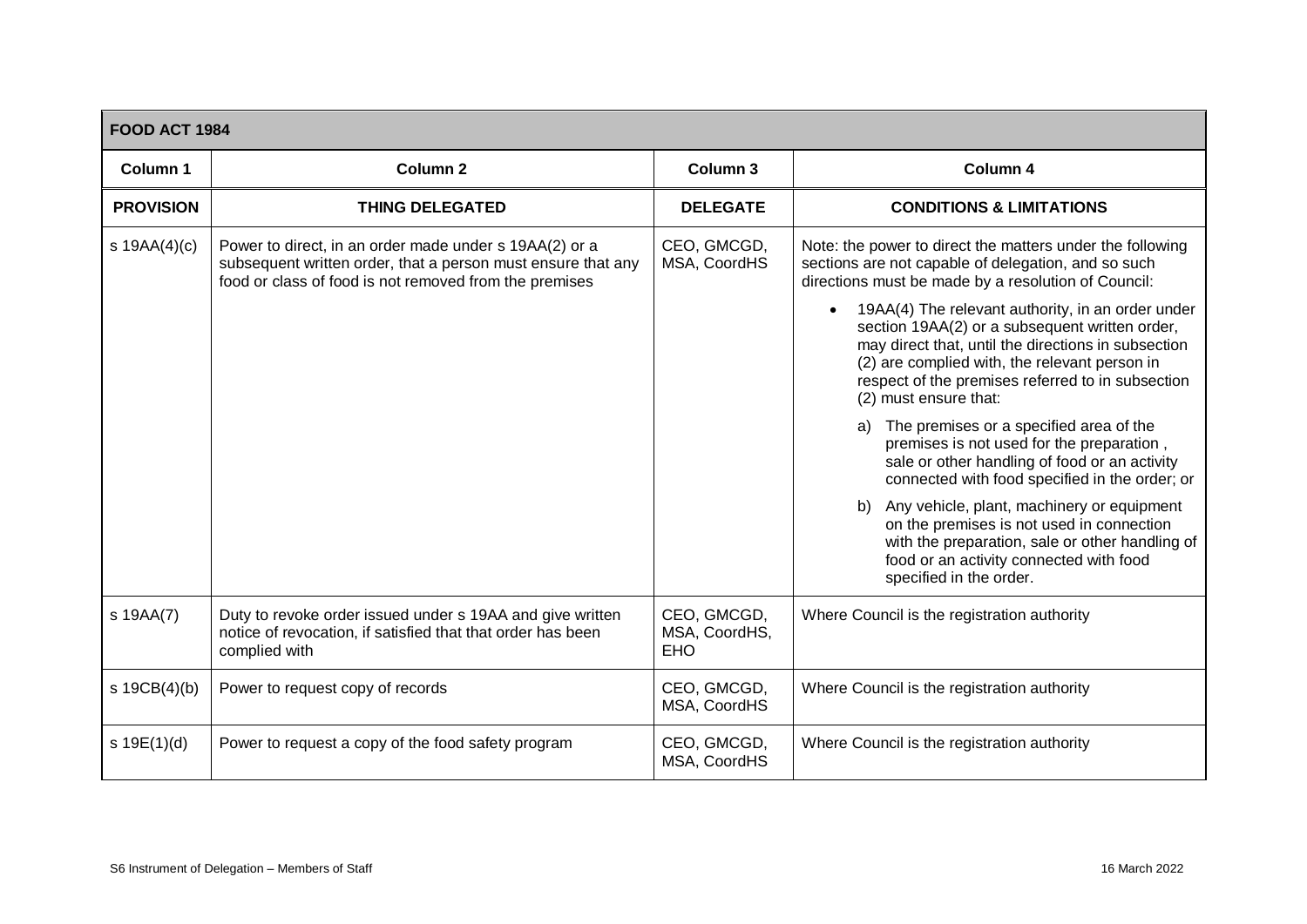|                       | <b>FOOD ACT 1984</b>                                                                                                                        |                                            |                                                                                                                                                                |  |  |
|-----------------------|---------------------------------------------------------------------------------------------------------------------------------------------|--------------------------------------------|----------------------------------------------------------------------------------------------------------------------------------------------------------------|--|--|
| Column 1              | <b>Column 2</b>                                                                                                                             | Column 3                                   | Column 4                                                                                                                                                       |  |  |
| <b>PROVISION</b>      | <b>THING DELEGATED</b>                                                                                                                      | <b>DELEGATE</b>                            | <b>CONDITIONS &amp; LIMITATIONS</b>                                                                                                                            |  |  |
| s 19EA(3)             | Function of receiving copy of revised food safety program                                                                                   | CEO, GMCGD,<br>MSA, CoordHS,<br><b>EHO</b> | Where Council is the registration authority                                                                                                                    |  |  |
| s 19GB                | Power to request proprietor to provide written details of the<br>name, qualification or experience of the current food safety<br>supervisor | CEO, GMCGD,<br>MSA, CoordHS                | Where Council is the registration authority                                                                                                                    |  |  |
| $s$ 19 $A(1)$         | Power to form opinion that the food safety requirements or<br>program are non-compliant                                                     | CEO, GMCGD,<br>MSA, CoordHS                | Where Council is the registration authority                                                                                                                    |  |  |
| s 19IA(2)             | Duty to give written notice to the proprietor of the premises                                                                               | CEO, GMCGD,<br>MSA, CoordHS                | Where Council is the registration authority<br>Note: Not required if Council has taken other appropriate<br>action in relation to deficiencies (see s 19IA(3)) |  |  |
| s $19M(4)(a)$<br>8(5) | Power to conduct a food safety audit and take actions where<br>deficiencies are identified                                                  | CEO, GMCGD,<br>MSA, CoordHS                | Where Council is the registration authority                                                                                                                    |  |  |
| $s$ 19N(2)            | Function of receiving notice from the auditor                                                                                               | CEO, GMCGD,<br>MSA, CoordHS                | Where Council is the registration authority                                                                                                                    |  |  |
| s 19NA(1)             | Power to request food safety audit reports                                                                                                  | CEO, GMCGD,<br>MSA, CoordHS                | Where Council is the registration authority                                                                                                                    |  |  |
| $s$ 19U(3)            | Power to waive and vary the costs of a food safety audit if<br>there are special circumstances                                              | CEO, GMCGD,<br>MSA, CoordHS                |                                                                                                                                                                |  |  |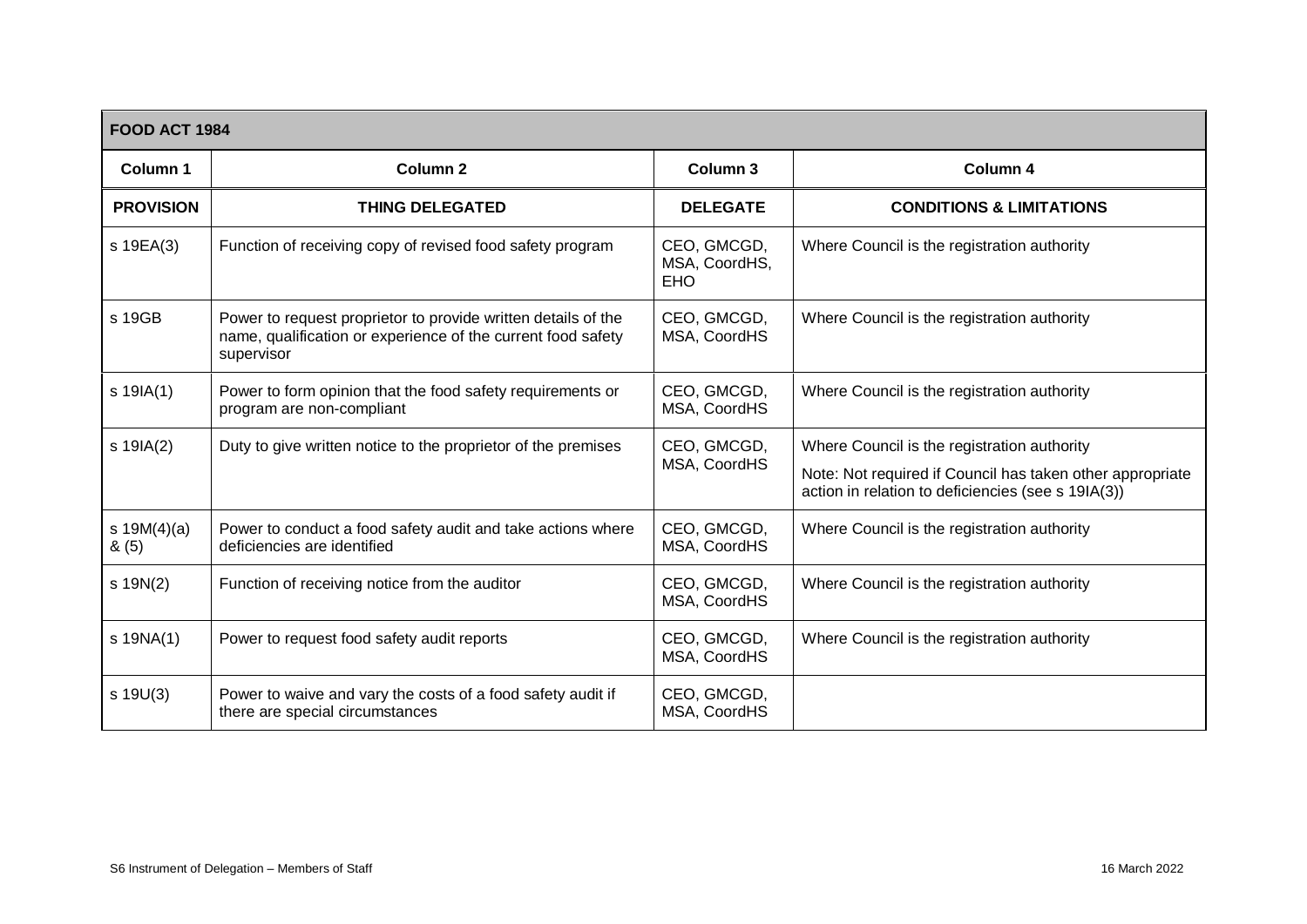| <b>FOOD ACT 1984</b> |                                                                                                                                                                                              |                                            |                                                                                                                                                                                |  |
|----------------------|----------------------------------------------------------------------------------------------------------------------------------------------------------------------------------------------|--------------------------------------------|--------------------------------------------------------------------------------------------------------------------------------------------------------------------------------|--|
| Column 1             | Column <sub>2</sub>                                                                                                                                                                          | Column 3                                   | Column 4                                                                                                                                                                       |  |
| <b>PROVISION</b>     | <b>THING DELEGATED</b>                                                                                                                                                                       | <b>DELEGATE</b>                            | <b>CONDITIONS &amp; LIMITATIONS</b>                                                                                                                                            |  |
| s 19UA               | Power to charge fees for conducting a food safety<br>assessment or inspection                                                                                                                | N/A                                        | Except for an assessment required by a declaration<br>under section 19C or an inspection under sections<br>$38B(1)(c)$ or 39                                                   |  |
|                      |                                                                                                                                                                                              |                                            | Council does not conduct food safety assessments                                                                                                                               |  |
| s 19W                | Power to direct a proprietor of a food premises to comply with<br>any requirement under Part IIIB                                                                                            | CEO, GMCGD,<br>MSA, CoordHS                | Where Council is the registration authority                                                                                                                                    |  |
| s 19W(3)(a)          | Power to direct a proprietor of a food premises to have staff at<br>the premises undertake training or instruction                                                                           | CEO, GMCGD,<br>MSA, CoordHS                | Where Council is the registration authority                                                                                                                                    |  |
| s 19W(3)(b)          | Power to direct a proprietor of a food premises to have details<br>of any staff training incorporated into the minimum records<br>required to be kept or food safety program of the premises | CEO, GMCGD,<br>MSA, CoordHS,<br><b>EHO</b> | Where Council is the registration authority                                                                                                                                    |  |
|                      | Power to register or renew the registration of a food premises                                                                                                                               | CEO, GMCGD,<br>MSA, CoordHS,<br><b>EHO</b> | Where Council is the registration authority<br>Refusal to grant or renew the registration of a food<br>premises must be ratified by Council or the CEO (see<br>section 58A(2)) |  |
| s 36A                | Power to accept an application for registration or notification<br>using online portal                                                                                                       | CEO, GMCGD,<br>MSA, CoordHS,<br><b>EHO</b> | Where Council is the registration authority                                                                                                                                    |  |
| s 36B                | Duty to pay the charge for use of online portal                                                                                                                                              | CEO, GMCGD,<br>MSA, CoordHS,<br><b>EHO</b> | Where Council is the registration authority                                                                                                                                    |  |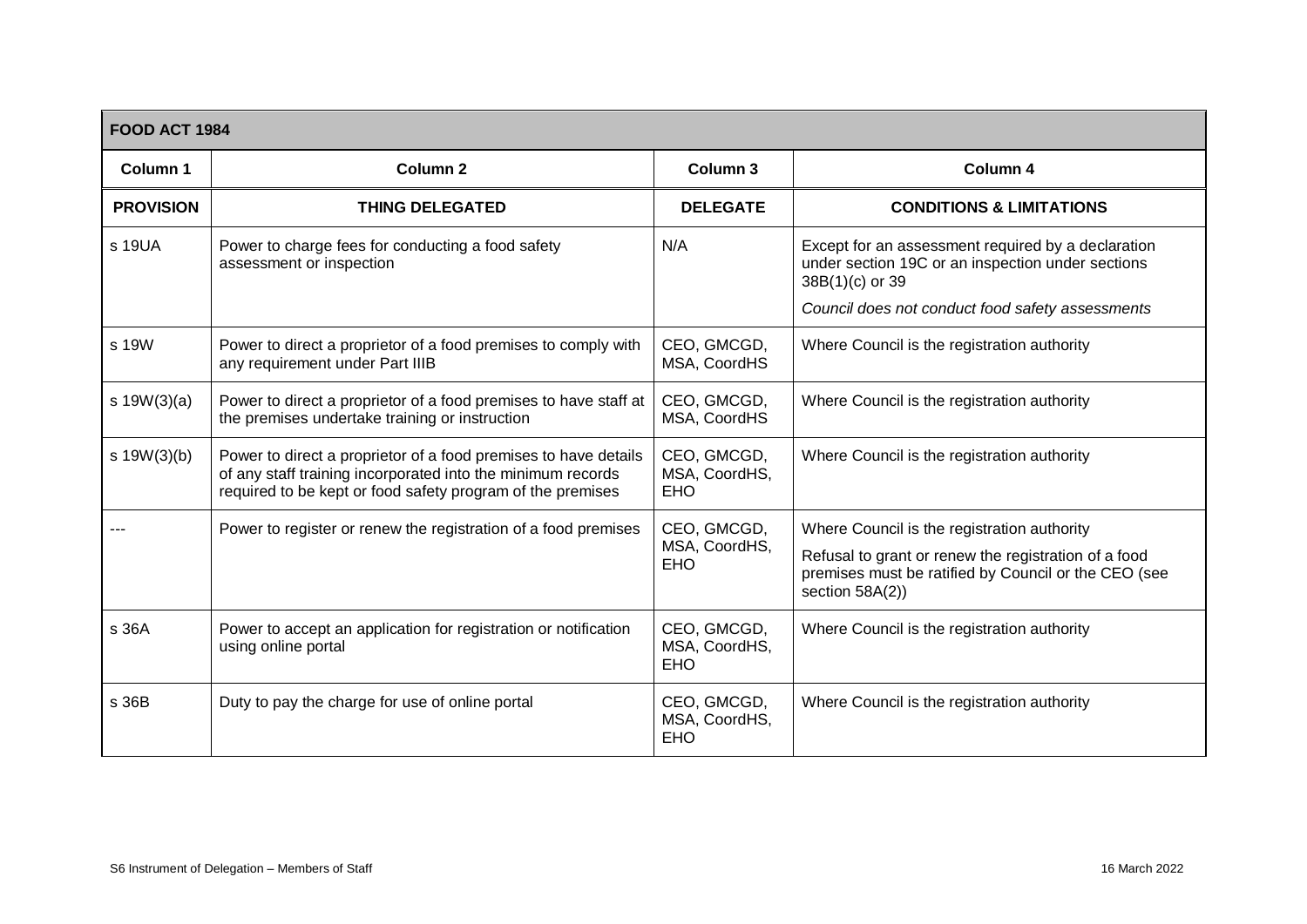| <b>FOOD ACT 1984</b> |                                                                                                                                                  |                                            |                                             |  |
|----------------------|--------------------------------------------------------------------------------------------------------------------------------------------------|--------------------------------------------|---------------------------------------------|--|
| Column 1             | <b>Column 2</b>                                                                                                                                  | Column 3                                   | Column 4                                    |  |
| <b>PROVISION</b>     | <b>THING DELEGATED</b>                                                                                                                           | <b>DELEGATE</b>                            | <b>CONDITIONS &amp; LIMITATIONS</b>         |  |
| s 38AA(5)            | Power to (a) request further information; or (b) advise the<br>proprietor that the premises must be registered if the<br>premises are not exempt | CEO, GMCGD,<br>MSA, CoordHS,<br><b>EHO</b> | Where Council is the registration authority |  |
| s 38AB(4)            | Power to fix a fee for the receipt of a notification under s<br>38AA in accordance with a declaration under s 38AB(1)                            | CEO, GMCGD,<br>MSA, CoordHS,<br><b>EHO</b> | Where Council is the registration authority |  |
| $s$ 38A $(4)$        | Power to request a copy of a completed food safety program<br>template                                                                           | CEO, GMCGD,<br>MSA, CoordHS,<br><b>EHO</b> | Where Council is the registration authority |  |
| s 38B(1)(a)          | Duty to assess the application and determine which class of<br>food premises under s 19C the food premises belongs                               | CEO, GMCGD,<br>MSA, CoordHS,<br><b>EHO</b> | Where Council is the registration authority |  |
| s 38B(1)(b)          | Duty to ensure proprietor has complied with requirements of s<br>38A                                                                             | CEO, GMCGD,<br>MSA, CoordHS,<br><b>EHO</b> | Where Council is the registration authority |  |
| s 38B(2)             | Duty to be satisfied of the matters in $s$ 38B $(2)(a)-(b)$                                                                                      | CEO, GMCGD,<br>MSA, CoordHS,<br><b>EHO</b> | Where Council is the registration authority |  |
| s 38D(1)             | Duty to ensure compliance with the applicable provisions of s<br>38C and inspect the premises if required by s 39                                | CEO, CoordHS,<br><b>EHO</b>                | Where Council is the registration authority |  |
| s 38D(2)             | Duty to be satisfied of the matters in $s$ 38D(2)(a)-(d)                                                                                         | CEO, CoordHS,<br><b>EHO</b>                | Where Council is the registration authority |  |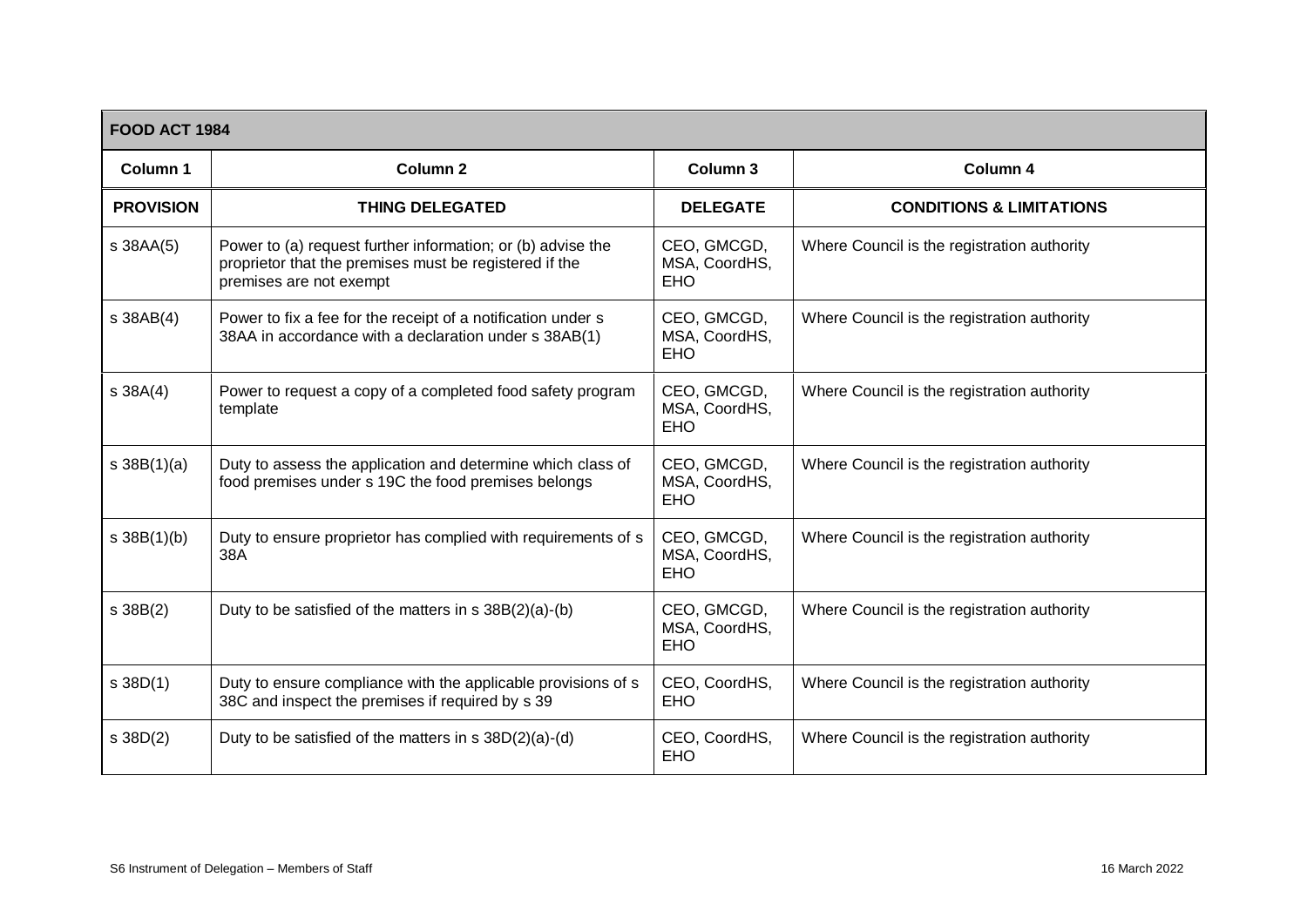| <b>FOOD ACT 1984</b> |                                                                                                                                                 |                                            |                                                                                                                         |  |
|----------------------|-------------------------------------------------------------------------------------------------------------------------------------------------|--------------------------------------------|-------------------------------------------------------------------------------------------------------------------------|--|
| Column 1             | <b>Column 2</b>                                                                                                                                 | Column 3                                   | Column 4                                                                                                                |  |
| <b>PROVISION</b>     | <b>THING DELEGATED</b>                                                                                                                          | <b>DELEGATE</b>                            | <b>CONDITIONS &amp; LIMITATIONS</b>                                                                                     |  |
| $s$ 38D(3)           | Power to request copies of any audit reports                                                                                                    | CEO, GMCGD,<br>MSA, CoordHS                | Where Council is the registration authority                                                                             |  |
| s 38E(2)             | Power to register the food premises on a conditional basis                                                                                      | CEO, GMCGD,<br>MSA, CoordHS                | Where Council is the registration authority;<br>Not exceeding the prescribed time limit defined under<br>section 38E(5) |  |
| s 38E(4)             | Duty to register the food premises when conditions are<br>satisfied                                                                             | CEO, CoordHS,<br><b>EHO</b>                | Where Council is the registration authority                                                                             |  |
| $s \, 38F(3)(b)$     | Power to require proprietor to comply with requirements of<br>this Act                                                                          | CEO, GMCGD,<br>MSA, CoordHS,<br><b>EHO</b> | Where Council is the registration authority                                                                             |  |
| s38G(1)              | Power to require notification of change of the food safety<br>program type used for the food premises                                           | CEO, GMCGD,<br>MSA, CoordHS,<br><b>EHO</b> | Where Council is the registration authority                                                                             |  |
| s 38G(2)             | Function of receiving notice from proprietor if there is a<br>change of the food safety program type used for the food<br>premises              | CEO, GMCGD,<br>MSA, CoordHS,<br><b>EHO</b> | Where Council is the registration authority                                                                             |  |
| s 38G(4)             | Power to require the proprietor of the food premises to<br>comply with any requirement of the Act                                               | CEO, GMCGD,<br>MSA, CoordHS,<br><b>EHO</b> | Where Council is the registration authority                                                                             |  |
| s 39(2)              | Duty to carry out an inspection of the premises during the<br>period of registration before the registration of the food<br>premises is renewed | CEO, GMCGD,<br>MSA, CoordHS,<br><b>EHO</b> | Where Council is the registration authority                                                                             |  |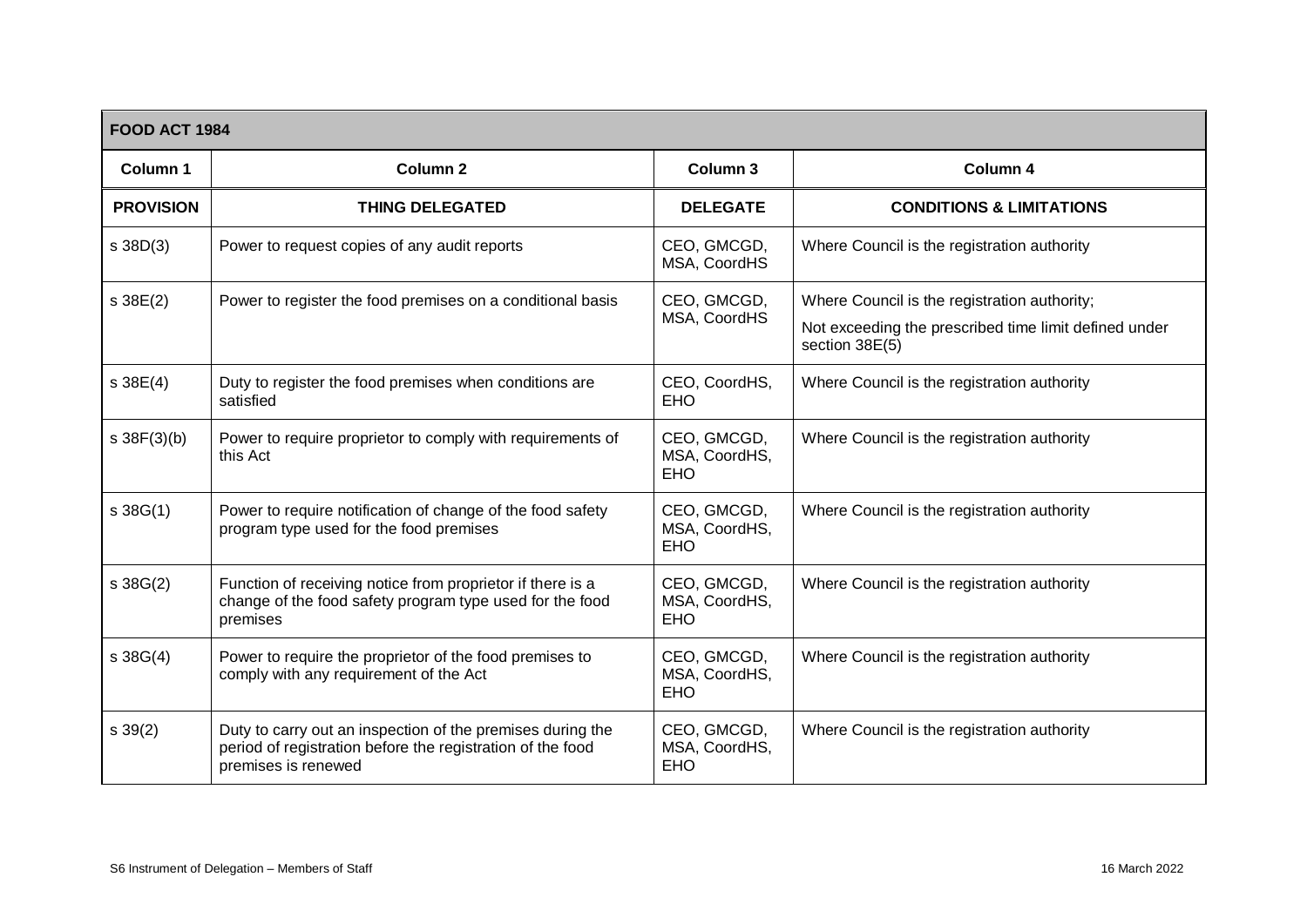| <b>FOOD ACT 1984</b> |                                                                                                                                                                          |                                            |                                                                                                      |  |
|----------------------|--------------------------------------------------------------------------------------------------------------------------------------------------------------------------|--------------------------------------------|------------------------------------------------------------------------------------------------------|--|
| Column 1             | <b>Column 2</b>                                                                                                                                                          | Column 3                                   | Column 4                                                                                             |  |
| <b>PROVISION</b>     | <b>THING DELEGATED</b>                                                                                                                                                   | <b>DELEGATE</b>                            | <b>CONDITIONS &amp; LIMITATIONS</b>                                                                  |  |
| s 39A                | Power to register or renew the registration of a food premises<br>despite minor defects                                                                                  | CEO, GMCGD,<br>MSA, CoordHS,<br><b>EHO</b> | Where Council is the registration authority<br>Only if satisfied of matters in section 39A(2)(a)-(c) |  |
| s 39A(6)             | Duty to comply with a direction of the Secretary                                                                                                                         | CEO, GMCGD,<br>MSA, CoordHS,<br><b>EHO</b> |                                                                                                      |  |
| $s\,40(1)$           | Duty to give the person in whose name the premises is to be<br>registered a certificate of registration                                                                  | CEO, GMCGD,<br>MSA, CoordHS,<br><b>EHO</b> | Where Council is the registration authority                                                          |  |
| $s\ 40(2)$           | Power to incorporate the certificate of registration in one<br>document with any certificate of registration under Part 6 of<br>the Public Health and Wellbeing Act 2008 | CEO, GMCGD,<br>MSA, CoordHS,<br><b>EHO</b> |                                                                                                      |  |
| $s\ 40C(2)$          | Power to grant or renew the registration of food premises for<br>a period of less than 1 year                                                                            | CEO, GMCGD,<br>MSA, CoordHS,<br><b>EHO</b> | Where Council is the registration authority                                                          |  |
| $s$ 40D(1)           | Power to suspend or revoke the registration of food premises                                                                                                             | CEO, GMCGD,<br>MSA, CoordHS                | Where Council is the registration authority                                                          |  |
| s 40E                | Duty to comply with direction of the Secretary                                                                                                                           | CEO, GMCGD,<br>MSA, CoordHS                |                                                                                                      |  |
| s 40F                | Power to cancel registration of food premises                                                                                                                            | CEO, GMCGD,<br>MSA, CoordHS                | Where Council is the registration authority                                                          |  |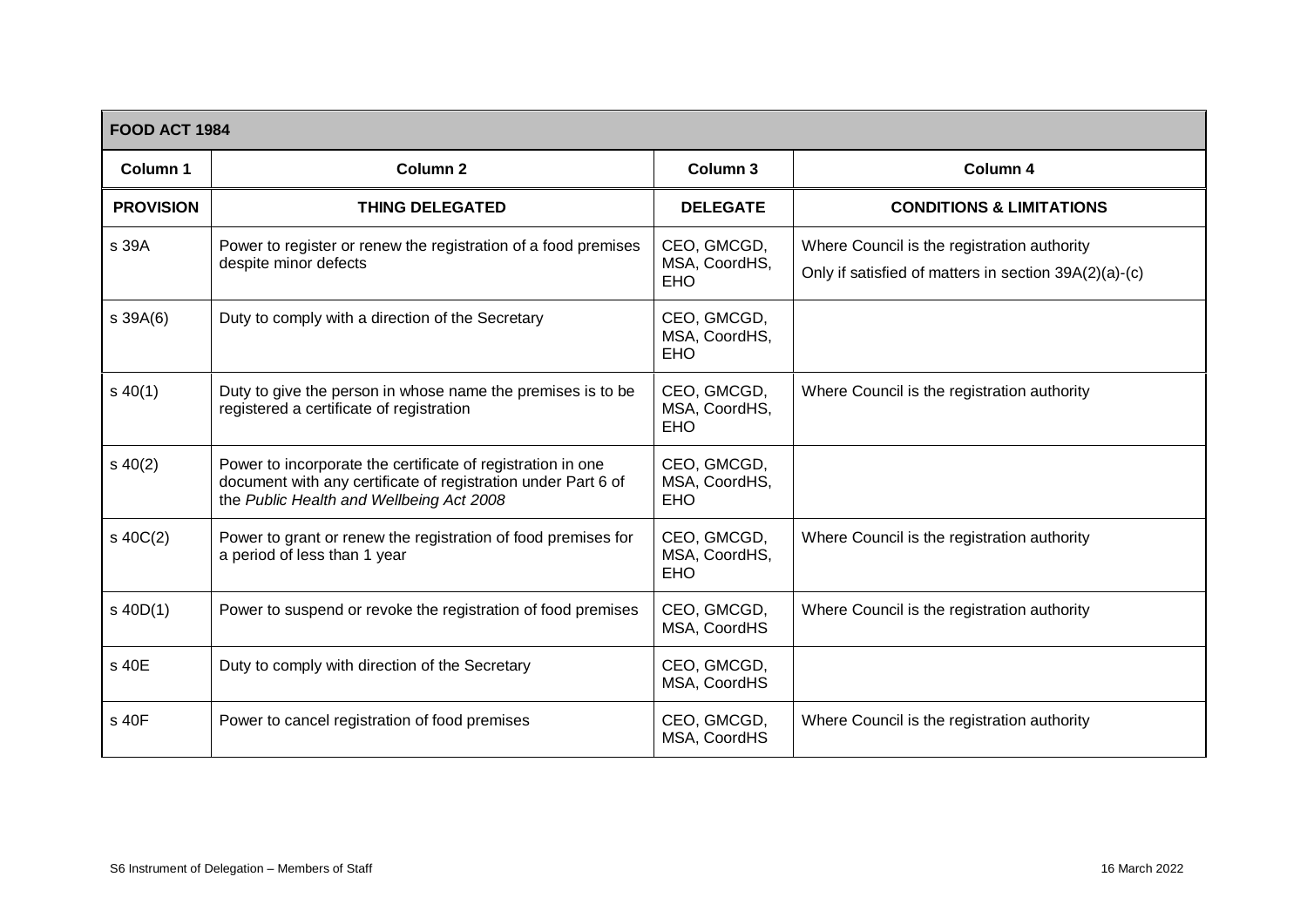| <b>FOOD ACT 1984</b> |                                                                                                                                                                                                                                                                                               |                                            |                                                                                                    |  |
|----------------------|-----------------------------------------------------------------------------------------------------------------------------------------------------------------------------------------------------------------------------------------------------------------------------------------------|--------------------------------------------|----------------------------------------------------------------------------------------------------|--|
| Column 1             | <b>Column 2</b>                                                                                                                                                                                                                                                                               | Column 3                                   | Column 4                                                                                           |  |
| <b>PROVISION</b>     | <b>THING DELEGATED</b>                                                                                                                                                                                                                                                                        | <b>DELEGATE</b>                            | <b>CONDITIONS &amp; LIMITATIONS</b>                                                                |  |
| s 43                 | Duty to maintain records of registration                                                                                                                                                                                                                                                      | CEO, GMCGD,<br>MSA, CoordHS,<br><b>EHO</b> | Where Council is the registration authority                                                        |  |
| $s$ 43 $F(6)$        | Duty to be satisfied that registration requirements under<br>Division 3 have been met prior to registering or renewing<br>registration of a component of a food business                                                                                                                      | CEO, CoordHS,<br><b>EHO</b>                | Where Council is the registration authority                                                        |  |
| $s$ 43F $(7)$        | Power to register the components of the food business that<br>meet requirements in Division 3 and power to refuse to<br>register the components that do not meet the requirements                                                                                                             | CEO, GMCGD,<br>MSA, CoordHS,<br><b>EHO</b> | Where Council is the registration authority                                                        |  |
| s 45AC               | Power to bring proceedings                                                                                                                                                                                                                                                                    | Authorised<br><b>Officers</b>              | Only where authorised by the CEO in Part C of their<br>Instrument of Appointment and Authorisation |  |
| $s\,46(5)$           | Power to institute proceedings against another person where<br>the offence was due to an act or default by that other person<br>and where the first person charged could successfully defend<br>a prosecution, without proceedings first being instituted<br>against the person first charged | CEO, GMCGD,<br>MSA, CoordHS,<br><b>EHO</b> | Where Council is the registration authority                                                        |  |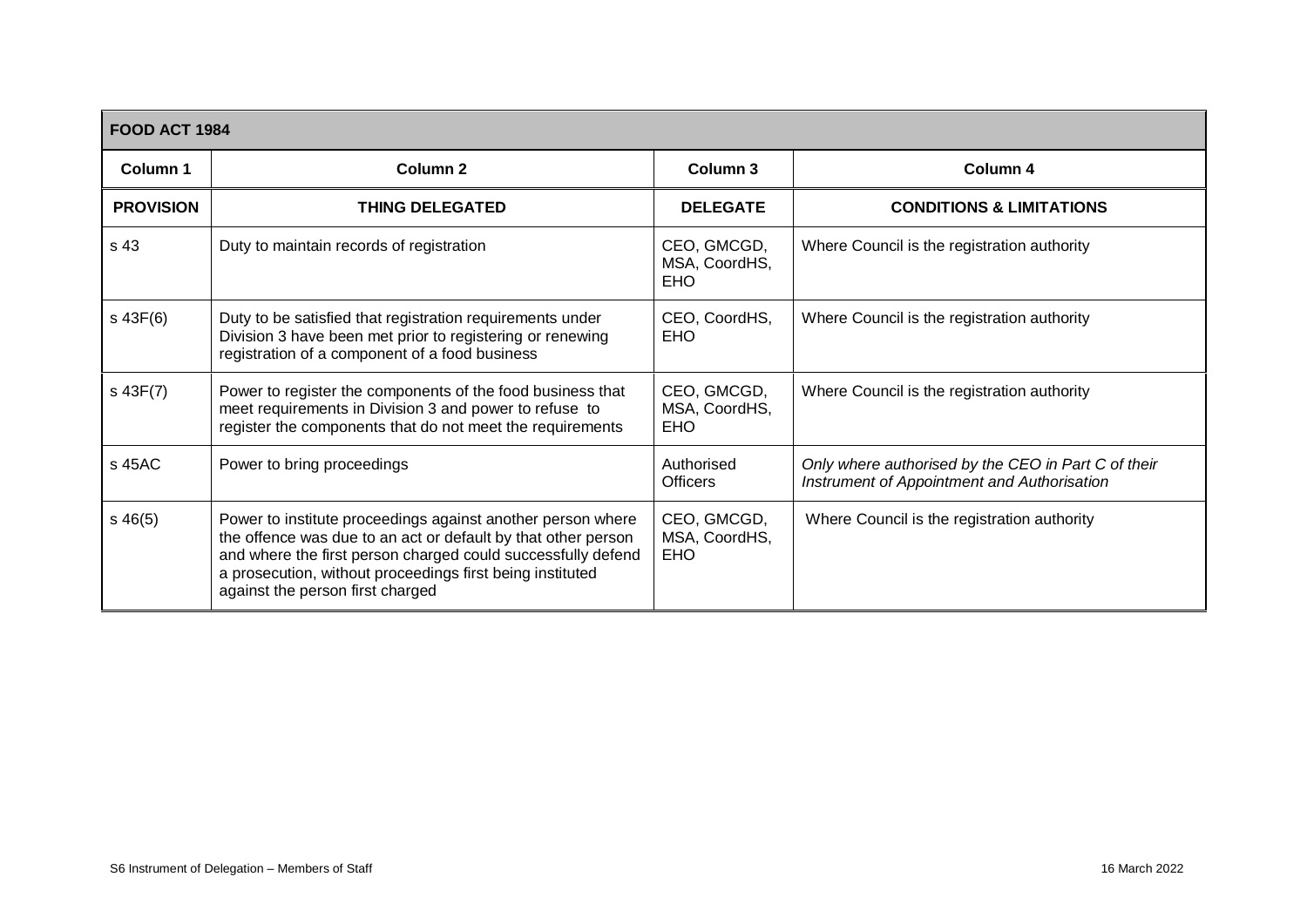<span id="page-29-0"></span>

| <b>HERITAGE ACT 2017</b> |                                                                           |                           |                                                                                                                                                                                                                                                                                                                                                                                                                     |  |
|--------------------------|---------------------------------------------------------------------------|---------------------------|---------------------------------------------------------------------------------------------------------------------------------------------------------------------------------------------------------------------------------------------------------------------------------------------------------------------------------------------------------------------------------------------------------------------|--|
| Column 1                 | Column 2                                                                  | Column 3                  | Column 4                                                                                                                                                                                                                                                                                                                                                                                                            |  |
| <b>PROVISION</b>         | <b>THING DELEGATED</b>                                                    | <b>DELEGATE</b>           | <b>CONDITIONS &amp; LIMITATIONS</b>                                                                                                                                                                                                                                                                                                                                                                                 |  |
| s 116                    | Power to sub-delegate Executive Director's functions, duties<br>or powers | CEO, GMCGD,<br><b>MCD</b> | Must first obtain Executive Director's written consent<br>Council can only sub-delegate if the Instrument of<br>Delegation from the Executive Director authorises sub-<br>delegation<br>For the purposes of this section, the Executive Director is<br>the person appointed by the Heritage Council under<br>section 18 of the Heritage Act 2017 to undertake the<br>functions and powers as set out in section 19. |  |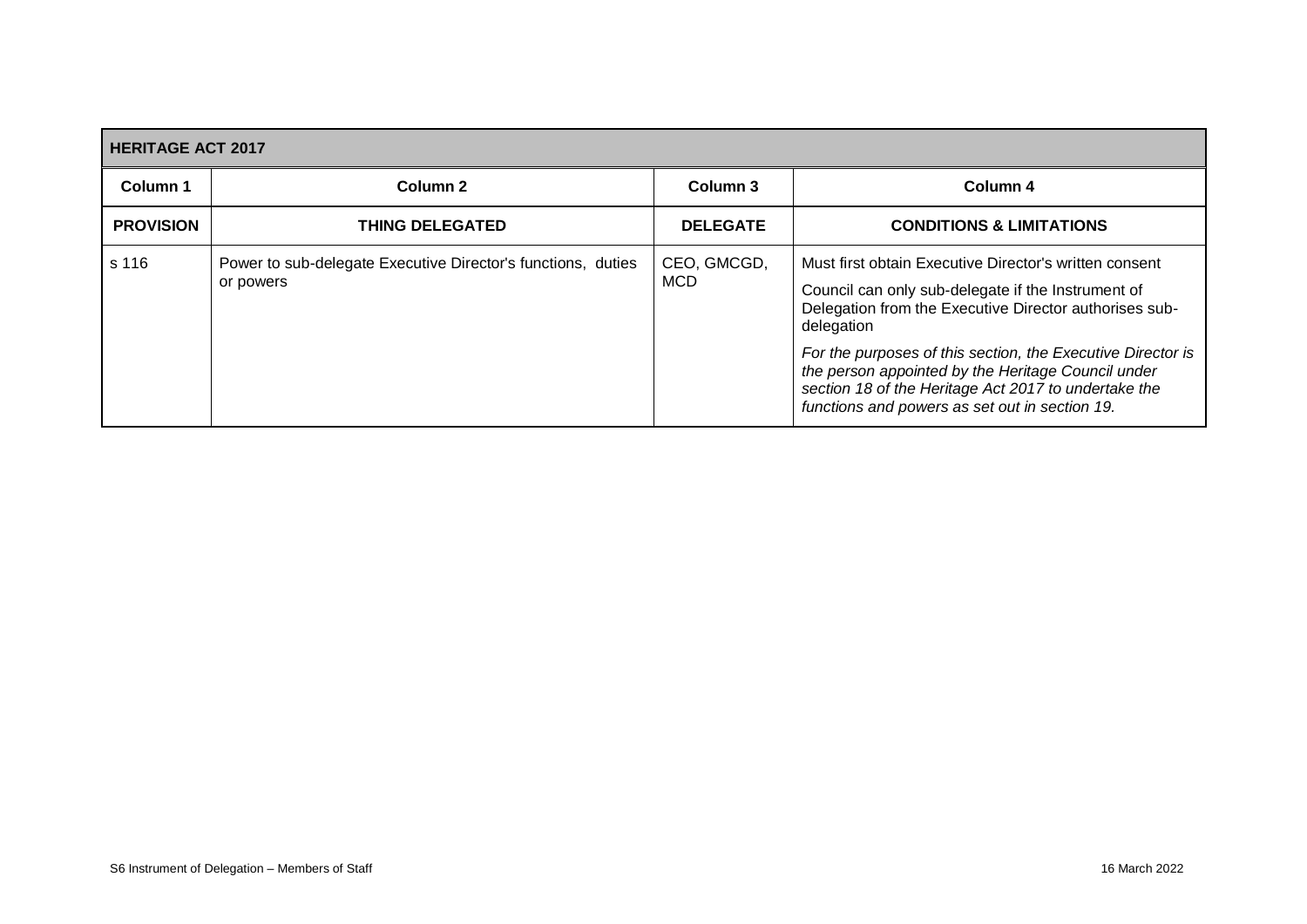| <b>LOCAL GOVERNMENT ACT 1989</b> |                                                           |                  |                                                             |  |
|----------------------------------|-----------------------------------------------------------|------------------|-------------------------------------------------------------|--|
| <b>Column 1</b>                  | Column 2                                                  | Column 3         | Column 4                                                    |  |
| <b>PROVISION</b>                 | <b>THING DELEGATED</b>                                    | <b>DELEGATE</b>  | <b>CONDITIONS &amp; LIMITATIONS</b>                         |  |
| $s$ 185L $(4)$                   | Power to declare and levy a cladding rectification charge | CEO <sup>1</sup> | Council is not involved with cladding rectification charges |  |

<span id="page-30-0"></span> $\overline{a}$ 

<sup>&</sup>lt;sup>1</sup> The only member of staff who can be a delegate in Column 3 is the CEO.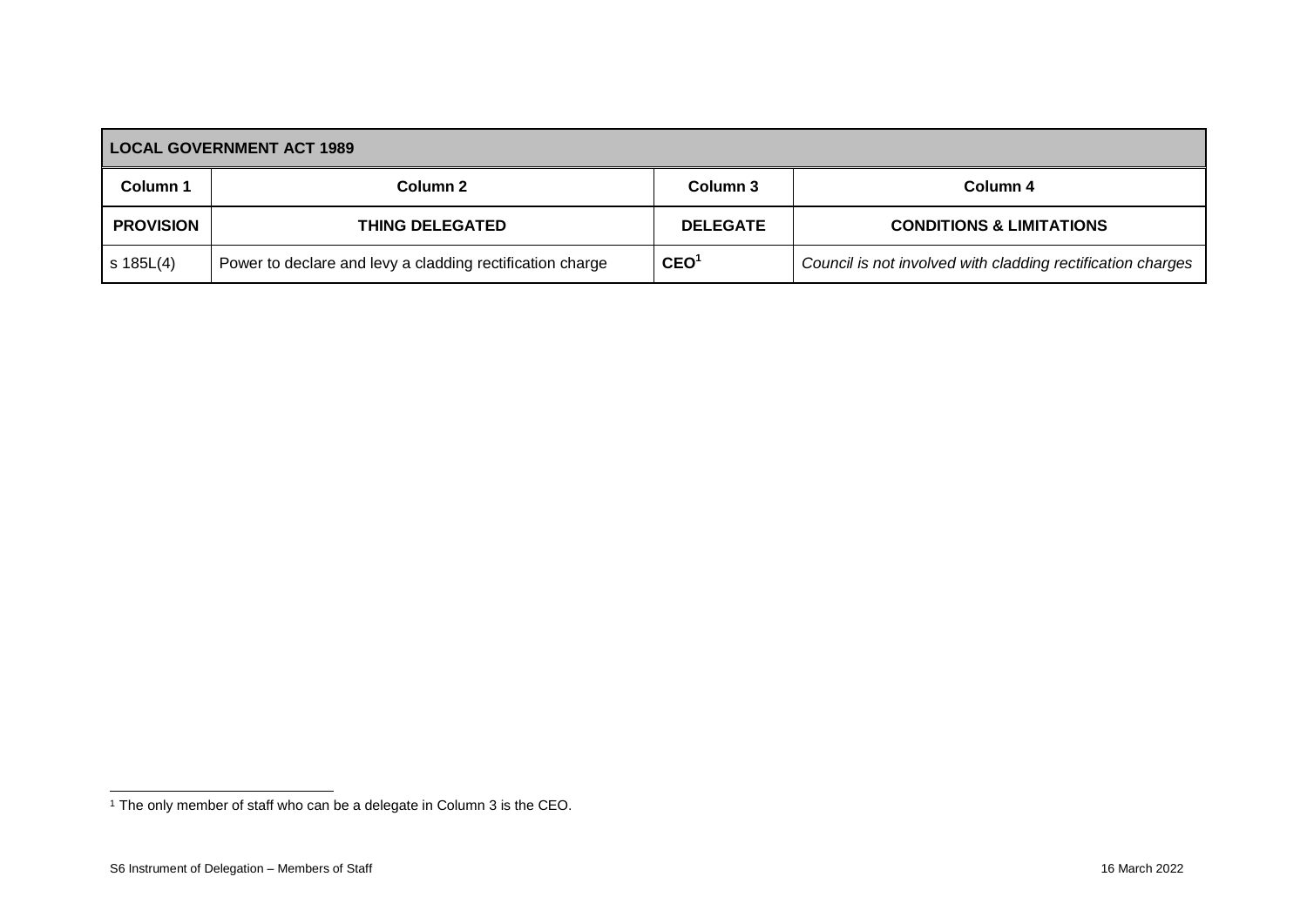<span id="page-31-0"></span>

| PLANNING AND ENVIRONMENT ACT 1987 |                                                                                                                                    |                                              |                                                                                                                                                                                                                                                          |  |
|-----------------------------------|------------------------------------------------------------------------------------------------------------------------------------|----------------------------------------------|----------------------------------------------------------------------------------------------------------------------------------------------------------------------------------------------------------------------------------------------------------|--|
| Column 1                          | Column <sub>2</sub>                                                                                                                | Column 3                                     | Column 4                                                                                                                                                                                                                                                 |  |
| <b>PROVISION</b>                  | <b>THING DELEGATED</b>                                                                                                             | <b>DELEGATE</b>                              | <b>CONDITIONS &amp; LIMITATIONS</b>                                                                                                                                                                                                                      |  |
|                                   |                                                                                                                                    |                                              | No planner is to exercise delegated power with regards<br>to the decision to give or not give notice of an application<br>pursuant to section 52 of the Planning and Environment<br>Act for an application for which they are themselves<br>responsible. |  |
|                                   |                                                                                                                                    |                                              | The decision to advertise or not advertise pursuant to<br>Section 52 of the Planning and Environment Act an<br>application must be signed off by another planner of<br>Band 6 or higher banding.                                                         |  |
|                                   |                                                                                                                                    |                                              | No planner can exercise delegated power with regards to<br>determining an application for which they are themselves<br>responsible.                                                                                                                      |  |
| s 4B                              | Power to prepare an amendment to the Victorian Planning<br>Provisions                                                              | CEO, GMCGD,<br><b>EMCPS</b>                  | If authorised by the Minister                                                                                                                                                                                                                            |  |
| s 4G                              | Function of receiving prescribed documents and a copy of the<br>Victorian Planning Provisions from the Minister                    | CEO, GMCGD,<br><b>EMCPS, HoCs</b>            |                                                                                                                                                                                                                                                          |  |
| s 4H                              | Duty to make amendment to Victorian Planning Provisions<br>available in accordance with public availability requirements           | CEO, GMCGD,<br>EMCPS, HoCs,<br><b>StratP</b> |                                                                                                                                                                                                                                                          |  |
| s <sub>4</sub>                    | Duty to keep Victorian Planning Provisions and other<br>documents available in accordance with public availability<br>requirements | CEO, GMCGD,<br>EMCPS, HoCs,<br><b>StratP</b> |                                                                                                                                                                                                                                                          |  |
| s 8A(2)                           | Power to prepare amendment to the planning scheme where<br>the Minister has given consent under s 8A                               | CEO, GMCGD,<br>EMCPS, HoCs                   |                                                                                                                                                                                                                                                          |  |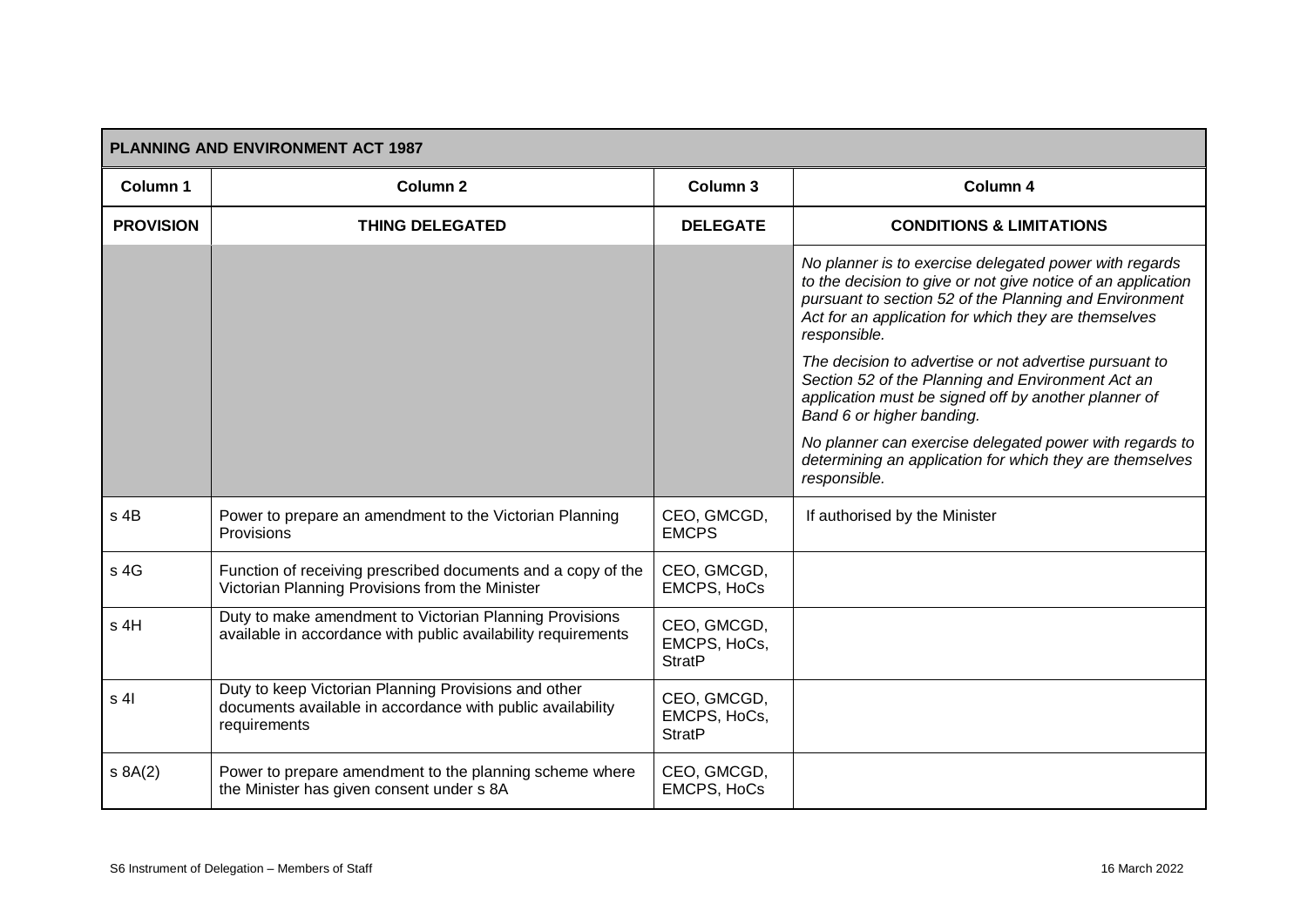| PLANNING AND ENVIRONMENT ACT 1987 |                                                                                                                                                                          |                                   |                                     |  |
|-----------------------------------|--------------------------------------------------------------------------------------------------------------------------------------------------------------------------|-----------------------------------|-------------------------------------|--|
| Column 1                          | Column <sub>2</sub>                                                                                                                                                      | Column 3                          | Column 4                            |  |
| <b>PROVISION</b>                  | <b>THING DELEGATED</b>                                                                                                                                                   | <b>DELEGATE</b>                   | <b>CONDITIONS &amp; LIMITATIONS</b> |  |
| s 8A(3)                           | Power to apply to Minister to prepare an amendment to the<br>planning scheme                                                                                             | CEO, GMCGD                        |                                     |  |
| s 8A(5)                           | Function of receiving notice of the Minister's decision                                                                                                                  | GMCGD, CEO,<br><b>EMCPS, HoCs</b> |                                     |  |
| s 8A(7)                           | Power to prepare the amendment specified in the application<br>without the Minister's authorisation if no response received<br>after 10 business days                    | CEO, GMCGD,<br><b>EMCPS, HoCs</b> |                                     |  |
| $s$ 8B $(2)$                      | Power to apply to the Minister for authorisation to prepare an<br>amendment to the planning scheme of an adjoining municipal<br>district                                 | N/A                               |                                     |  |
| s 12(3)                           | Power to carry out studies and do things to ensure proper use<br>of land and consult with other persons to ensure co-ordination<br>of planning scheme with these persons | CEO, GMCGD,<br><b>EMCPS, HoCs</b> |                                     |  |
| s 12B(1)                          | Duty to review planning scheme                                                                                                                                           | CEO, GMCGD,<br><b>EMCPS</b>       |                                     |  |
| s 12B(2)                          | Duty to review planning scheme at direction of Minister                                                                                                                  | CEO, GMCGD,<br><b>EMCPS</b>       |                                     |  |
| s 12B(5)                          | Duty to report findings of review of planning scheme to<br>Minister without delay                                                                                        | CEO, GMCGD,<br><b>EMCPS</b>       |                                     |  |
| s 14                              | duties of a Responsible Authority as set out in s 14(a) to (d)                                                                                                           | CEO, GMCGD,<br><b>EMCPS</b>       |                                     |  |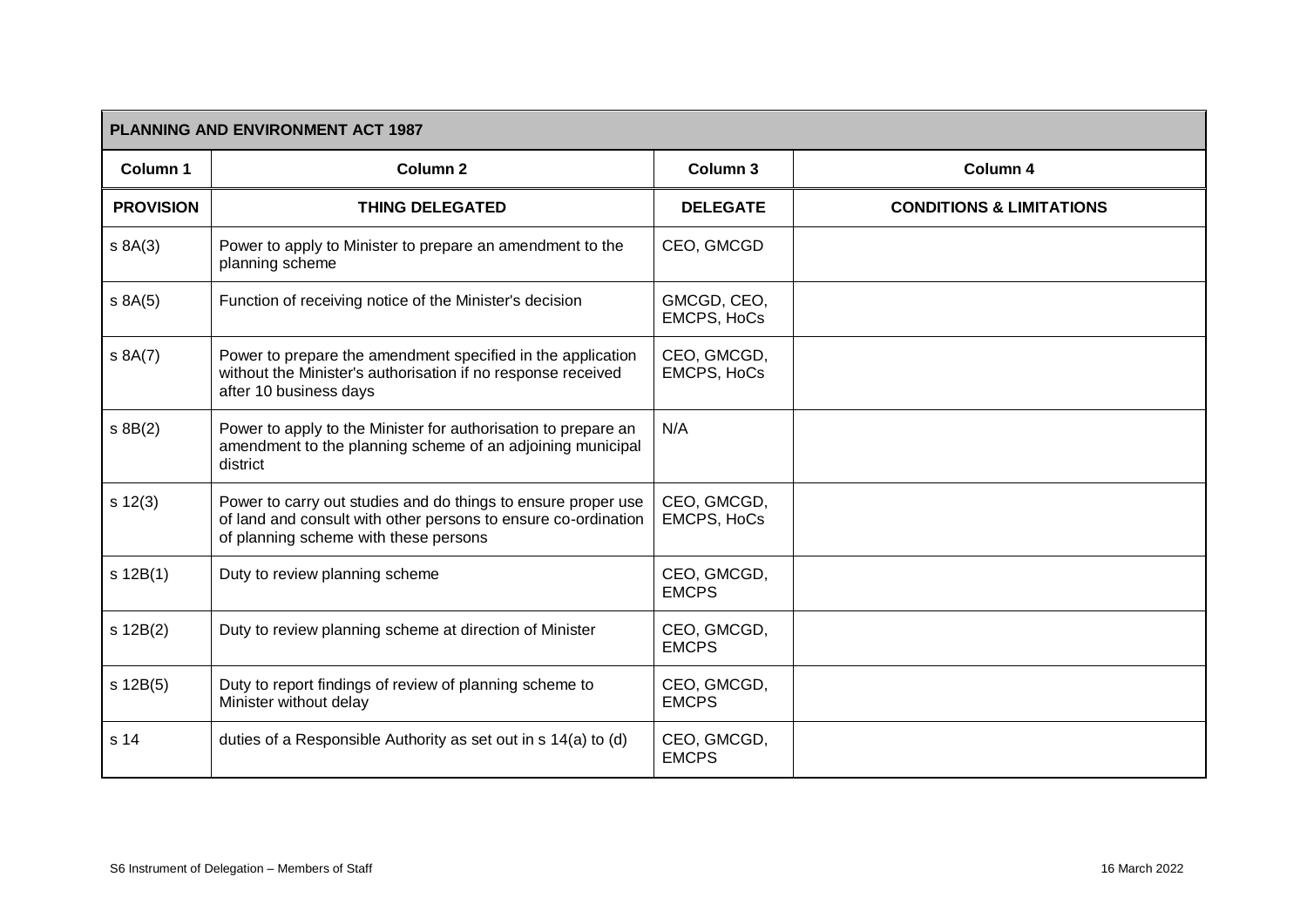| <b>PLANNING AND ENVIRONMENT ACT 1987</b> |                                                                                                                                                                               |                                              |                                                                                                                                                                                                                              |  |
|------------------------------------------|-------------------------------------------------------------------------------------------------------------------------------------------------------------------------------|----------------------------------------------|------------------------------------------------------------------------------------------------------------------------------------------------------------------------------------------------------------------------------|--|
| Column 1                                 | <b>Column 2</b>                                                                                                                                                               | Column 3                                     | Column 4                                                                                                                                                                                                                     |  |
| <b>PROVISION</b>                         | <b>THING DELEGATED</b>                                                                                                                                                        | <b>DELEGATE</b>                              | <b>CONDITIONS &amp; LIMITATIONS</b>                                                                                                                                                                                          |  |
| $s \, 17(1)$                             | Duty of giving copy amendment to the planning scheme                                                                                                                          | CEO, GMCGD,<br><b>EMCPS, HoCs</b>            |                                                                                                                                                                                                                              |  |
| s 17(2)                                  | Duty of giving copy s 173 agreement                                                                                                                                           | CEO, GMCGD,<br><b>EMCPS, HoCs</b>            |                                                                                                                                                                                                                              |  |
| $s \ 17(3)$                              | Duty of giving copy amendment, explanatory report and<br>relevant documents to the Minister within 10 business days                                                           | CEO, GMCGD,<br><b>EMCPS, HoCs</b>            |                                                                                                                                                                                                                              |  |
| s 18                                     | Duty to make amendment etc. available in accordance with<br>public availability requirements                                                                                  | CEO, GMCGD,<br>EMCPS, HoCs,<br><b>StratP</b> |                                                                                                                                                                                                                              |  |
| s 19                                     | Power to give notice, to decide not to give notice, to publish<br>notice of amendment to a planning scheme and to exercise<br>any other power under s 19 to a planning scheme | CEO, GMCGD,<br><b>EMCPS</b>                  |                                                                                                                                                                                                                              |  |
| s 19                                     | Function of receiving notice of preparation of an amendment<br>to a planning scheme                                                                                           | CEO, GMCGD,<br><b>EMCPS, HoCs</b>            | Where Council is not the planning authority and the<br>amendment affects land within Council's municipal district<br>or where the amendment will amend the planning<br>scheme to designate Council as an acquiring authority |  |
| s 20(1)                                  | Power to apply to Minister for exemption from the<br>requirements of s 19                                                                                                     | CEO, GMCGD,<br><b>EMCPS</b>                  | Where Council is a planning authority                                                                                                                                                                                        |  |
| s 21(2)                                  | Duty to make submissions available in accordance with public<br>availability requirements                                                                                     | CEO, GMCGD,<br>EMCPS, HoCs,<br><b>StratP</b> |                                                                                                                                                                                                                              |  |
| s 21A(4)                                 | Duty to publish notice                                                                                                                                                        | CEO, GMCGD,<br><b>EMCPS, HoCs</b>            |                                                                                                                                                                                                                              |  |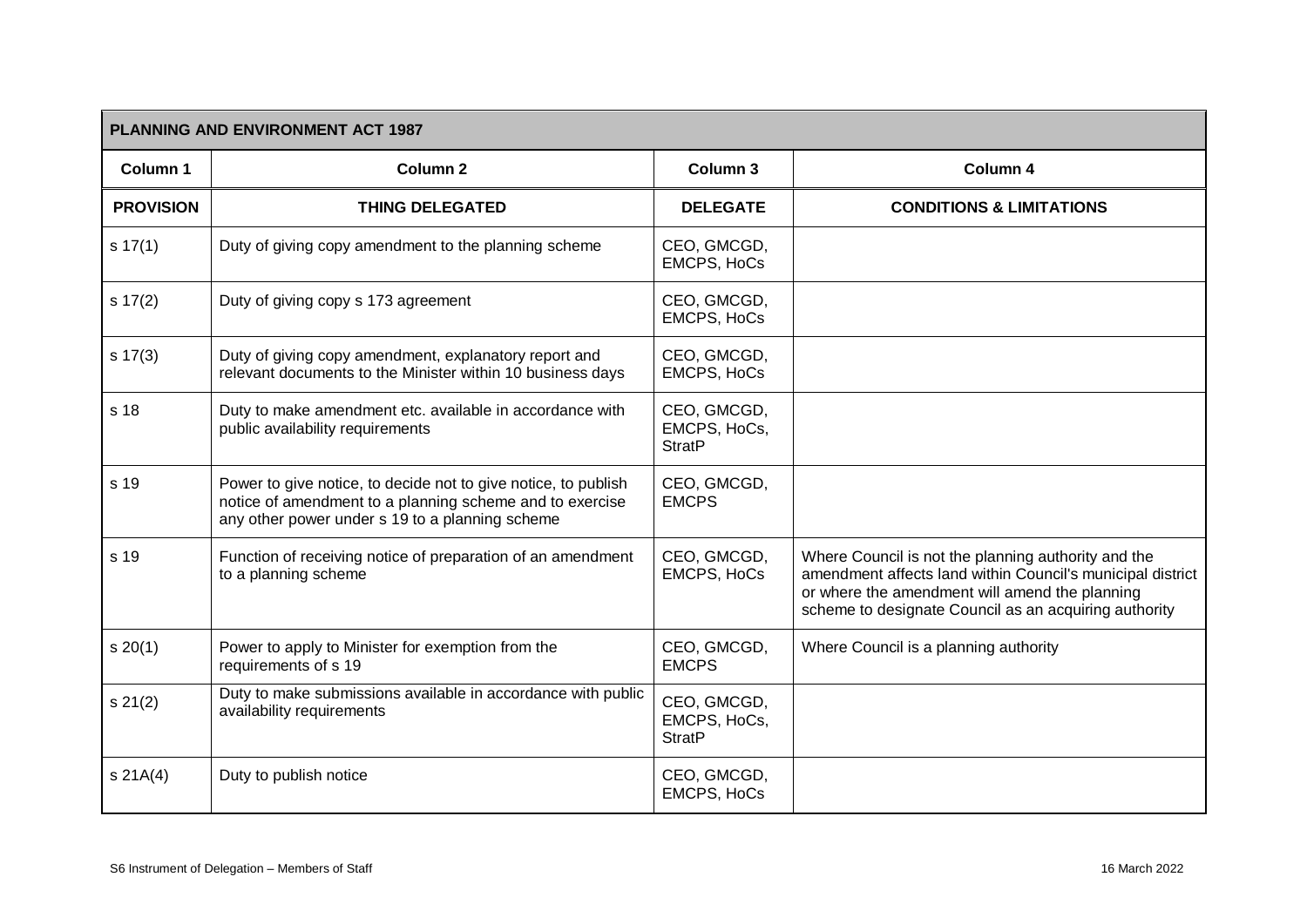| PLANNING AND ENVIRONMENT ACT 1987 |                                                                                                                         |                                              |                                                                                         |  |
|-----------------------------------|-------------------------------------------------------------------------------------------------------------------------|----------------------------------------------|-----------------------------------------------------------------------------------------|--|
| Column 1                          | Column <sub>2</sub>                                                                                                     | Column 3                                     | Column 4                                                                                |  |
| <b>PROVISION</b>                  | <b>THING DELEGATED</b>                                                                                                  | <b>DELEGATE</b>                              | <b>CONDITIONS &amp; LIMITATIONS</b>                                                     |  |
| s 22                              | Duty to consider all submissions                                                                                        | CEO, GMCGD,<br><b>EMCPS, HoCs</b>            | Except submissions which request a change to the items<br>in section $22(5)(a)$ and (b) |  |
| s 23(1)(b)                        | Duty to refer submissions which request a change to the<br>amendment to a panel                                         | CEO, GMCGD,<br><b>EMCPS, HoCs</b>            |                                                                                         |  |
| s 23(2)                           | Power to refer to a panel submissions which do not require a<br>change to the amendment                                 | CEO, GMCGD,<br><b>EMCPS, HoCs</b>            |                                                                                         |  |
| s 24                              | Function to represent Council and present a submission at a<br>panel hearing (including a hearing referred to in s 96D) | CEO, GMCGD,<br>EMCPS, HoCs,<br>StratP, SPPFB |                                                                                         |  |
| s 26(1)                           | Power to make report available for inspection in accordance<br>with the requirements set out in s 197B of the Act       | CEO, GMCGD,<br>EMCPS, HoCs,<br><b>StratP</b> |                                                                                         |  |
| s 26(2)                           | Duty to keep report of panel available in accordance with<br>public availability requirements                           | CEO, GMCGD,<br>EMCPS, HoCs,<br><b>StratP</b> |                                                                                         |  |
| s 27(2)                           | Power to apply for exemption if panel's report not received                                                             | CEO, GMCGD,<br><b>EMCPS, HoCs</b>            |                                                                                         |  |
| s 28(1)                           | Duty to notify the Minister if abandoning an amendment                                                                  | CEO, GMCGD,<br><b>EMCPS</b>                  | Note: the power to make a decision to abandon an<br>amendment cannot be delegated       |  |
| s 28(2)                           | Duty to publish notice of the decision on Internet site                                                                 | CEO, GMCGD,<br><b>EMCPS, HoCs</b>            |                                                                                         |  |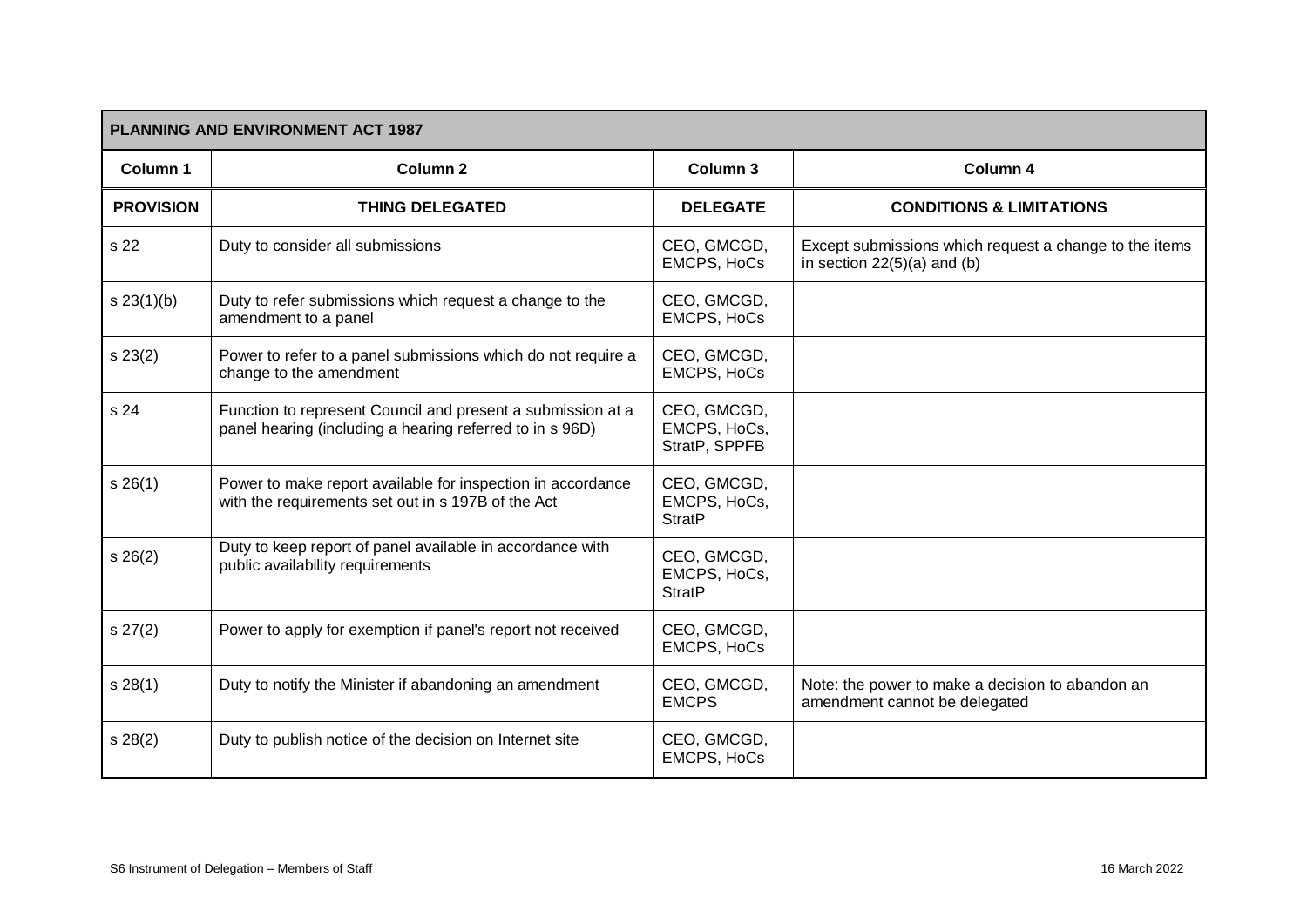| <b>PLANNING AND ENVIRONMENT ACT 1987</b> |                                                                                                                                               |                                   |                                     |
|------------------------------------------|-----------------------------------------------------------------------------------------------------------------------------------------------|-----------------------------------|-------------------------------------|
| Column 1                                 | <b>Column 2</b>                                                                                                                               | Column <sub>3</sub>               | Column 4                            |
| <b>PROVISION</b>                         | <b>THING DELEGATED</b>                                                                                                                        | <b>DELEGATE</b>                   | <b>CONDITIONS &amp; LIMITATIONS</b> |
| s 28(4)                                  | Duty to make notice of the decision available on Council's<br>Internet site for a period of at least 2 months                                 | CEO, GMCGD,<br><b>EMCPS, HoCs</b> |                                     |
| $s \ 30(4)(a)$                           | Duty to say if amendment has lapsed                                                                                                           | CEO, GMCGD,<br><b>EMCPS, HoCs</b> |                                     |
| $s \, 30(4)(b)$                          | Duty to provide information in writing upon request                                                                                           | CEO, GMCGD,<br><b>EMCPS, HoCs</b> |                                     |
| $s \, 32(2)$                             | Duty to give more notice if required                                                                                                          | CEO, GMCGD,<br><b>EMCPS, HoCs</b> |                                     |
| s 33(1)                                  | Duty to give more notice of changes to an amendment                                                                                           | CEO, GMCGD,<br><b>EMCPS, HoCs</b> |                                     |
| $s \, 36(2)$                             | Duty to give notice of approval of amendment                                                                                                  | CEO, GMCGD,<br><b>EMCPS, HoCs</b> |                                     |
| s 38(5)                                  | Duty to give notice of revocation of an amendment                                                                                             | CEO, GMCGD,<br><b>EMCPS, HoCs</b> |                                     |
| s 39                                     | Function of being a party to a proceeding commenced under<br>s 39 and duty to comply with determination by VCAT                               | CEO, GMCGD,<br><b>EMCPS, HoCs</b> |                                     |
| $s\ 40(1)$                               | Function of lodging copy of approved amendment                                                                                                | CEO, GMCGD,<br><b>EMCPS, HoCs</b> |                                     |
| $s\,41(1)$                               | Duty to make a copy of an approved amendment available in<br>accordance with the public availability requirements during<br>inspection period | CEO, GMCGD,<br><b>EMCPS, HoCs</b> |                                     |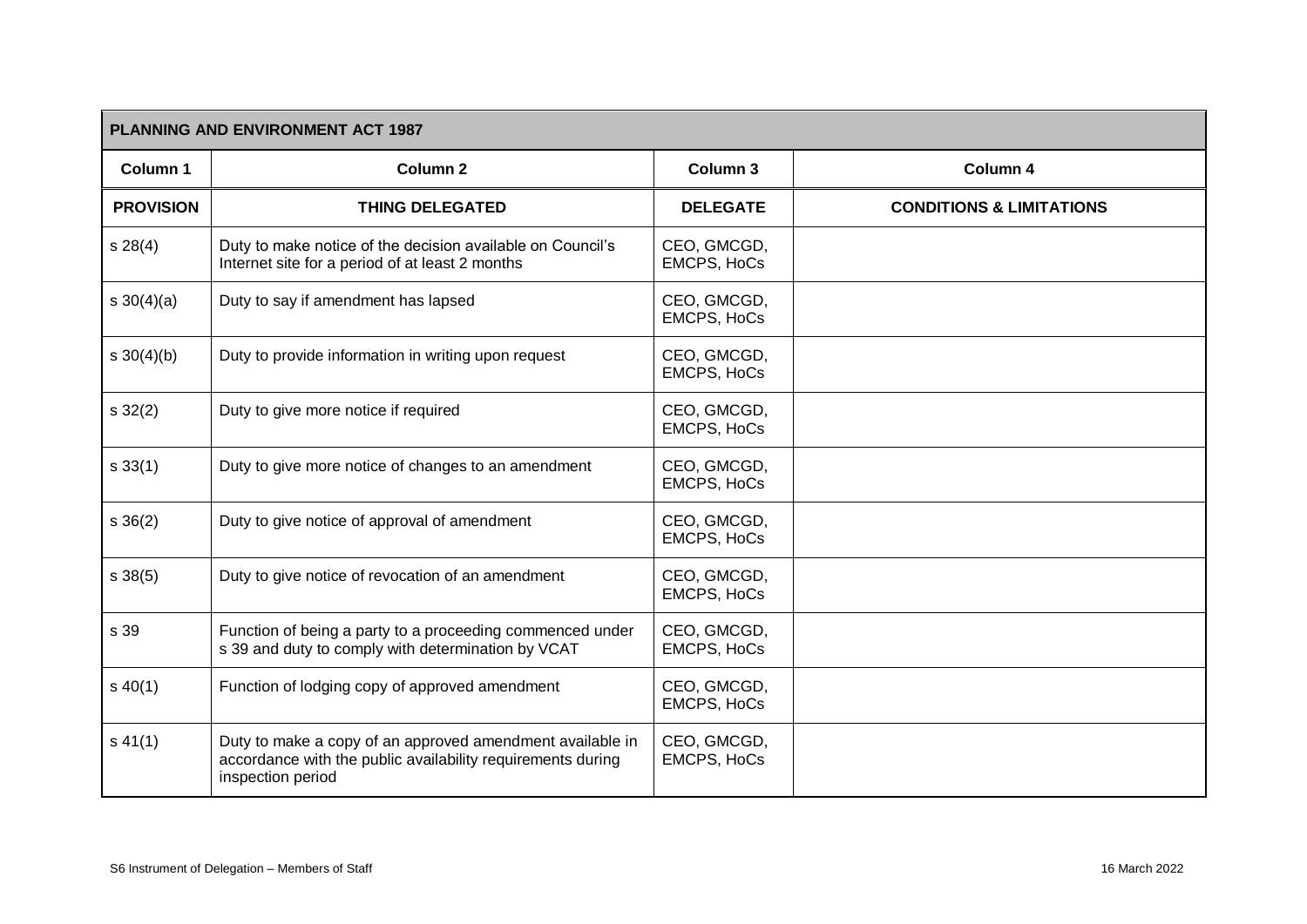|                  | <b>PLANNING AND ENVIRONMENT ACT 1987</b>                                                                                                                                                                                          |                                   |                                                                                                                                                                                                                                                                            |  |  |
|------------------|-----------------------------------------------------------------------------------------------------------------------------------------------------------------------------------------------------------------------------------|-----------------------------------|----------------------------------------------------------------------------------------------------------------------------------------------------------------------------------------------------------------------------------------------------------------------------|--|--|
| Column 1         | Column <sub>2</sub>                                                                                                                                                                                                               | Column 3                          | Column 4                                                                                                                                                                                                                                                                   |  |  |
| <b>PROVISION</b> | <b>THING DELEGATED</b>                                                                                                                                                                                                            | <b>DELEGATE</b>                   | <b>CONDITIONS &amp; LIMITATIONS</b>                                                                                                                                                                                                                                        |  |  |
| $s\,41(2)$       | Duty to make a copy of an approved amendment and any<br>documents lodged with it available in person in accordance<br>with the requirements set out in s 197B of the Act after the<br>inspection period ends                      | CEO, GMCGD,<br><b>EMCPS, HoCs</b> |                                                                                                                                                                                                                                                                            |  |  |
| $s\,42(2)$       | Duty to make copy of planning scheme available in<br>accordance with the public availability requirements                                                                                                                         | CEO, GMCGD,<br><b>EMCPS, HoCs</b> |                                                                                                                                                                                                                                                                            |  |  |
| s 46AAA          | Duty to prepare an amendment to a planning scheme that<br>relates to Yarra River land that is not inconsistent with<br>anything in a Yarra Strategic Plan which is expressed to be<br>binding on the responsible public entity    | N/A                               | Where Council is a responsible public entity and is a<br>planning authority<br>Note: this provision is not yet in force, and will commence<br>on the day on which the initial Yarra Strategic Plan<br>comes into operation. It will affect a limited number of<br>councils |  |  |
| s 46AW           | Function of being consulted by the Minister                                                                                                                                                                                       | CEO, GMCGD,<br><b>EMCPS</b>       | Where Council is a responsible public entity                                                                                                                                                                                                                               |  |  |
| $s$ 46A $X$      | Function of receiving a draft Statement of Planning Policy and<br>written direction in relation to the endorsement of the draft<br><b>Statement of Planning Policy</b><br>Power to endorse the draft Statement of Planning Policy | CEO, GMCGD,<br><b>EMCPS</b>       | Where Council is a responsible public entity                                                                                                                                                                                                                               |  |  |
| s 46AZC(2)       | Duty not to prepare an amendment to a declared area<br>planning scheme that is inconsistent with a Statement of<br>Planning Policy for the declared area that is expressed to be<br>binding on the responsible public entity      | CEO, GMCGD,<br><b>EMCPS, HoCs</b> | Where Council is a responsible public entity                                                                                                                                                                                                                               |  |  |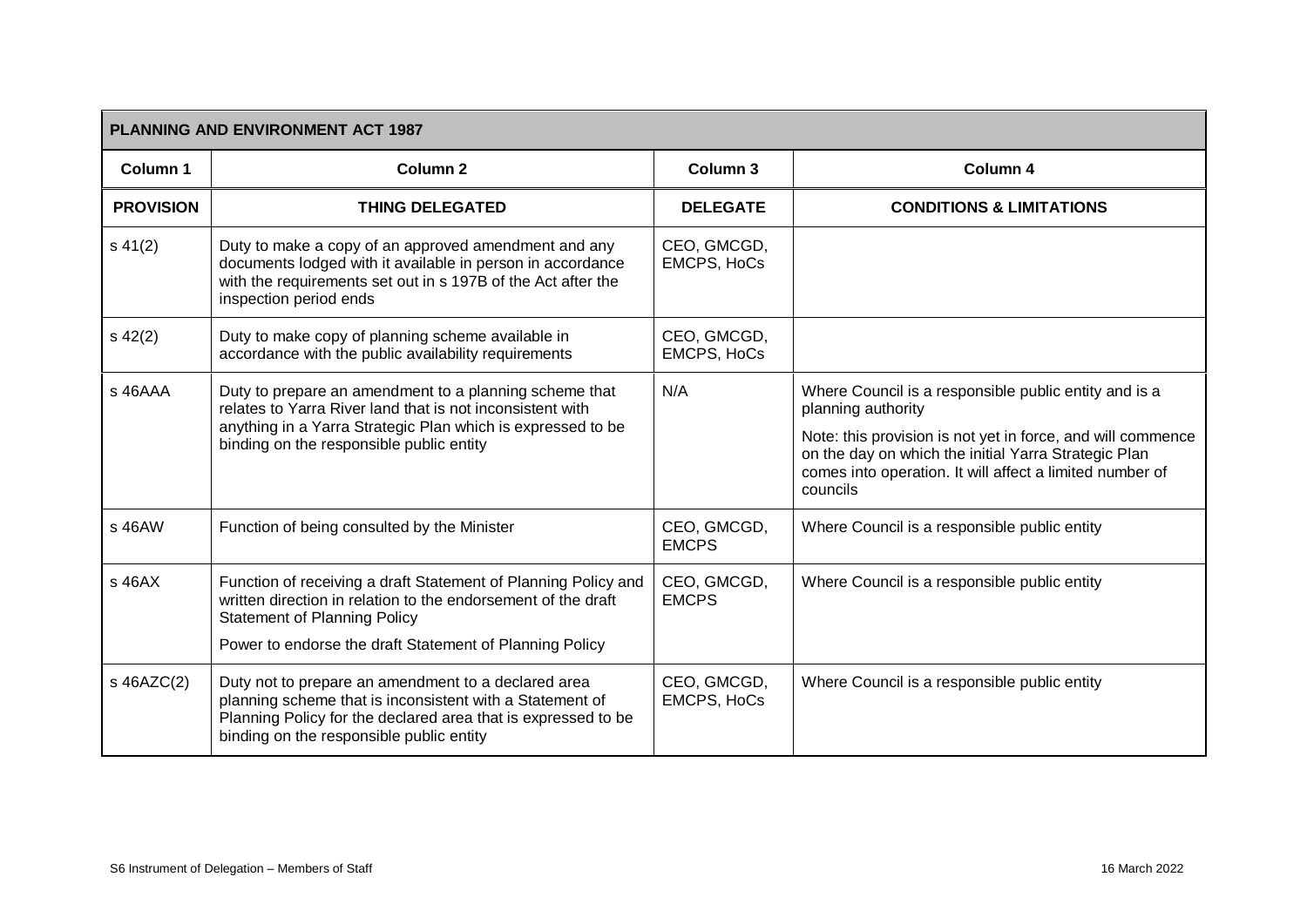|                     | <b>PLANNING AND ENVIRONMENT ACT 1987</b>                                                                                                                                                                                                      |                                   |                                                                                                                                                                                       |  |  |
|---------------------|-----------------------------------------------------------------------------------------------------------------------------------------------------------------------------------------------------------------------------------------------|-----------------------------------|---------------------------------------------------------------------------------------------------------------------------------------------------------------------------------------|--|--|
| Column 1            | Column <sub>2</sub>                                                                                                                                                                                                                           | Column 3                          | Column 4                                                                                                                                                                              |  |  |
| <b>PROVISION</b>    | <b>THING DELEGATED</b>                                                                                                                                                                                                                        | <b>DELEGATE</b>                   | <b>CONDITIONS &amp; LIMITATIONS</b>                                                                                                                                                   |  |  |
| s 46AZK             | Duty not to act inconsistently with any provision of the<br>Statement of Planning Policy that is expressed to be binding<br>on the public entity when performing a function or duty or<br>exercising a power in relation to the declared area | CEO, GMCGD,<br><b>EMCPS, HoCs</b> | Where Council is a responsible public entity                                                                                                                                          |  |  |
| s 46GI<br>(2)(b)(i) | Power to agree to a lower rate of standard levy for a class of<br>development of a particular type of land than the rate<br>specified in a Minister's direction                                                                               | CEO, GMCGD                        | Where Council is the planning authority, the municipal<br>Council of the municipal district in which the land is<br>located and/or the development agency                             |  |  |
|                     |                                                                                                                                                                                                                                               |                                   | Sections 46GI to 46QD refer to infrastructure contribution<br>plans (ICPs)                                                                                                            |  |  |
| s 46GJ(1)           | Function of receiving written directions from the Minister in<br>relation to the preparation and content of infrastructure<br>contributions plans                                                                                             | CEO, GMCGD                        |                                                                                                                                                                                       |  |  |
| s 46GK              | Duty to comply with a Minister's direction that applies to<br>Council as the planning authority                                                                                                                                               | CEO, GMCGD,<br>EMCPS, MCD         |                                                                                                                                                                                       |  |  |
| s 46GN(1)           | Duty to arrange for estimates of values of inner public<br>purpose land                                                                                                                                                                       | CEO, GMCGD                        | Inner public purpose land means land in the ICP plan<br>area of an infrastructure contributions plan that is<br>specified in that plan as land to be set aside for public<br>purposes |  |  |
| s 46GO(1)           | Duty to give notice to owners of certain inner public purpose<br>land                                                                                                                                                                         | CEO, GMCGD                        |                                                                                                                                                                                       |  |  |
| s 46GP              | Function of receiving a notice under s 46GO                                                                                                                                                                                                   | CEO, GMCGD                        | Where Council is the collecting agency                                                                                                                                                |  |  |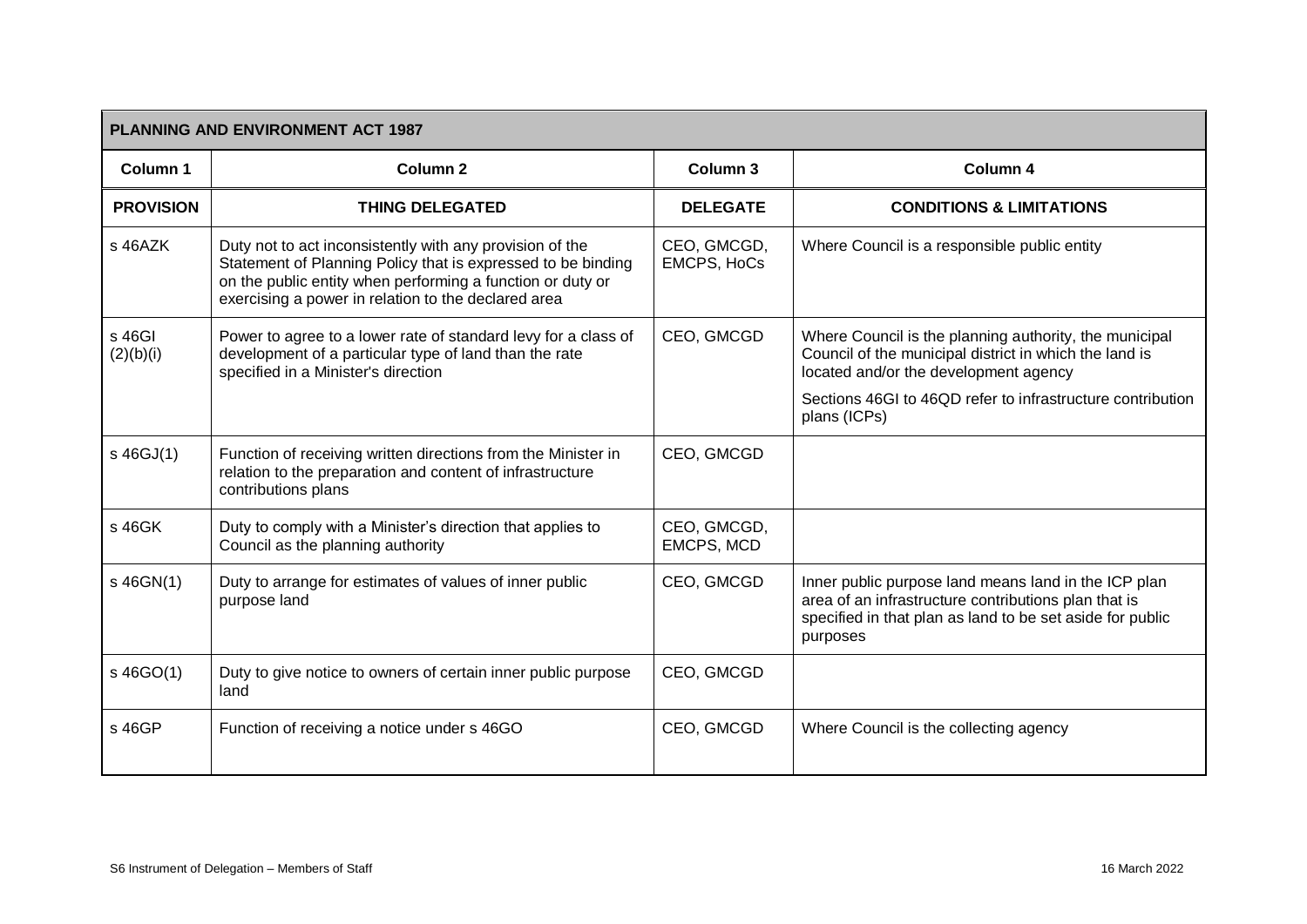|                  | <b>PLANNING AND ENVIRONMENT ACT 1987</b>                                                                                                                                                                                                                                  |                           |                                     |  |
|------------------|---------------------------------------------------------------------------------------------------------------------------------------------------------------------------------------------------------------------------------------------------------------------------|---------------------------|-------------------------------------|--|
| Column 1         | Column <sub>2</sub>                                                                                                                                                                                                                                                       | Column 3                  | Column 4                            |  |
| <b>PROVISION</b> | <b>THING DELEGATED</b>                                                                                                                                                                                                                                                    | <b>DELEGATE</b>           | <b>CONDITIONS &amp; LIMITATIONS</b> |  |
| s 46GQ           | Function of receiving a submission from an affected owner<br>who objects to the estimated value per hectare (or other<br>appropriate unit of measurement) of the inner public purpose<br>land                                                                             | CEO, GMCGD                |                                     |  |
| $s$ 46GR(1)      | Duty to consider every submission that is made by the closing<br>date for submissions included in the notice under s 46GO                                                                                                                                                 | CEO, GMCGD,<br>EMCPS, MCD |                                     |  |
| s 46GR(2)        | Power to consider a late submission                                                                                                                                                                                                                                       | CEO, GMCGD                |                                     |  |
|                  | Duty to consider a late submission if directed to do so by the<br>Minister                                                                                                                                                                                                |                           |                                     |  |
| s 46GS(1)        | Power to accept or reject the estimate of the value of the<br>inner public purpose land in a submission made under s<br>46GQ                                                                                                                                              | CEO, GMCGD                |                                     |  |
| s 46GS(2)        | Duty, if Council rejects the estimate of the value of the inner<br>public purpose land in the submission, to refer the matter to<br>the valuer-general, and notify the affected owner of the<br>rejection and that the matter has been referred to the valuer-<br>general | CEO, GMCGD                |                                     |  |
| s 46GT(2)        | Duty to pay half of the fee fixed by the valuer-general for<br>arranging and attending the conference                                                                                                                                                                     | CEO, GMCGD                |                                     |  |
| s 46GT(4)        | Function of receiving, from the valuer-general, written<br>confirmation of the agreement between the planning<br>authority's valuer and the affected owner's valuer as to the<br>estimated value of the inner public purpose land                                         | CEO, GMCGD                |                                     |  |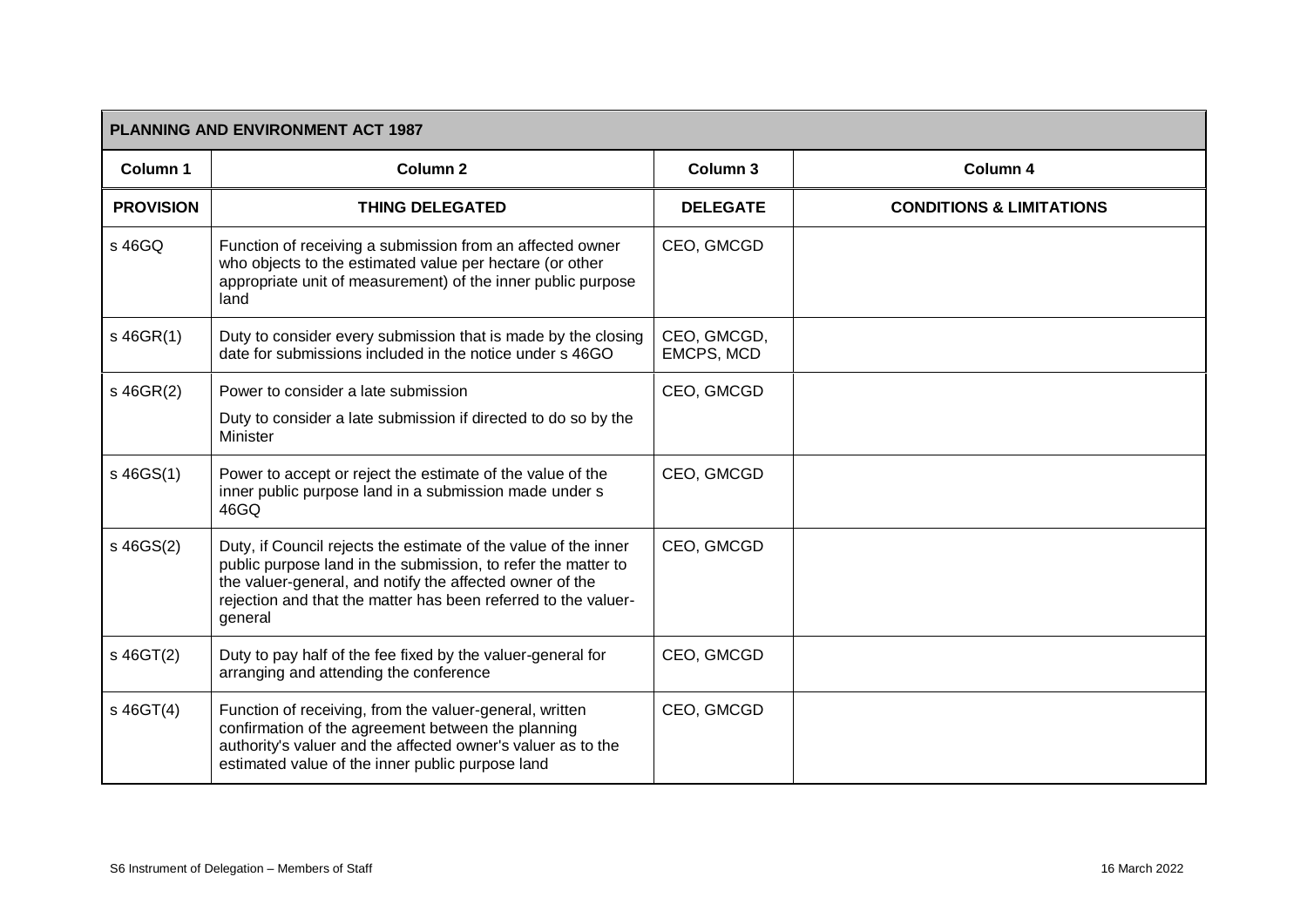| <b>PLANNING AND ENVIRONMENT ACT 1987</b> |                                                                                                                                                                                                                                                                                         |                           |                                         |  |
|------------------------------------------|-----------------------------------------------------------------------------------------------------------------------------------------------------------------------------------------------------------------------------------------------------------------------------------------|---------------------------|-----------------------------------------|--|
| Column 1                                 | Column <sub>2</sub>                                                                                                                                                                                                                                                                     | Column 3                  | Column 4                                |  |
| <b>PROVISION</b>                         | <b>THING DELEGATED</b>                                                                                                                                                                                                                                                                  | <b>DELEGATE</b>           | <b>CONDITIONS &amp; LIMITATIONS</b>     |  |
| s 46GT(6)                                | Function of receiving, from the valuer-general, written notice<br>of a determination under s 46GT(5)                                                                                                                                                                                    | CEO, GMCGD                |                                         |  |
| s 46GU                                   | Duty not to adopt an amendment under s 29 to an<br>infrastructure contributions plan that specifies a land credit<br>amount or a land equalisation amount that relates to a parcel<br>of land in the ICP plan area of the plan unless the criteria in s<br>$46GU(1)(a)$ and (b) are met | CEO, GMCGD                |                                         |  |
| s 46GV(3)                                | Function of receiving the monetary component and any land<br>equalisation amount of the infrastructure contribution<br>Power to specify the manner in which the payment is to be<br>made                                                                                                | CEO, GMCGD                | Where Council is the collecting agency  |  |
| s 46GV(3)(b)                             | Power to enter into an agreement with the applicant                                                                                                                                                                                                                                     | CEO, GMCGD                | Where Council is the collecting agency  |  |
| $s$ 46GV(4)(a)                           | Function of receiving the inner public purpose land in<br>accordance with s 46GV(5) and (6)                                                                                                                                                                                             | CEO, GMCGD                | Where Council is the development agency |  |
| $s$ 46GV(4)(b)                           | Function of receiving the inner public purpose land in<br>accordance with s 46GV(5) and (6)                                                                                                                                                                                             | CEO, GMCGD                | Where Council is the collecting agency  |  |
| s 46GV(7)                                | Duty to impose the requirements set out in s 46GV(3) and (4)<br>as conditions on the permit applied for by the applicant to<br>develop the land in the ICP plan area                                                                                                                    | CEO, EMCPS,<br><b>MCD</b> | Where Council is the development agency |  |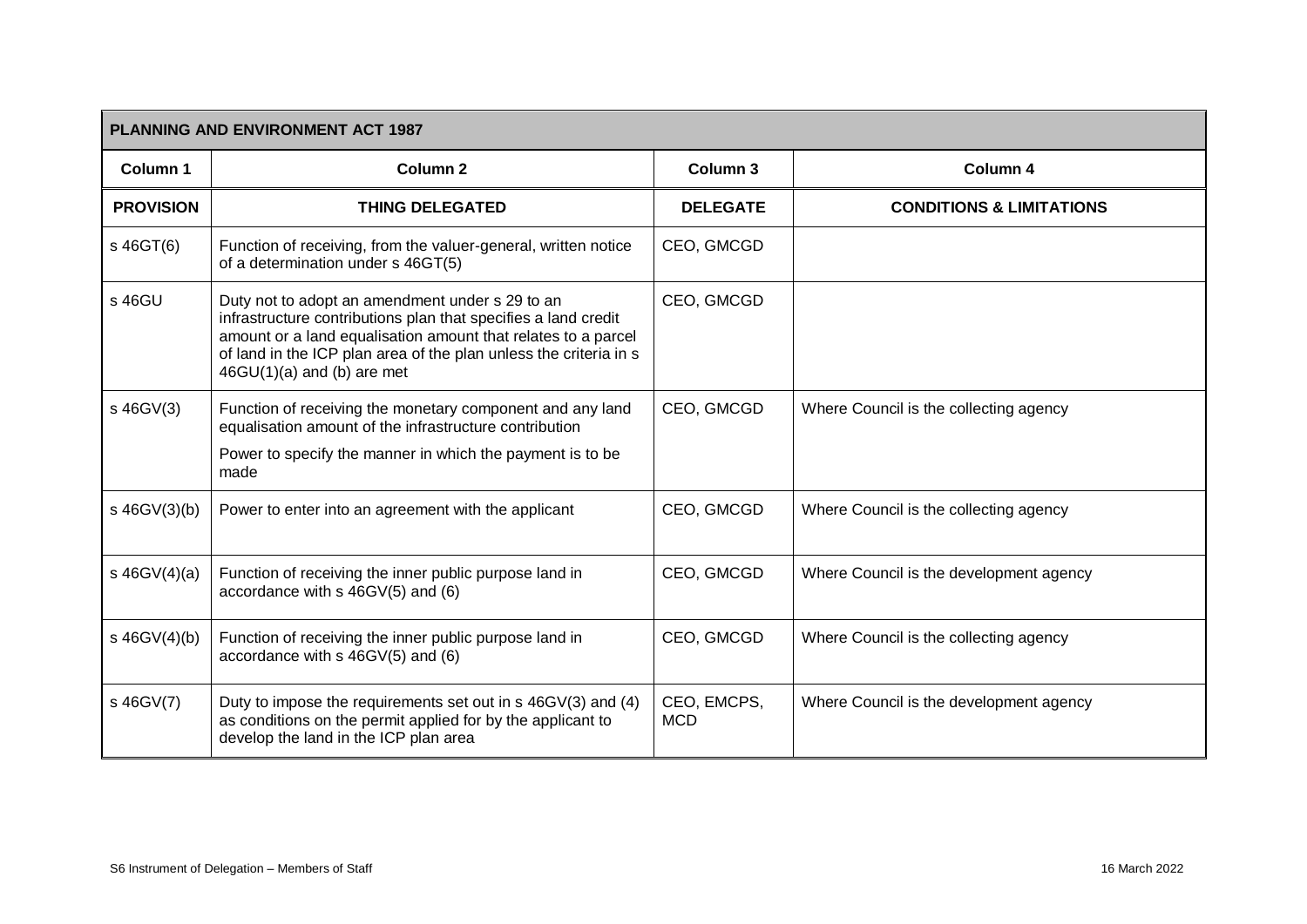| PLANNING AND ENVIRONMENT ACT 1987 |                                                                                                                                                                                                                                           |                           |                                                                                               |  |
|-----------------------------------|-------------------------------------------------------------------------------------------------------------------------------------------------------------------------------------------------------------------------------------------|---------------------------|-----------------------------------------------------------------------------------------------|--|
| Column 1                          | <b>Column 2</b>                                                                                                                                                                                                                           | Column 3                  | Column 4                                                                                      |  |
| <b>PROVISION</b>                  | <b>THING DELEGATED</b>                                                                                                                                                                                                                    | <b>DELEGATE</b>           | <b>CONDITIONS &amp; LIMITATIONS</b>                                                           |  |
| s 46GV(9)                         | Power to require the payment of a monetary component or<br>the provision of the land component of an infrastructure<br>contribution to be secured to Council's satisfaction                                                               | CEO, GMCGD                | Where Council is the collecting agency                                                        |  |
| s 46GX(1)                         | Power to accept works, services or facilities in part or full<br>satisfaction of the monetary component of an infrastructure<br>contribution payable                                                                                      | CEO, GMCGD                | Where Council is the collecting agency                                                        |  |
| s 46GX(2)                         | Duty, before accepting the provision of works, services or<br>facilities by an applicant under s 46GX(1), to obtain the<br>agreement of the development agency or agencies specified<br>in the approved infrastructure contributions plan | CEO, GMCGD                | Where Council is the collecting agency                                                        |  |
| s 46GY(1)                         | Duty to keep proper and separate accounts and records                                                                                                                                                                                     | CEO, GMCGD,<br><b>CFO</b> | Where Council is the collecting agency                                                        |  |
| s 46GY(2)                         | Duty to keep the accounts and records in accordance with the<br><b>Local Government Act 2020</b>                                                                                                                                          | CEO, GMCGD,<br><b>CFO</b> | Where Council is the collecting agency                                                        |  |
| $s \, 46GZ(2)(a)$                 | Duty to forward any part of the monetary component that is<br>imposed for plan preparation costs to the planning authority                                                                                                                | CEO, GMCGD,<br><b>CFO</b> | Where Council is the collecting agency under an<br>approved infrastructure contributions plan |  |
|                                   | that incurred those costs                                                                                                                                                                                                                 |                           | This duty does not apply where Council is that planning<br>authority                          |  |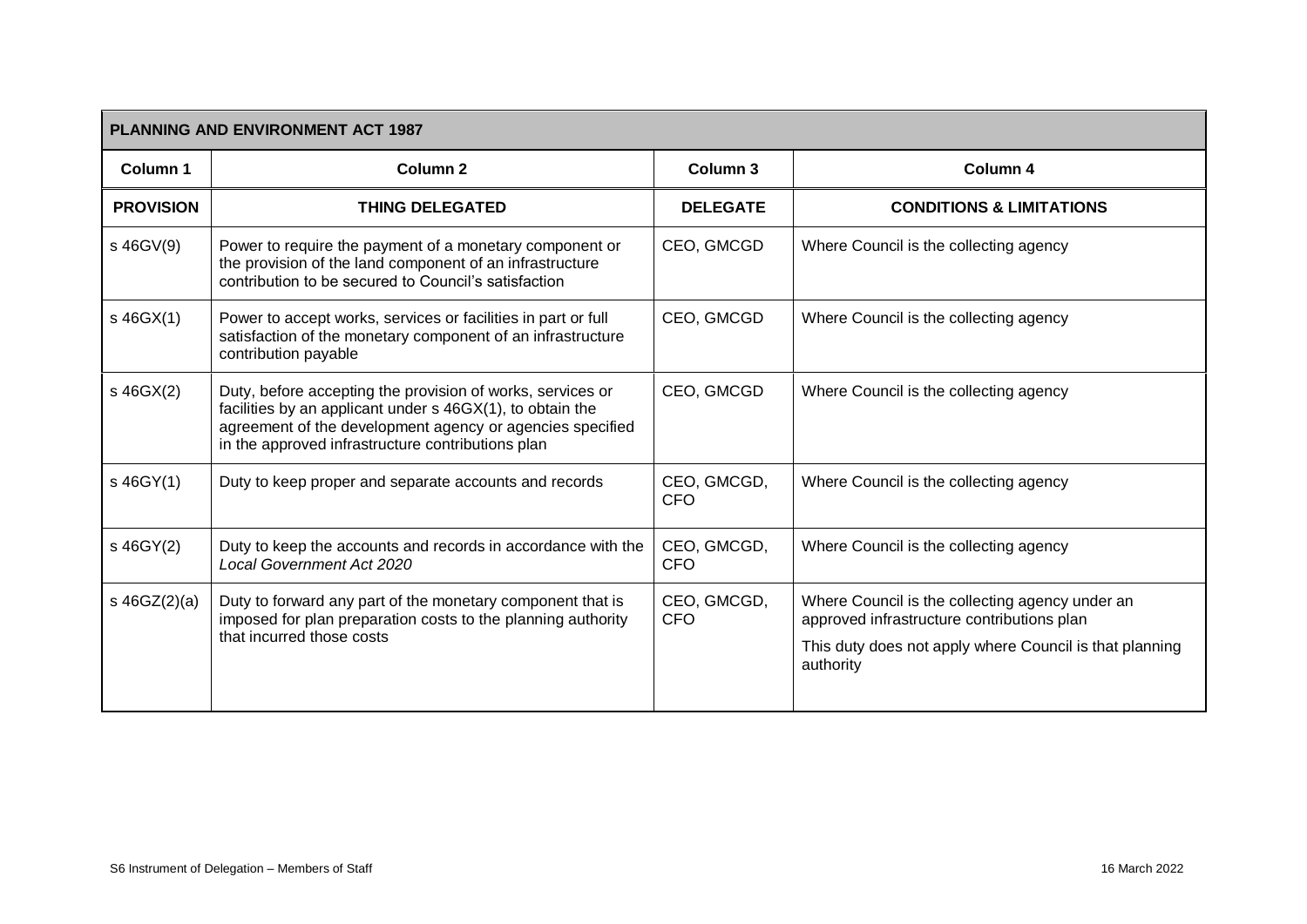|                   | <b>PLANNING AND ENVIRONMENT ACT 1987</b>                                                                                                                                                                                                      |                           |                                                                                                                                                                                         |  |  |
|-------------------|-----------------------------------------------------------------------------------------------------------------------------------------------------------------------------------------------------------------------------------------------|---------------------------|-----------------------------------------------------------------------------------------------------------------------------------------------------------------------------------------|--|--|
| Column 1          | Column <sub>2</sub>                                                                                                                                                                                                                           | Column 3                  | Column 4                                                                                                                                                                                |  |  |
| <b>PROVISION</b>  | <b>THING DELEGATED</b>                                                                                                                                                                                                                        | <b>DELEGATE</b>           | <b>CONDITIONS &amp; LIMITATIONS</b>                                                                                                                                                     |  |  |
| s $46GZ(2)(a)$    | Function of receiving the monetary component                                                                                                                                                                                                  | CEO, GMCGD,<br><b>CFO</b> | Where the Council is the planning authority<br>This duty does not apply where Council is also the<br>collecting agency                                                                  |  |  |
| $s \, 46GZ(2)(b)$ | Duty to forward any part of the monetary component that is<br>imposed for the provision of works, services or facilities to the<br>development agency that is specified in the plan as<br>responsible for those works, services or facilities | CEO, GMCGD,<br><b>CFO</b> | Where Council is the collecting agency under an<br>approved infrastructure contributions plan<br>This provision does not apply where Council is also the<br>relevant development agency |  |  |
| s 46GZ(2)(b)      | Function of receiving the monetary component                                                                                                                                                                                                  | CEO, GMCGD,<br><b>CFO</b> | Where Council is the development agency under an<br>approved infrastructure contributions plan<br>This provision does not apply where Council is also the<br>collecting agency          |  |  |
| s 46GZ(4)         | Duty to use any land equalisation amounts to pay land credit<br>amounts under s 46GZ(7), except any part of those amounts<br>that are to be forwarded to a development agency under s<br>46GZ(5)                                              | CEO, GMCGD                | Where Council is the collecting agency under an<br>approved infrastructure contributions plan                                                                                           |  |  |
| s 46GZ(5)         | Duty to forward any part of a land equalisation amount<br>required for the acquisition of outer public purpose land by a<br>development agency specified in the approved infrastructure<br>contributions plan to that development agency      | CEO, GMCGD                | Where Council is the collecting agency under an<br>approved infrastructure contributions plan<br>This provision does not apply where Council is also the<br>relevant development agency |  |  |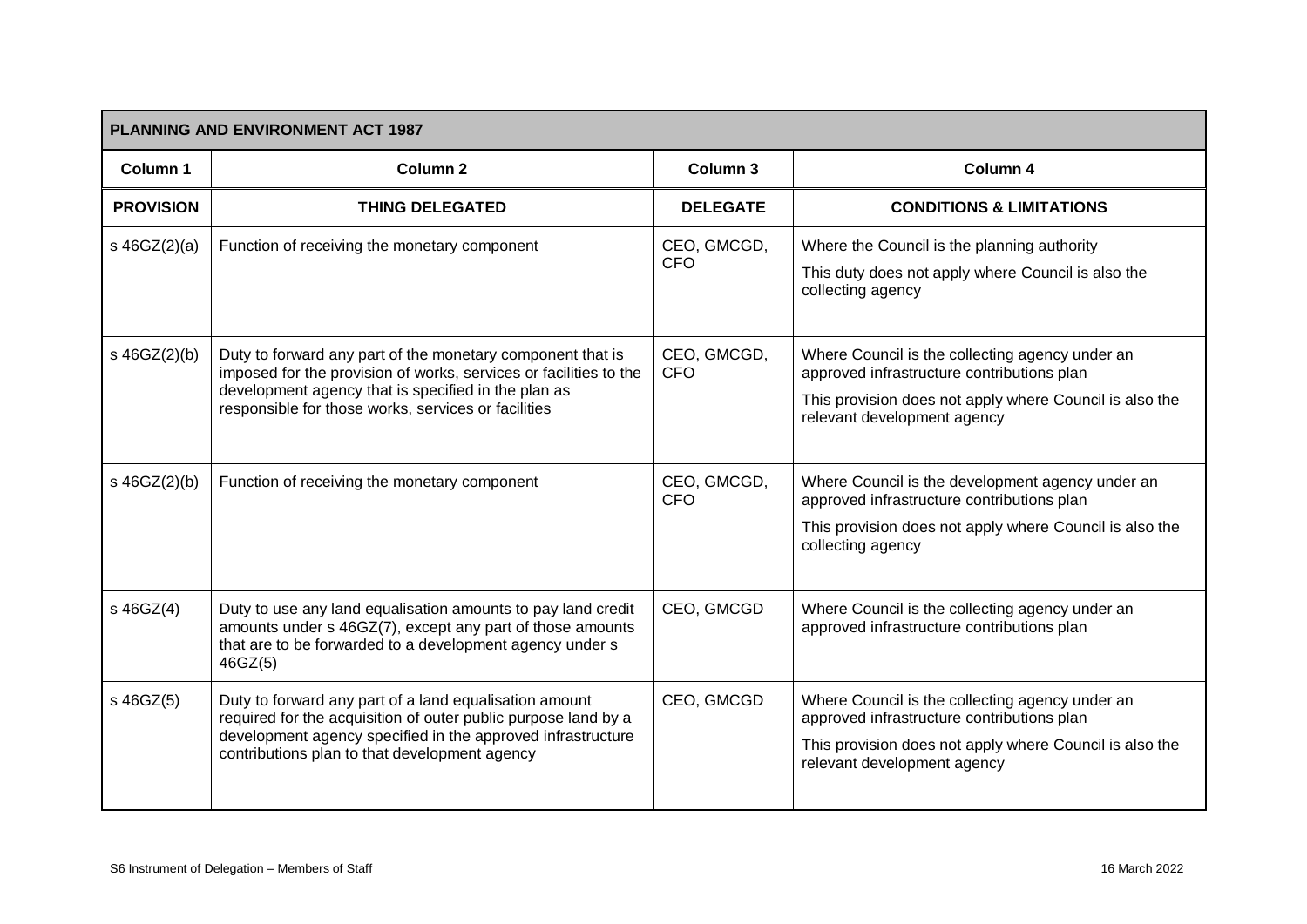| <b>PLANNING AND ENVIRONMENT ACT 1987</b> |                                                                                                                                                                                                              |                           |                                                                                                                                                                                                     |  |
|------------------------------------------|--------------------------------------------------------------------------------------------------------------------------------------------------------------------------------------------------------------|---------------------------|-----------------------------------------------------------------------------------------------------------------------------------------------------------------------------------------------------|--|
| <b>Column 1</b>                          | Column <sub>2</sub>                                                                                                                                                                                          | Column 3                  | Column 4                                                                                                                                                                                            |  |
| <b>PROVISION</b>                         | <b>THING DELEGATED</b>                                                                                                                                                                                       | <b>DELEGATE</b>           | <b>CONDITIONS &amp; LIMITATIONS</b>                                                                                                                                                                 |  |
| s 46GZ(5)                                | Function of receiving any part of a land equalisation amount<br>required for the acquisition of outer public purpose land                                                                                    | CEO, GMCGD                | Where Council is the development agency specified in<br>the approved infrastructure contributions plan<br>This provision does not apply where Council is also the                                   |  |
|                                          |                                                                                                                                                                                                              |                           | collecting agency                                                                                                                                                                                   |  |
| s 46GZ(7)                                | Duty to pay to each person who must provide an<br>infrastructure contribution under the approved infrastructure<br>contributions plan any land credit amount to which the person<br>is entitled under s 46GW | CEO, GMCGD                | Where Council is the collecting agency under an<br>approved infrastructure contributions plan                                                                                                       |  |
| s 46GZ(9)                                | Duty to transfer the estate in fee simple in the land to the<br>development agency specified in the approved infrastructure<br>contributions plan as responsible for the use and<br>development of that land | CEO, GMCGD                | If any inner public purpose land is vested in Council<br>under the Subdivision Act 1988 or acquired by Council<br>before the time it is required to be provided to Council<br>under section 46GV(4) |  |
|                                          |                                                                                                                                                                                                              |                           | Where Council is the collecting agency under an<br>approved infrastructure contributions plan                                                                                                       |  |
|                                          |                                                                                                                                                                                                              |                           | This duty does not apply where Council is also the<br>development agency                                                                                                                            |  |
| s 46GZ(9)                                | Function of receiving the fee simple in the land                                                                                                                                                             | CEO, GMCGD                | Where Council is the development agency under an<br>approved infrastructure contributions plan                                                                                                      |  |
|                                          |                                                                                                                                                                                                              |                           | This duty does not apply where Council is also the<br>collecting agency                                                                                                                             |  |
| s 46GZA(1)                               | Duty to keep proper and separate accounts and records                                                                                                                                                        | CEO, GMCGD,<br><b>CFO</b> | Where Council is a development agency under an<br>approved infrastructure contributions plan                                                                                                        |  |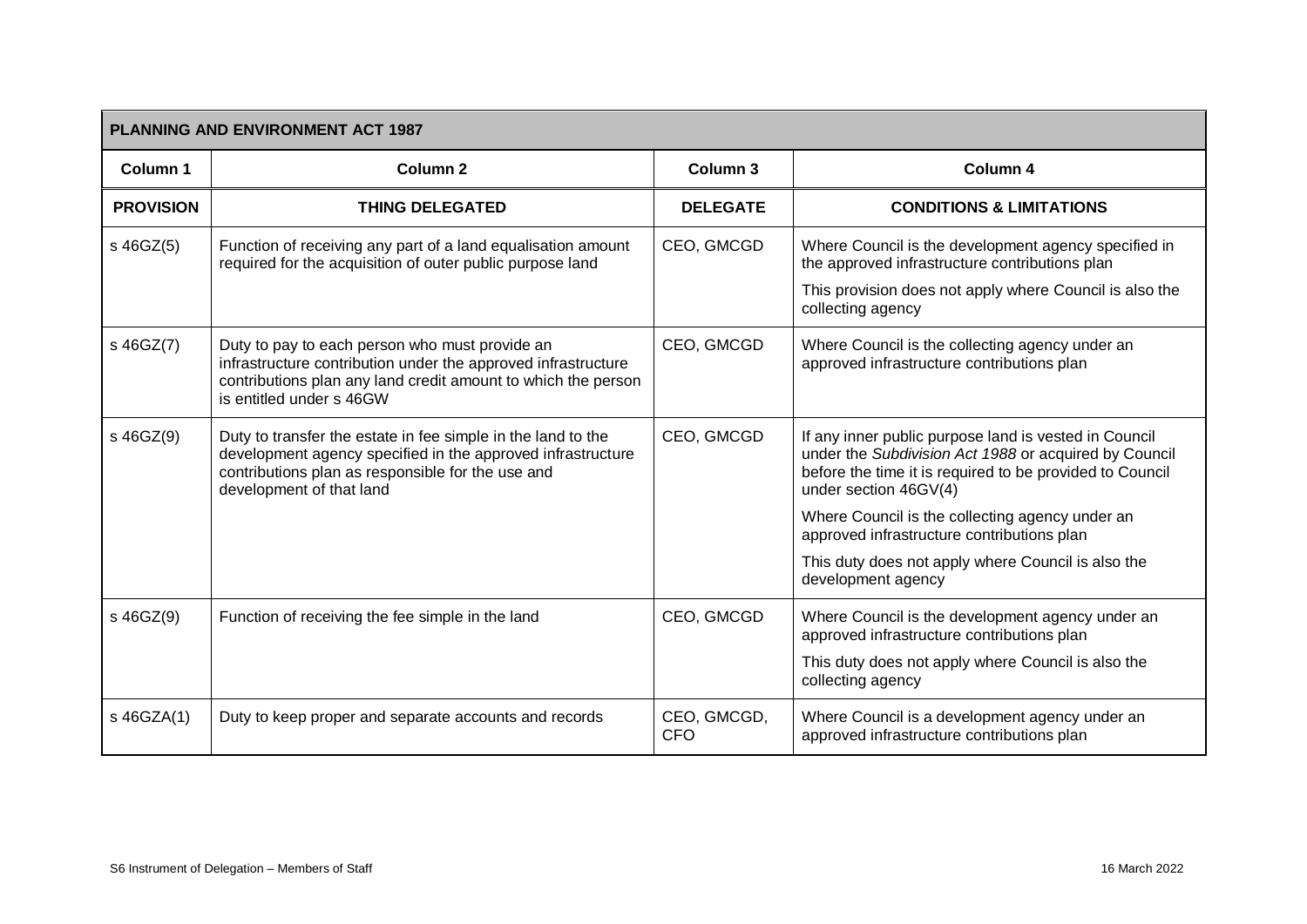| <b>PLANNING AND ENVIRONMENT ACT 1987</b> |                                                                                                                                                                                                                                           |                           |                                                                                                                                                                                            |  |
|------------------------------------------|-------------------------------------------------------------------------------------------------------------------------------------------------------------------------------------------------------------------------------------------|---------------------------|--------------------------------------------------------------------------------------------------------------------------------------------------------------------------------------------|--|
| Column <sub>1</sub>                      | Column 2                                                                                                                                                                                                                                  | Column <sub>3</sub>       | Column 4                                                                                                                                                                                   |  |
| <b>PROVISION</b>                         | <b>THING DELEGATED</b>                                                                                                                                                                                                                    | <b>DELEGATE</b>           | <b>CONDITIONS &amp; LIMITATIONS</b>                                                                                                                                                        |  |
| s 46GZA(2)                               | Duty to keep the accounts and records in accordance with the<br><b>Local Government Act 2020</b>                                                                                                                                          | CEO, GMCGD,<br><b>CFO</b> | Where Council is a development agency under an<br>approved infrastructure contributions plan                                                                                               |  |
| s 46GZB(3)                               | Duty to follow the steps set out in s $46GZB(3)(a) - (c)$                                                                                                                                                                                 | CEO, GMCGD                | Where Council is a development agency under an<br>approved infrastructure contributions plan                                                                                               |  |
| s 46GZB(4)                               | Duty, in accordance with requirements of the VPA, to report<br>on the use of the infrastructure contribution in the<br>development agency's annual report and provide reports on<br>the use of the infrastructure contribution to the VPA | CEO, GMCGD,<br><b>CFO</b> | If the VPA is the collecting agency under an approved<br>infrastructure contributions plan<br>Where Council is a development agency under an<br>approved infrastructure contributions plan |  |
| s 46GZD(2)                               | Duty, within 6 months after the date on which the approved<br>infrastructure contributions plan expires, to follow the steps<br>set out in s 46GZD(2)(a) and (b)                                                                          | CEO, GMCGD                | Where Council is the development agency under an<br>approved infrastructure contributions plan                                                                                             |  |
| s 46GZD(3)                               | Duty to follow the steps set out in s 46GZD(3)(a) and (b)                                                                                                                                                                                 | CEO, GMCGD                | Where Council is the collecting agency under an<br>approved infrastructure contributions plan                                                                                              |  |
| s 46GZD(5)                               | Duty to make payments under s 46GZD(3) in accordance with<br>ss $46GZD(5)(a)$ and $46GZD(5)(b)$                                                                                                                                           | CEO, GMCGD,<br><b>CFO</b> | Where Council is the collecting agency under an<br>approved infrastructure contributions plan                                                                                              |  |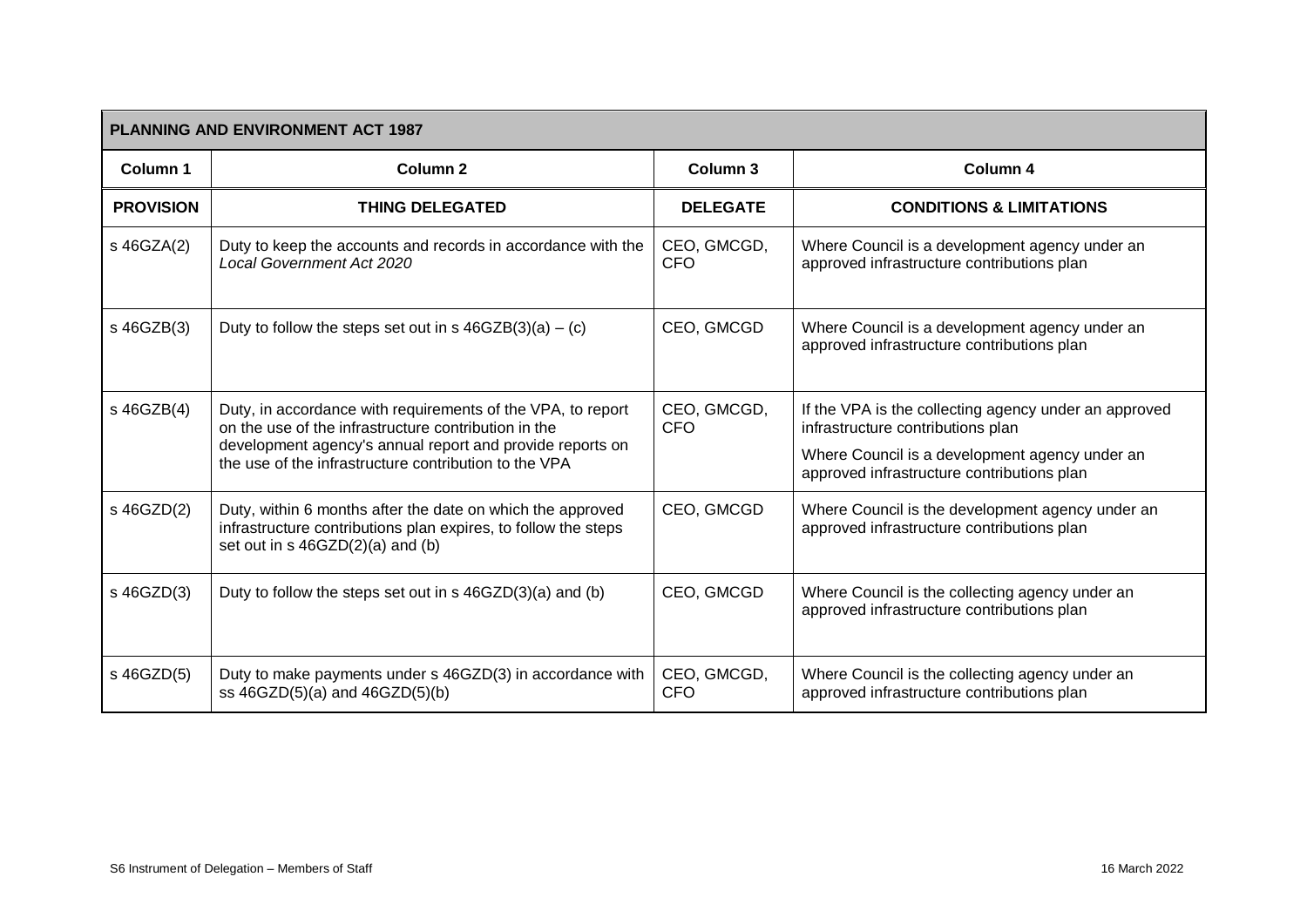| <b>PLANNING AND ENVIRONMENT ACT 1987</b> |                                                                                                                                                                                                                                                                                                                                                                                                                 |                             |                                                                                                                                                                           |  |
|------------------------------------------|-----------------------------------------------------------------------------------------------------------------------------------------------------------------------------------------------------------------------------------------------------------------------------------------------------------------------------------------------------------------------------------------------------------------|-----------------------------|---------------------------------------------------------------------------------------------------------------------------------------------------------------------------|--|
| Column 1                                 | <b>Column 2</b>                                                                                                                                                                                                                                                                                                                                                                                                 | Column 3                    | Column 4                                                                                                                                                                  |  |
| <b>PROVISION</b>                         | <b>THING DELEGATED</b>                                                                                                                                                                                                                                                                                                                                                                                          | <b>DELEGATE</b>             | <b>CONDITIONS &amp; LIMITATIONS</b>                                                                                                                                       |  |
| s 46GZE(2)                               | Duty to forward the land equalisation amount back to the<br>collecting agency within 6 months after the expiry date if any<br>part of a land equalisation amount paid or forwarded to a<br>development agency for acquiring outer public purpose land<br>has not been expended by the development agency to<br>acquire that land at the date on which the approved<br>infrastructure contributions plan expires | CEO, GMCGD,<br><b>CFO</b>   | Where Council is the development agency under an<br>approved infrastructure contributions plan<br>This duty does not apply where Council is also the<br>collecting agency |  |
| s 46GZE(2)                               | Function of receiving the unexpended land equalisation<br>amount                                                                                                                                                                                                                                                                                                                                                | CEO, GMCGD,<br><b>CFO</b>   | Where Council is the collecting agency under an<br>approved infrastructure contributions plan<br>This duty does not apply where Council is also the<br>development agency |  |
| s 46GZE(3)                               | Duty, within 12 months after the date on which the approved<br>infrastructure contributions plan expires, to follow the steps<br>set out in s 46GZE(3)(a) and (b)                                                                                                                                                                                                                                               | CEO, GMCGD                  | Where Council is the collecting agency under an<br>approved infrastructure contributions plan                                                                             |  |
| s 46GZF(2)                               | Duty, within 12 months after the date on which the approved<br>infrastructure contributions plan expires, to use the public<br>purpose land for a public purpose approved by the Minister or<br>sell the public purpose land                                                                                                                                                                                    | CEO, GMCGD                  | Where Council is the development agency under an<br>approved infrastructure contributions plan                                                                            |  |
| s 46GZF(3)                               | Duty, if land is sold under s 46GZF(2)(b), to follow the steps<br>in $s$ 46GZF $(3)(a)$ and $(b)$                                                                                                                                                                                                                                                                                                               | CEO, GMCGD,<br>GMCOI, EMPA, | Where Council is the development agency under an<br>approved infrastructure contributions plan                                                                            |  |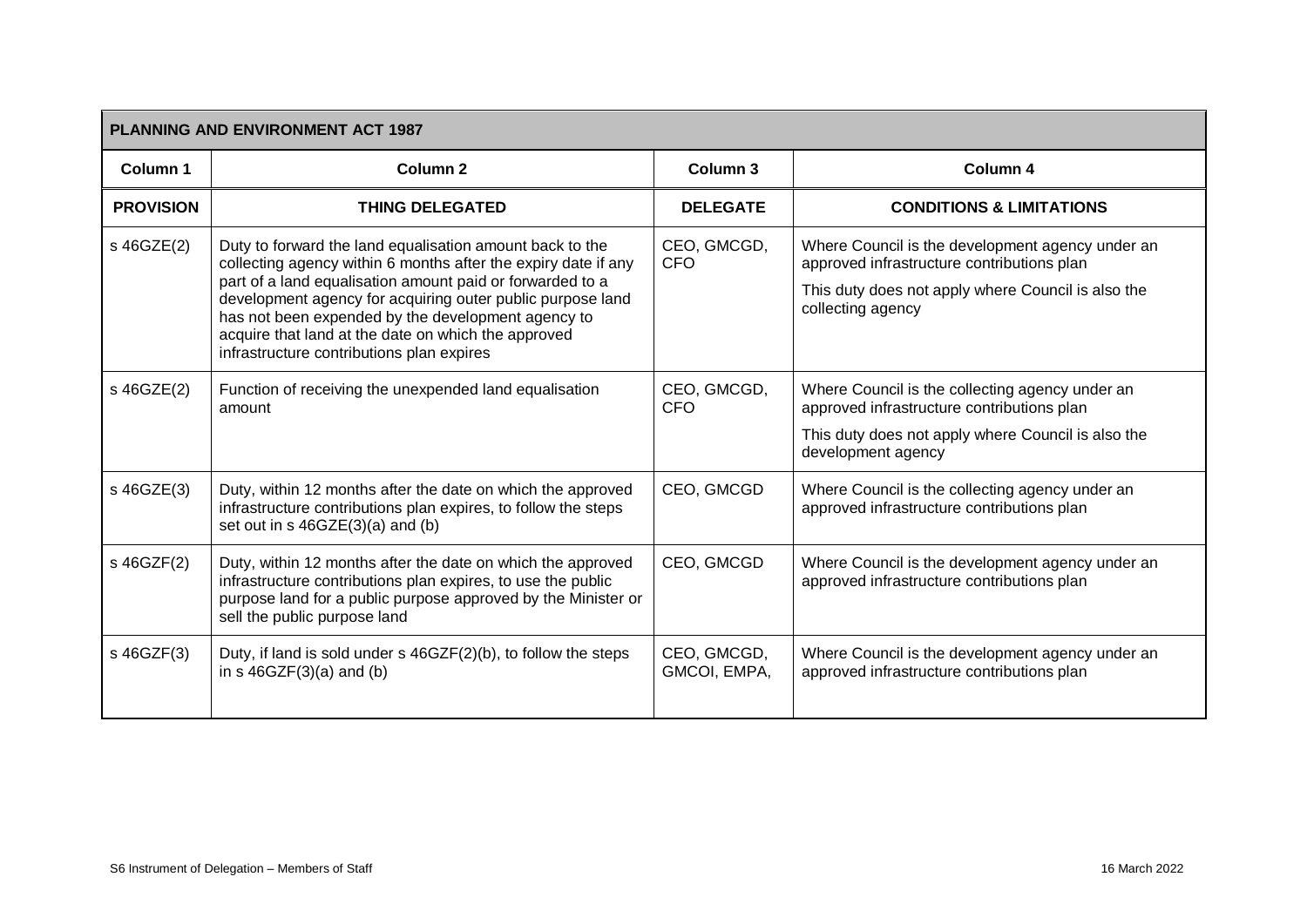| <b>PLANNING AND ENVIRONMENT ACT 1987</b> |                                                                                                                                                                                                                         |                           |                                                                                                                                                                                |  |
|------------------------------------------|-------------------------------------------------------------------------------------------------------------------------------------------------------------------------------------------------------------------------|---------------------------|--------------------------------------------------------------------------------------------------------------------------------------------------------------------------------|--|
| Column 1                                 | <b>Column 2</b>                                                                                                                                                                                                         | Column 3                  | Column 4                                                                                                                                                                       |  |
| <b>PROVISION</b>                         | <b>THING DELEGATED</b>                                                                                                                                                                                                  | <b>DELEGATE</b>           | <b>CONDITIONS &amp; LIMITATIONS</b>                                                                                                                                            |  |
| s 46GZF(3)                               | s 46GZF(3)(a) function of receiving proceeds of sale                                                                                                                                                                    | CEO, GMCGD,<br><b>CFO</b> | Where Council is the collection agency under an<br>approved infrastructure contributions plan<br>This provision does not apply where Council is also the<br>development agency |  |
| s 46GZF(4)                               | Duty to divide the proceeds of the public purpose land among<br>the current owners of each parcel of land in the ICP plan area<br>and pay each current owner a portion of the proceeds in<br>accordance with s 46GZF(5) | CEO, GMCGD,<br><b>CFO</b> | Where Council is the collecting agency under an<br>approved infrastructure contributions plan                                                                                  |  |
| s 46GZF(6)                               | Duty to make the payments under s 46GZF(4) in accordance<br>with $s$ 46GZF $(6)(a)$ and $(b)$                                                                                                                           | CEO, GMCGD,<br><b>CFO</b> | Where Council is the collecting agency under an<br>approved infrastructure contributions plan                                                                                  |  |
| s 46GZH                                  | Power to recover the monetary component, or any land<br>equalisation amount of the land component, payable under<br>Part 3AB as a debt in any court of competent jurisdiction                                           | CEO, GMCGD,<br>GMCOI, CFO | Where Council is the collecting agency under an<br>approved infrastructure contributions plan                                                                                  |  |
| s 46GZI                                  | Duty to prepare and give a report to the Minister at the times<br>required by the Minister                                                                                                                              | CEO, GMCGD                | Where Council is a collecting agency or development<br>agency                                                                                                                  |  |
| s 46GZK                                  | Power to deal with public purpose land which has vested in,<br>been acquired by, or transferred to, Council                                                                                                             | CEO, GMCGD                | Where Council is a collecting agency or development<br>agency                                                                                                                  |  |
| s 46LB(3)                                | Duty to publish, on Council's Internet site, the payable<br>dwelling amount for a financial year on or before 1 July of<br>each financial year for which the amount is adjusted under s<br>46LB (2)                     | CEO, GMCGD,<br><b>CFO</b> |                                                                                                                                                                                |  |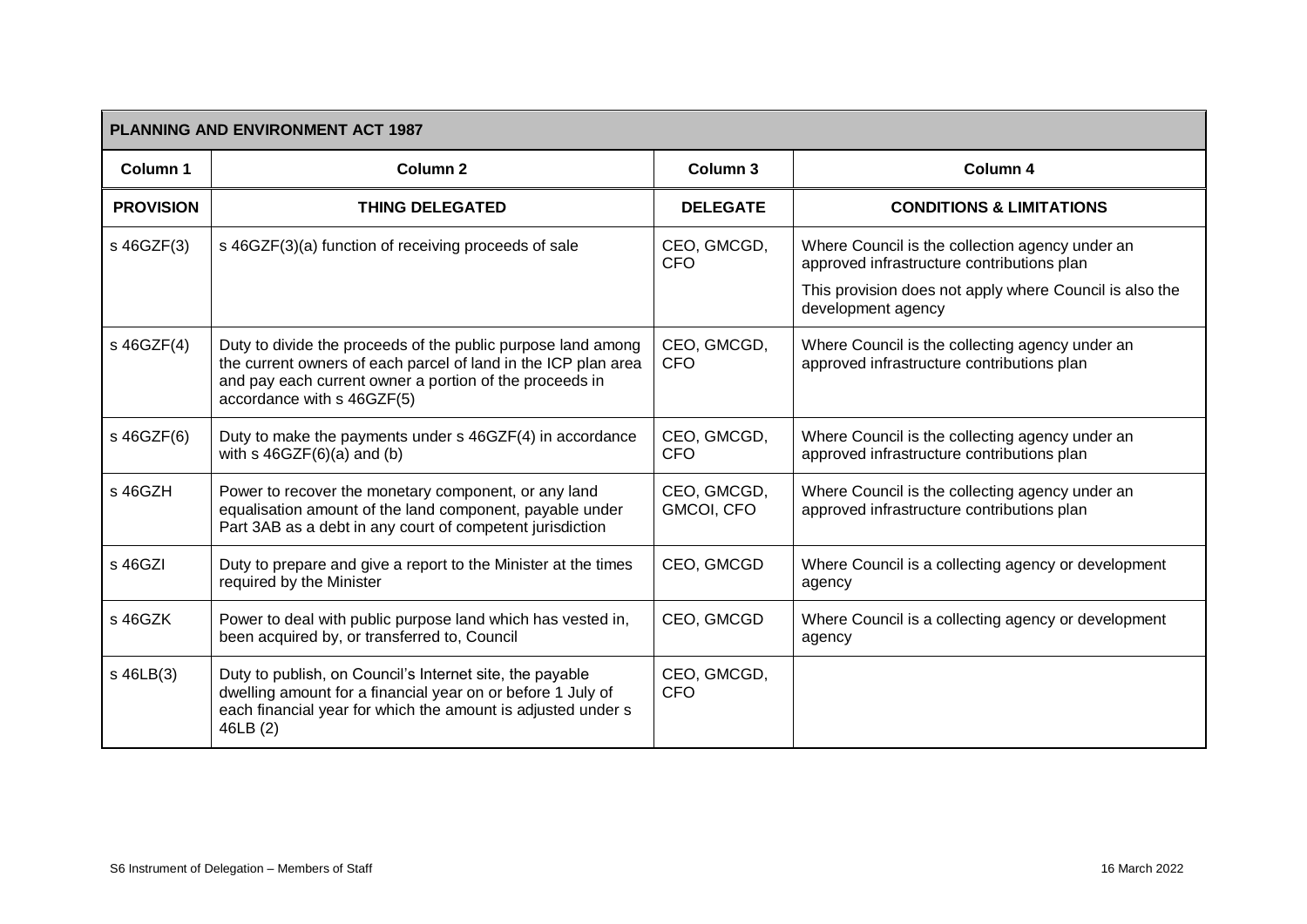| <b>PLANNING AND ENVIRONMENT ACT 1987</b> |                                                                                                                           |                                                            |                                     |  |
|------------------------------------------|---------------------------------------------------------------------------------------------------------------------------|------------------------------------------------------------|-------------------------------------|--|
| Column 1                                 | Column 2                                                                                                                  | Column 3                                                   | Column 4                            |  |
| <b>PROVISION</b>                         | <b>THING DELEGATED</b>                                                                                                    | <b>DELEGATE</b>                                            | <b>CONDITIONS &amp; LIMITATIONS</b> |  |
| $s$ 46N(1)                               | Duty to include condition in permit regarding payment of<br>development infrastructure levy                               | CEO, GMCGD,<br>EMCPS, MCD,<br>P/Coords, TLFB,<br>SO, StatP |                                     |  |
| $s$ 46N(2)(c)                            | Function of determining time and manner for receipt of<br>development contributions levy                                  | CEO, GMCGD,<br>EMCPS, MCD,<br>MSA, HoCs,<br>P/Coords, TLFB |                                     |  |
| $s$ 46N(2)(d)                            | Power to enter into an agreement with the applicant regarding<br>payment of development infrastructure levy               | CEO, GMCGD                                                 |                                     |  |
| $s\ 46O(1)(a)$<br>(2)(a)                 | Power to ensure that community infrastructure levy is paid, or<br>agreement is in place, prior to issuing building permit | CEO, GMCGD,<br>EMCPS, MCD,<br>P/Coords, TLFB,<br>SO, StatP |                                     |  |
| $s\ 46O(1)(d)$<br>(2)(d)                 | Power to enter into agreement with the applicant regarding<br>payment of community infrastructure levy                    | CEO, GMCGD                                                 |                                     |  |
| $s$ 46P(1)                               | Power to require payment of amount of levy under s 46N or s<br>46O to be satisfactorily secured                           | CEO, GMCGD,<br>EMCPS, MCD,<br>MSA, HoCs,<br>P/Coords, TLFB |                                     |  |
| $s$ 46 $P(2)$                            | Power to accept provision of land, works, services or facilities<br>in part or full payment of levy payable               | CEO, GMCGD                                                 |                                     |  |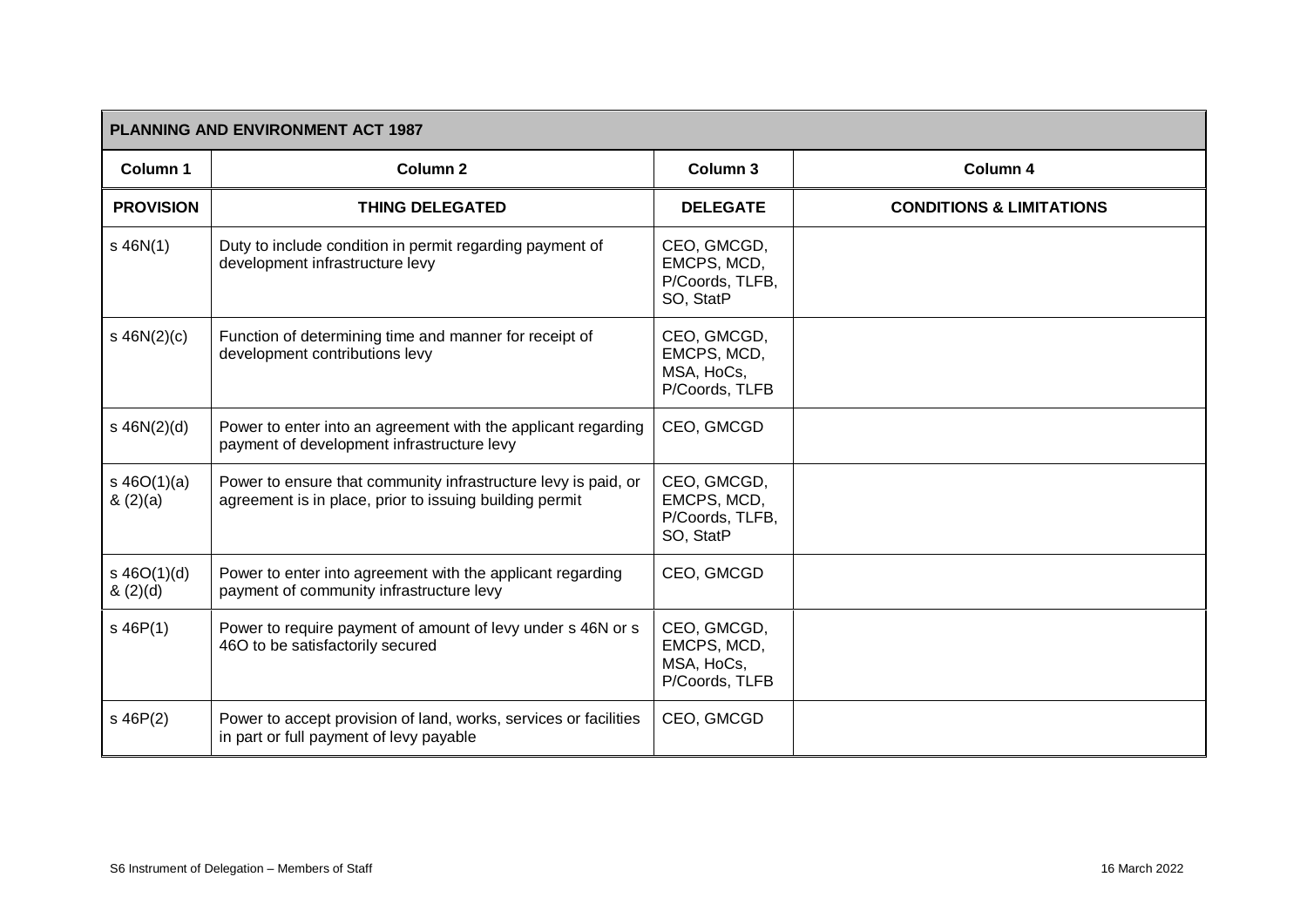| <b>PLANNING AND ENVIRONMENT ACT 1987</b> |                                                                                                                                                                                                                                                                                                             |                                                                           |                                                                                                                                                                                      |  |
|------------------------------------------|-------------------------------------------------------------------------------------------------------------------------------------------------------------------------------------------------------------------------------------------------------------------------------------------------------------|---------------------------------------------------------------------------|--------------------------------------------------------------------------------------------------------------------------------------------------------------------------------------|--|
| Column 1                                 | Column <sub>2</sub>                                                                                                                                                                                                                                                                                         | Column 3                                                                  | Column 4                                                                                                                                                                             |  |
| <b>PROVISION</b>                         | <b>THING DELEGATED</b>                                                                                                                                                                                                                                                                                      | <b>DELEGATE</b>                                                           | <b>CONDITIONS &amp; LIMITATIONS</b>                                                                                                                                                  |  |
| $s\,46Q(1)$                              | Duty to keep proper accounts of levies paid                                                                                                                                                                                                                                                                 | CEO, GMCGD,<br>CFO, EMCPS,<br>MCD, MSA,<br>HoCs, P/Coords,<br><b>TLFB</b> |                                                                                                                                                                                      |  |
| $s$ 46Q(1A)                              | Duty to forward to development agency part of levy imposed<br>for carrying out works, services, or facilities on behalf of<br>development agency or plan preparation costs incurred by a<br>development agency                                                                                              | CEO, GMCGD,<br>CFO, EMCPS,<br>MCD, MSA,<br>HoCs, P/Coords,<br><b>TLFB</b> |                                                                                                                                                                                      |  |
| $s\ 46Q(2)$                              | Duty to apply levy only for a purpose relating to the provision<br>of plan preparation costs or the works, services and facilities<br>in respect of which the levy was paid etc                                                                                                                             | CEO, GMCGD,<br>EMCPS, MCD,<br>MSA, HoCs,<br>P/Coords, TLFB                |                                                                                                                                                                                      |  |
| $s\ 46Q(3)$                              | Power to refund any amount of levy paid if it is satisfied the<br>development is not to proceed                                                                                                                                                                                                             | CEO, GMCGD,<br>EMCPS, MCD,<br>MSA, HoCs,<br>P/Coords, TLFB                | Only applies when levy is paid to Council as a<br>'development agency'                                                                                                               |  |
| s $46Q(4)(c)$                            | Duty to pay amount to current owners of land in the area if an<br>amount of levy has been paid to a municipal council as a<br>development agency for plan preparation costs incurred by<br>the Council or for the provision by the Council of works,<br>services or facilities in an area under s 46Q(4)(a) | CEO, GMCGD,<br>EMCPS, MCD,<br>MSA, HoCs,<br>P/Coords, TLFB                | Must be done within six months of the end of the period<br>required by the development contributions plan and with<br>the consent of, and in the manner approved by, the<br>Minister |  |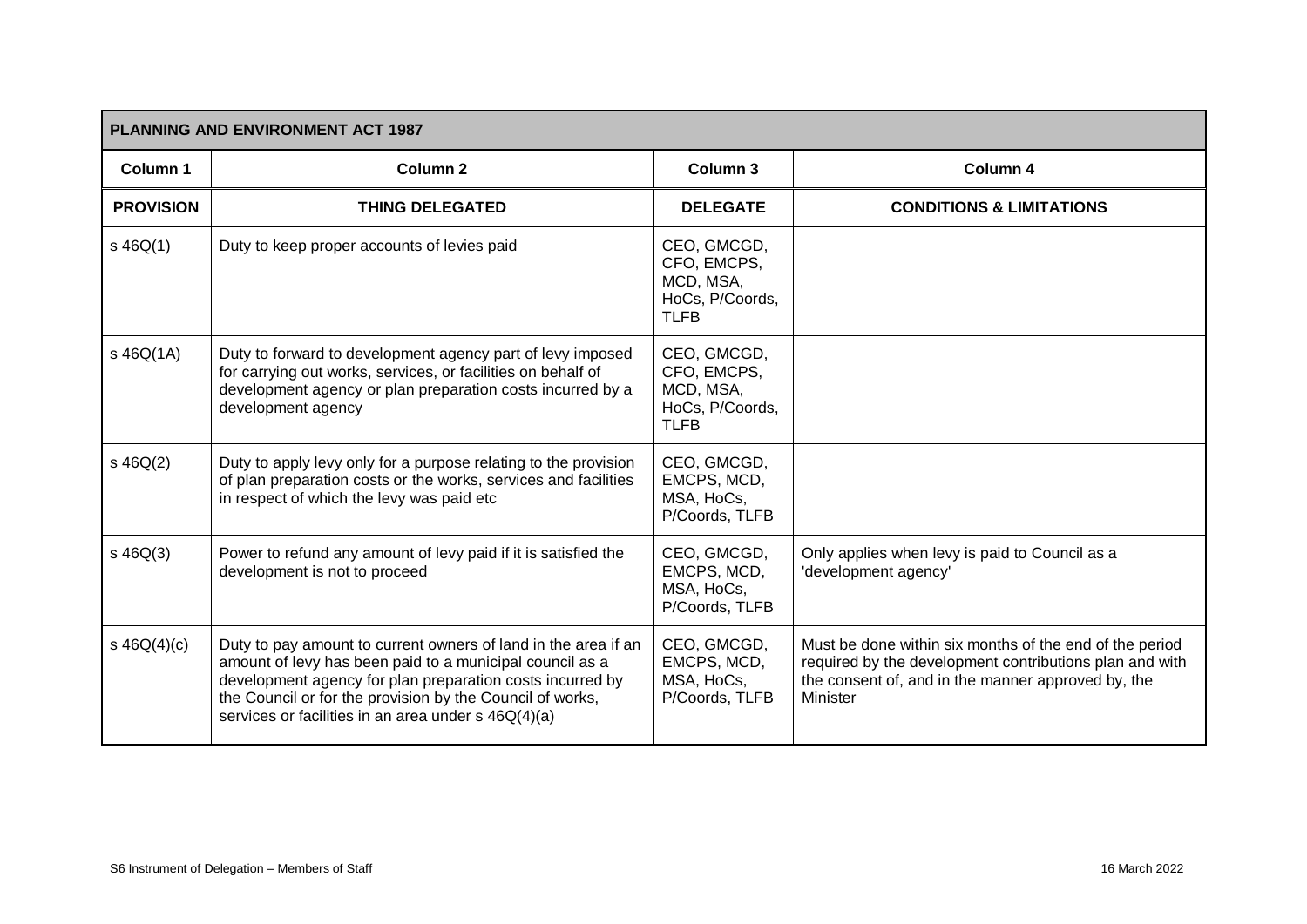|                  | <b>PLANNING AND ENVIRONMENT ACT 1987</b>                                                                                                                |                                                            |                                                                            |  |  |
|------------------|---------------------------------------------------------------------------------------------------------------------------------------------------------|------------------------------------------------------------|----------------------------------------------------------------------------|--|--|
| Column 1         | Column <sub>2</sub>                                                                                                                                     | Column 3                                                   | Column 4                                                                   |  |  |
| <b>PROVISION</b> | <b>THING DELEGATED</b>                                                                                                                                  | <b>DELEGATE</b>                                            | <b>CONDITIONS &amp; LIMITATIONS</b>                                        |  |  |
| $s\ 46Q(4)(d)$   | Duty to submit to the Minister an amendment to the approved<br>development contributions plan                                                           | CEO, GMCGD,<br>EMCPS, MCD,<br>MSA, HoCs,<br><b>StratP</b>  | Must be done in accordance with Part 3                                     |  |  |
| $s\ 46Q(4)(e)$   | Duty to expend that amount on other works etc.                                                                                                          | CEO, GMCGD,<br>EMCPS, MCD,<br>MSA, HoCs,<br><b>StratP</b>  | With the consent of, and in the manner approved by, the<br><b>Minister</b> |  |  |
| s 46QC           | Power to recover any amount of levy payable under Part 3B                                                                                               | CEO, GMCGD,<br>EMCPS, MCD,<br>MSA, HoCs,<br><b>StratP</b>  |                                                                            |  |  |
| s 46QD           | Duty to prepare report and give a report to the Minister                                                                                                | CEO, GMCGD,<br>EMCPS, MCD,<br>MSA, HoCs,<br><b>StratP</b>  | Where Council is a collecting agency or development<br>agency              |  |  |
| $s\,46V(3)$      | Duty to make a copy of the approved strategy plan (being the<br>Melbourne Airport Environs Strategy Plan) and any<br>documents lodged with it available | N/A                                                        |                                                                            |  |  |
| s 46Y            | Duty to carry out works in conformity with the approved<br>strategy plan                                                                                | N/A                                                        |                                                                            |  |  |
| s 47             | Power to decide that an application for a planning permit does<br>not comply with that Act                                                              | CEO, GMCGD,<br>EMCPS, MCD,<br>P/Coords, TLFB,<br>SO, StatP |                                                                            |  |  |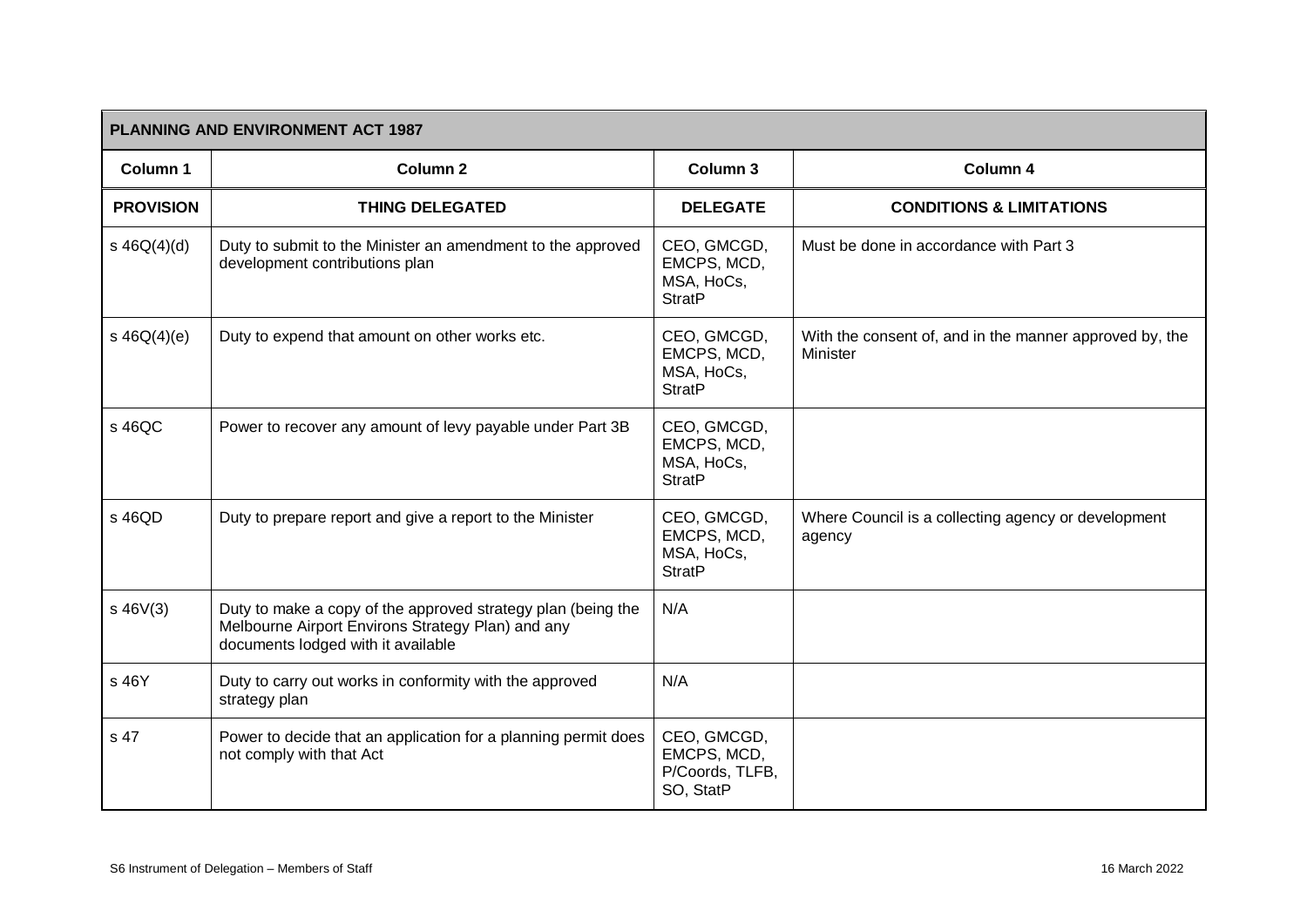| <b>PLANNING AND ENVIRONMENT ACT 1987</b> |                                                                                                           |                                                                  |                                     |
|------------------------------------------|-----------------------------------------------------------------------------------------------------------|------------------------------------------------------------------|-------------------------------------|
| Column 1                                 | Column <sub>2</sub>                                                                                       | Column 3                                                         | Column 4                            |
| <b>PROVISION</b>                         | <b>THING DELEGATED</b>                                                                                    | <b>DELEGATE</b>                                                  | <b>CONDITIONS &amp; LIMITATIONS</b> |
| $s\,49(1)$                               | Duty to keep a register of all applications for permits and<br>determinations relating to permits         | CEO, GMCGD,<br>EMCPS, MCD,<br>P/Coords, TLFB,<br>SO, StatP       |                                     |
| $s\,49(2)$                               | Duty to make register available for inspection in accordance<br>with the public availability requirements | CEO, GMCGD,<br>EMCPS, MCD,<br>P/Coords, TLFB,<br>SO, StatP, BSOP |                                     |
| s 50(4)                                  | Duty to amend application                                                                                 | CEO, GMCGD,<br>EMCPS, MCD,<br>P/Coords, TLFB,<br>SO, StatP       |                                     |
| s 50(5)                                  | Power to refuse to amend application                                                                      | CEO, GMCGD,<br>EMCPS, MCD,<br>P/Coords, TLFB,<br>SO, StatP       |                                     |
| s 50(6)                                  | Duty to make note of amendment to application in register                                                 | CEO, GMCGD,<br>EMCPS, MCD,<br>P/Coords, TLFB,<br>SO, StatP, BSOP |                                     |
| s 50A(1)                                 | Power to make amendment to application                                                                    | CEO, GMCGD,<br>EMCPS, MCD,<br>P/Coords, TLFB,<br>SO, StatP       |                                     |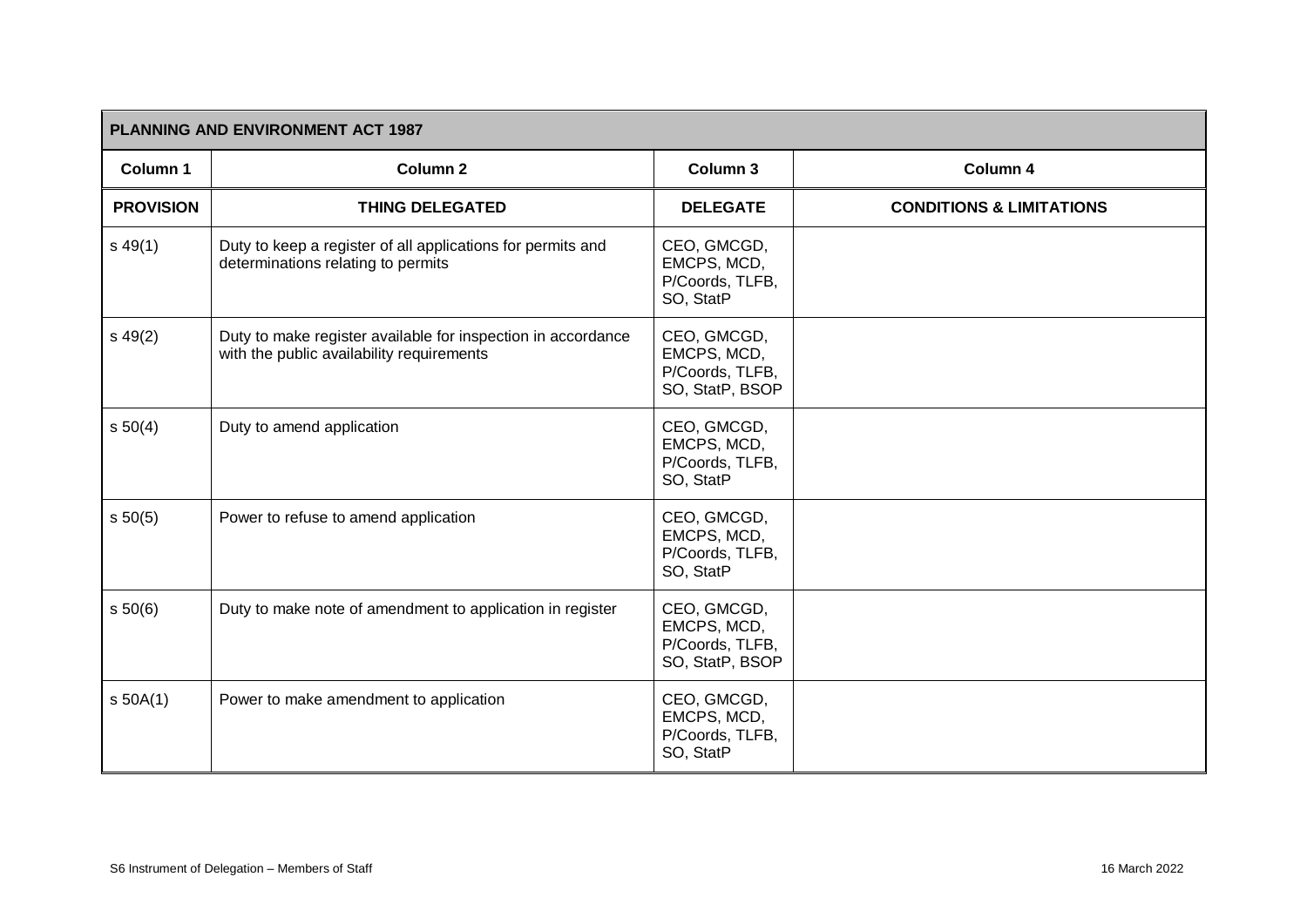| PLANNING AND ENVIRONMENT ACT 1987 |                                                                                                                                                                                     |                                                                                 |                                     |
|-----------------------------------|-------------------------------------------------------------------------------------------------------------------------------------------------------------------------------------|---------------------------------------------------------------------------------|-------------------------------------|
| Column 1                          | Column <sub>2</sub>                                                                                                                                                                 | Column 3                                                                        | Column 4                            |
| <b>PROVISION</b>                  | <b>THING DELEGATED</b>                                                                                                                                                              | <b>DELEGATE</b>                                                                 | <b>CONDITIONS &amp; LIMITATIONS</b> |
| $s$ 50A(3)                        | Power to require applicant to notify owner and make a<br>declaration that notice has been given                                                                                     | CEO, GMCGD,<br>EMCPS, MCD,<br>P/Coords, TLFB,<br>SO, StatP                      |                                     |
| $s$ 50A(4)                        | Duty to note amendment to application in register                                                                                                                                   | CEO, GMCGD,<br>EMCPS, MCD,<br>P/Coords, TLFB,<br>SO, StatP, BSOP                |                                     |
| s 51                              | Duty to make copy of application available for inspection in<br>accordance with the public availability requirements                                                                | CEO, GMCGD,<br>EMCPS, MCD,<br>MSA, P/Coords,<br>TLFB, SO, StatP,<br><b>BSOP</b> |                                     |
| s 52(1)(a)                        | Duty to give notice of the application to owners/occupiers of<br>adjoining allotments unless satisfied that the grant of permit<br>would not cause material detriment to any person | CEO, GMCGD,<br>EMCPS, MCD,<br>MSA, P/Coords,<br>TLFB, SO, StatP                 |                                     |
| s 52(1)(b)                        | Duty to give notice of the application to other municipal<br>council where appropriate                                                                                              | CEO, GMCGD,<br>EMCPS, MCD,<br>MSA, P/Coords,<br>TLFB, SO, StatP                 |                                     |
| s 52(1)(c)                        | Duty to give notice of the application to all persons required<br>by the planning scheme                                                                                            | CEO, GMCGD,<br>EMCPS, MCD,<br>MSA, P/Coords,<br>TLFB, SO, StatP                 |                                     |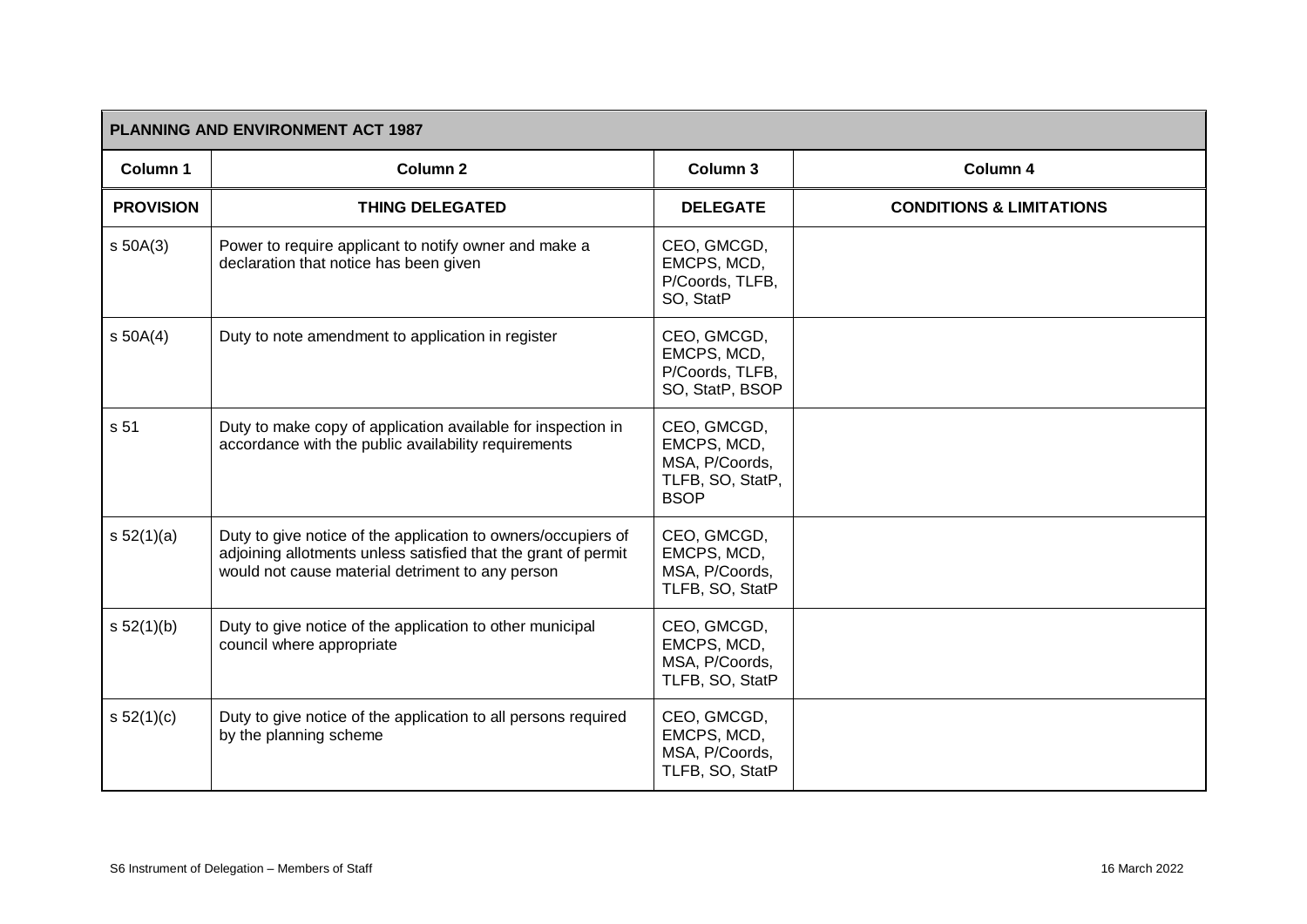| <b>PLANNING AND ENVIRONMENT ACT 1987</b> |                                                                                                                                                                              |                                                                 |                                     |  |
|------------------------------------------|------------------------------------------------------------------------------------------------------------------------------------------------------------------------------|-----------------------------------------------------------------|-------------------------------------|--|
| Column 1                                 | Column <sub>2</sub>                                                                                                                                                          | Column 3                                                        | Column 4                            |  |
| <b>PROVISION</b>                         | <b>THING DELEGATED</b>                                                                                                                                                       | <b>DELEGATE</b>                                                 | <b>CONDITIONS &amp; LIMITATIONS</b> |  |
| s $52(1)(ca)$                            | Duty to give notice of the application to owners and occupiers<br>of land benefited by a registered restrictive covenant if may<br>result in breach of covenant              | CEO, GMCGD,<br>EMCPS, MCD,<br>MSA, P/Coords,<br>TLFB, SO, StatP |                                     |  |
| s 52(1)(cb)                              | Duty to give notice of the application to owners and occupiers<br>of land benefited by a registered restrictive covenant if<br>application is to remove or vary the covenant | CEO, GMCGD,<br>EMCPS, MCD,<br>MSA, P/Coords,<br>TLFB, SO, StatP |                                     |  |
| s 52(1)(d)                               | Duty to give notice of the application to other persons who<br>may be detrimentally effected                                                                                 | CEO, GMCGD,<br>EMCPS, MCD,<br>MSA, P/Coords,<br>TLFB, SO, StatP |                                     |  |
| s 52(1AA)                                | Duty to give notice of an application to remove or vary a<br>registered restrictive covenant                                                                                 | CEO, GMCGD,<br>EMCPS, MCD,<br>P/Coords, TLFB,<br>SO, StatP      |                                     |  |
| s 52(3)                                  | Power to give any further notice of an application where<br>appropriate                                                                                                      | CEO, GMCGD,<br>EMCPS, MCD,<br>MSA, P/Coords,<br>TLFB, SO, StatP |                                     |  |
| s 53(1)                                  | Power to require the applicant to give notice under s 52(1) to<br>persons specified by it                                                                                    | CEO, GMCGD,<br>EMCPS, MCD,<br>MSA, P/Coords,<br>TLFB, SO, StatP |                                     |  |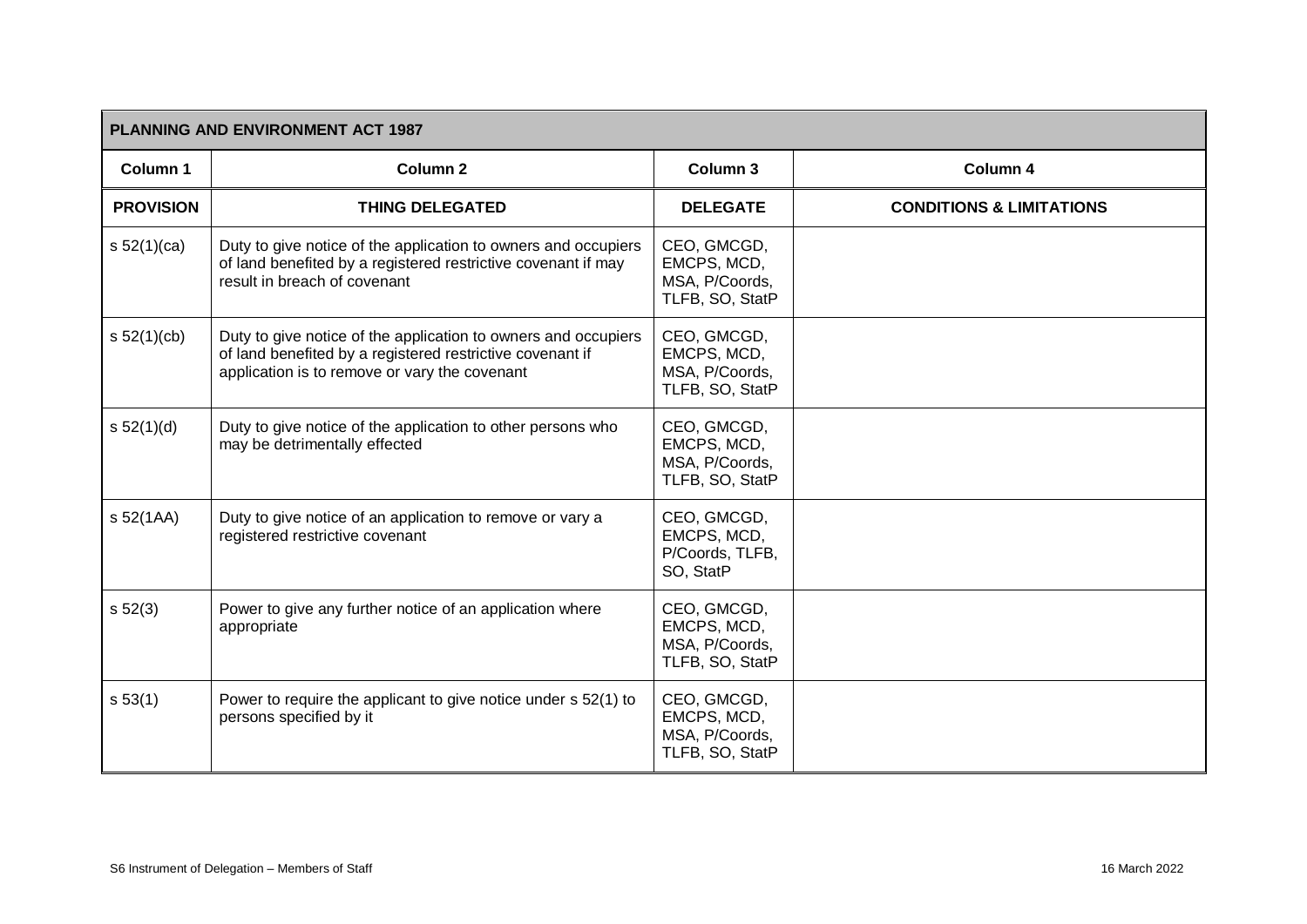| <b>PLANNING AND ENVIRONMENT ACT 1987</b> |                                                                                              |                                                                 |                                     |
|------------------------------------------|----------------------------------------------------------------------------------------------|-----------------------------------------------------------------|-------------------------------------|
| Column 1                                 | Column <sub>2</sub>                                                                          | Column 3                                                        | Column 4                            |
| <b>PROVISION</b>                         | <b>THING DELEGATED</b>                                                                       | <b>DELEGATE</b>                                                 | <b>CONDITIONS &amp; LIMITATIONS</b> |
| s 53(1A)                                 | Power to require the applicant to give the notice under s<br>52(1AA)                         | CEO, GMCGD,<br>EMCPS, MCD,<br>MSA, P/Coords,<br>TLFB, SO, StatP |                                     |
| s 54(1)                                  | Power to require the applicant to provide more information                                   | CEO, GMCGD,<br>EMCPS, MCD,<br>P/Coords, TLFB,<br>SO, StatP      |                                     |
| s 54(1A)                                 | Duty to give notice in writing of information required under s<br>54(1)                      | CEO, GMCGD,<br>EMCPS, MCD,<br>P/Coords, TLFB,<br>SO, StatP      |                                     |
| s 54(1B)                                 | Duty to specify the lapse date for an application                                            | CEO, GMCGD,<br>EMCPS, MCD,<br>P/Coords, TLFB,<br>SO, StatP      |                                     |
| $s$ 54A(3)                               | Power to decide to extend time or refuse to extend time to<br>give required information      | CEO, GMCGD,<br>EMCPS, MCD,<br>MSA, P/Coords,<br>TLFB, SO, StatP |                                     |
| s 54A(4)                                 | Duty to give written notice of decision to extend or refuse to<br>extend time under s 54A(3) | CEO, GMCGD,<br>EMCPS, MCD,<br>P/Coords, TLFB,<br>SO, StatP      |                                     |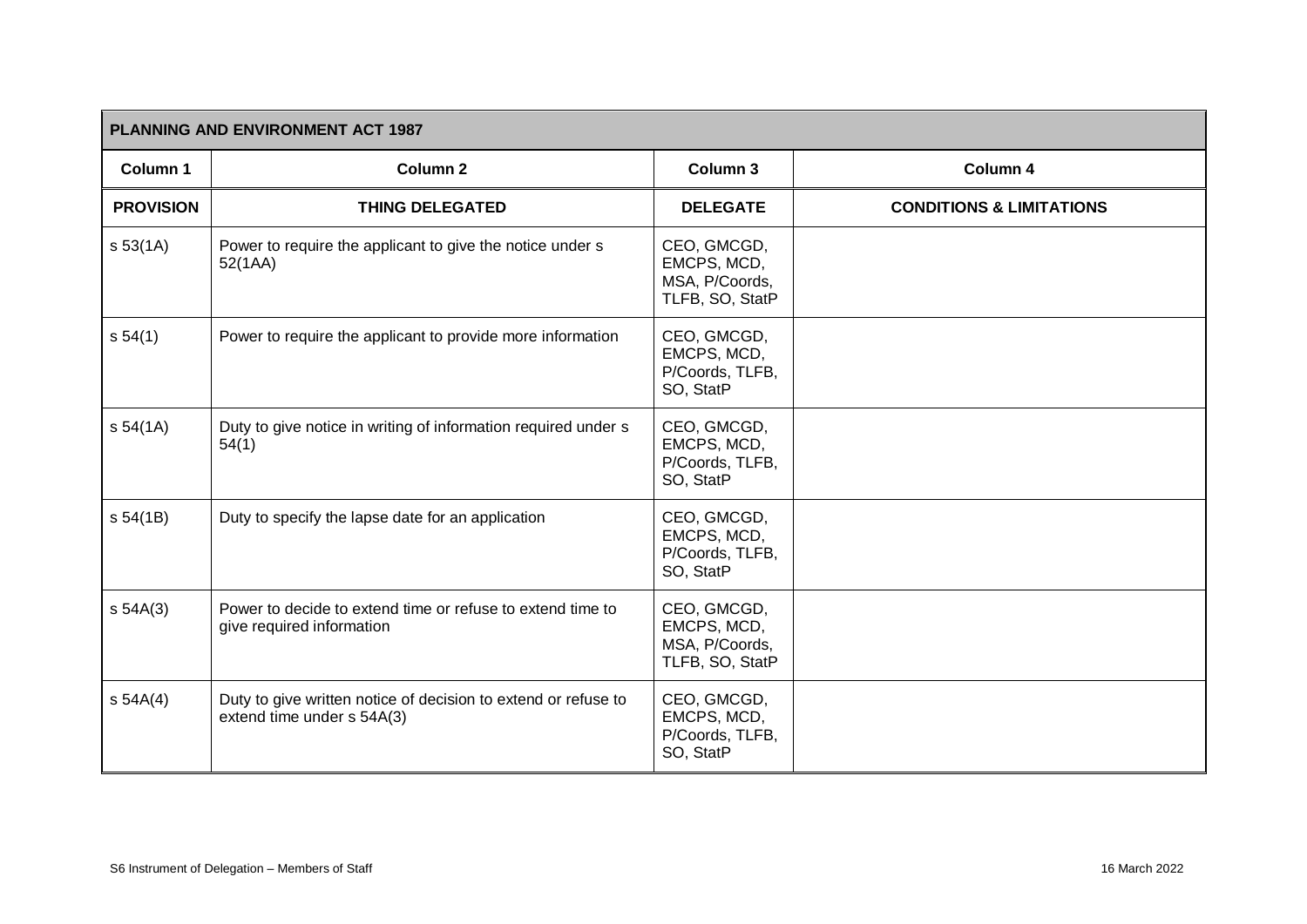| <b>PLANNING AND ENVIRONMENT ACT 1987</b> |                                                                                                                                             |                                                                  |                                     |  |
|------------------------------------------|---------------------------------------------------------------------------------------------------------------------------------------------|------------------------------------------------------------------|-------------------------------------|--|
| Column 1                                 | <b>Column 2</b>                                                                                                                             | <b>Column 3</b>                                                  | Column 4                            |  |
| <b>PROVISION</b>                         | <b>THING DELEGATED</b>                                                                                                                      | <b>DELEGATE</b>                                                  | <b>CONDITIONS &amp; LIMITATIONS</b> |  |
| s 55(1)                                  | Duty to give copy application, together with the prescribed<br>information, to every referral authority specified in the<br>planning scheme | CEO, GMCGD,<br>EMCPS, MCD,<br>P/Coords, TLFB,<br>SO, StatP       |                                     |  |
| s 57(2A)                                 | Power to reject objections considered made primarily for<br>commercial advantage for the objector                                           | CEO, GMCGD,<br>MCD, P/Coords,<br><b>TLFB</b>                     |                                     |  |
| s 57(3)                                  | Function of receiving name and address of persons to whom<br>notice of decision is to go                                                    | CEO, GMCGD,<br>EMCPS, MCD,<br>P/Coords, TLFB,<br>SO, StatP, BSOP |                                     |  |
| s 57(5)                                  | Duty to make a copy of all objections available in accordance<br>with the public availability requirements                                  | CEO, GMCGD,<br>EMCPS, MCD,<br>P/Coords, TLFB,<br>SO, StatP, BSOP |                                     |  |
| S 57A(4)                                 | Duty to amend application in accordance with applicant's<br>request, subject to s 57A(5)                                                    | CEO, GMCGD,<br>EMCPS, MCD,<br>P/Coords, TLFB,<br>SO, StatP       |                                     |  |
| s 57A(5)                                 | Power to refuse to amend application                                                                                                        | CEO, GMCGD,<br>EMCPS, MCD,<br>P/Coords, TLFB,<br>SO, StatP       |                                     |  |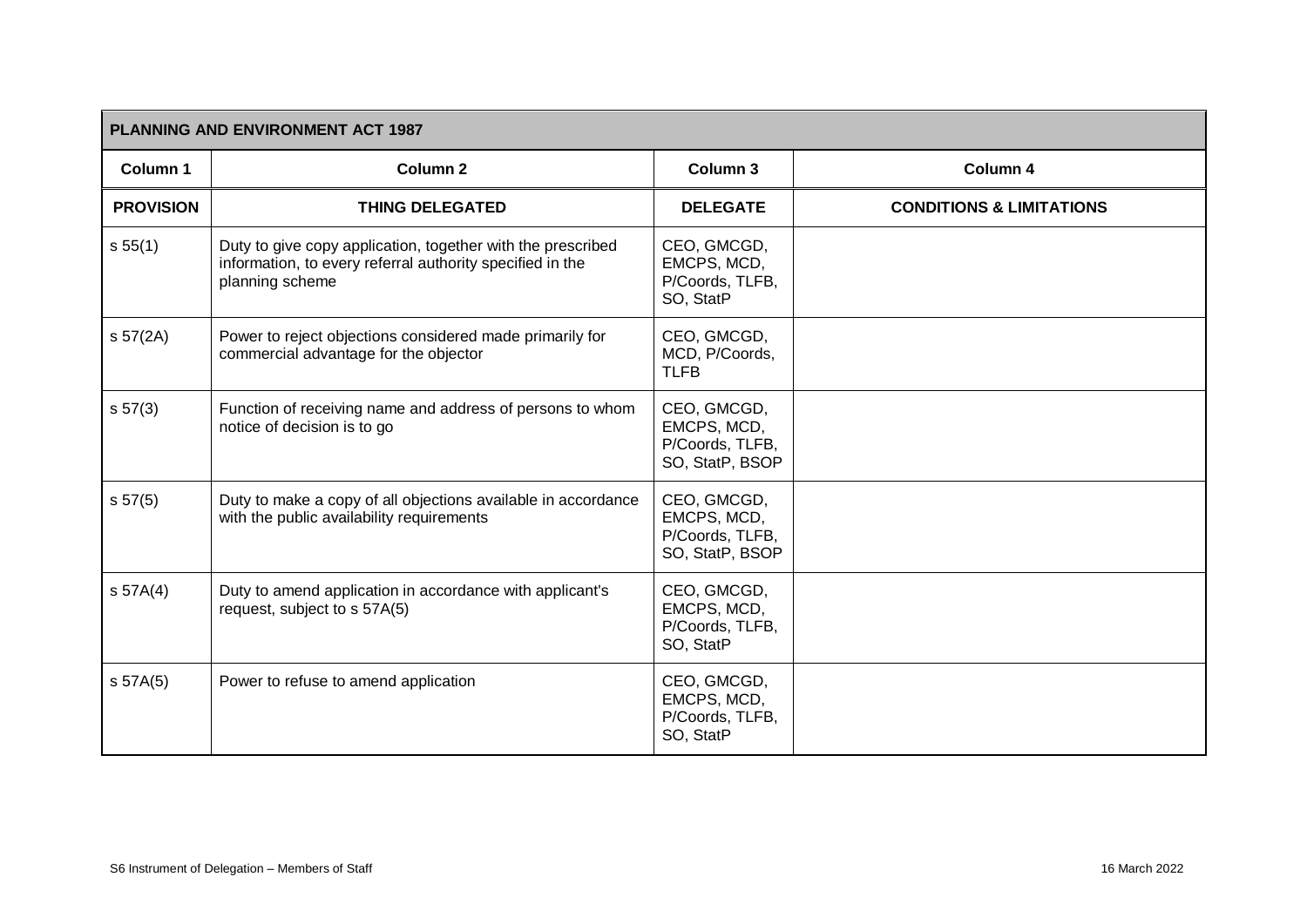| <b>PLANNING AND ENVIRONMENT ACT 1987</b> |                                                                                   |                                                                  |                                     |  |
|------------------------------------------|-----------------------------------------------------------------------------------|------------------------------------------------------------------|-------------------------------------|--|
| Column 1                                 | <b>Column 2</b>                                                                   | Column 3                                                         | Column 4                            |  |
| <b>PROVISION</b>                         | <b>THING DELEGATED</b>                                                            | <b>DELEGATE</b>                                                  | <b>CONDITIONS &amp; LIMITATIONS</b> |  |
| s 57A(6)                                 | Duty to note amendments to application in register                                | CEO, GMCGD,<br>EMCPS, MCD,<br>P/Coords, TLFB,<br>SO, StatP, BSOP |                                     |  |
| s 57B(1)                                 | Duty to determine whether and to whom notice should be<br>given                   | CEO, GMCGD,<br>EMCPS, MCD,<br>MSA, P/Coords,<br>TLFB, SO, StatP  |                                     |  |
| s 57B(2)                                 | Duty to consider certain matters in determining whether<br>notice should be given | CEO, GMCGD,<br>EMCPS, MCD,<br>MSA, P/Coords,<br>TLFB, SO, StatP  |                                     |  |
| S <sub>57C(1)</sub>                      | Duty to give copy of amended application to referral authority                    | CEO, GMCGD,<br>EMCPS, MCD,<br>P/Coords, TLFB,<br>SO, StatP, BSOP |                                     |  |
| s 58                                     | Duty to consider every application for a permit                                   | CEO, GMCGD,<br>EMCPS, MCD,<br>MSA, P/Coords,<br>TLFB, SO, StatP  |                                     |  |
| s 58A                                    | Power to request advice from the Planning Application<br>Committee                | CEO, GMCGD,<br>MCD, P/Coords,<br>StatP, TLFB                     |                                     |  |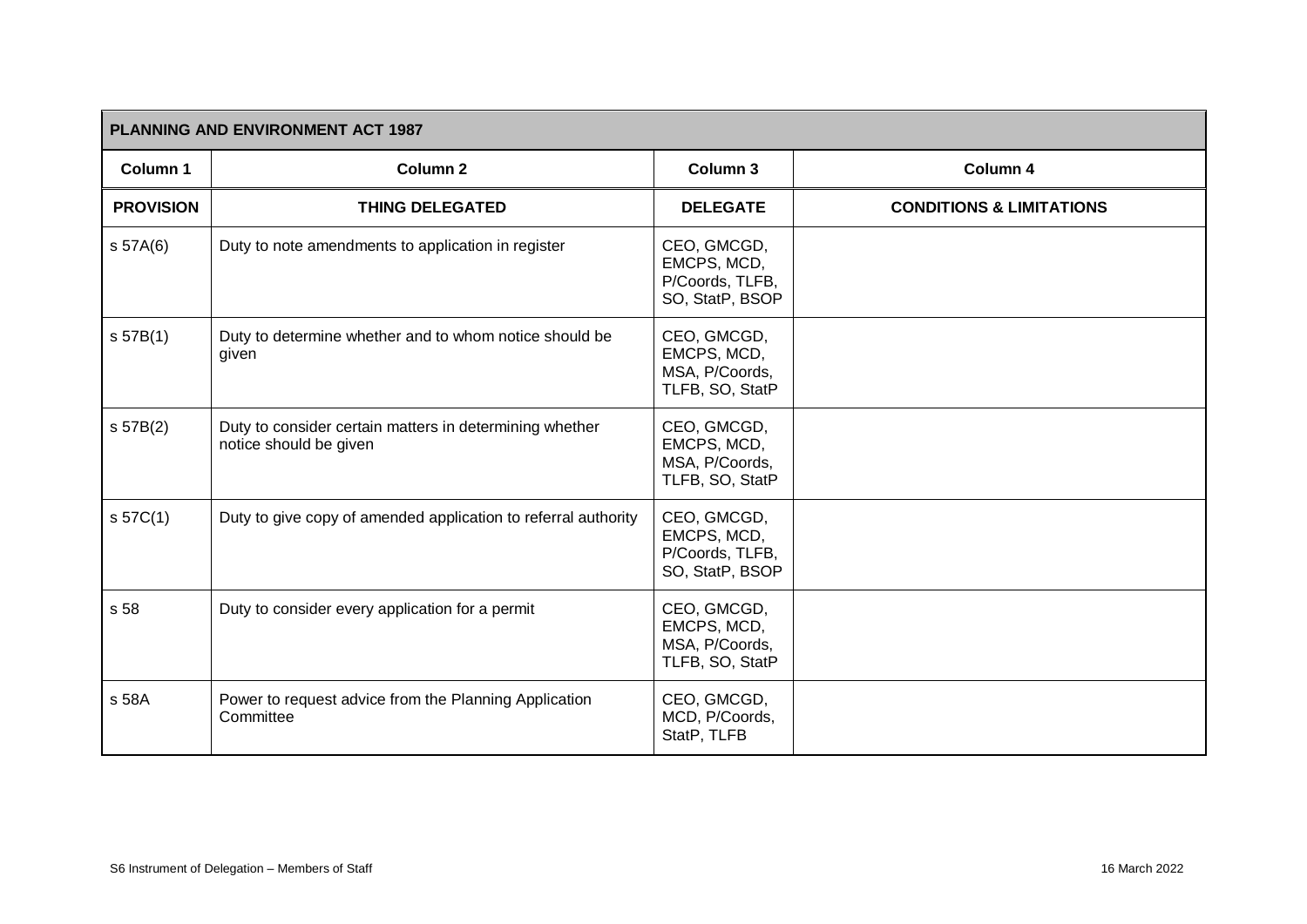| <b>PLANNING AND ENVIRONMENT ACT 1987</b> |                                                                                                                      |                                                            |                                     |  |
|------------------------------------------|----------------------------------------------------------------------------------------------------------------------|------------------------------------------------------------|-------------------------------------|--|
| Column 1                                 | Column <sub>2</sub>                                                                                                  | Column 3                                                   | Column 4                            |  |
| <b>PROVISION</b>                         | <b>THING DELEGATED</b>                                                                                               | <b>DELEGATE</b>                                            | <b>CONDITIONS &amp; LIMITATIONS</b> |  |
| s 60                                     | Duty to consider certain matters                                                                                     | CEO, GMCGD,<br>EMCPS, MCD,<br>P/Coords, TLFB,<br>SO, StatP |                                     |  |
| \$60(1A)                                 | Duty to consider certain matters                                                                                     | CEO, GMCGD,<br>EMCPS, MCD,<br>P/Coords, TLFB,<br>SO, StatP |                                     |  |
| \$60(1B)                                 | Duty to consider number of objectors in considering whether<br>use or development may have significant social effect | CEO, GMCGD,<br>EMCPS, MCD,<br>P/Coords, TLFB,<br>SO, StatP |                                     |  |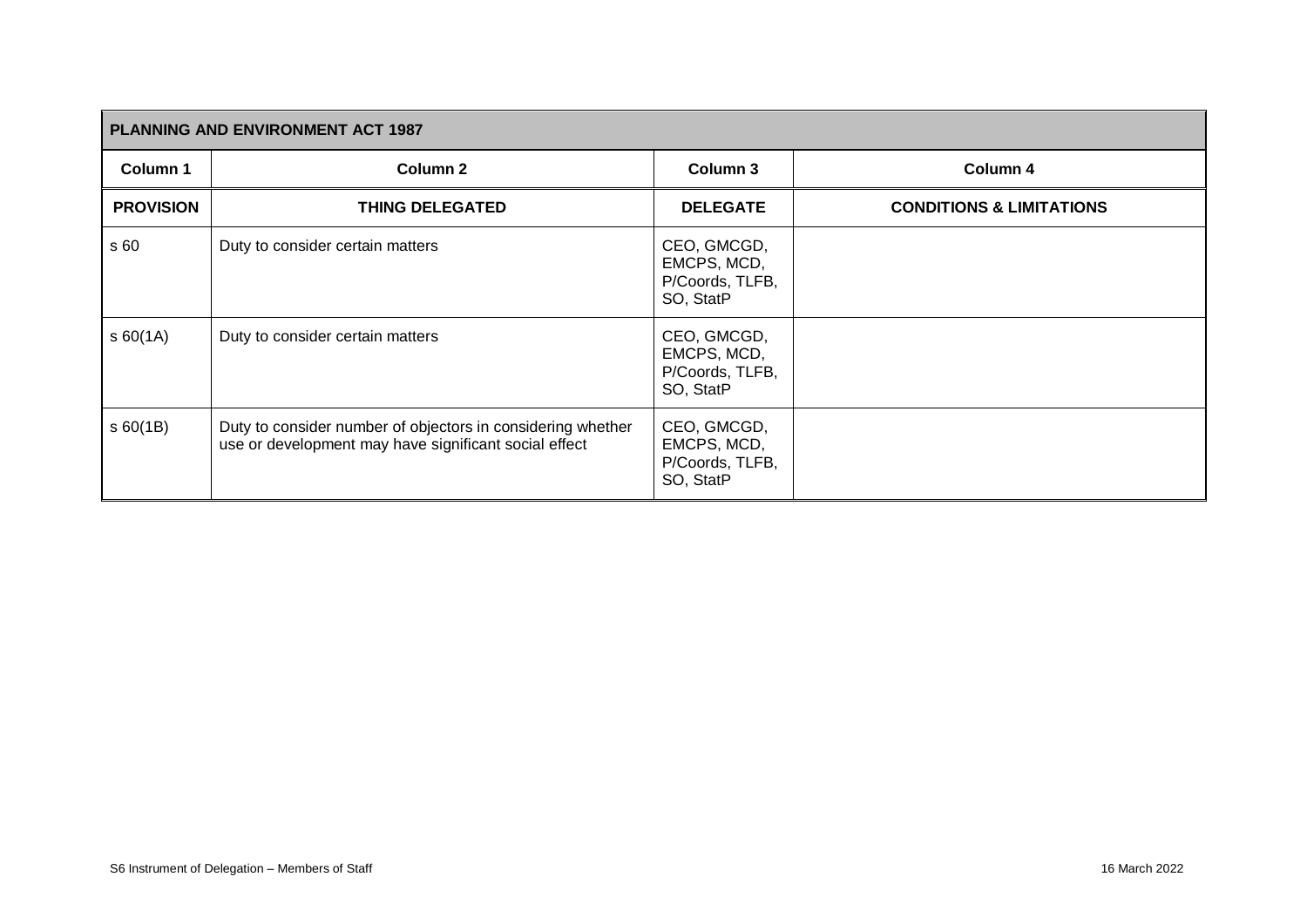| <b>PLANNING AND ENVIRONMENT ACT 1987</b> |                        |                 |                                                                                                                                                                                                                                                                                                                                |  |
|------------------------------------------|------------------------|-----------------|--------------------------------------------------------------------------------------------------------------------------------------------------------------------------------------------------------------------------------------------------------------------------------------------------------------------------------|--|
| Column 1                                 | <b>Column 2</b>        | Column 3        | Column 4                                                                                                                                                                                                                                                                                                                       |  |
| <b>PROVISION</b>                         | <b>THING DELEGATED</b> | <b>DELEGATE</b> | <b>CONDITIONS &amp; LIMITATIONS</b>                                                                                                                                                                                                                                                                                            |  |
|                                          |                        |                 | The delegations apply to issuing permits and/or amended<br>permits once a notice of decision to grant a permit has<br>been issued and no appeals have been made to the<br>Tribunal within the prescribed time.                                                                                                                 |  |
|                                          |                        |                 | Where 16 or more objections are received and the<br>application has not been refused under delegation, are to<br>be reported to the Planning Committee or Council.                                                                                                                                                             |  |
|                                          |                        |                 | Applications where a Councillor requests the application<br>be determined by the Council are to be reported to the<br>Planning Committee or Council, except for VicSmart<br>applications (Clauses 90-95 of the Port Phillip Planning<br>Scheme).                                                                               |  |
|                                          |                        |                 | An application which raises an issue of policy that should<br>be debated at Council (strategic or substantive policy<br>issues) as determined by the Manager City Development,<br>Planning Coordinators and or Team Leader Fishermans<br>Bend.                                                                                 |  |
|                                          |                        |                 | Where applications involve substantive non-compliance<br>with the Planning Scheme or Council policy but officers<br>consider the application should be supported are to be<br>reported to the Planning Committee or Council.                                                                                                   |  |
|                                          |                        |                 | Applications that involve a non-compliance with<br>residential parking requirements (except that a minor<br>dispensation can be determined by the Manager City<br>Development or Planning Coordinators and the Team<br>Leader Fishermans Bend, unless a Councillor requests<br>that the application be determined by Council). |  |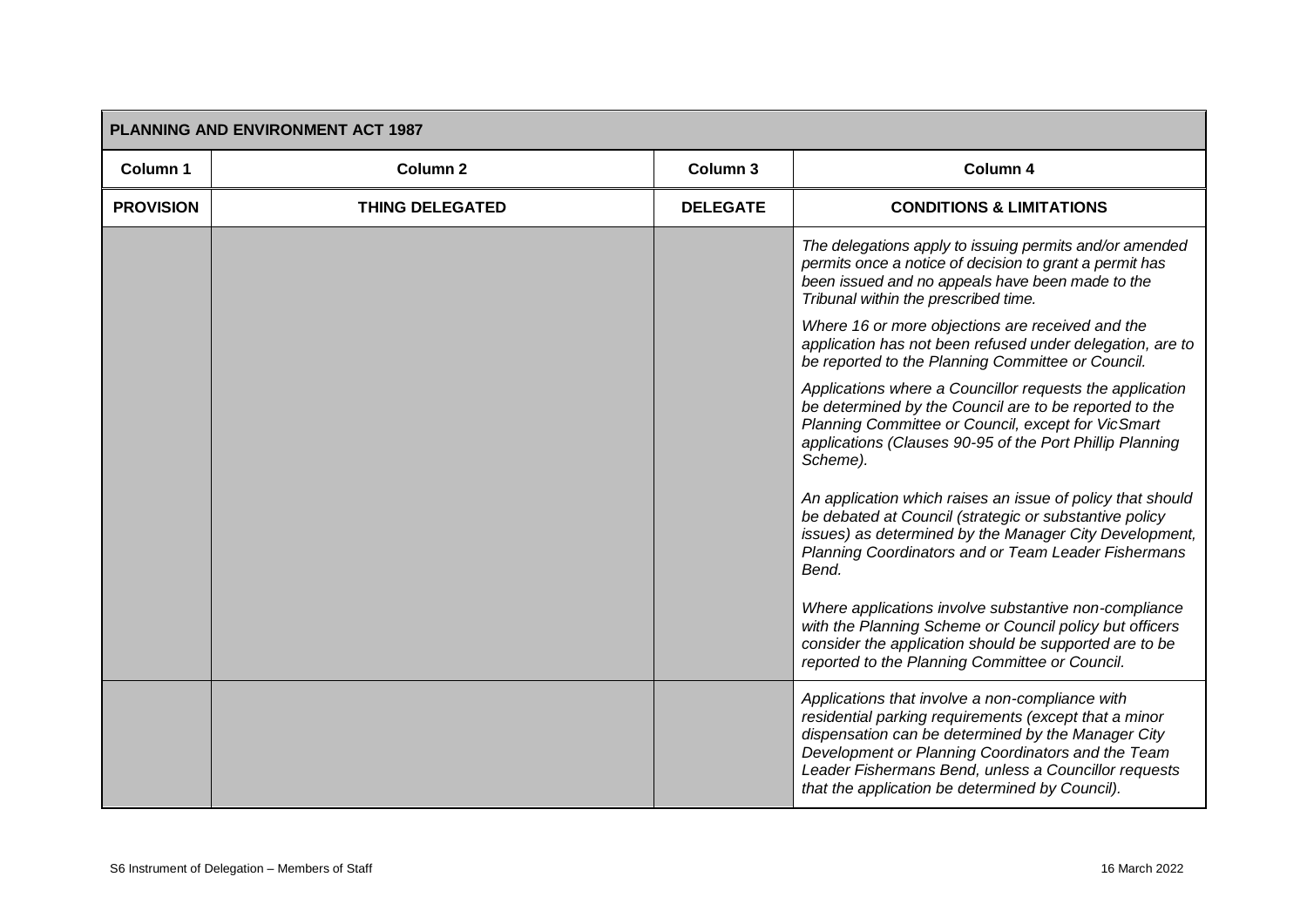| <b>PLANNING AND ENVIRONMENT ACT 1987</b> |                                       |                 |                                                                                                                                                                                                                                                                                                                                                                                                               |  |
|------------------------------------------|---------------------------------------|-----------------|---------------------------------------------------------------------------------------------------------------------------------------------------------------------------------------------------------------------------------------------------------------------------------------------------------------------------------------------------------------------------------------------------------------|--|
| Column 1                                 | Column <sub>2</sub>                   | Column 3        | Column 4                                                                                                                                                                                                                                                                                                                                                                                                      |  |
| <b>PROVISION</b>                         | <b>THING DELEGATED</b>                | <b>DELEGATE</b> | <b>CONDITIONS &amp; LIMITATIONS</b>                                                                                                                                                                                                                                                                                                                                                                           |  |
|                                          | ST KILDA SEABATHS PROTOCOL            |                 | All land use, designand structural matters, including<br>amendments and secondary consents to the approved<br>Seabaths Development Plan, are to be presented to<br>Council for determination following an officer report that<br>provides analysis on the topic other than refusals of<br>planning permit applications, amendments and<br>secondary consents following consultation with Ward<br>Councillors. |  |
|                                          | ST KILDA ROAD NORTH PRECINCT PROTOCOL |                 | All new planning permit applications that exceed six<br>storeys in height in the area coveredby Sub Precinct 2 in<br>Schedule 26 to the Design and Development Overlay in<br>the Port Phillip Planning Scheme, for the St Kilda Road<br>North Precinct will be determined by Council.                                                                                                                         |  |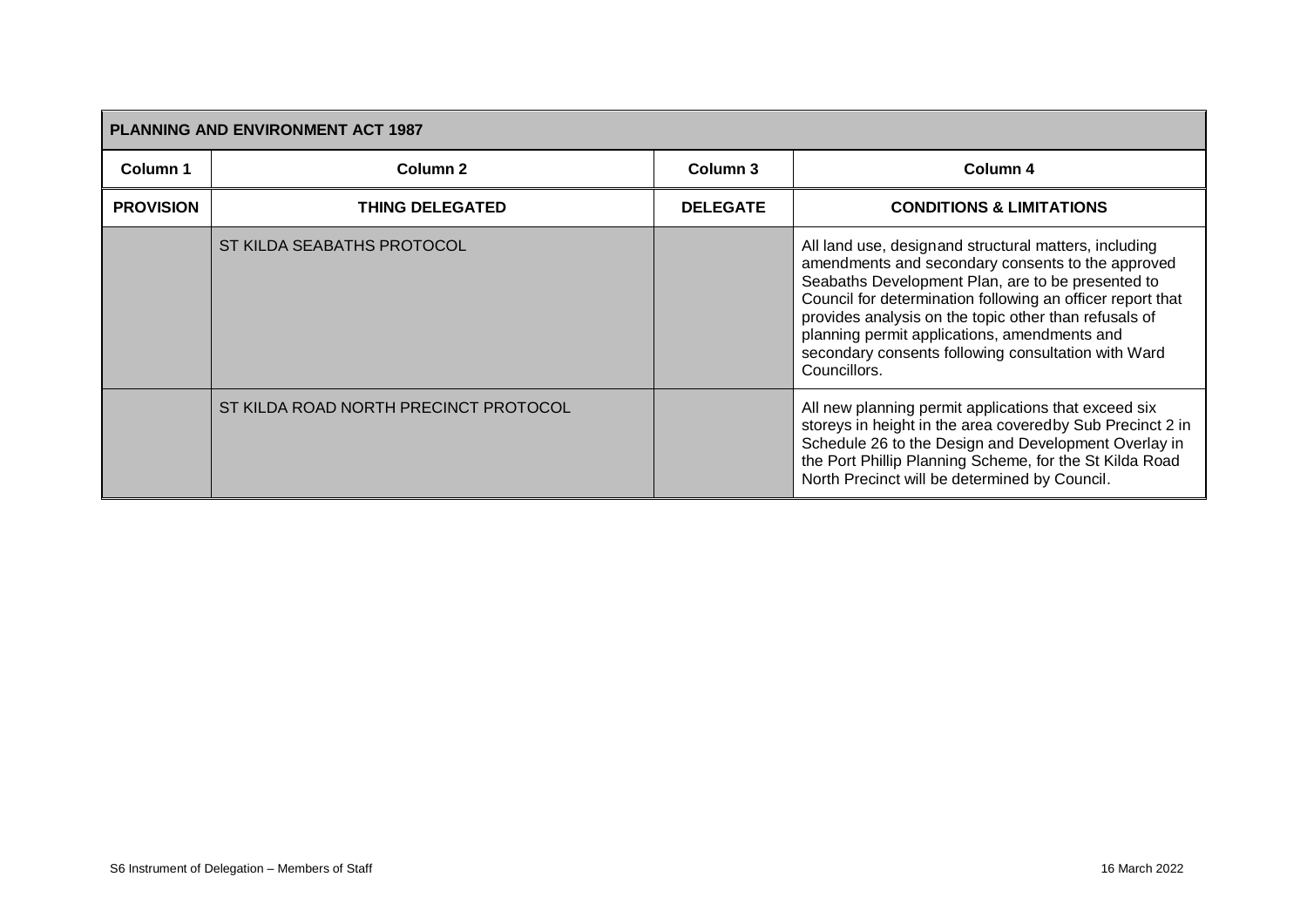| <b>PLANNING AND ENVIRONMENT ACT 1987</b> |                                                                                                                                                                |                                                                             |                                                                                                                                                                                            |  |
|------------------------------------------|----------------------------------------------------------------------------------------------------------------------------------------------------------------|-----------------------------------------------------------------------------|--------------------------------------------------------------------------------------------------------------------------------------------------------------------------------------------|--|
| <b>Column 1</b>                          | <b>Column 2</b>                                                                                                                                                | Column 3                                                                    | Column 4                                                                                                                                                                                   |  |
| <b>PROVISION</b>                         | <b>THING DELEGATED</b>                                                                                                                                         | <b>DELEGATE</b>                                                             | <b>CONDITIONS &amp; LIMITATIONS</b>                                                                                                                                                        |  |
|                                          | FISHERMANS BEND URBAN RENEWAL AREA PROTOCOL                                                                                                                    | GMCGD,<br>EMCPS, MCD,<br>MPT, P/Coords,<br>TLFB, SO, StatP,<br><b>SPPFB</b> | 1.1 Council reinstates decision making powers to<br>Council Officers where Council is the Responsible<br>Authority in the Fishermans Bend Urban Renewal<br>Area with:                      |  |
|                                          |                                                                                                                                                                |                                                                             | 1.1.1 The power to refuse planning permit<br>applications where inconsistent with the<br>PlanningScheme and the Strategic<br>Framework Plan;                                               |  |
|                                          |                                                                                                                                                                |                                                                             | 1.1.2 The power to determine planning permit<br>applications or amendments to a<br>planningpermit for:                                                                                     |  |
|                                          |                                                                                                                                                                |                                                                             | 1.1.2.1 Land uses except for Accommodation.                                                                                                                                                |  |
|                                          |                                                                                                                                                                |                                                                             | 1.1.2.2 Development except for the<br>purposes of Accommodation<br>provided that nobuilding exceeds<br>four storeys.                                                                       |  |
|                                          |                                                                                                                                                                |                                                                             | 1.2 The power to provide comments to the Minister for<br>Planning for permit applications and/or planning<br>scheme amendments, in Council's role as a<br>recommending referral authority. |  |
| s 61(1)                                  | Power to determine permit application, either to decide to<br>grant a permit, to decide to grant a permit with conditions or<br>to refuse a permit application | CEO, GMCGD,<br>EMCPS, MCD,<br>P/Coords, TLFB,<br>SO, StatP                  | The permit must not be inconsistent with a cultural<br>heritage management plan under the Aboriginal Heritage<br>Act 2006                                                                  |  |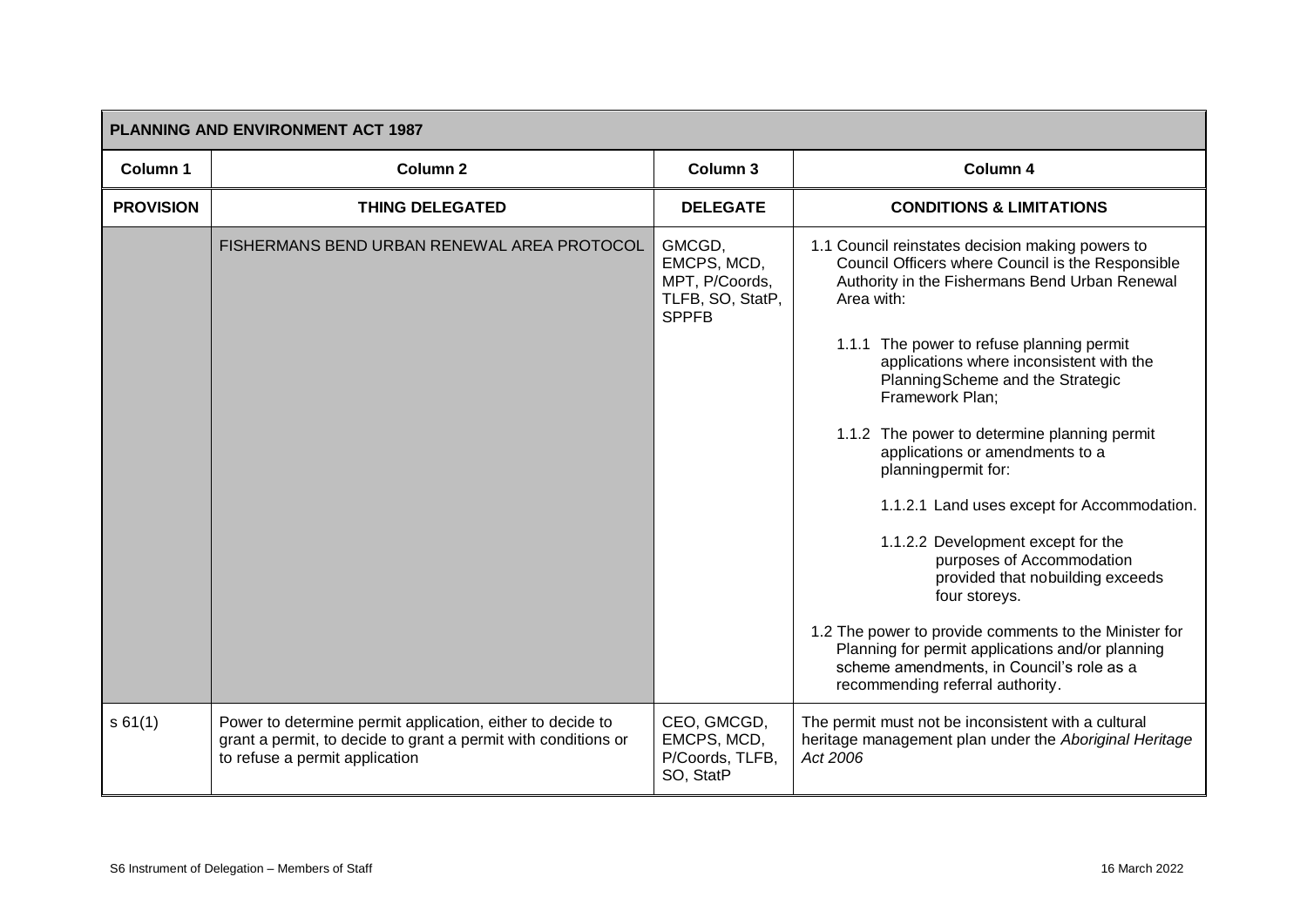| <b>PLANNING AND ENVIRONMENT ACT 1987</b> |                                                                                                                             |                                                                 |                                     |  |
|------------------------------------------|-----------------------------------------------------------------------------------------------------------------------------|-----------------------------------------------------------------|-------------------------------------|--|
| Column 1                                 | <b>Column 2</b>                                                                                                             | Column 3                                                        | Column 4                            |  |
| <b>PROVISION</b>                         | <b>THING DELEGATED</b>                                                                                                      | <b>DELEGATE</b>                                                 | <b>CONDITIONS &amp; LIMITATIONS</b> |  |
| s 61(2)                                  | Duty to decide to refuse to grant a permit if a relevant<br>determining referral authority objects to grant of permit       | CEO, GMCGD,<br>EMCPS, MCD,<br>P/Coords, TLFB,<br>SO, StatP      |                                     |  |
| s 61(2A)                                 | Power to decide to refuse to grant a permit if a relevant<br>recommending referral authority objects to the grant of permit | CEO, GMCGD,<br>EMCPS, MCD,<br>MSA, P/Coords,<br>TLFB, SO, StatP |                                     |  |
| s 61(3)(a)                               | Duty not to decide to grant a permit to use coastal Crown land<br>without Minister's consent                                | CEO, GMCGD,<br>EMCPS, MCD,<br>MSA, P/Coords,<br>TLFB, SO, StatP |                                     |  |
| s 61(3)(b)                               | Duty to refuse to grant the permit without the Minister's<br>consent                                                        | CEO, GMCGD,<br>EMCPS, MCD,<br>MSA, P/Coords,<br>TLFB, SO, StatP |                                     |  |
| s 61(4)                                  | Duty to refuse to grant the permit if grant would authorise a<br>breach of a registered restrictive covenant                | CEO, GMCGD,<br>EMCPS, MCD,<br>MSA, P/Coords,<br>TLFB, SO, StatP |                                     |  |
| s62(1)                                   | Duty to include certain conditions in deciding to grant a permit                                                            | CEO, GMCGD,<br>EMCPS, MCD,<br>MSA, P/Coords,<br>TLFB, SO, StatP |                                     |  |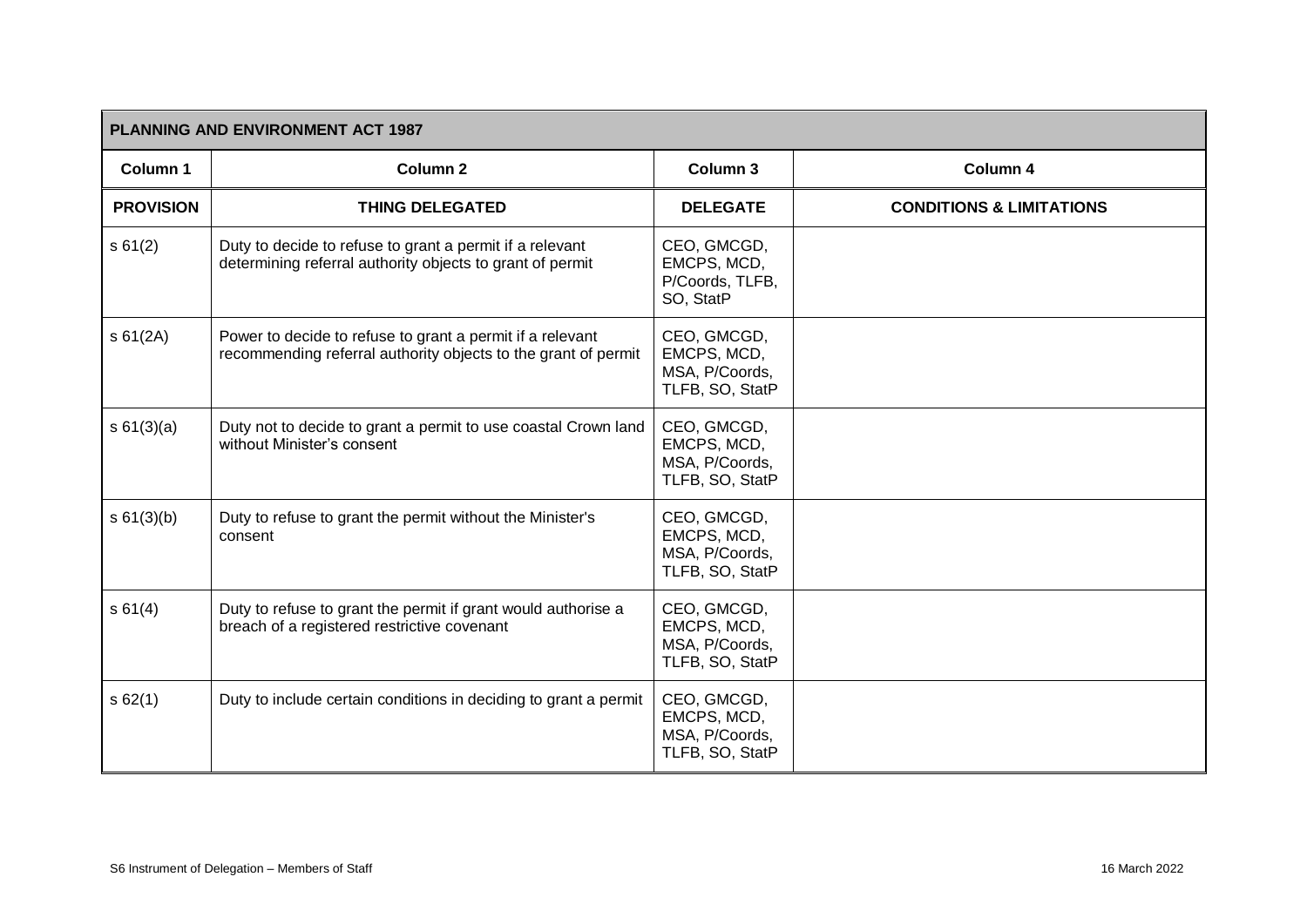| <b>PLANNING AND ENVIRONMENT ACT 1987</b> |                                                                                                                                                             |                                                                  |                                     |
|------------------------------------------|-------------------------------------------------------------------------------------------------------------------------------------------------------------|------------------------------------------------------------------|-------------------------------------|
| Column 1                                 | Column <sub>2</sub>                                                                                                                                         | Column 3                                                         | Column 4                            |
| <b>PROVISION</b>                         | <b>THING DELEGATED</b>                                                                                                                                      | <b>DELEGATE</b>                                                  | <b>CONDITIONS &amp; LIMITATIONS</b> |
| s62(2)                                   | Power to include other conditions                                                                                                                           | CEO, GMCGD,<br>EMCPS, MCD,<br>MSA, P/Coords,<br>TLFB, SO, StatP  |                                     |
| s62(4)                                   | Duty to ensure conditions are consistent with paragraphs<br>$(a), (b)$ and $(c)$                                                                            | CEO, GMCGD,<br>EMCPS, MCD,<br>MSA, P/Coords,<br>TLFB, SO, StatP  |                                     |
| s 62(5)(a)                               | Power to include a permit condition to implement an approved<br>development contributions plan or an approved infrastructure<br>contributions plan          | CEO, GMCGD,<br>EMCPS, MCD,<br>MSA, P/Coords,<br>TLFB, SO, StatP  |                                     |
| s 62(5)(b)                               | Power to include a permit condition that specified works be<br>provided on or to the land or paid for in accordance with s 173<br>agreement                 | CEO, GMCGD,<br>EMCPS, MCD,<br>MSA, P/Coords,<br>TLFB, SO, StatP  |                                     |
| s 62(5)(c)                               | Power to include a permit condition that specified works be<br>provided or paid for by the applicant                                                        | CEO, GMCGD,<br>EMCPS, MCD,<br>MSA, P/Coords,<br>TLFB, SO, StatP  |                                     |
| s 62(6)(a)                               | Duty not to include a permit condition requiring a person to<br>pay an amount for or provide works except in accordance<br>with ss 46N(1), 46GV(7) or 62(5) | CEO, GMCGD,<br>EMCPS, MCD,<br>P/Coords, TLFB,<br>SO, StatP, BSOP |                                     |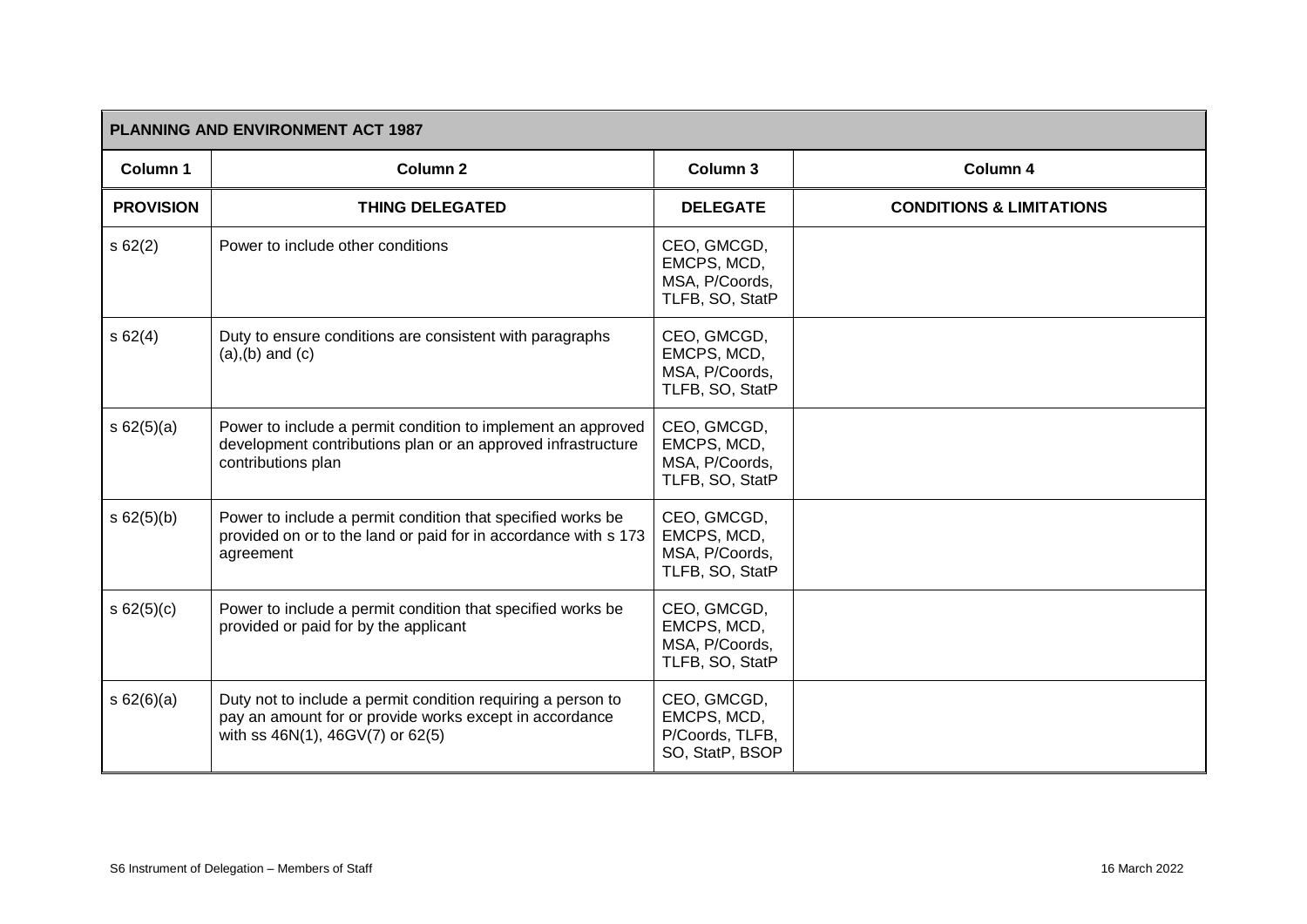| <b>PLANNING AND ENVIRONMENT ACT 1987</b> |                                                                                                                                                                                                                                                         |                                                                  |                                                                                                  |  |
|------------------------------------------|---------------------------------------------------------------------------------------------------------------------------------------------------------------------------------------------------------------------------------------------------------|------------------------------------------------------------------|--------------------------------------------------------------------------------------------------|--|
| Column 1                                 | Column <sub>2</sub>                                                                                                                                                                                                                                     | Column 3                                                         | Column 4                                                                                         |  |
| <b>PROVISION</b>                         | <b>THING DELEGATED</b>                                                                                                                                                                                                                                  | <b>DELEGATE</b>                                                  | <b>CONDITIONS &amp; LIMITATIONS</b>                                                              |  |
| s 62(6)(b)                               | Duty not to include a permit condition requiring a person to<br>pay an amount for or provide works except a condition that a<br>planning scheme requires to be included as referred to in s<br>62(1)(a)                                                 | CEO, GMCGD,<br>EMCPS, MCD,<br>P/Coords, TLFB,<br>SO, StatP, BSOP |                                                                                                  |  |
| s 63                                     | Duty to issue the permit where made a decision in favour of<br>the application (if no one has objected)                                                                                                                                                 | CEO, GMCGD,<br>EMCPS, MCD,<br>P/Coords, TLFB,<br>SO, StatP       |                                                                                                  |  |
| s64(1)                                   | Duty to give notice of decision to grant a permit to applicant<br>and objectors                                                                                                                                                                         | CEO, GMCGD,<br>EMCPS, MCD,<br>P/Coords, TLFB,<br>SO, StatP, BSOP | This provision applies also to a decision to grant an<br>amendment to a permit - see section 75  |  |
| s64(3)                                   | Duty not to issue a permit until after the specified period                                                                                                                                                                                             | CEO, GMCGD,<br>EMCPS, MCD,<br>P/Coords, TLFB,<br>SO, StatP, BSOP | This provision applies also to a decision to grant an<br>amendment to a permit - see section 75  |  |
| s64(5)                                   | Duty to give each objector a copy of an exempt decision                                                                                                                                                                                                 | CEO, GMCGD,<br>EMCPS, MCD,<br>P/Coords, TLFB,<br>SO, StatP, BSOP | This provision applies also to a decision to grant an<br>amendment to a permit - see section 75  |  |
| s 64A                                    | Duty not to issue permit until the end of a period when an<br>application for review may be lodged with VCAT or until<br>VCAT has determined the application, if a relevant<br>recommending referral authority has objected to the grant of a<br>permit | CEO, GMCGD,<br>EMCPS, MCD,<br>P/Coords, TLFB,<br>SO, StatP, BSOP | This provision applies also to a decision to grant an<br>amendment to a permit - see section 75A |  |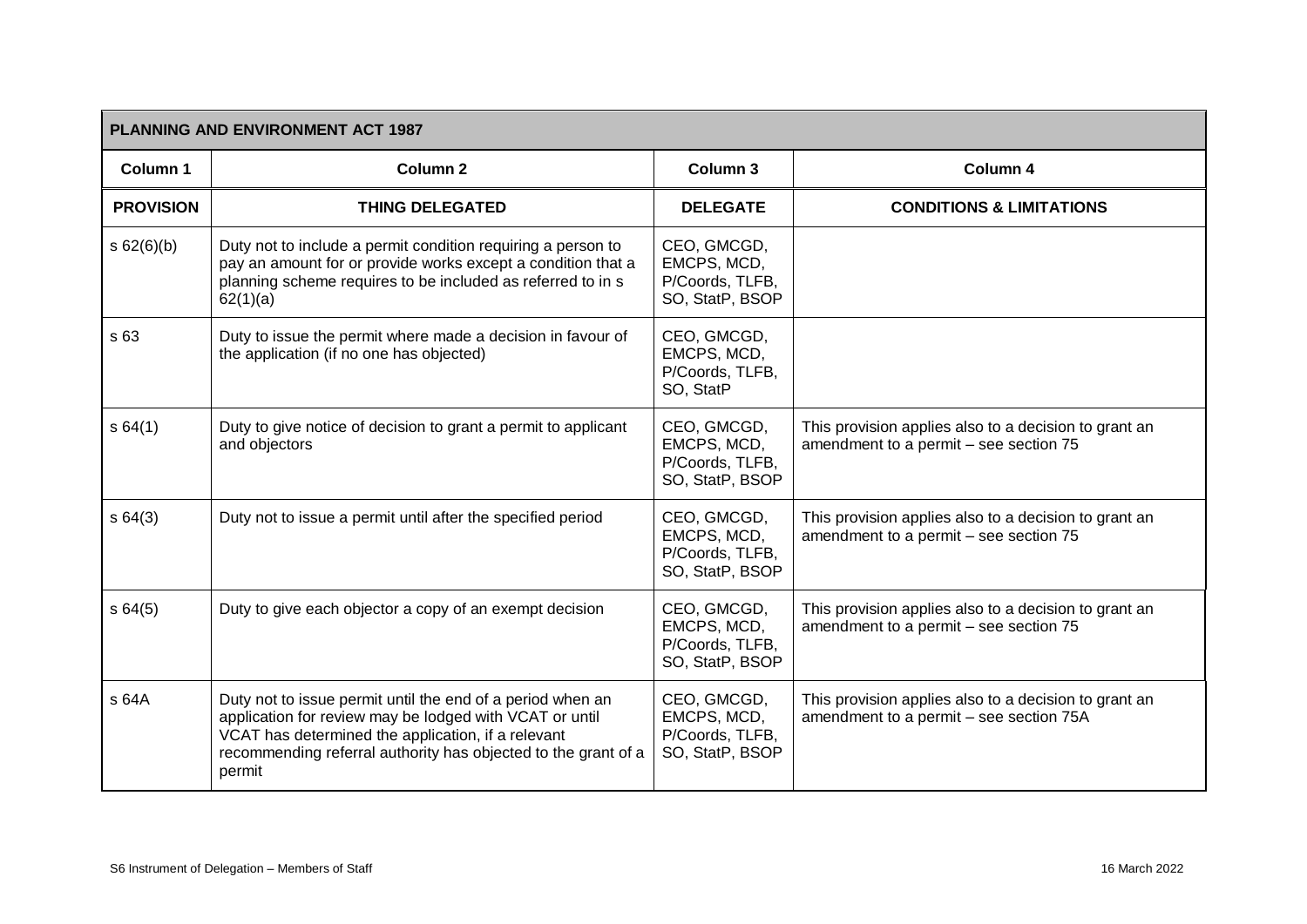| PLANNING AND ENVIRONMENT ACT 1987 |                                                                                                                                                          |                                                                  |                                                                                                                                                                                                                      |  |
|-----------------------------------|----------------------------------------------------------------------------------------------------------------------------------------------------------|------------------------------------------------------------------|----------------------------------------------------------------------------------------------------------------------------------------------------------------------------------------------------------------------|--|
| Column 1                          | Column 2                                                                                                                                                 | Column 3                                                         | Column 4                                                                                                                                                                                                             |  |
| <b>PROVISION</b>                  | <b>THING DELEGATED</b>                                                                                                                                   | <b>DELEGATE</b>                                                  | <b>CONDITIONS &amp; LIMITATIONS</b>                                                                                                                                                                                  |  |
| s65(1)                            | Duty to give notice of refusal to grant permit to applicant and<br>person who objected under s 57                                                        | CEO, GMCGD,<br>EMCPS, MCD,<br>P/Coords, TLFB,<br>SO, StatP, BSOP |                                                                                                                                                                                                                      |  |
| s66(1)                            | Duty to give notice under s 64 or s 65 and copy permit to<br>relevant determining referral authorities                                                   | CEO, GMCGD,<br>EMCPS, MCD,<br>P/Coords, TLFB,<br>SO, StatP, BSOP |                                                                                                                                                                                                                      |  |
| s66(2)                            | Duty to give a recommending referral authority notice of its<br>decision to grant a permit                                                               | CEO, GMCGD,<br>EMCPS, MCD,<br>P/Coords, TLFB,<br>SO, StatP       | If the recommending referral authority objected to the<br>grant of the permit or the responsible authority decided<br>not to include a condition on the permit recommended by<br>the recommending referral authority |  |
| s66(4)                            | Duty to give a recommending referral authority notice of its<br>decision to refuse a permit                                                              | CEO, GMCGD,<br>EMCPS, MCD,<br>P/Coords, TLFB,<br>SO, StatP       | If the recommending referral authority objected to the<br>grant of the permit or the recommending referral authority<br>recommended that a permit condition be included on the<br>permit                             |  |
| s66(6)                            | Duty to give a recommending referral authority a copy of any<br>permit which Council decides to grant and a copy of any<br>notice given under s 64 or 65 | CEO, GMCGD,<br>EMCPS, MCD,<br>P/Coords, TLFB,<br>SO, StatP       | If the recommending referral authority did not object to<br>the grant of the permit or the recommending referral<br>authority did not recommend a condition be included on<br>the permit                             |  |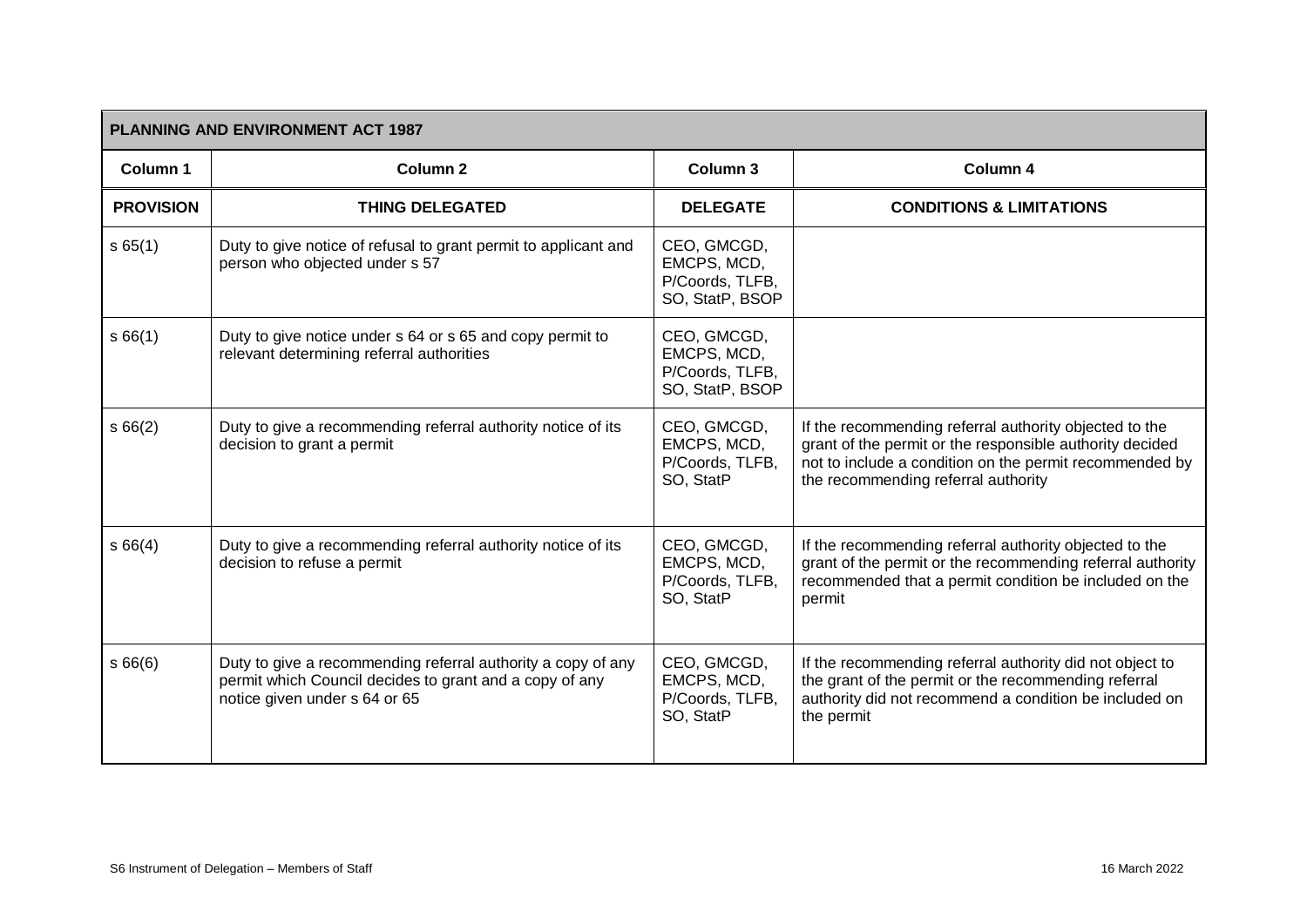| <b>PLANNING AND ENVIRONMENT ACT 1987</b> |                                                                                           |                                                                  |                                                                                                                                                                                                                                                                                                                                                                                                                         |  |
|------------------------------------------|-------------------------------------------------------------------------------------------|------------------------------------------------------------------|-------------------------------------------------------------------------------------------------------------------------------------------------------------------------------------------------------------------------------------------------------------------------------------------------------------------------------------------------------------------------------------------------------------------------|--|
| Column 1                                 | Column 2                                                                                  | Column 3                                                         | Column 4                                                                                                                                                                                                                                                                                                                                                                                                                |  |
| <b>PROVISION</b>                         | <b>THING DELEGATED</b>                                                                    | <b>DELEGATE</b>                                                  | <b>CONDITIONS &amp; LIMITATIONS</b>                                                                                                                                                                                                                                                                                                                                                                                     |  |
| s69(1)                                   | Function of receiving application for extension of time of<br>permit                      | CEO, GMCGD,<br>EMCPS, MCD,<br>P/Coords, TLFB,<br>SO, StatP       |                                                                                                                                                                                                                                                                                                                                                                                                                         |  |
| s69(1A)                                  | Function of receiving application for extension of time to<br>complete development        | CEO, GMCGD,<br>EMCPS, MCD,<br>P/Coords, TLFB,<br>SO, StatP, BSOP |                                                                                                                                                                                                                                                                                                                                                                                                                         |  |
| s69(2)                                   | Power to extend time                                                                      | CEO, GMCGD,<br>EMCPS, MCD,<br>P/Coords, TLFB,<br>SO, StatP, BSOP | Consent for an extension of time for commencement is to<br>be granted only where no change in planning<br>circumstances has occurred since the grant of the permit,<br>or since the first extension (whichever is applicable)<br>which would bring the proposal into conflict with current<br>planning controls or instruments or bring the proposal<br>into conflict with a seriously entertained planning<br>proposal |  |
| s 70                                     | Duty to make copy permit available in accordance with public<br>availability requirements | CEO, GMCGD,<br>EMCPS, MCD,<br>P/Coords, TLFB,<br>SO, StatP, BSOP |                                                                                                                                                                                                                                                                                                                                                                                                                         |  |
| s 71(1)                                  | Power to correct certain mistakes                                                         | CEO, GMCGD,<br>EMCPS, MCD,<br>MSA, P/Coords,<br>TLFB, SO, StatP  |                                                                                                                                                                                                                                                                                                                                                                                                                         |  |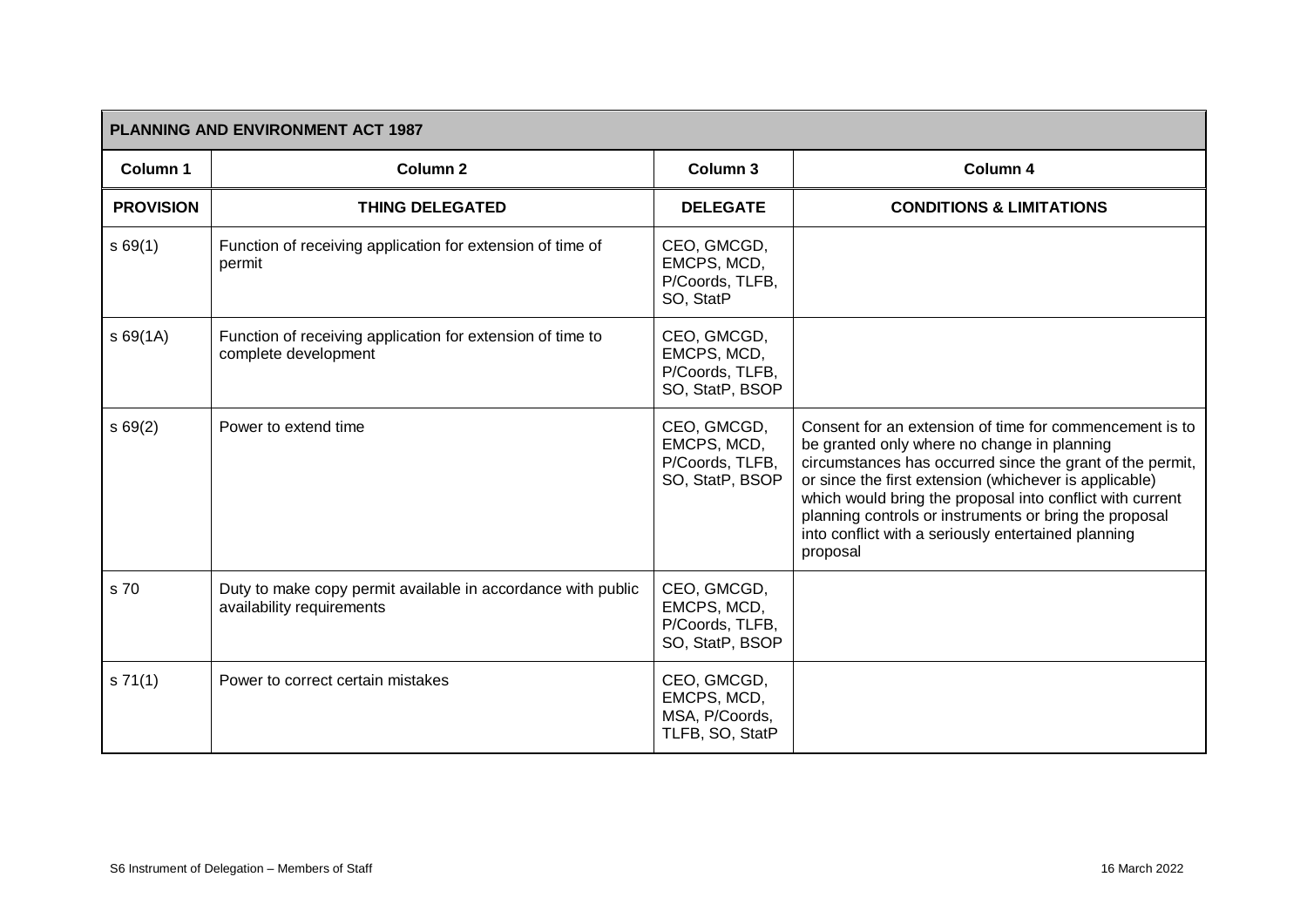| <b>PLANNING AND ENVIRONMENT ACT 1987</b> |                                                                                                            |                                                                  |                                                                                                                                                                                                                                  |  |
|------------------------------------------|------------------------------------------------------------------------------------------------------------|------------------------------------------------------------------|----------------------------------------------------------------------------------------------------------------------------------------------------------------------------------------------------------------------------------|--|
| Column 1                                 | Column <sub>2</sub>                                                                                        | Column 3                                                         | Column 4                                                                                                                                                                                                                         |  |
| <b>PROVISION</b>                         | <b>THING DELEGATED</b>                                                                                     | <b>DELEGATE</b>                                                  | <b>CONDITIONS &amp; LIMITATIONS</b>                                                                                                                                                                                              |  |
| s 71(2)                                  | Duty to note corrections in register                                                                       | CEO, GMCGD,<br>EMCPS, MCD,<br>MSA, P/Coords,<br>TLFB, SO, StatP  |                                                                                                                                                                                                                                  |  |
| s 73                                     | Power to decide to grant amendment subject to conditions                                                   | CEO, GMCGD,<br>EMCPS, MCD,<br>MSA, P/Coords,<br>TLFB, SO, StatP  |                                                                                                                                                                                                                                  |  |
| s 74                                     | Duty to issue amended permit to applicant if no objectors                                                  | CEO, GMCGD,<br>EMCPS, MCD,<br>MSA, P/Coords,<br>TLFB, SO, StatP  |                                                                                                                                                                                                                                  |  |
| s 76                                     | Duty to give applicant and objectors notice of decision to<br>refuse to grant amendment to permit          | CEO, GMCGD,<br>EMCPS, MCD,<br>MSA, P/Coords,<br>TLFB, SO, StatP  |                                                                                                                                                                                                                                  |  |
| s 76A(1)                                 | Duty to give relevant determining referral authorities copy of<br>amended permit and copy of notice        | CEO, GMCGD,<br>EMCPS, MCD,<br>P/Coords, TLFB,<br>SO, StatP, BSOP |                                                                                                                                                                                                                                  |  |
| s 76A(2)                                 | Duty to give a recommending referral authority notice of its<br>decision to grant an amendment to a permit | CEO, GMCGD,<br>EMCPS, MCD,<br>P/Coords, TLFB,<br>SO, StatP, BSOP | If the recommending referral authority objected to the<br>amendment of the permit or the responsible authority<br>decided not to include a condition on the amended permit<br>recommended by the recommending referral authority |  |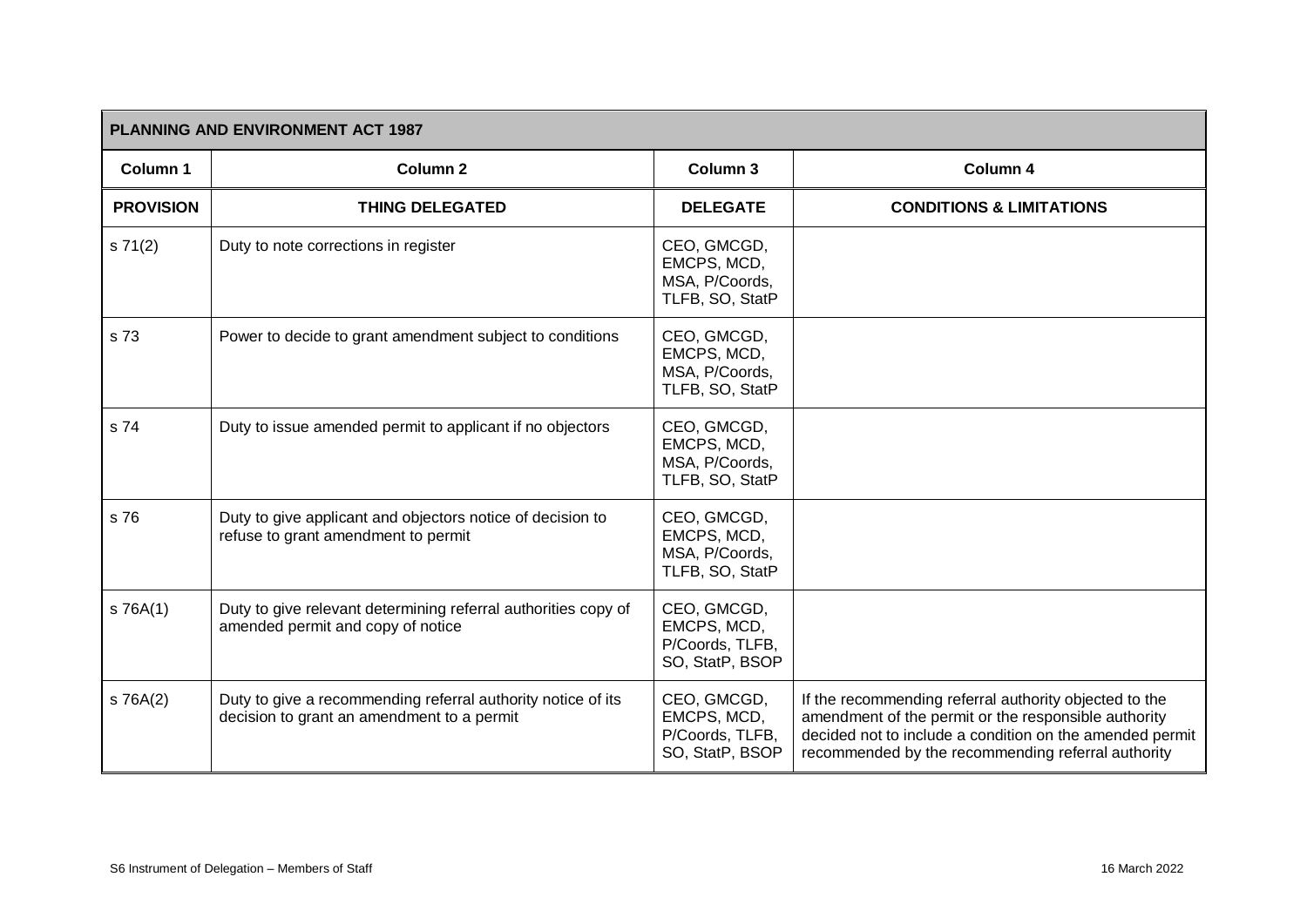|                  | <b>PLANNING AND ENVIRONMENT ACT 1987</b>                                                                                                                         |                                                                  |                                                                                                                                                                                                                                                                                             |  |  |
|------------------|------------------------------------------------------------------------------------------------------------------------------------------------------------------|------------------------------------------------------------------|---------------------------------------------------------------------------------------------------------------------------------------------------------------------------------------------------------------------------------------------------------------------------------------------|--|--|
| Column 1         | <b>Column 2</b>                                                                                                                                                  | Column 3                                                         | Column 4                                                                                                                                                                                                                                                                                    |  |  |
| <b>PROVISION</b> | <b>THING DELEGATED</b>                                                                                                                                           | <b>DELEGATE</b>                                                  | <b>CONDITIONS &amp; LIMITATIONS</b>                                                                                                                                                                                                                                                         |  |  |
| $S$ 76A $(4)$    | Duty to give a recommending referral authority notice of its<br>decision to refuse a permit                                                                      | CEO, GMCGD,<br>EMCPS, MCD,<br>P/Coords, TLFB,<br>SO, StatP, BSOP | If the recommending referral authority objected to the<br>amendment of the permit or the recommending referral<br>authority recommended that a permit condition be<br>included on the amended permit                                                                                        |  |  |
| s 76A(6)         | Duty to give a recommending referral authority a copy of any<br>amended permit which Council decides to grant and a copy of<br>any notice given under s 64 or 76 | CEO, GMCGD,<br>EMCPS, MCD,<br>P/Coords, TLFB,<br>SO, StatP, BSOP | If the recommending referral authority did not object to<br>the amendment of the permit or the recommending<br>referral authority did not recommend a condition be<br>included on the amended permit                                                                                        |  |  |
| s 76D            | Duty to comply with direction of Minister to issue amended<br>permit                                                                                             | CEO, GMCGD,<br>EMCPS, MCD,<br>MSA, P/Coords,<br>TLFB, SO, StatP  |                                                                                                                                                                                                                                                                                             |  |  |
| s 83             | Function of being respondent to an appeal                                                                                                                        | CEO, GMCGD,<br>EMCPS, MCD,<br>P/Coords, TLFB,<br>SO, StatP, BSOP | Planning officers representing the Council as a<br>respondent at a VCAT mediation/compulsory conference<br>hearing are subject to consultation with and approval by<br>the Manager City Development and / or Planning<br>Coordinators and Team Leader Fishermans Bend prior to<br>a hearing |  |  |
| s 83B            | Duty to give or publish notice of application for review                                                                                                         | CEO, GMCGD,<br>EMCPS, MCD,<br>P/Coords, TLFB,<br>SO, StatP, BSOP |                                                                                                                                                                                                                                                                                             |  |  |
| s 84(1)          | Power to decide on an application at any time after an appeal<br>is lodged against failure to grant a permit                                                     | CEO, GMCGD,<br>EMCPS, MCD,<br>P/Coords, TLFB,<br>SO, StatP, BSOP |                                                                                                                                                                                                                                                                                             |  |  |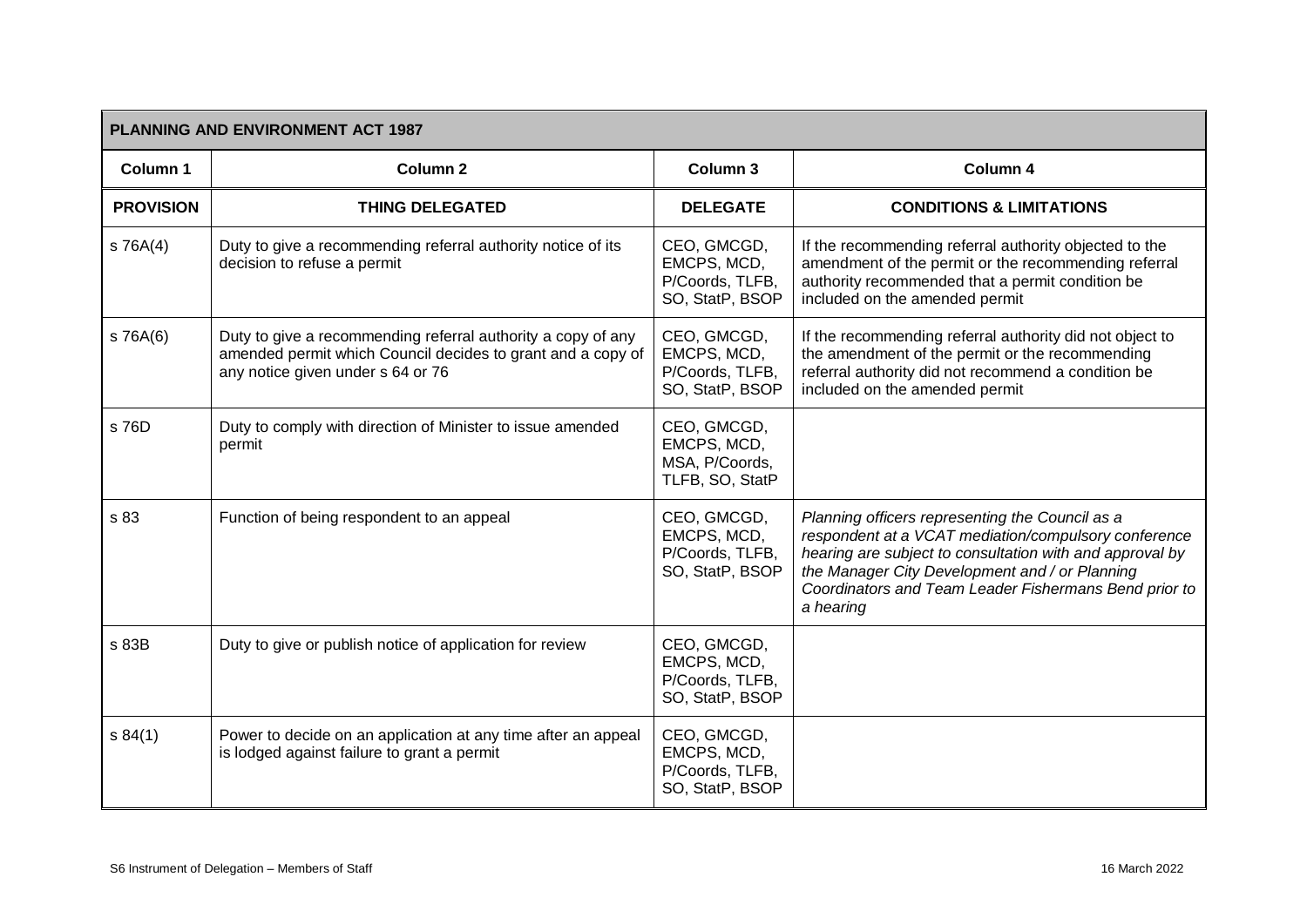|                  | <b>PLANNING AND ENVIRONMENT ACT 1987</b>                                                                                                    |                                                                  |                                     |  |
|------------------|---------------------------------------------------------------------------------------------------------------------------------------------|------------------------------------------------------------------|-------------------------------------|--|
| Column 1         | <b>Column 2</b>                                                                                                                             | Column 3                                                         | Column 4                            |  |
| <b>PROVISION</b> | <b>THING DELEGATED</b>                                                                                                                      | <b>DELEGATE</b>                                                  | <b>CONDITIONS &amp; LIMITATIONS</b> |  |
| s 84(2)          | Duty not to issue a permit or notice of decision or refusal after<br>an application is made for review of a failure to grant a permit       | CEO, GMCGD,<br>EMCPS, MCD,<br>MSA, P/Coords,<br>TLFB, SO, StatP  |                                     |  |
| s 84(3)          | Duty to tell principal registrar if decide to grant a permit after<br>an application is made for review of its failure to grant a<br>permit | CEO, GMCGD,<br>EMCPS, MCD,<br>P/Coords, TLFB,<br>SO, StatP, BSOP |                                     |  |
| s 84(6)          | Duty to issue permit on receipt of advice within 3 working<br>days                                                                          | CEO, GMCGD,<br>EMCPS, MCD,<br>P/Coords, TLFB,<br>SO, StatP, BSOP |                                     |  |
| s 84AB           | Power to agree to confining a review by the Tribunal                                                                                        | CEO, GMCGD,<br>MCD, P/Coords,<br>TLFB, StatP                     |                                     |  |
| s 86             | Duty to issue a permit at order of Tribunal within 3 working<br>days                                                                        | CEO, GMCGD,<br>EMCPS, MCD,<br>P/Coords, TLFB,<br>SO, StatP, BSOP |                                     |  |
| s 87(3)          | Power to apply to VCAT for the cancellation or amendment of<br>a permit                                                                     | CEO, GMCGD,<br>MCD, P/Coords,<br>TLFB, StatP                     |                                     |  |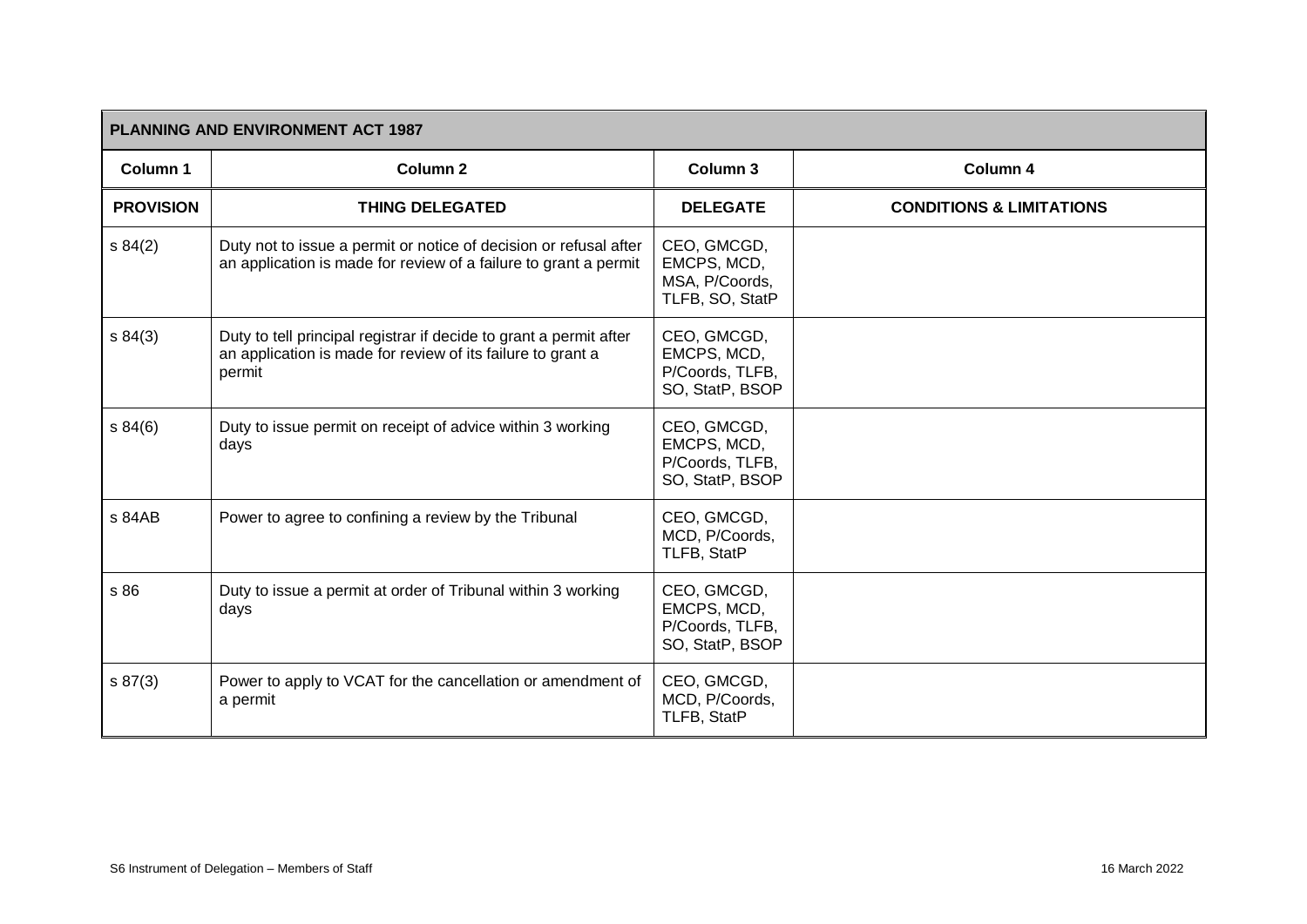| PLANNING AND ENVIRONMENT ACT 1987 |                                                                                                               |                                                                                                       |                                     |  |
|-----------------------------------|---------------------------------------------------------------------------------------------------------------|-------------------------------------------------------------------------------------------------------|-------------------------------------|--|
| Column 1                          | <b>Column 2</b>                                                                                               | Column 3                                                                                              | Column 4                            |  |
| <b>PROVISION</b>                  | <b>THING DELEGATED</b>                                                                                        | <b>DELEGATE</b>                                                                                       | <b>CONDITIONS &amp; LIMITATIONS</b> |  |
| s 90(1)                           | Function of being heard at hearing of request for cancellation<br>or amendment of a permit                    | CEO, GMCGD,<br>EMCPS, MCD,<br>P/Coords, TLFB,<br>SO, StatP,<br>BSOP, MSA,<br>CoordHS,<br>CoordPC, PCO |                                     |  |
| s 91(2)                           | Duty to comply with the directions of VCAT                                                                    | CEO, GMCGD,<br>EMCPS, MCD,<br>P/Coords, TLFB,<br>SO, StatP, MSA,<br>CoordHS,<br>CoordPC, PCO          |                                     |  |
| s 91(2A)                          | Duty to issue amended permit to owner if Tribunal so directs                                                  | CEO, GMCGD,<br>EMCPS, MCD,<br>P/Coords, TLFB,<br>SO, StatP                                            |                                     |  |
| s 92                              | Duty to give notice of cancellation/amendment of permit by<br>VCAT to persons entitled to be heard under s 90 | CEO, GMCGD,<br>EMCPS, MCD,<br>P/Coords, TLFB,<br>SO, StatP, MSA,<br>CoordHS,<br>CoordPC, PCO          |                                     |  |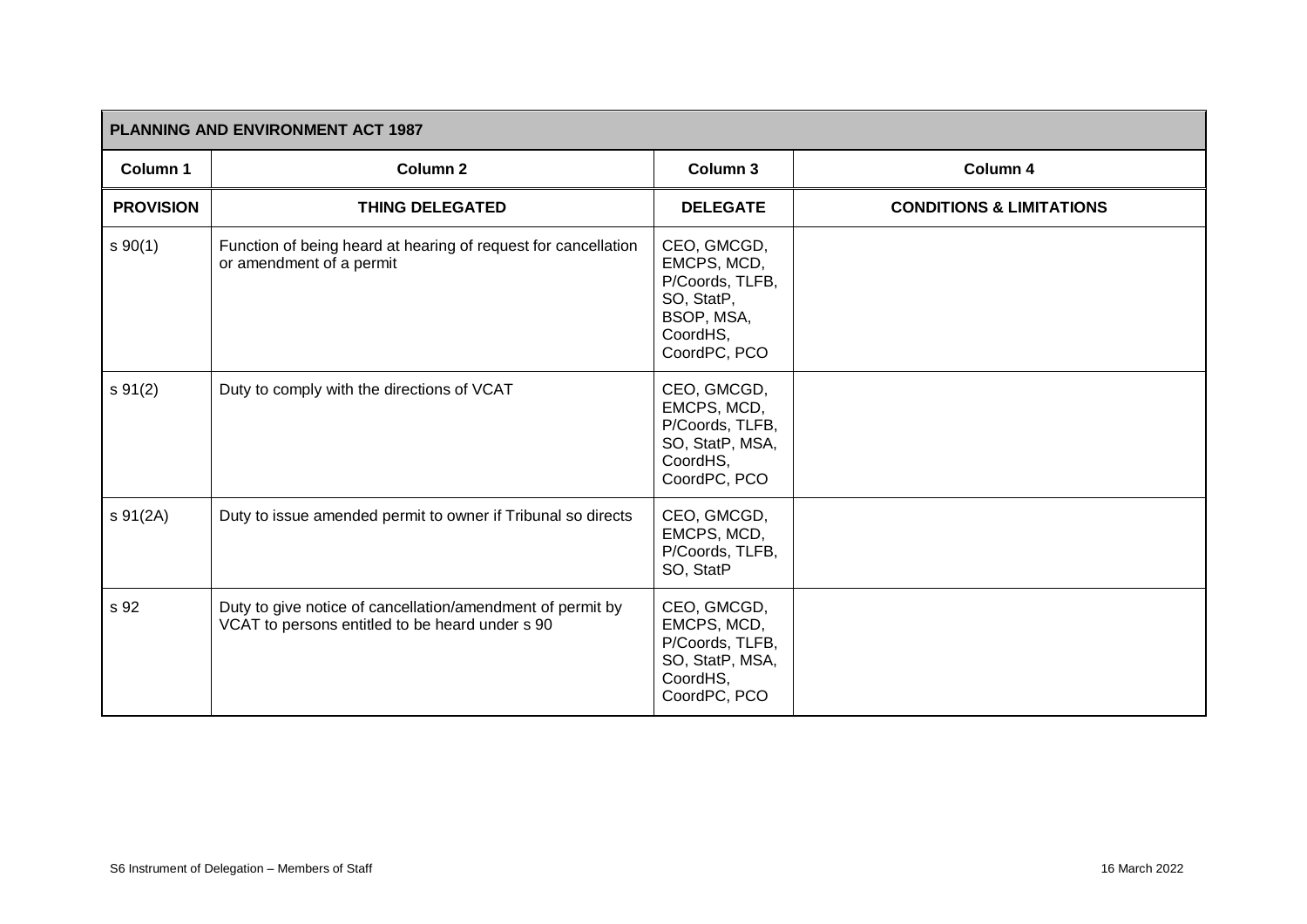| PLANNING AND ENVIRONMENT ACT 1987 |                                                                                                                      |                                                                                    |                                     |
|-----------------------------------|----------------------------------------------------------------------------------------------------------------------|------------------------------------------------------------------------------------|-------------------------------------|
| Column 1                          | Column <sub>2</sub>                                                                                                  | Column 3                                                                           | Column 4                            |
| <b>PROVISION</b>                  | <b>THING DELEGATED</b>                                                                                               | <b>DELEGATE</b>                                                                    | <b>CONDITIONS &amp; LIMITATIONS</b> |
| $s \, 93(2)$                      | Duty to give notice of VCAT order to stop development                                                                | CEO, GMCGD,<br>EMCPS, MCD,<br>MSA, HoCs,<br>P/Coords, TLFB,<br>CoordHS,<br>CoordPC |                                     |
| $s \, 95(3)$                      | Function of referring certain applications to the Minister                                                           | CEO, GMCGD,<br>EMCPS, MCD,<br>P/Coords, TLFB,<br>SO, StatP                         |                                     |
| s 95(4)                           | Duty to comply with an order or direction                                                                            | CEO, GMCGD,<br>EMCPS, MCD,<br>P/Coords, TLFB,<br>SO, StatP                         |                                     |
| s 96(1)                           | Duty to obtain a permit from the Minister to use and develop<br>its land                                             | CEO, GMCGD,<br>EMCPS, MCD,<br>MSA, HoCs,<br>P/Coords, TLFB                         |                                     |
| $s \, 96(2)$                      | Function of giving consent to other persons to apply to the<br>Minister for a permit to use and develop Council land | CEO, GMCGD,<br>EMCPS, MCD,<br>MSA, HoCs,<br>P/Coords, TLFB                         |                                     |
| $s$ 96A $(2)$                     | Power to agree to consider an application for permit<br>concurrently with preparation of proposed amendment          | CEO, GMCGD,<br>EMCPS, MCD,<br>MSA, HoCs,<br>P/Coords, TLFB                         |                                     |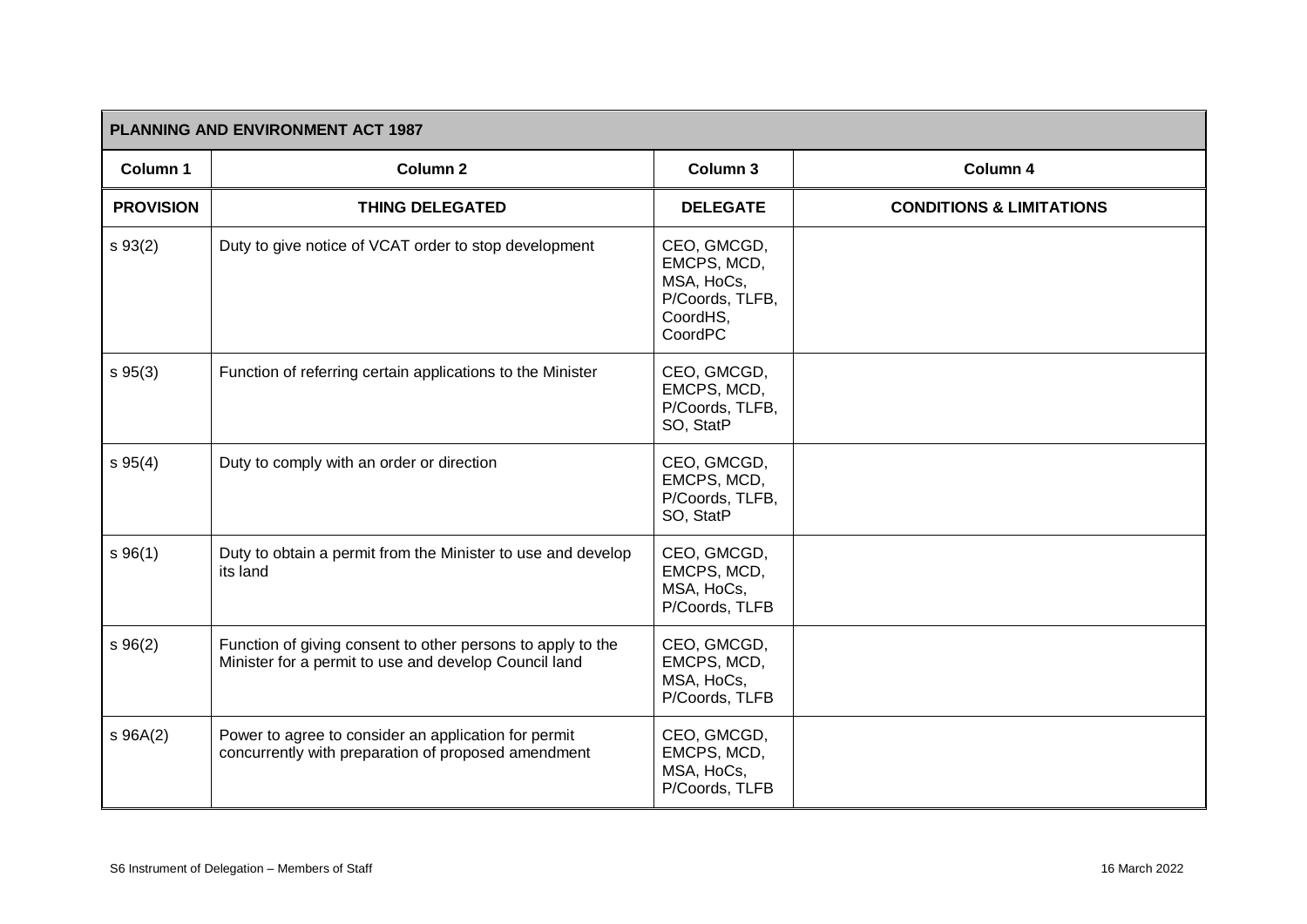| PLANNING AND ENVIRONMENT ACT 1987 |                                                                                                                                                                                                                                                                                    |                                                                              |                                     |
|-----------------------------------|------------------------------------------------------------------------------------------------------------------------------------------------------------------------------------------------------------------------------------------------------------------------------------|------------------------------------------------------------------------------|-------------------------------------|
| <b>Column 1</b>                   | Column <sub>2</sub>                                                                                                                                                                                                                                                                | Column 3                                                                     | Column 4                            |
| <b>PROVISION</b>                  | <b>THING DELEGATED</b>                                                                                                                                                                                                                                                             | <b>DELEGATE</b>                                                              | <b>CONDITIONS &amp; LIMITATIONS</b> |
| s 96C                             | Power to give notice, to decide not to give notice, to publish<br>notice and to exercise any other power under s 96C                                                                                                                                                               | CEO, GMCGD,<br>EMCPS, MCD,<br>MSA, HoCs,<br>P/Coords, TLFB                   |                                     |
| s 96F                             | Duty to consider the panel's report under s 96E                                                                                                                                                                                                                                    | CEO, GMCGD,<br>EMCPS, MCD,<br>MSA, HoCs,<br>P/Coords, TLFB,<br><b>StratP</b> |                                     |
| s96G(1)                           | Power to determine to recommend that a permit be granted or<br>to refuse to recommend that a permit be granted and power<br>to notify applicant of the determination (including power to<br>give notice under s 23 of the Planning and Environment<br>(Planning Schemes) Act 1996) | CEO, GMCGD,<br>EMCPS, MCD,<br>MSA, P/Coords,<br>TLFB, SO, StatP              |                                     |
| $s$ 96H(3)                        | Power to give notice in compliance with Minister's direction                                                                                                                                                                                                                       | CEO, GMCGD,<br>EMCPS, MCD,<br>MSA, P/Coords,<br>TLFB, SO, StatP              |                                     |
| s 96J                             | Power to issue permit as directed by the Minister                                                                                                                                                                                                                                  | CEO, GMCGD,<br>EMCPS, MCD,<br>MSA, P/Coords,<br>TLFB, SO, StatP              |                                     |
| s 96K                             | Duty to comply with direction of the Minister to give notice of<br>refusal                                                                                                                                                                                                         | CEO, GMCGD,<br>EMCPS, MCD,<br>MSA, HoCs,<br>P/Coords, TLFB                   |                                     |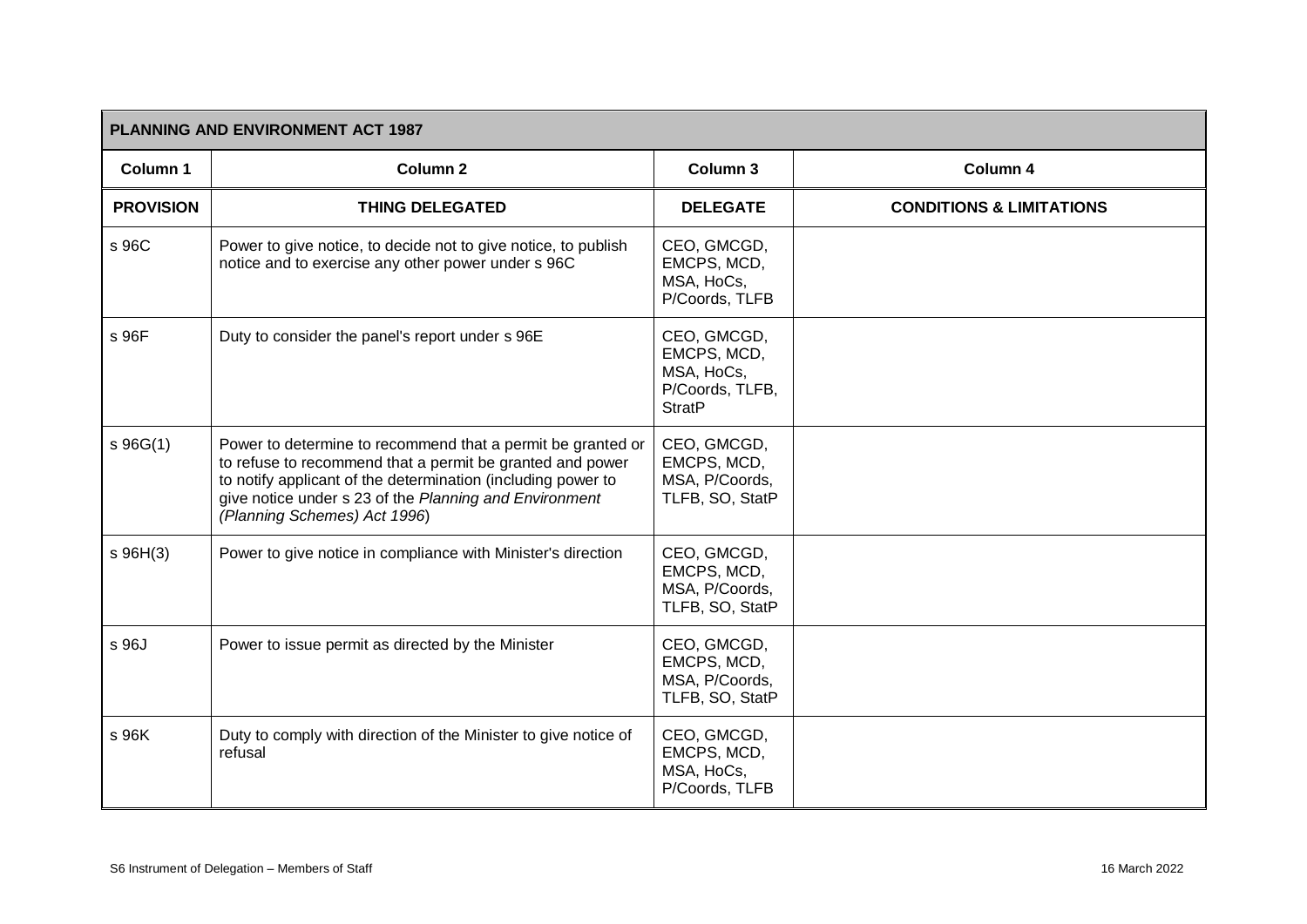| <b>PLANNING AND ENVIRONMENT ACT 1987</b> |                                                                                                                                |                                                                  |                                     |
|------------------------------------------|--------------------------------------------------------------------------------------------------------------------------------|------------------------------------------------------------------|-------------------------------------|
| Column 1                                 | Column <sub>2</sub>                                                                                                            | Column 3                                                         | Column 4                            |
| <b>PROVISION</b>                         | <b>THING DELEGATED</b>                                                                                                         | <b>DELEGATE</b>                                                  | <b>CONDITIONS &amp; LIMITATIONS</b> |
| s 96Z                                    | Duty to keep levy certificates given to it under ss 47 or 96A<br>for no less than 5 years from receipt of the certificate      | CEO, GMCGD,<br>EMCPS, MCD,<br>P/Coords, TLFB,<br>SO, StatP, BSOP |                                     |
| s 97C                                    | Power to request Minister to decide the application                                                                            | CEO, GMCGD,<br><b>MCD</b>                                        |                                     |
| s 97D(1)                                 | Duty to comply with directions of Minister to supply any<br>document or assistance relating to application                     | CEO, GMCGD,<br>EMCPS, MCD,<br>MSA, P/Coords,<br>TLFB, SO, StatP  |                                     |
| s 97G(3)                                 | Function of receiving from Minister copy of notice of refusal to<br>grant permit or copy of any permit granted by the Minister | CEO, GMCGD,<br>EMCPS, MCD,<br>P/Coords, TLFB,<br>SO, StatP, BSOP |                                     |
| s 97G(6)                                 | Duty to make a copy of permits issued under s 97F available<br>in accordance with public availability requirements             | CEO, GMCGD,<br>EMCPS, MCD,<br>P/Coords, TLFB,<br>SO, StatP, BSOP |                                     |
| s 97L                                    | Duty to include Ministerial decisions in a register kept under s<br>49                                                         | CEO, GMCGD,<br>EMCPS, MCD,<br>P/Coords, TLFB,<br>SO, StatP, BSOP |                                     |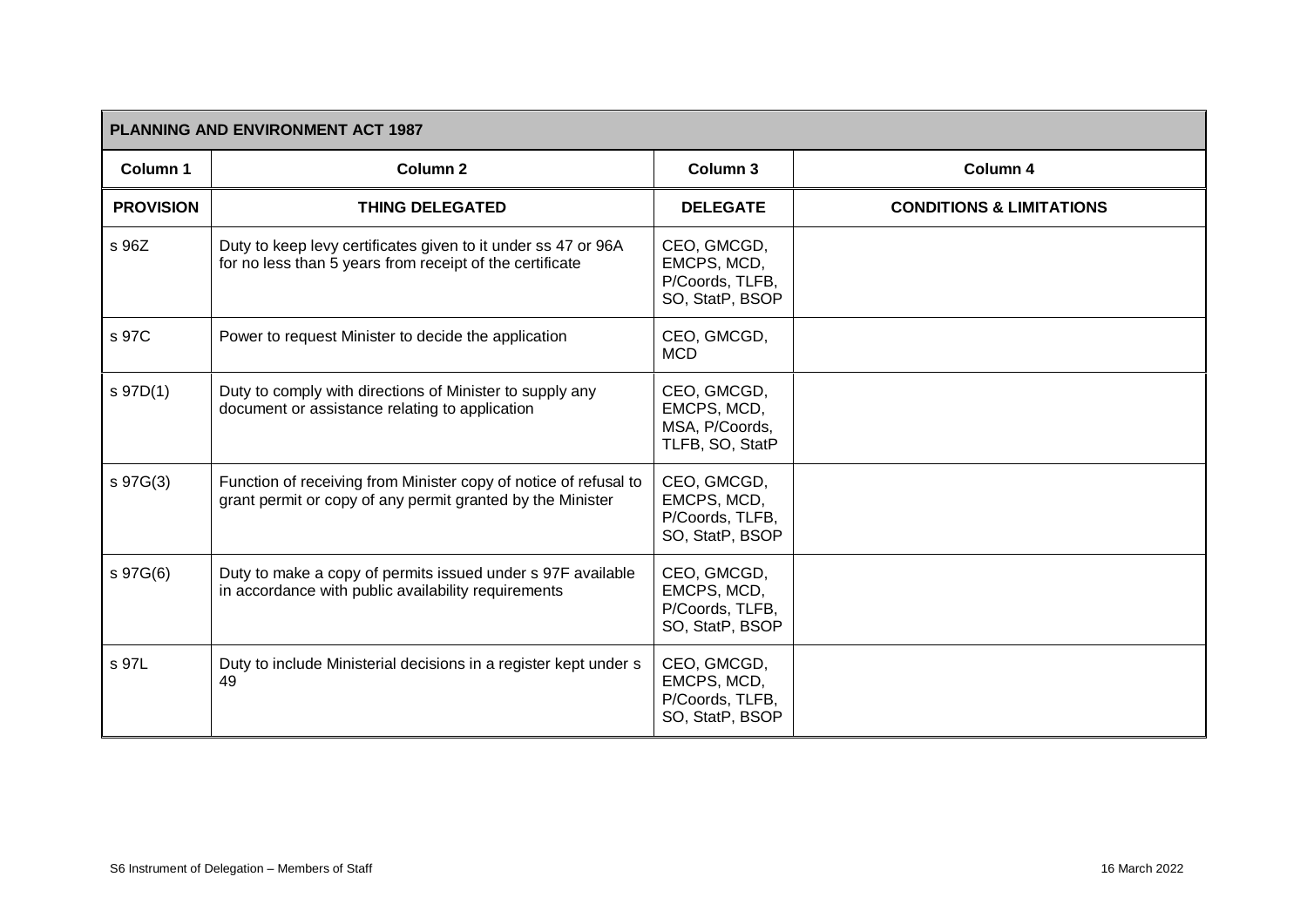| <b>PLANNING AND ENVIRONMENT ACT 1987</b> |                                                                                                                                 |                                                                                              |                                     |
|------------------------------------------|---------------------------------------------------------------------------------------------------------------------------------|----------------------------------------------------------------------------------------------|-------------------------------------|
| Column 1                                 | Column <sub>2</sub>                                                                                                             | Column 3                                                                                     | Column 4                            |
| <b>PROVISION</b>                         | <b>THING DELEGATED</b>                                                                                                          | <b>DELEGATE</b>                                                                              | <b>CONDITIONS &amp; LIMITATIONS</b> |
| s 97MH                                   | Duty to provide information or assistance to the Planning<br><b>Application Committee</b>                                       | CEO, GMCGD,<br>EMCPS, MCD,<br>P/Coords, TLFB,<br>SO, StatP, BSOP                             |                                     |
| s 97MI                                   | Duty to contribute to the costs of the Planning Application<br>Committee or subcommittee                                        | CEO, GMCGD,<br>MCD, P/Coords,<br><b>TLFB</b>                                                 |                                     |
| s 97O                                    | Duty to consider application and issue or refuse to issue<br>certificate of compliance                                          | CEO, GMCGD,<br>EMCPS, MCD,<br>P/Coords, TLFB,<br>SO, StatP, MSA,<br>CoordHS,<br>CoordPC, PCO |                                     |
| s 97P(3)                                 | Duty to comply with directions of VCAT following an<br>application for review of a failure or refusal to issue a<br>certificate | CEO, GMCGD,<br>MCD, P/Coords,<br><b>MBS</b>                                                  |                                     |
| s 97Q(2)                                 | Function of being heard by VCAT at hearing of request for<br>amendment or cancellation of certificate                           | CEO, GMCGD,<br>EMCPS, MCD,<br>MSA, P/Coords,<br>TLFB, SO, StatP                              |                                     |
| s 97Q(4)                                 | Duty to comply with directions of VCAT                                                                                          | CEO, GMCGD,<br>EMCPS, MCD,<br>MSA, P/Coords,<br>TLFB, SO, StatP                              |                                     |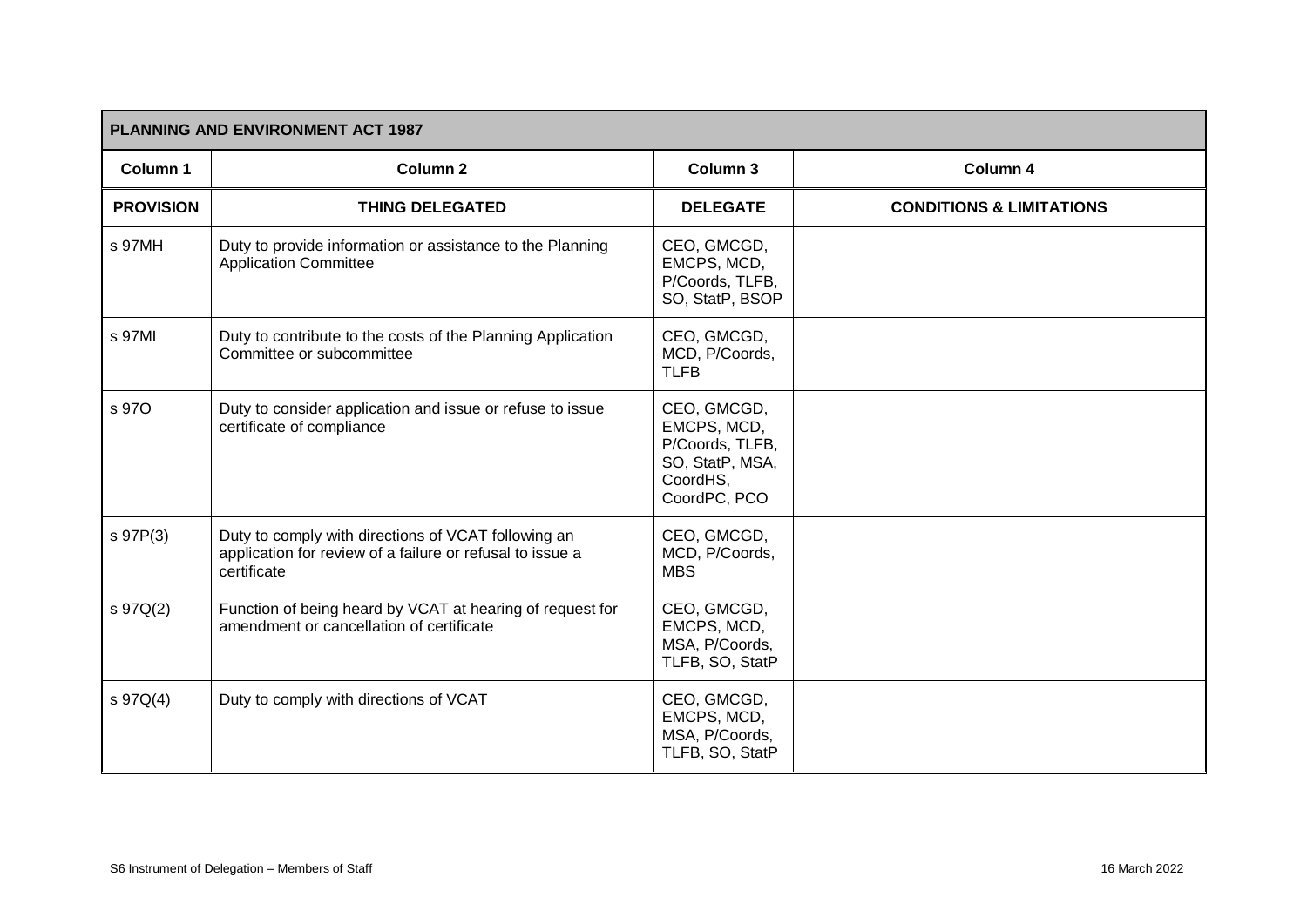|                  | PLANNING AND ENVIRONMENT ACT 1987                                                                |                                                                 |                                     |  |
|------------------|--------------------------------------------------------------------------------------------------|-----------------------------------------------------------------|-------------------------------------|--|
| Column 1         | Column <sub>2</sub>                                                                              | Column 3                                                        | Column 4                            |  |
| <b>PROVISION</b> | <b>THING DELEGATED</b>                                                                           | <b>DELEGATE</b>                                                 | <b>CONDITIONS &amp; LIMITATIONS</b> |  |
| s 97R            | Duty to keep register of all applications for certificate of<br>compliance and related decisions | CEO, GMCGD,<br>EMCPS, MCD,<br>MSA, P/Coords,<br>TLFB, SO, StatP |                                     |  |
| $s 98(1)$ &(2)   | Function of receiving claim for compensation in certain<br>circumstances                         | CEO, GMCGD,<br>EMCPS, MCD,<br>MSA, HoCs,<br>P/Coords, TLFB      |                                     |  |
| s 98(4)          | Duty to inform any person of the name of the person from<br>whom compensation can be claimed     | CEO, GMCGD,<br>EMCPS, MCD,<br>MSA, HoCs,<br>P/Coords, TLFB      |                                     |  |
| s 101            | Function of receiving claim for expenses in conjunction with<br>claim                            | CEO, GMCGD,<br>EMCPS, MCD,<br>MSA, HoCs,<br>P/Coords, TLFB      |                                     |  |
| s 103            | Power to reject a claim for compensation in certain<br>circumstances                             | CEO, GMCGD,<br>MCD, P/Coords                                    |                                     |  |
| s 107(1)         | Function of receiving claim for compensation                                                     | CEO, GMCGD,<br><b>MCD</b>                                       |                                     |  |
| $s \ 107(3)$     | Power to agree to extend time for making claim                                                   | CEO, GMCGD,<br>EMCPS, MCD,<br>MSA, HoCs,<br>P/Coords, TLFB      |                                     |  |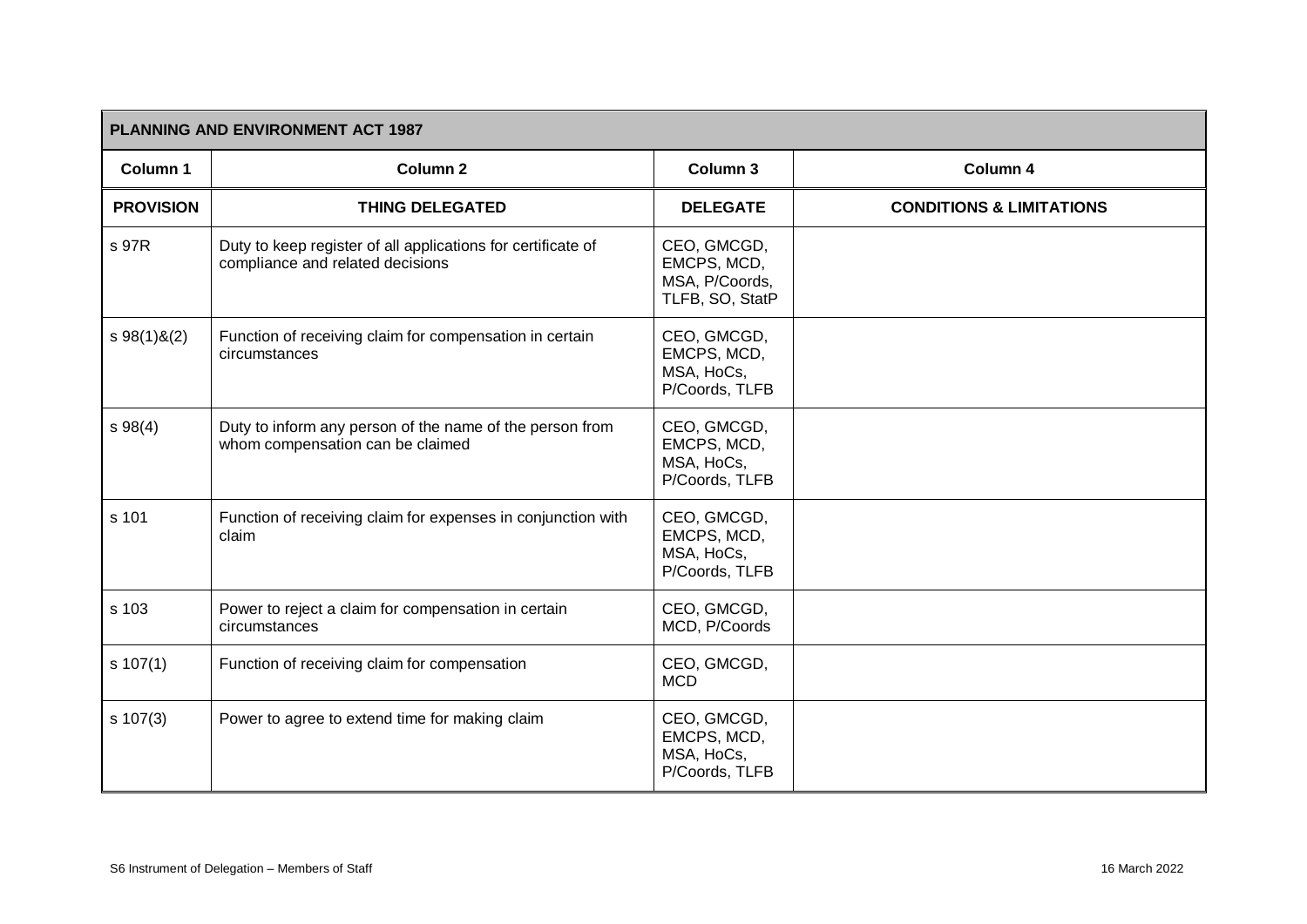| <b>PLANNING AND ENVIRONMENT ACT 1987</b> |                                                                                              |                                                                                                 |                                     |  |
|------------------------------------------|----------------------------------------------------------------------------------------------|-------------------------------------------------------------------------------------------------|-------------------------------------|--|
| Column 1                                 | Column <sub>2</sub>                                                                          | Column 3                                                                                        | Column 4                            |  |
| <b>PROVISION</b>                         | <b>THING DELEGATED</b>                                                                       | <b>DELEGATE</b>                                                                                 | <b>CONDITIONS &amp; LIMITATIONS</b> |  |
| s 113(2)                                 | Power to request a declaration for land to be proposed to be<br>reserved for public purposes | CEO, GMCGD,<br><b>EMCPS</b>                                                                     |                                     |  |
| s 114(1)                                 | Power to apply to the VCAT for an enforcement order                                          | CEO, GMCGD,<br>EMCPS, MCD,<br>MSA, HoCs,<br>P/Coords, TLFB,<br>StratP, CoordHS,<br>CoordPC, PCO |                                     |  |
| s $117(1)(a)$                            | Function of making a submission to the VCAT where<br>objections are received                 | CEO, GMCGD,<br>EMCPS, MCD,<br>MSA, P/Coords,<br>TLFB, SO, StatP                                 |                                     |  |
| s 120(1)                                 | Power to apply for an interim enforcement order where s 114<br>application has been made     | CEO, GMCGD,<br>EMCPS, MCD,<br>MSA, HoCs,<br>P/Coords, TLFB,<br>StratP, CoordPC,<br><b>PCO</b>   |                                     |  |
| $s$ 123(1)                               | Power to carry out work required by enforcement order and<br>recover costs                   | CEO, GMCGD,<br>MCD, MSA                                                                         |                                     |  |
| s 123(2)                                 | Power to sell buildings, materials, etc salvaged in carrying out<br>work under s 123(1)      | CEO, GMCGD,<br>GMCOI, EMPA,<br>MCD, MSA                                                         | <b>Except Crown Land</b>            |  |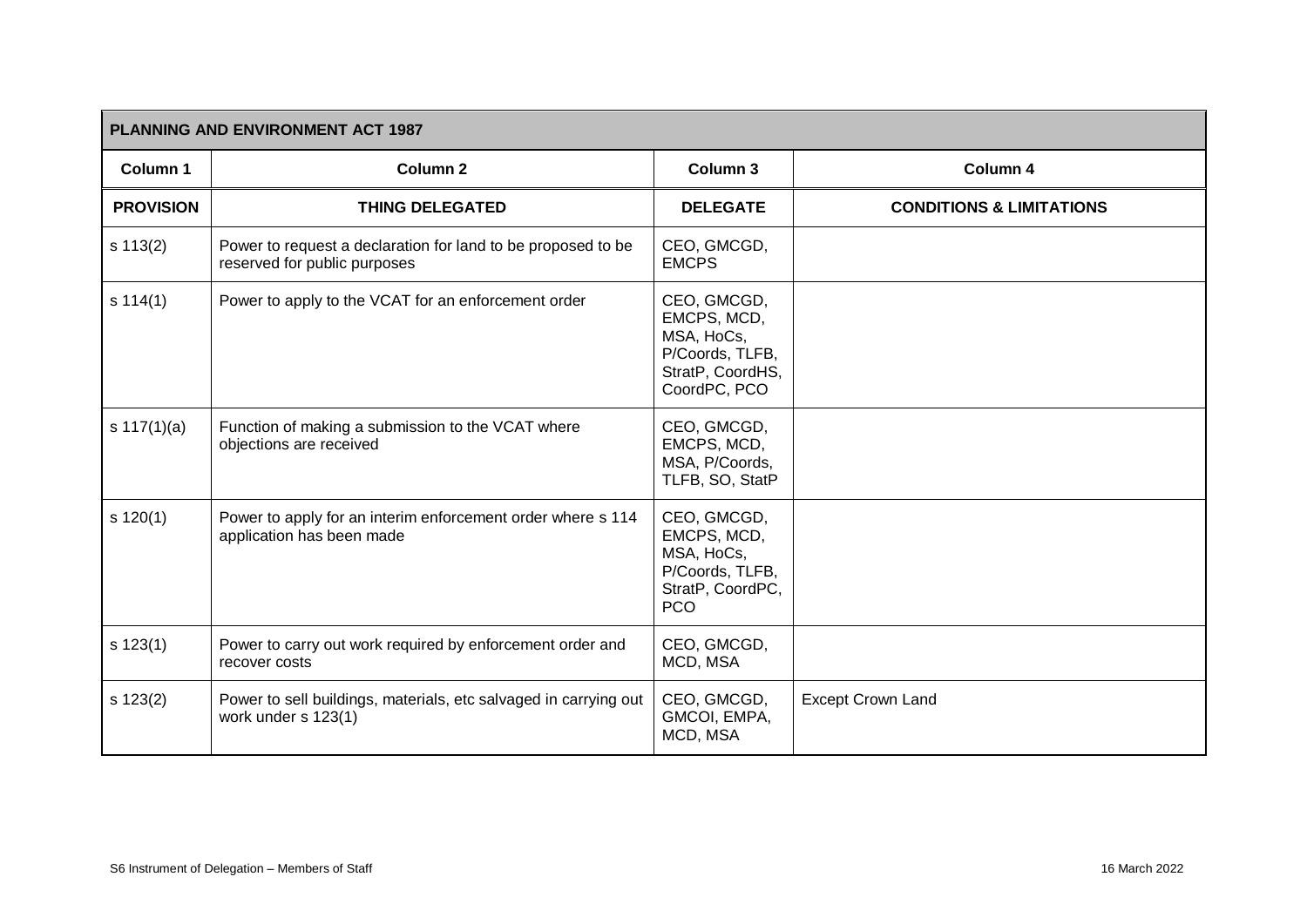| <b>PLANNING AND ENVIRONMENT ACT 1987</b> |                                                                                                                 |                                                                                                           |                                     |
|------------------------------------------|-----------------------------------------------------------------------------------------------------------------|-----------------------------------------------------------------------------------------------------------|-------------------------------------|
| Column 1                                 | <b>Column 2</b>                                                                                                 | Column 3                                                                                                  | Column 4                            |
| <b>PROVISION</b>                         | <b>THING DELEGATED</b>                                                                                          | <b>DELEGATE</b>                                                                                           | <b>CONDITIONS &amp; LIMITATIONS</b> |
| s 129                                    | Function of recovering penalties                                                                                | CEO, GMCGD,<br>MCD, MSA,<br>CoordHS,<br>CoordPC, PCO,<br><b>CFO</b>                                       |                                     |
| $s$ 130(5)                               | Power to allow person served with an infringement notice<br>further time                                        | CEO, GMCGD,<br>EMCPS, MCD,<br>MSA, HoCs,<br>P/Coords, TLFB,<br>StratP, CoordHS,<br>CoordPC, PCO           |                                     |
| s 149A(1)                                | Power to refer a matter to the VCAT for determination                                                           | CEO, GMCGD,<br>EMCPS, MCD,<br>MSA, HoCs,<br>P/Coords, TLFB,<br>CoordHS,<br>CoordPC, PCO,<br><b>StratP</b> |                                     |
| s 149A(1A)                               | Power to apply to VCAT for the determination of a matter<br>relating to the interpretation of a s 173 agreement | CEO, GMCGD,<br>EMCPS, MCD,<br>MSA, HoCs,<br>P/Coords, TLFB                                                |                                     |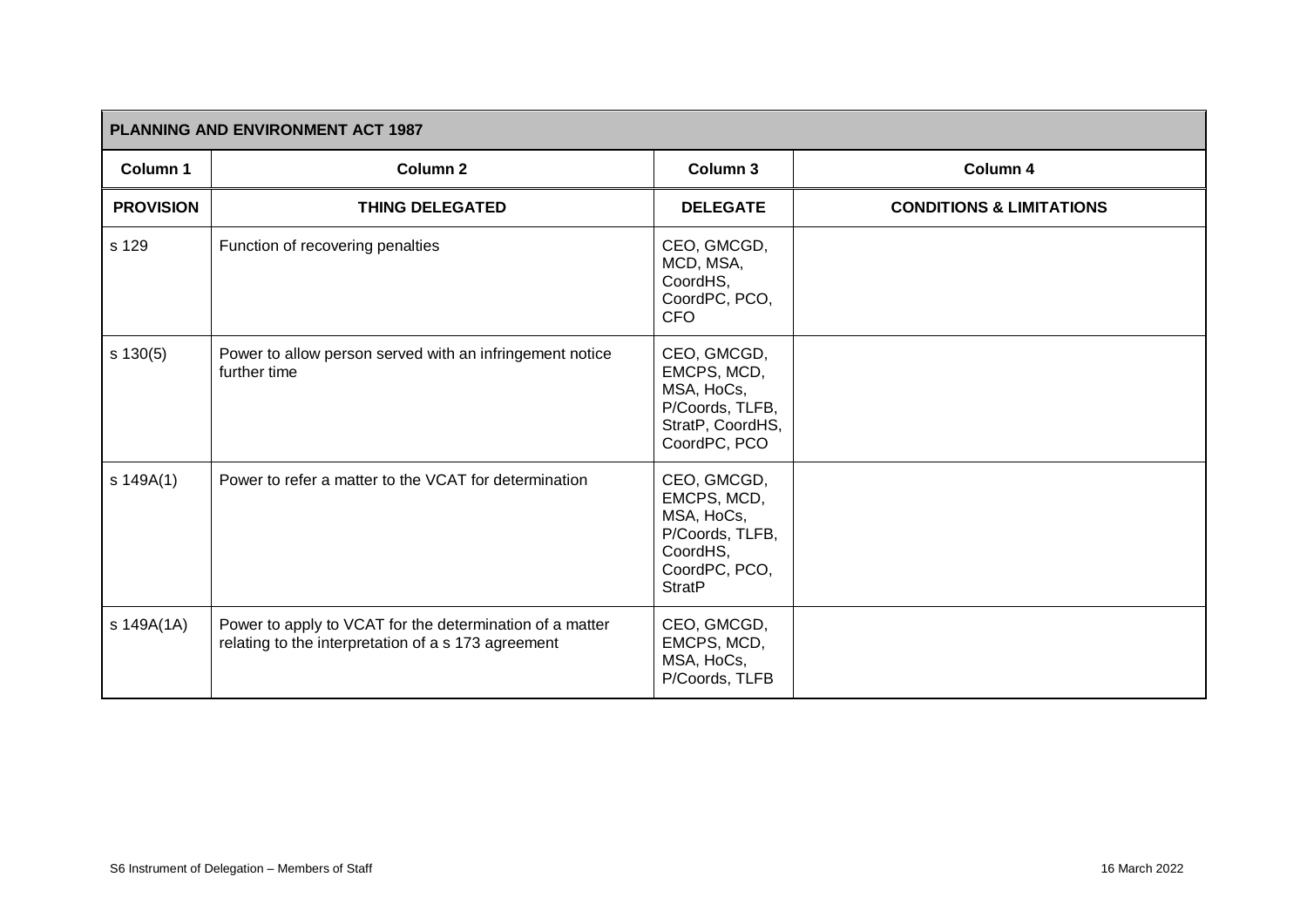| <b>PLANNING AND ENVIRONMENT ACT 1987</b> |                                                                                                                                                                                                                                                                                                                                                                                      |                                                                                   |                                                                                                                                                                           |  |
|------------------------------------------|--------------------------------------------------------------------------------------------------------------------------------------------------------------------------------------------------------------------------------------------------------------------------------------------------------------------------------------------------------------------------------------|-----------------------------------------------------------------------------------|---------------------------------------------------------------------------------------------------------------------------------------------------------------------------|--|
| Column 1                                 | <b>Column 2</b>                                                                                                                                                                                                                                                                                                                                                                      | Column 3                                                                          | Column 4                                                                                                                                                                  |  |
| <b>PROVISION</b>                         | <b>THING DELEGATED</b>                                                                                                                                                                                                                                                                                                                                                               | <b>DELEGATE</b>                                                                   | <b>CONDITIONS &amp; LIMITATIONS</b>                                                                                                                                       |  |
| s 156                                    | Duty to pay fees and allowances (including a payment to the<br>Crown under s 156(2A)), and payment or reimbursement for<br>reasonable costs and expenses incurred by the panel in<br>carrying out its functions unless the Minister directs otherwise<br>under s 156(2B) power to ask for contribution under s 156(3)<br>and power to abandon amendment or part of it under s 156(4) | CEO, GMCGD,<br><b>MCD</b>                                                         | Where Council is the relevant planning authority                                                                                                                          |  |
| s $171(2)(f)$                            | Power to carry out studies and commission reports                                                                                                                                                                                                                                                                                                                                    | CEO, GMCGD,<br>EMCPS, MCD,<br>MSA, P/Coords,<br>TLFB, SO, StatP,<br><b>StratP</b> | Within approved budget or seeking relevant approvals<br>where funds are outside of approved budget                                                                        |  |
| s $171(2)(g)$                            | Power to grant and reserve easements                                                                                                                                                                                                                                                                                                                                                 | CEO, GMCGD,<br>EMCPS, MCD,<br>MSA, P/Coords,<br>TLFB, SO, EAO,<br><b>StatP</b>    |                                                                                                                                                                           |  |
| s 172C                                   | Power to compulsorily acquire any outer public purpose land<br>that is specified in the approved infrastructure contributions<br>plan                                                                                                                                                                                                                                                | CEO, GMCOI,<br><b>EMPA</b>                                                        | Where Council is a development agency specified in an<br>approved infrastructure contributions plan, subject to<br>Council's prior approval of the compulsory acquisition |  |
| s 172D(1)                                | Power to compulsorily acquire any inner public purpose land<br>that is specified in the plan before the time that the land is<br>required to be provided to Council under s 46GV(4)                                                                                                                                                                                                  | CEO, GMCOI,<br><b>EMPA</b>                                                        | Where Council is a collecting agency specified in an<br>approved infrastructure contributions plan<br>See above                                                           |  |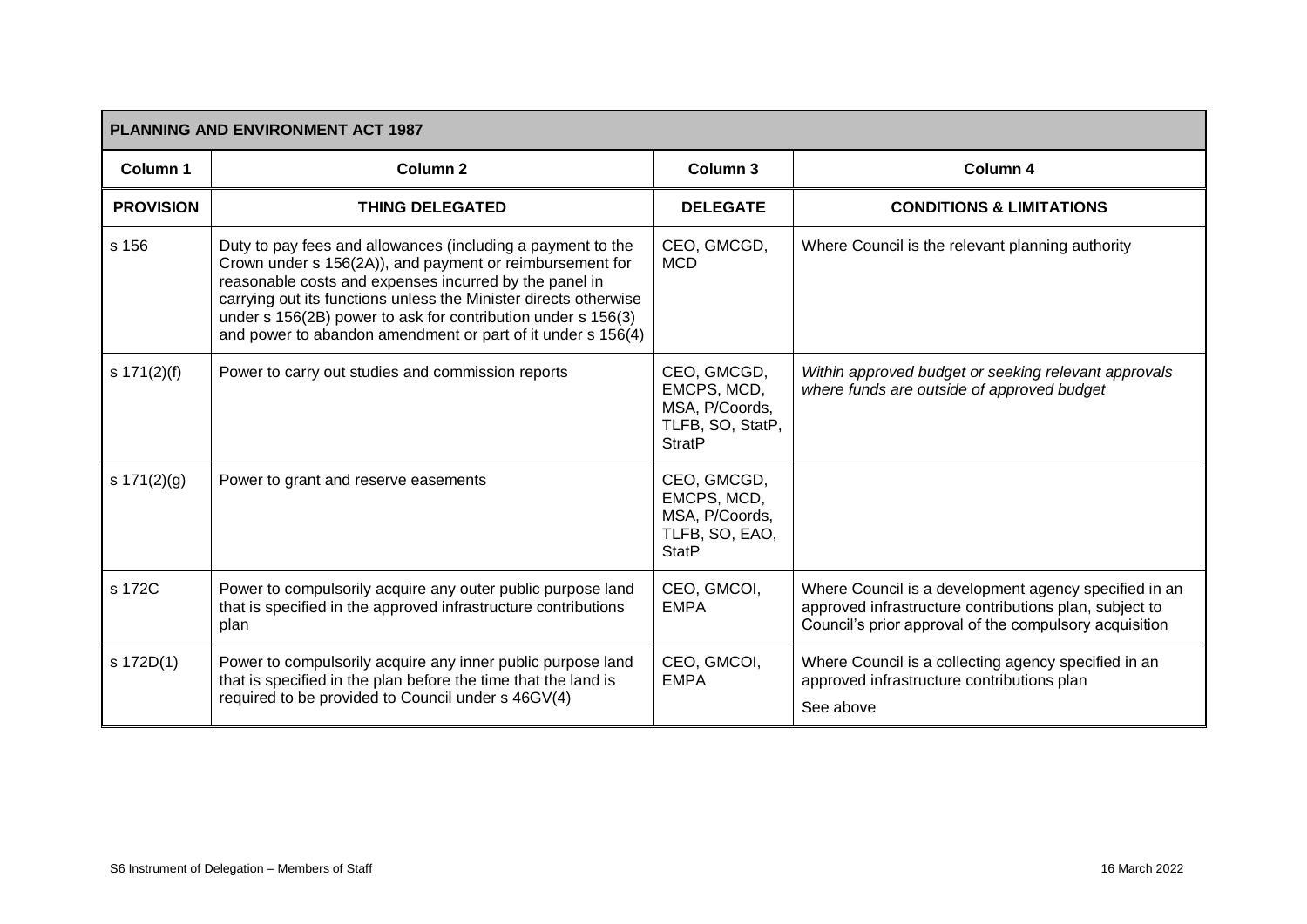| PLANNING AND ENVIRONMENT ACT 1987 |                                                                                                                                                                                                                                             |                                                            |                                                                                                                    |  |
|-----------------------------------|---------------------------------------------------------------------------------------------------------------------------------------------------------------------------------------------------------------------------------------------|------------------------------------------------------------|--------------------------------------------------------------------------------------------------------------------|--|
| Column 1                          | Column <sub>2</sub>                                                                                                                                                                                                                         | Column 3                                                   | Column 4                                                                                                           |  |
| <b>PROVISION</b>                  | <b>THING DELEGATED</b>                                                                                                                                                                                                                      | <b>DELEGATE</b>                                            | <b>CONDITIONS &amp; LIMITATIONS</b>                                                                                |  |
| s 172D(2)                         | Power to compulsorily acquire any inner public purpose land,<br>the use and development of which is to be the responsibility<br>of Council under the plan, before the time that the land is<br>required to be provided under s 46GV(4)      | CEO, GMCOI,<br><b>EMPA</b>                                 | Where Council is the development agency specified in an<br>approved infrastructure contributions plan<br>See above |  |
| s 173(1)                          | Power to enter into agreement covering matters set out in s<br>174                                                                                                                                                                          | CEO, GMCGD,<br>MCD,                                        | Can include an agreement relating to the provision of<br>land for affordable housing                               |  |
| s 173(1A)                         | Power to enter into an agreement with an owner of land for<br>the development or provision of land in relation to affordable<br>housing                                                                                                     | CEO, GMCGD,<br><b>MCD</b>                                  | Where Council is the relevant responsible authority                                                                |  |
|                                   | Power to decide whether something is to the satisfaction of<br>Council, where an agreement made under s 173 of the<br>Planning and Environment Act 1987 requires something to be<br>to the satisfaction of Council or Responsible Authority | CEO, GMCGD,<br>EMCPS, MCD,<br>MSA, HoCs,<br>P/Coords, TLFB |                                                                                                                    |  |
|                                   | Power to give consent on behalf of Council, where an<br>agreement made under s 173 of the Planning and<br>Environment Act 1987 requires that something may not be<br>done without the consent of Council or Responsible Authority           | CEO, GMCGD,<br>EMCPS, MCD,<br>MSA, HoCs,<br>P/Coords, TLFB |                                                                                                                    |  |
| s 177(2)                          | Power to end a s 173 agreement with the agreement of all<br>those bound by any covenant in the agreement or otherwise<br>in accordance with Division 2 of Part 9                                                                            | CEO, GMCGD,<br>EMCPS, MCD,<br>MSA, HoCs,<br>P/Coords, TLFB |                                                                                                                    |  |
| s 178                             | Power to amend a s 173 agreement with the agreement of all<br>those bound by any covenant in the agreement or otherwise<br>in accordance with Division 2 of Part 9                                                                          | CEO, GMCGD,<br>EMCPS, MCD,<br>MSA, HoCs,<br>P/Coords, TLFB |                                                                                                                    |  |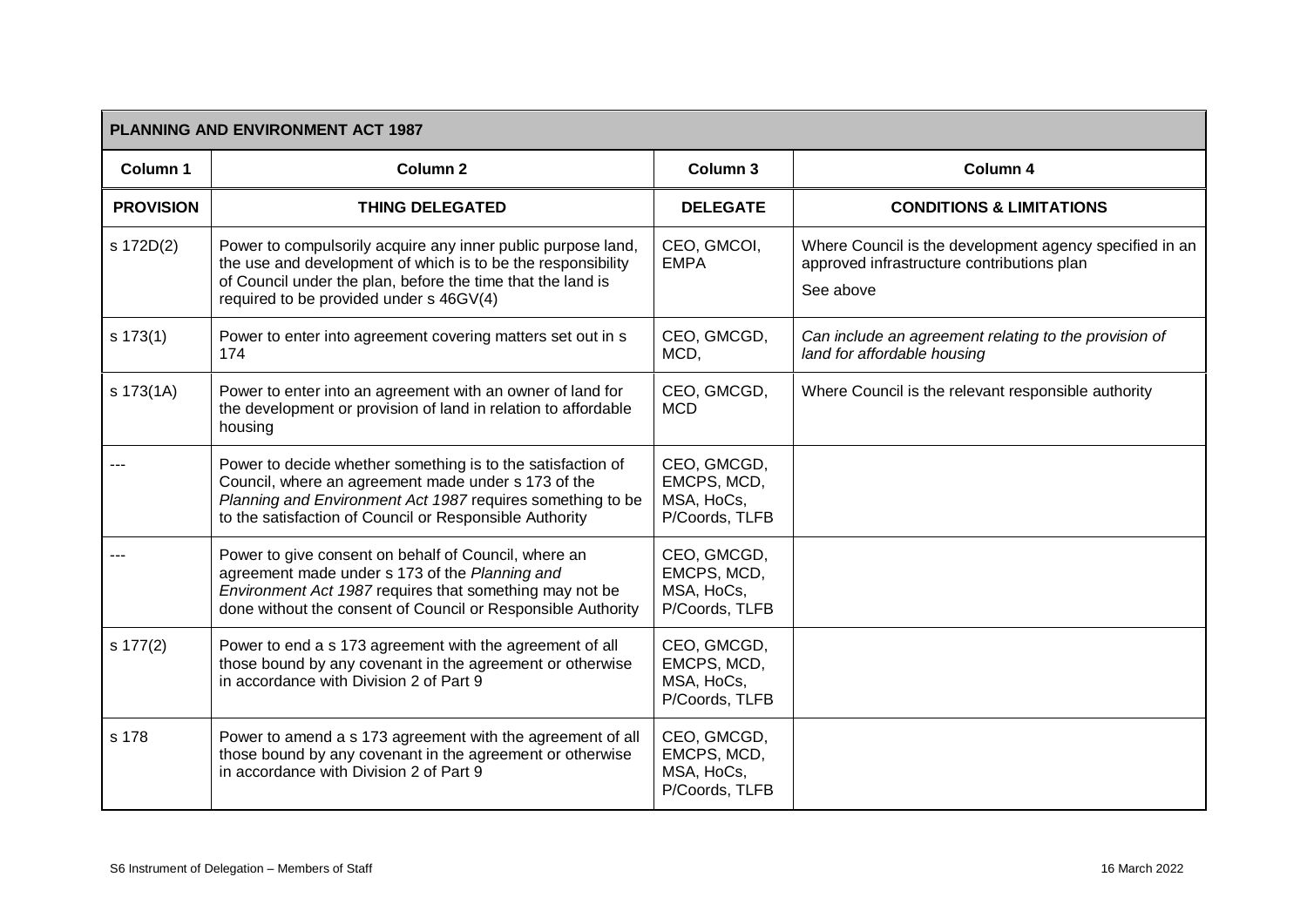| <b>PLANNING AND ENVIRONMENT ACT 1987</b> |                                                                                                           |                                                                  |                                     |
|------------------------------------------|-----------------------------------------------------------------------------------------------------------|------------------------------------------------------------------|-------------------------------------|
| Column 1                                 | <b>Column 2</b>                                                                                           | Column 3                                                         | Column 4                            |
| <b>PROVISION</b>                         | <b>THING DELEGATED</b>                                                                                    | <b>DELEGATE</b>                                                  | <b>CONDITIONS &amp; LIMITATIONS</b> |
| s 178A(1)                                | Function of receiving application to amend or end an<br>agreement                                         | CEO, GMCGD,<br>EMCPS, MCD,<br>P/Coords, TLFB,<br>SO, StatP, BSOP |                                     |
| s 178A(3)                                | Function of notifying the owner as to whether it agrees in<br>principle to the proposal under s 178A(1)   | CEO, GMCGD,<br>EMCPS, MCD,<br>MSA, HoCs,<br>P/Coords, TLFB       |                                     |
| s 178A(4)                                | Function of notifying the applicant and the owner as to<br>whether it agrees in principle to the proposal | CEO, GMCGD,<br>EMCPS, MCD,<br>MSA, HoCs,<br>P/Coords, TLFB       |                                     |
| s 178A(5)                                | Power to propose to amend or end an agreement                                                             | CEO, GMCGD,<br>EMCPS, MCD,<br>MSA, HoCs,<br>P/Coords, TLFB       |                                     |
| s 178B(1)                                | Duty to consider certain matters when considering proposal to<br>amend an agreement                       | CEO, GMCGD,<br>EMCPS, MCD,<br>MSA, HoCs,<br>P/Coords, TLFB       |                                     |
| s 178B(2)                                | Duty to consider certain matters when considering proposal to<br>end an agreement                         | CEO, GMCGD,<br>EMCPS, MCD,<br>MSA, HoCs,<br>P/Coords, TLFB       |                                     |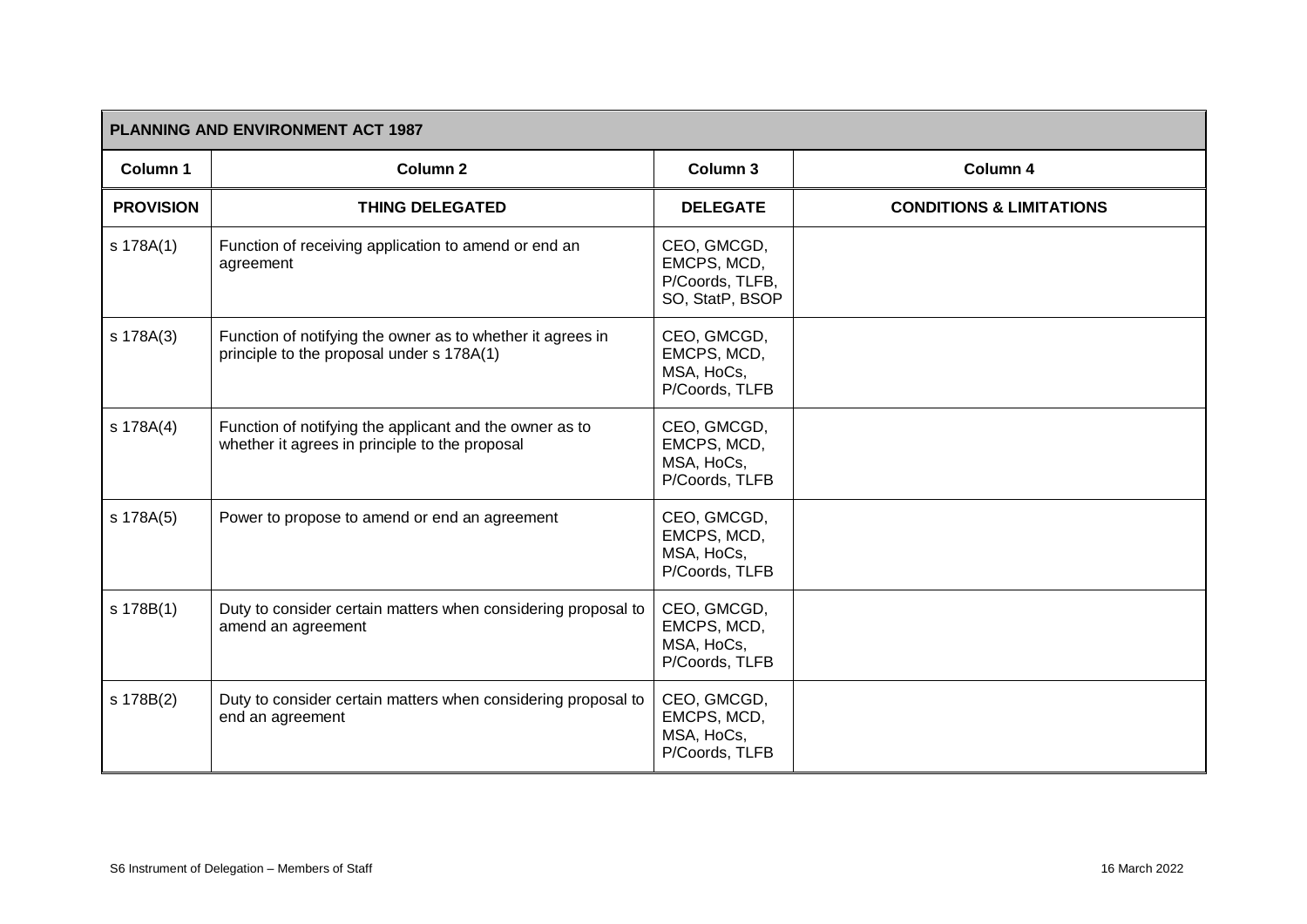| <b>PLANNING AND ENVIRONMENT ACT 1987</b> |                                                                                                                                                           |                                                            |                                                                                       |  |
|------------------------------------------|-----------------------------------------------------------------------------------------------------------------------------------------------------------|------------------------------------------------------------|---------------------------------------------------------------------------------------|--|
| Column 1                                 | Column <sub>2</sub>                                                                                                                                       | Column 3                                                   | Column 4                                                                              |  |
| <b>PROVISION</b>                         | <b>THING DELEGATED</b>                                                                                                                                    | <b>DELEGATE</b>                                            | <b>CONDITIONS &amp; LIMITATIONS</b>                                                   |  |
| s 178C(2)                                | Duty to give notice of the proposal to all parties to the<br>agreement and other persons who may be detrimentally<br>affected by decision to amend or end | CEO, GMCGD,<br>EMCPS, MCD,<br>MSA, HoCs,<br>P/Coords, TLFB |                                                                                       |  |
| s 178C(4)                                | Function of determining how to give notice under s 178C(2)                                                                                                | CEO, GMCGD,<br>EMCPS, MCD,<br>MSA, HoCs,<br>P/Coords, TLFB |                                                                                       |  |
| s 178E(1)                                | Duty not to make decision until after 14 days after notice has<br>been given                                                                              | CEO, GMCGD,<br>EMCPS, MCD,<br>MSA, HoCs,<br>P/Coords, TLFB |                                                                                       |  |
| s 178E(2)(a)                             | Power to amend or end the agreement in accordance with the<br>proposal                                                                                    | CEO, GMCGD,<br>EMCPS, MCD,<br>MSA, HoCs,<br>P/Coords, TLFB | If no objections are made under section 178D<br>Must consider matters in section 178B |  |
| s 178E(2)(b)                             | Power to amend or end the agreement in a manner that is not<br>substantively different from the proposal                                                  | CEO, GMCGD,<br>EMCPS, MCD,<br>MSA, HoCs,<br>P/Coords, TLFB | If no objections are made under section 178D<br>Must consider matters in section 178B |  |
| s 178E(2)(c)                             | Power to refuse to amend or end the agreement                                                                                                             | CEO, GMCGD,<br>EMCPS, MCD,<br>MSA, HoCs,<br>P/Coords, TLFB | If no objections are made under section 178D<br>Must consider matters in section 178B |  |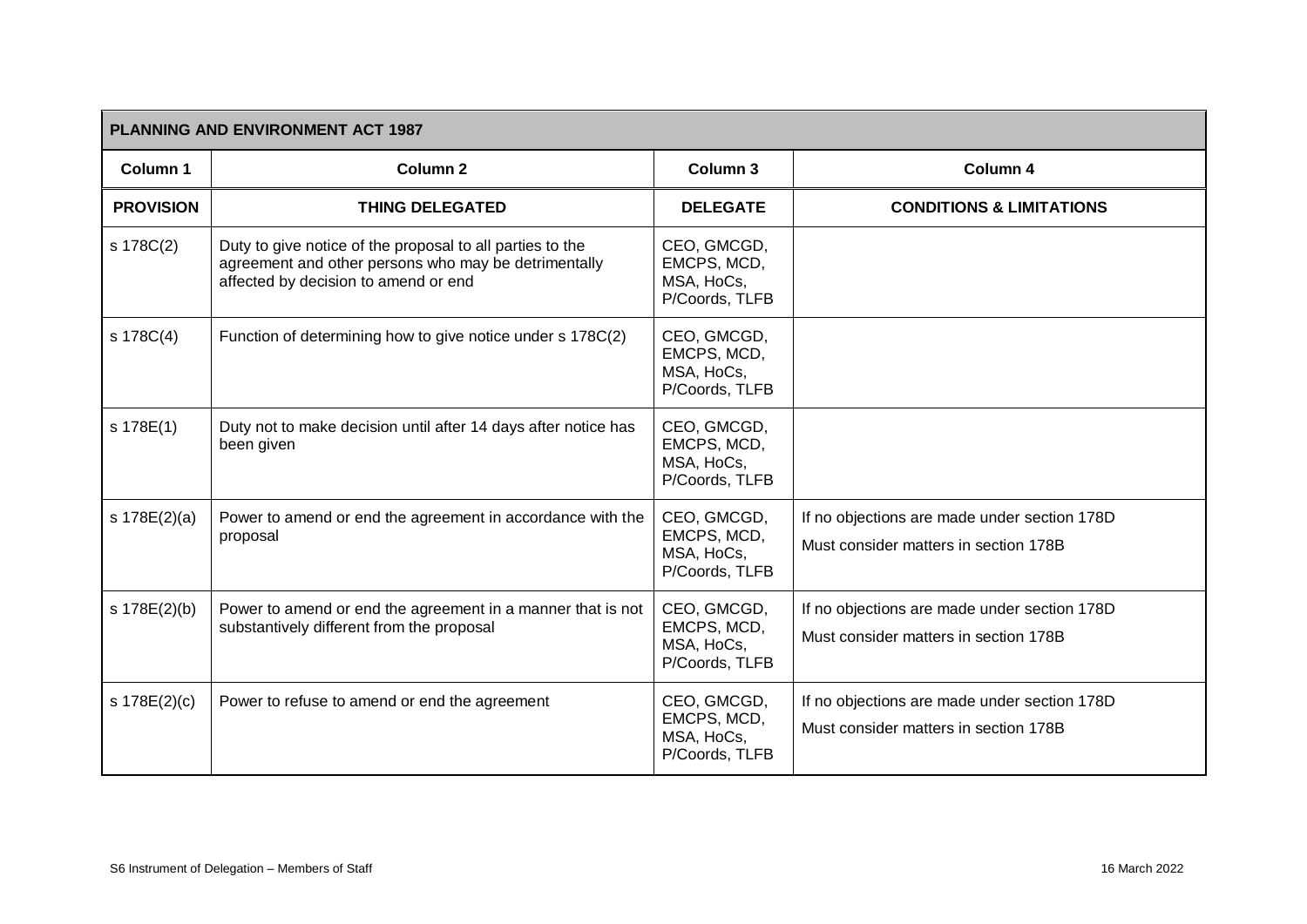| <b>PLANNING AND ENVIRONMENT ACT 1987</b> |                                                                                                          |                                                            |                                                                          |  |
|------------------------------------------|----------------------------------------------------------------------------------------------------------|------------------------------------------------------------|--------------------------------------------------------------------------|--|
| Column 1                                 | Column <sub>2</sub>                                                                                      | Column 3                                                   | Column 4                                                                 |  |
| <b>PROVISION</b>                         | <b>THING DELEGATED</b>                                                                                   | <b>DELEGATE</b>                                            | <b>CONDITIONS &amp; LIMITATIONS</b>                                      |  |
| s 178E(3)(a)                             | Power to amend or end the agreement in accordance with the<br>proposal                                   | CEO, GMCGD,<br>EMCPS, MCD,<br>MSA, HoCs,<br>P/Coords, TLFB | After considering objections, submissions and matters in<br>section 178B |  |
| s 178E(3)(b)                             | Power to amend or end the agreement in a manner that is not<br>substantively different from the proposal | CEO, GMCGD,<br>EMCPS, MCD,<br>MSA, HoCs,<br>P/Coords, TLFB | After considering objections, submissions and matters in<br>section 178B |  |
| s 178E(3)(c)                             | Power to amend or end the agreement in a manner that is<br>substantively different from the proposal     | CEO, GMCGD,<br>EMCPS, MCD,<br>MSA, HoCs,<br>P/Coords, TLFB | After considering objections, submissions and matters in<br>section 178B |  |
| s 178E(3)(d)                             | Power to refuse to amend or end the agreement                                                            | CEO, GMCGD,<br>EMCPS, MCD,<br>MSA, HoCs,<br>P/Coords, TLFB | After considering objections, submissions and matters in<br>section 178B |  |
| s 178F(1)                                | Duty to give notice of its decision under s 178E(3)(a) or (b)                                            | CEO, GMCGD,<br>EMCPS, MCD,<br>P/Coords, TLFB,<br>SO, StatP |                                                                          |  |
| s 178F(2)                                | Duty to give notice of its decision under s 178E(2)(c) or (3)(d)                                         | CEO, GMCGD,<br>EMCPS, MCD,<br>P/Coords, TLFB,<br>SO, StatP |                                                                          |  |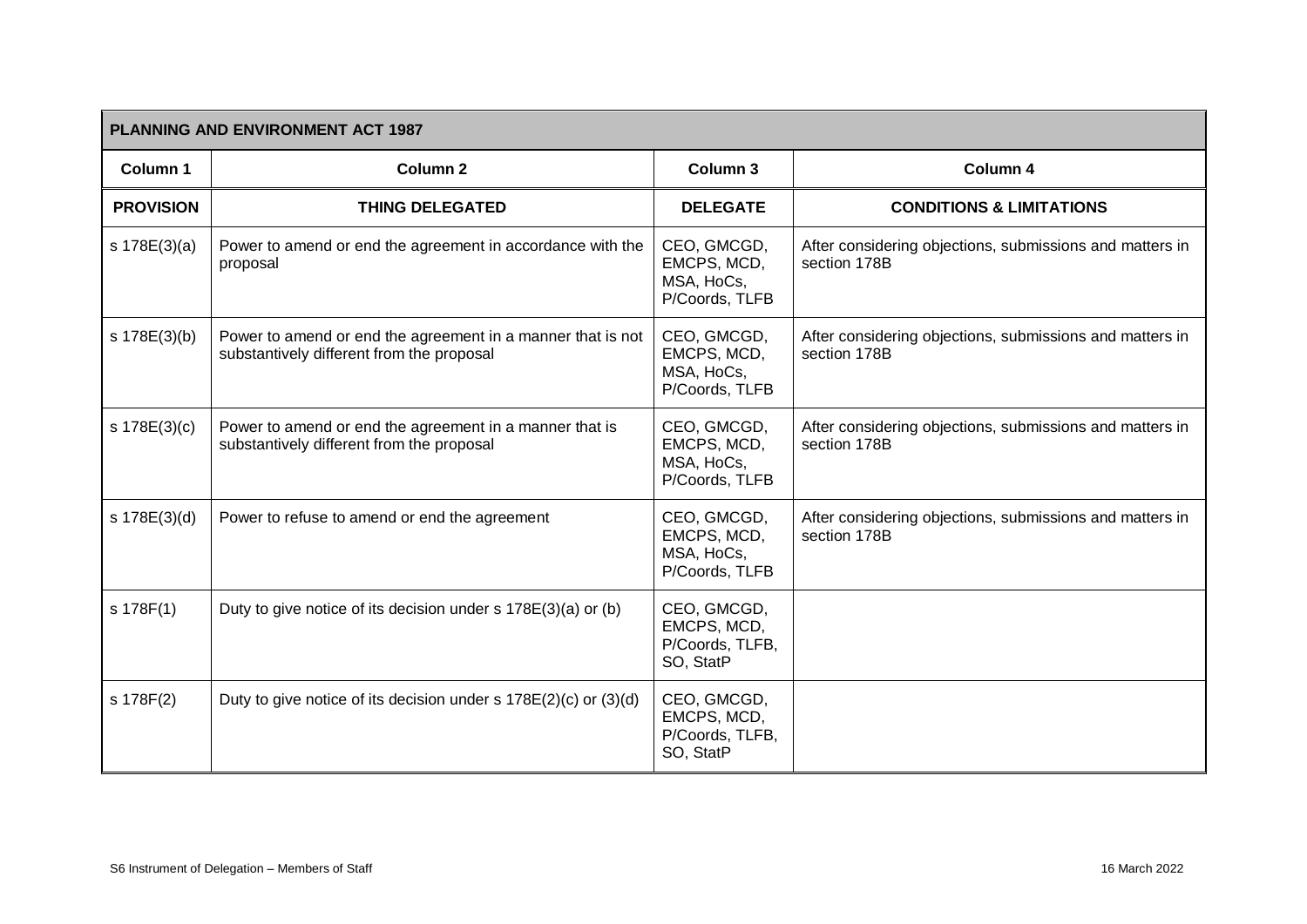| <b>PLANNING AND ENVIRONMENT ACT 1987</b> |                                                                                                                                                                                                               |                                                                                  |                                     |  |
|------------------------------------------|---------------------------------------------------------------------------------------------------------------------------------------------------------------------------------------------------------------|----------------------------------------------------------------------------------|-------------------------------------|--|
| Column 1                                 | Column <sub>2</sub>                                                                                                                                                                                           | Column <sub>3</sub>                                                              | Column 4                            |  |
| <b>PROVISION</b>                         | <b>THING DELEGATED</b>                                                                                                                                                                                        | <b>DELEGATE</b>                                                                  | <b>CONDITIONS &amp; LIMITATIONS</b> |  |
| s 178F(4)                                | Duty not to proceed to amend or end an agreement under s<br>178E until at least 21 days after notice has been given or until<br>an application for review to the Tribunal has been determined<br>or withdrawn | CEO, GMCGD,<br>EMCPS, MCD,<br>P/Coords, TLFB,<br>SO, StatP                       |                                     |  |
| s 178G                                   | Duty to sign amended agreement and give copy to each other<br>party to the agreement                                                                                                                          | CEO, GMCGD,<br><b>MCD</b>                                                        |                                     |  |
| s 178H                                   | Power to require a person who applies to amend or end an<br>agreement to pay the costs of giving notices and preparing<br>the amended agreement                                                               | CEO, GMCGD,<br>EMCPS, MCD,<br>MSA, HoCs,<br>P/Coords, TLFB                       |                                     |  |
| s 178l(3)                                | Duty to notify, in writing, each party to the agreement of the<br>ending of the agreement relating to Crown land                                                                                              | CEO, GMCGD,<br>EMCPS, MCD,<br>P/Coords, TLFB,<br>SO, StatP                       |                                     |  |
| s 179(2)                                 | Duty to make a copy of each agreement available in<br>accordance with the public availability requirements                                                                                                    | CEO, GMCGD,<br>EMCPS, MCD,<br>MSA, HoCs,<br>P/Coords, TLFB,<br>SO, StratP, StatP |                                     |  |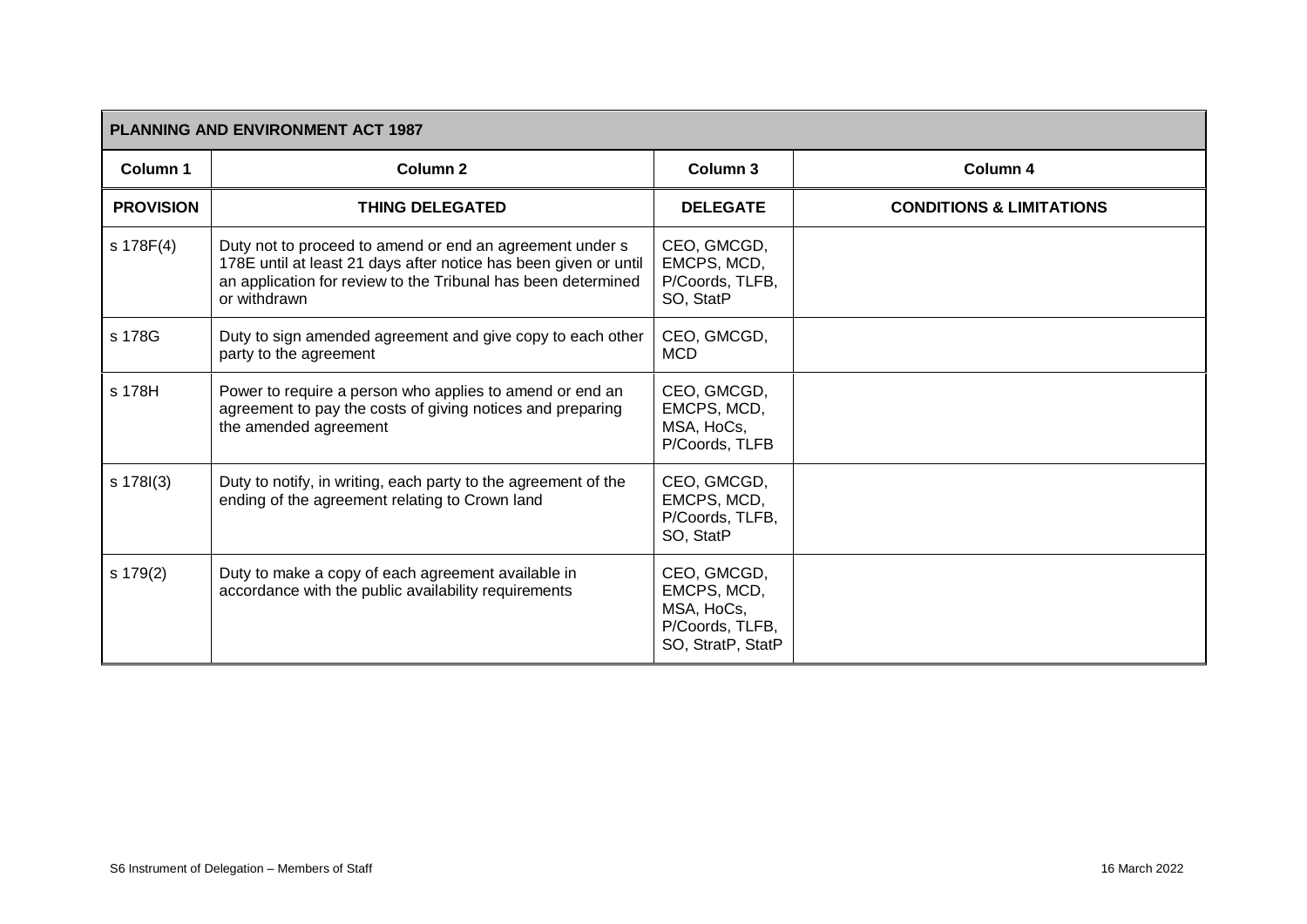| PLANNING AND ENVIRONMENT ACT 1987 |                                                                                                                    |                                                                                                                       |                                     |  |
|-----------------------------------|--------------------------------------------------------------------------------------------------------------------|-----------------------------------------------------------------------------------------------------------------------|-------------------------------------|--|
| Column 1                          | <b>Column 2</b>                                                                                                    | Column 3                                                                                                              | Column 4                            |  |
| <b>PROVISION</b>                  | <b>THING DELEGATED</b>                                                                                             | <b>DELEGATE</b>                                                                                                       | <b>CONDITIONS &amp; LIMITATIONS</b> |  |
| s 181                             | Duty to apply to the Registrar of Titles to record the<br>agreement and to deliver a memorial to Registrar-General | CEO, GMCGD,<br>EMCPS, MCD,<br>MSA, HoCs,<br>P/Coords, TLFB,<br>SO, StatP,<br>StratP, CoordHS,<br>CoordPC, PCO,<br>EAO |                                     |  |
| s $181(1A)(a)$                    | Power to apply to the Registrar of Titles to record the<br>agreement                                               | CEO, GMCGD,<br>EMCPS, MCD,<br>MSA, HoCs,<br>P/Coords, TLFB,<br><b>StratP</b>                                          |                                     |  |
| s 181(1A)(b)                      | Duty to apply to the Registrar of Titles, without delay, to<br>record the agreement                                | CEO, GMCGD,<br>EMCPS, MCD,<br>MSA, HoCs,<br>P/Coords, TLFB,<br><b>StratP</b>                                          |                                     |  |
| s 182                             | Power to enforce an agreement                                                                                      | CEO, GMCGD,<br>EMCPS, MCD,<br>MSA, HoCs,<br>P/Coords, TLFB,<br><b>StratP</b>                                          |                                     |  |
| s 183                             | Duty to tell Registrar of Titles of ending/amendment of<br>agreement                                               | CEO, GMCGD,<br>EMCPS, MCD,<br>MSA, P/Coords,<br>TLFB, SO, StatP                                                       |                                     |  |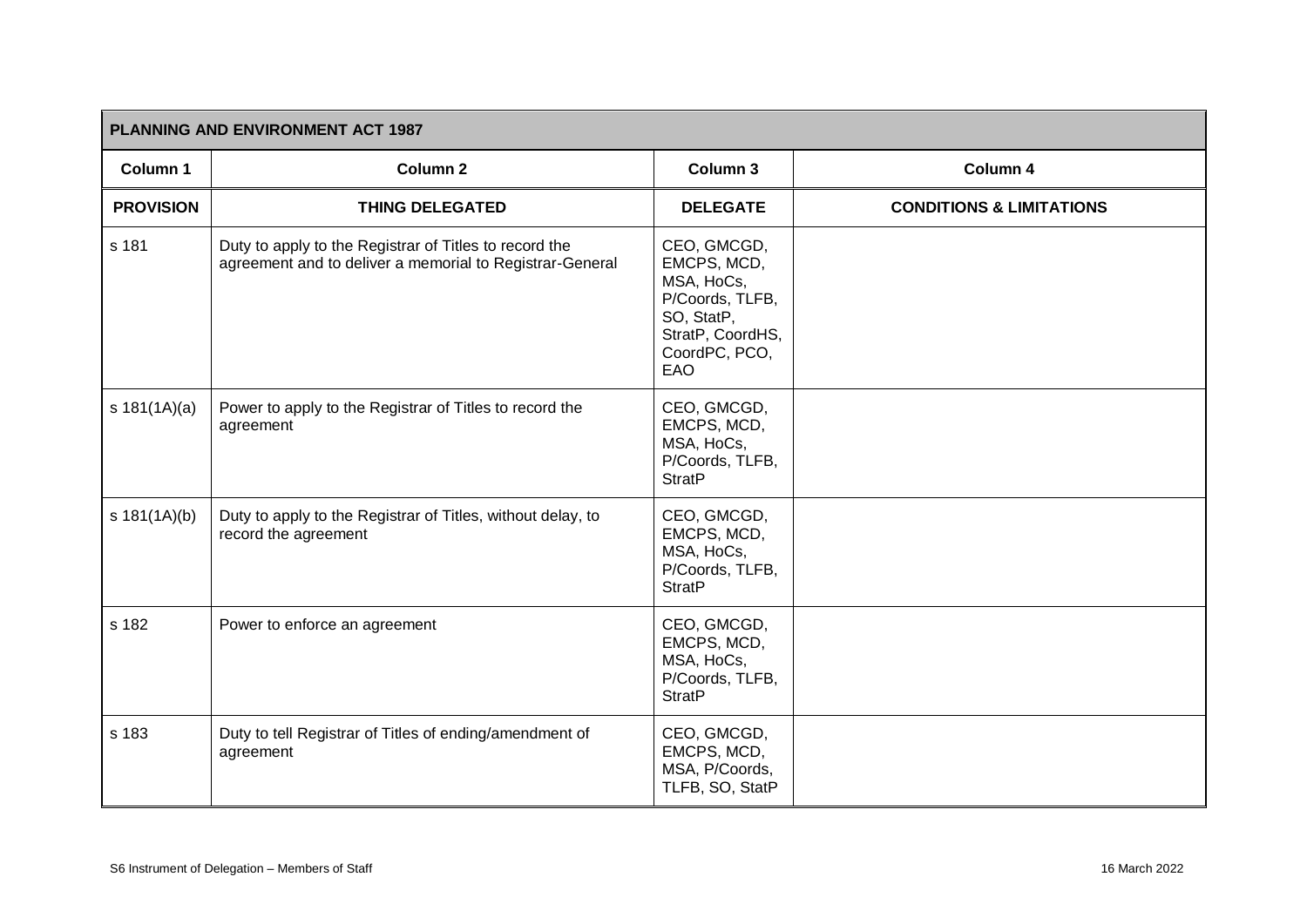|                  | <b>PLANNING AND ENVIRONMENT ACT 1987</b>                                                                                                                                                                   |                                                                  |                                           |  |  |
|------------------|------------------------------------------------------------------------------------------------------------------------------------------------------------------------------------------------------------|------------------------------------------------------------------|-------------------------------------------|--|--|
| Column 1         | <b>Column 2</b>                                                                                                                                                                                            | Column <sub>3</sub>                                              | Column 4                                  |  |  |
| <b>PROVISION</b> | <b>THING DELEGATED</b>                                                                                                                                                                                     | <b>DELEGATE</b>                                                  | <b>CONDITIONS &amp; LIMITATIONS</b>       |  |  |
| s 184F(1)        | Power to decide to amend or end an agreement at any time<br>after an application for review of the failure of Council to make<br>a decision                                                                | CEO, GMCGD,<br>EMCPS, MCD,<br>MSA, P/Coords,<br>TLFB, SO, StatP  |                                           |  |  |
| s 184F(2)        | Duty not to amend or end the agreement or give notice of the<br>decision after an application is made to VCAT for review of a<br>failure to amend or end an agreement                                      | CEO, GMCGD,<br>EMCPS, MCD,<br>MSA, P/Coords,<br>TLFB, SO, StatP  |                                           |  |  |
| s 184F(3)        | Duty to inform the principal registrar if the responsible<br>authority decides to amend or end an agreement after an<br>application is made for the review of its failure to end or<br>amend the agreement | CEO, GMCGD,<br>EMCPS, MCD,<br>MSA, P/Coords,<br>TLFB, SO, StatP  |                                           |  |  |
| s 184F(5)        | Function of receiving advice from the principal registrar that<br>the agreement may be amended or ended in accordance with<br>Council's decision                                                           | CEO, GMCGD,<br>EMCPS, MCD,<br>P/Coords, TLFB,<br>SO, StatP, BSOP |                                           |  |  |
| s 184G(2)        | Duty to comply with a direction of the Tribunal                                                                                                                                                            | CEO, GMCGD,<br>EMCPS, MCD,<br>P/Coords, TLFB,<br>SO, StatP       |                                           |  |  |
| s 184G(3)        | Duty to give notice as directed by the Tribunal                                                                                                                                                            | CEO, GMCGD,<br>EMCPS, MCD,<br>P/Coords, TLFB,<br>SO, StatP       |                                           |  |  |
| s 198(1)         | Function to receive application for planning certificate                                                                                                                                                   | N/A                                                              | Planning certificates are issued by DELWP |  |  |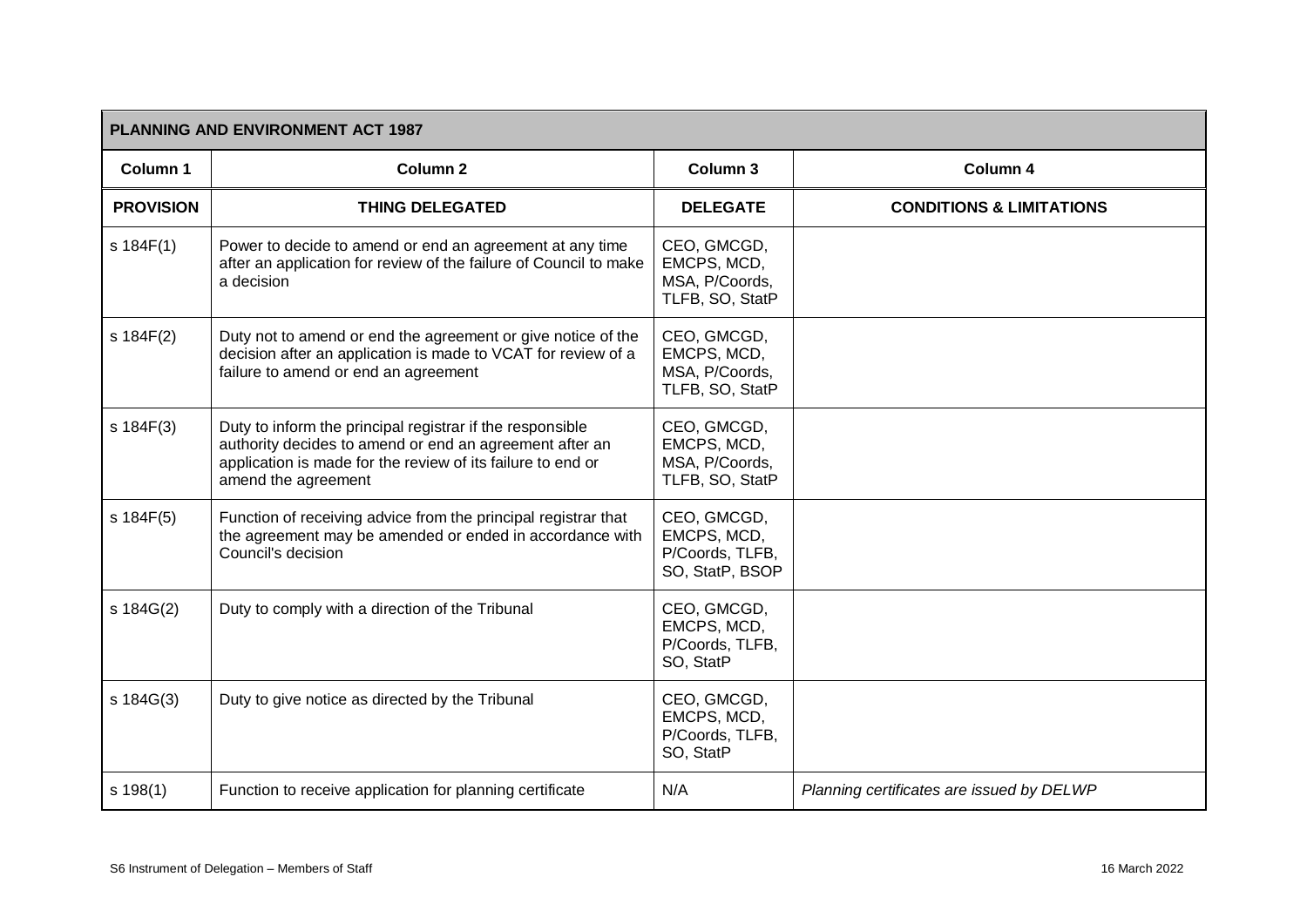| PLANNING AND ENVIRONMENT ACT 1987 |                                                                                                                                                            |                                                                              |                                                            |  |
|-----------------------------------|------------------------------------------------------------------------------------------------------------------------------------------------------------|------------------------------------------------------------------------------|------------------------------------------------------------|--|
| Column 1                          | <b>Column 2</b>                                                                                                                                            | Column 3                                                                     | Column 4                                                   |  |
| <b>PROVISION</b>                  | <b>THING DELEGATED</b>                                                                                                                                     | <b>DELEGATE</b>                                                              | <b>CONDITIONS &amp; LIMITATIONS</b>                        |  |
| s 199(1)                          | Duty to give planning certificate to applicant                                                                                                             | N/A                                                                          | Planning certificates are issued by DELWP                  |  |
| s 201(1)                          | Function of receiving application for declaration of underlying<br>zoning                                                                                  | CEO, GMCGD,<br>EMCPS, MCD,<br>P/Coords, TLFB,<br>SO, StatP                   |                                                            |  |
| s 201(3)                          | Duty to make declaration                                                                                                                                   | CEO, GMCGD,<br>EMCPS, MCD,<br>MSA, HoCs,<br>P/Coords, TLFB,<br><b>StratP</b> | Only if the Planning Scheme shows the underlying<br>zoning |  |
|                                   | Power to decide, in relation to any planning scheme or permit,<br>that a specified thing has or has not been done to the<br>satisfaction of Council        | CEO, GMCGD,<br>EMCPS, MCD                                                    |                                                            |  |
|                                   | Power, in relation to any planning scheme or permit, to<br>consent or refuse to consent to any matter which requires the<br>consent or approval of Council | CEO, GMCGD,<br><b>EMCPS, MCD</b>                                             |                                                            |  |
|                                   | Power to approve any plan or any amendment to a plan or<br>other document in accordance with a provision of a planning<br>scheme or condition in a permit  | CEO, GMCGD,<br>EMCPS, MCD                                                    |                                                            |  |
|                                   | Power to give written authorisation in accordance with a<br>provision of a planning scheme                                                                 | CEO, GMCGD,<br>EMCPS, MCD                                                    |                                                            |  |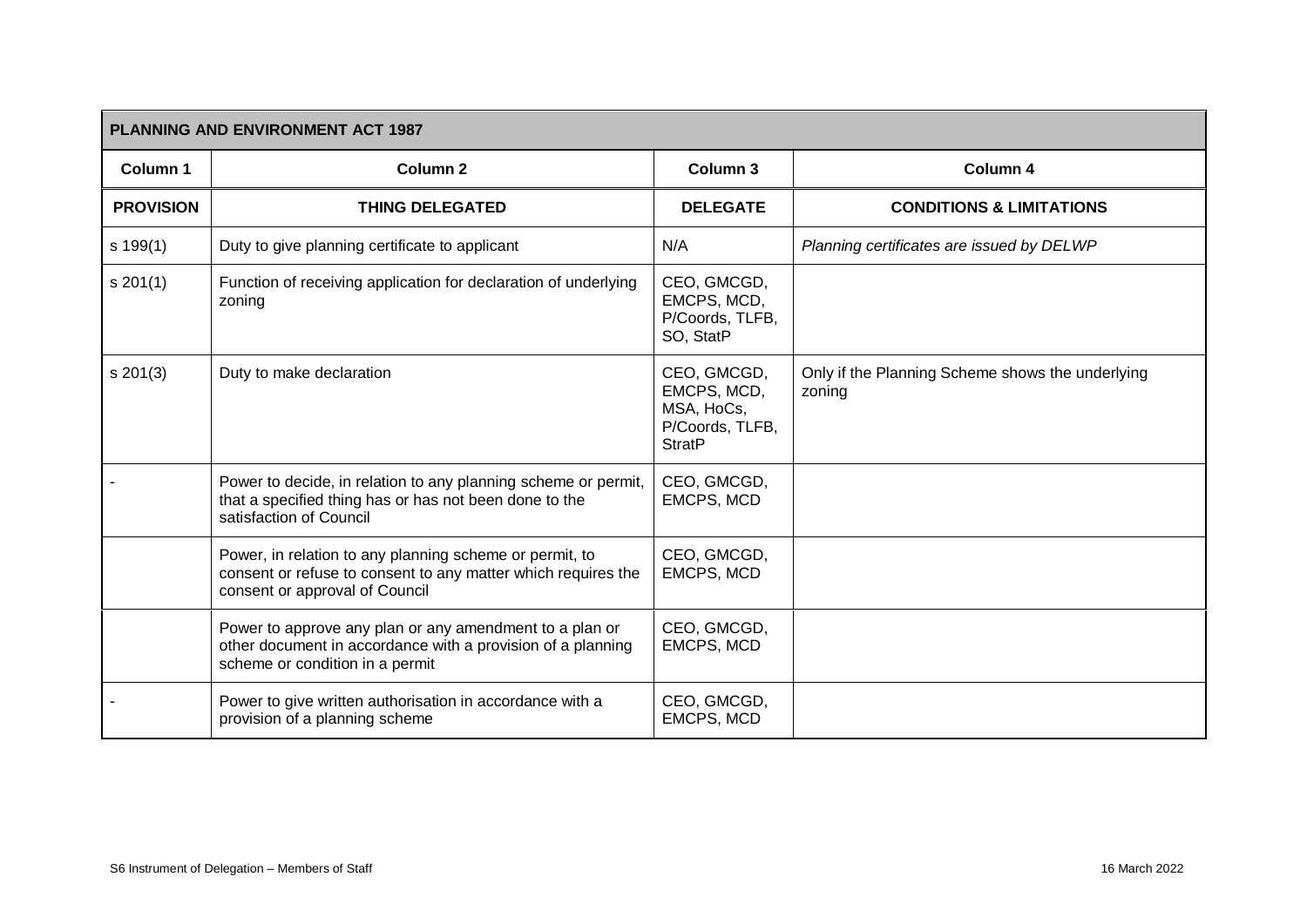| <b>PLANNING AND ENVIRONMENT ACT 1987</b> |                                                                                                                          |                                                            |                                     |  |
|------------------------------------------|--------------------------------------------------------------------------------------------------------------------------|------------------------------------------------------------|-------------------------------------|--|
| Column 1                                 | Column 2                                                                                                                 | Column 3                                                   | Column 4                            |  |
| <b>PROVISION</b>                         | <b>THING DELEGATED</b>                                                                                                   | <b>DELEGATE</b>                                            | <b>CONDITIONS &amp; LIMITATIONS</b> |  |
| s 201UAB(1)                              | Function of providing the Victoria Planning Authority with<br>information relating to any land within municipal district | CEO, GMCGD,<br>EMCPS, MCD,<br>MSA, HoCs,<br>P/Coords, TLFB |                                     |  |
| s 201UAB(2)                              | Duty to provide the Victoria Planning Authority with<br>information requested under s 201UAB(1) as soon as<br>possible   | CEO, GMCGD,<br>EMCPS, MCD,<br>MSA, HoCs,<br>P/Coords, TLFB |                                     |  |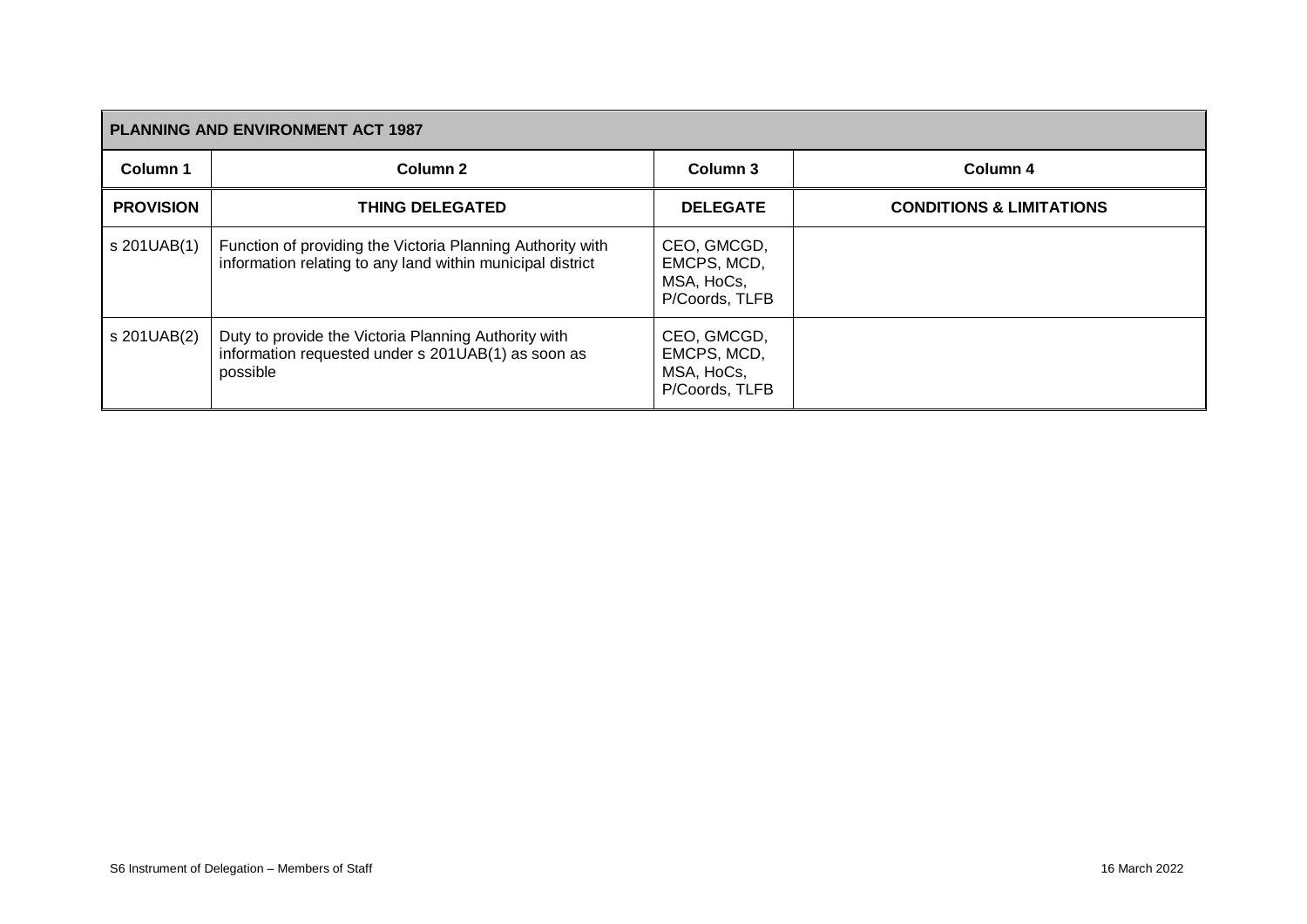| <b>RESIDENTIAL TENANCIES ACT 1997</b> |                                                                                                                                                   |                 |                                     |
|---------------------------------------|---------------------------------------------------------------------------------------------------------------------------------------------------|-----------------|-------------------------------------|
| Column 1                              | Column <sub>2</sub>                                                                                                                               | Column 3        | Column 4                            |
| <b>PROVISION</b>                      | <b>THING DELEGATED</b>                                                                                                                            | <b>DELEGATE</b> | <b>CONDITIONS &amp; LIMITATIONS</b> |
| s 518F                                | Power to issue notice to caravan park regarding emergency<br>management plan if determined that the plan does not comply<br>with the requirements | N/A             | <b>Refers to Caravan Parks</b>      |
| s 522(1)                              | Power to give a compliance notice to a person                                                                                                     | N/A             | <b>Refers to Caravan Parks</b>      |
| s 525(2)                              | Power to authorise an officer to exercise powers in s 526<br>(either generally or in a particular case)                                           | N/A             | <b>Refers to Caravan Parks</b>      |
| s 525(4)                              | Duty to issue identity card to authorised officers                                                                                                | N/A             | <b>Refers to Caravan Parks</b>      |
| s 526(5)                              | Duty to keep record of entry by authorised officer under s 526                                                                                    | N/A             | <b>Refers to Caravan Parks</b>      |
| s 526A(3)                             | Function of receiving report of inspection                                                                                                        | N/A             | <b>Refers to Caravan Parks</b>      |
| s 527                                 | Power to authorise a person to institute proceedings (either<br>generally or in a particular case)                                                | N/A             | <b>Refers to Caravan Parks</b>      |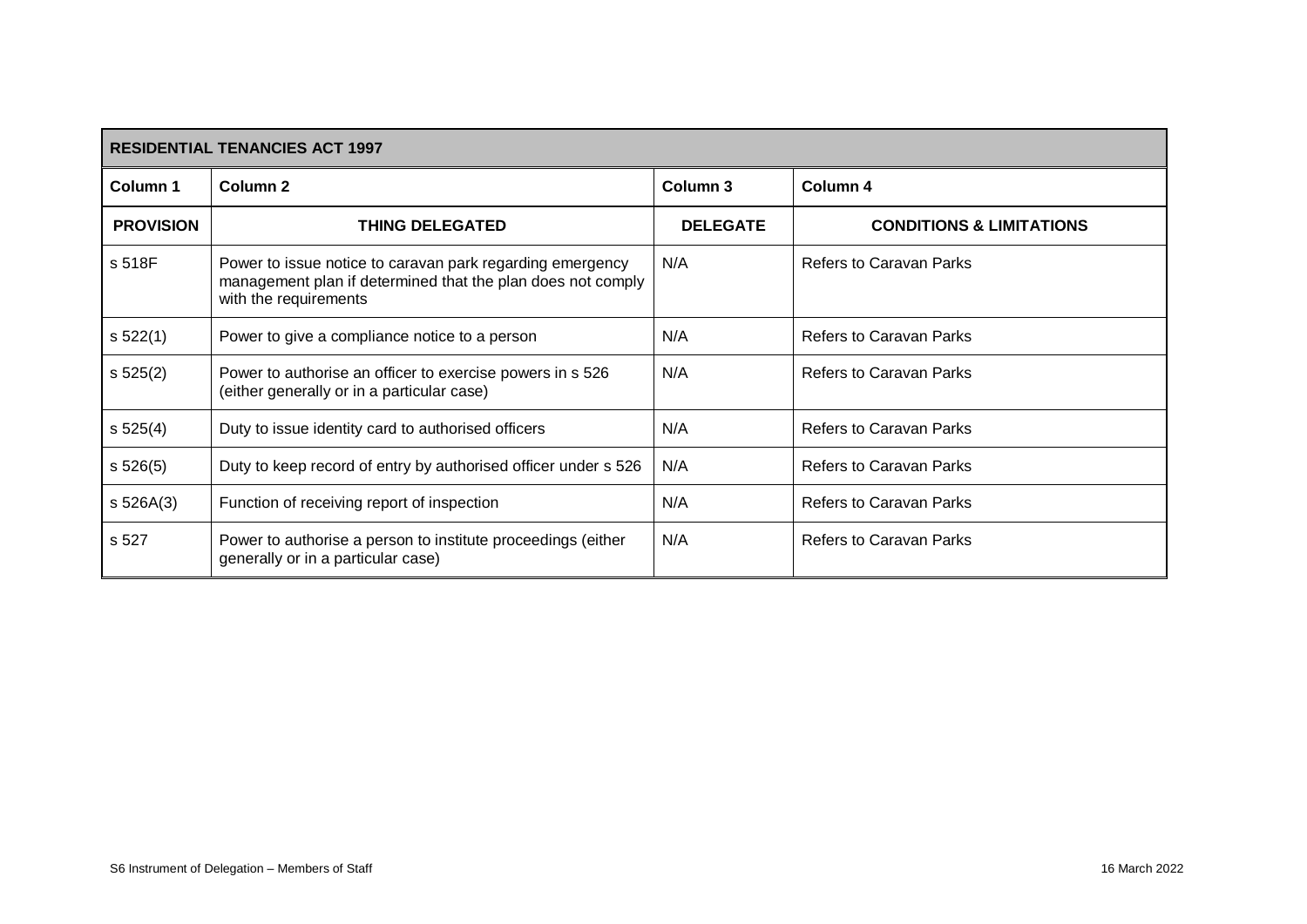| <b>ROAD MANAGEMENT ACT 2004</b> |                                                                                                        |                                           |                                                                                                             |  |
|---------------------------------|--------------------------------------------------------------------------------------------------------|-------------------------------------------|-------------------------------------------------------------------------------------------------------------|--|
| <b>Column 1</b>                 | Column <sub>2</sub>                                                                                    | Column 3                                  | Column 4                                                                                                    |  |
| <b>PROVISION</b>                | <b>THING DELEGATED</b>                                                                                 | <b>DELEGATE</b>                           | <b>CONDITIONS &amp; LIMITATIONS</b>                                                                         |  |
| s 11(1)                         | Power to declare a road by publishing a notice in the<br><b>Government Gazette</b>                     | CEO, GMCOI,<br>EMPA, APPM,<br>HoAM        | Must obtain consent in circumstances specified in section<br>11(2)                                          |  |
| s 11(8)                         | Power to name a road or change the name of a road by<br>publishing notice in Government Gazette        | CEO, GMGOC                                | Must be exercised in accordance with Council Policy on<br>place naming and State Naming Rules               |  |
| s $11(9)(b)$                    | Duty to advise Registrar                                                                               | CEO, GMGOC,<br>MGOP, HoGov                | "Registrar" means the Registrar of Geographic Names                                                         |  |
| s 11(10)                        | Duty to inform Secretary to Department of Environment,<br>Land, Water and Planning of declaration etc. | CEO, EMPA,<br>APPM, HoAM                  | Subject to section 11(10A)                                                                                  |  |
| s 11(10A)                       | Duty to inform Secretary to Department of Environment,<br>Land, Water and Planning or nominated person | CEO, EMPA,<br>APPM, HoAM                  | Where Council is the coordinating road authority                                                            |  |
| s 12(2)                         | Power to discontinue road or part of a road                                                            | N/A                                       | Where Council is the coordinating road authority                                                            |  |
| s 12(4)                         | Duty to publish, and provide copy, notice of proposed<br>discontinuance                                | CEO, GMCOI,<br>EMPA, HoAM,<br>HoPWO, TLPO | Power of coordinating road authority where it is the<br>discontinuing body<br>Unless section 12(11) applies |  |
| s 12(5)                         | Duty to consider written submissions received within 28 days<br>of notice                              | N/A                                       | Duty of coordinating road authority where it is the<br>discontinuing body<br>Unless section 12(11) applies  |  |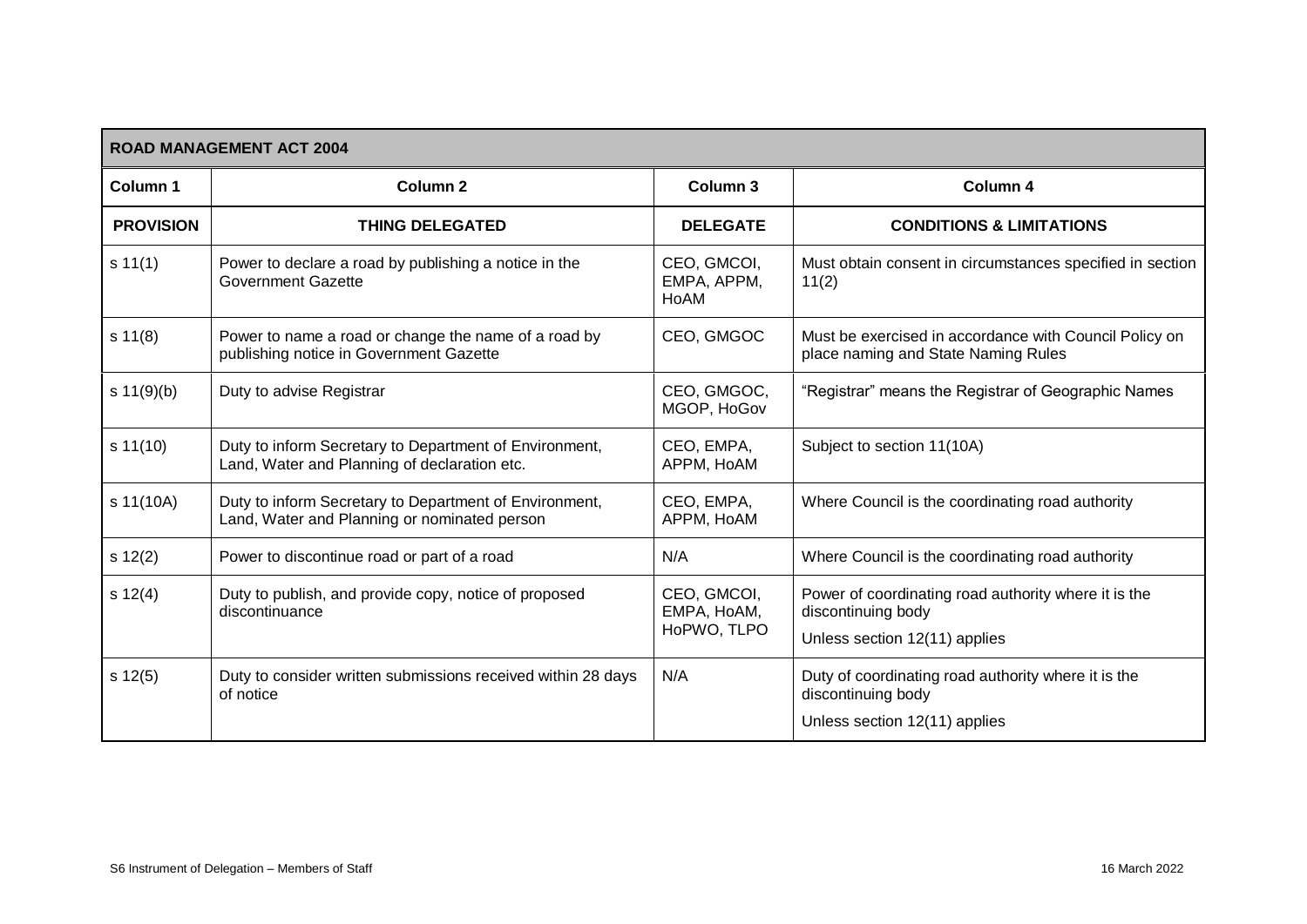|                  | <b>ROAD MANAGEMENT ACT 2004</b>                                                                                                                                                                                                                   |                                            |                                                                                                                                                                            |  |  |
|------------------|---------------------------------------------------------------------------------------------------------------------------------------------------------------------------------------------------------------------------------------------------|--------------------------------------------|----------------------------------------------------------------------------------------------------------------------------------------------------------------------------|--|--|
| Column 1         | Column <sub>2</sub>                                                                                                                                                                                                                               | Column 3                                   | Column 4                                                                                                                                                                   |  |  |
| <b>PROVISION</b> | <b>THING DELEGATED</b>                                                                                                                                                                                                                            | <b>DELEGATE</b>                            | <b>CONDITIONS &amp; LIMITATIONS</b>                                                                                                                                        |  |  |
| s 12(6)          | Function of hearing a person in support of their written<br>submission                                                                                                                                                                            | N/A                                        | Function of coordinating road authority where it is the<br>discontinuing body<br>Unless section 12(11) applies                                                             |  |  |
| s 12(7)          | Duty to fix day, time and place of meeting under s 12(6) and<br>to give notice                                                                                                                                                                    | CEO, GMCOI,<br>EMPA, HoAM,<br>HoPWO, TLPO  | Duty of coordinating road authority where it is the<br>discontinuing body<br>Unless section 12(11) applies                                                                 |  |  |
| $s$ 12(10)       | Duty to notify of decision made                                                                                                                                                                                                                   | CEO, GMCOI,<br>EMPA, HoAM,<br>HoPWO, TLPO  | Duty of coordinating road authority where it is the<br>discontinuing body<br>Does not apply where an exemption is specified by the<br>regulations or given by the Minister |  |  |
| s 13(1)          | Power to fix a boundary of a road by publishing notice in<br><b>Government Gazette</b>                                                                                                                                                            | CEO, GMCOI,<br>EMPA, HoAM,<br><b>HoPWO</b> | Power of coordinating road authority and obtain consent<br>under section 13(3) and section 13(4) as appropriate                                                            |  |  |
| s 14(4)          | Function of receiving notice from the Head, Transport for<br>Victoria                                                                                                                                                                             | CEO, GMCOI,<br>EMPA, APPM,<br>HoAM         |                                                                                                                                                                            |  |  |
| s 14(7)          | Power to appeal against decision of the Head, Transport for<br>Victoria                                                                                                                                                                           | CEO, GMCOI                                 |                                                                                                                                                                            |  |  |
| s 15(1)          | Power to enter into arrangement with another road authority,<br>utility or a provider of public transport to transfer a road<br>management function of the road authority to the other road<br>authority, utility or provider of public transport | CEO, GMCOI                                 |                                                                                                                                                                            |  |  |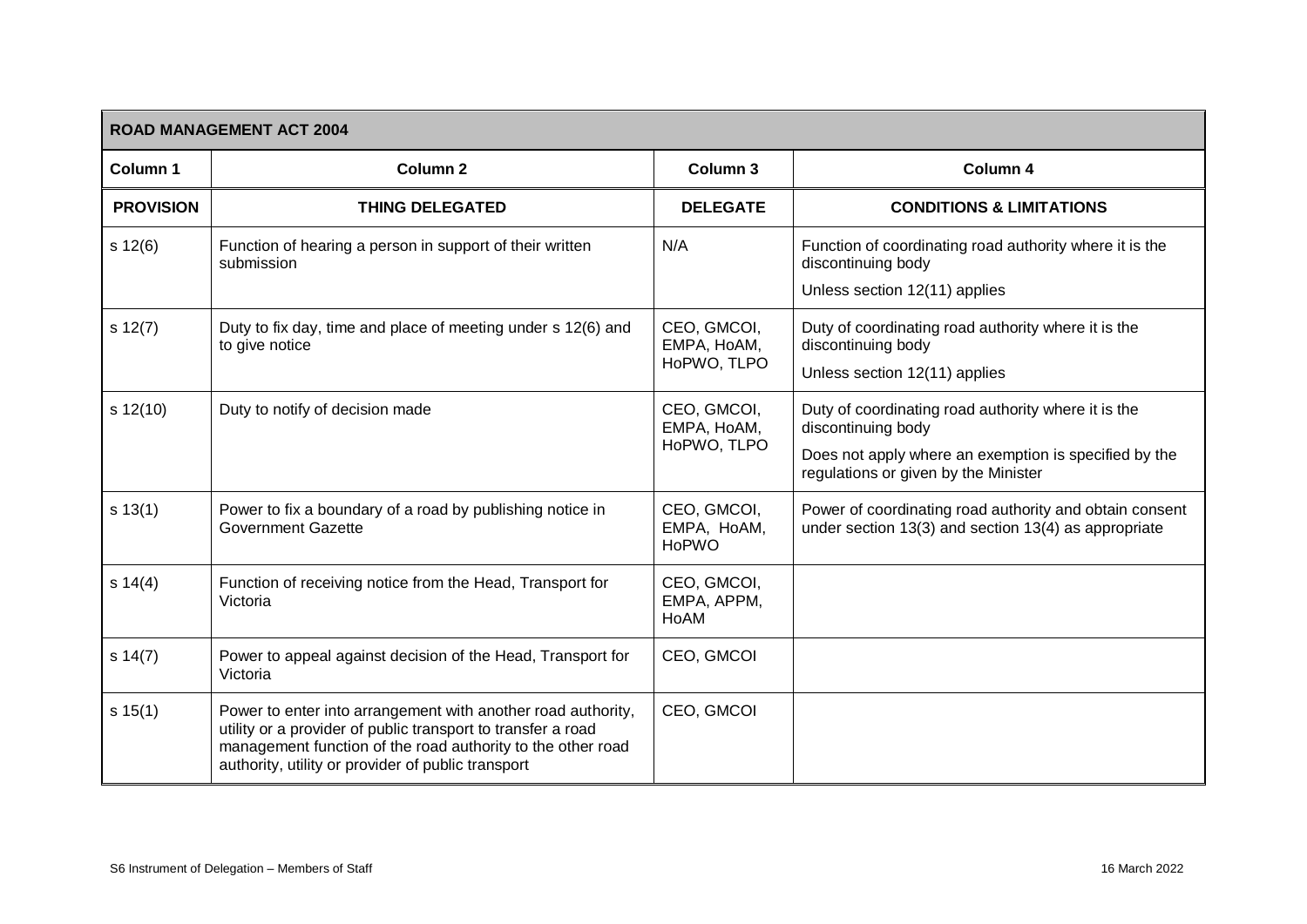| <b>ROAD MANAGEMENT ACT 2004</b> |                                                                                                                               |                                    |                                                  |  |
|---------------------------------|-------------------------------------------------------------------------------------------------------------------------------|------------------------------------|--------------------------------------------------|--|
| Column 1                        | Column <sub>2</sub>                                                                                                           | Column 3                           | Column 4                                         |  |
| <b>PROVISION</b>                | <b>THING DELEGATED</b>                                                                                                        | <b>DELEGATE</b>                    | <b>CONDITIONS &amp; LIMITATIONS</b>              |  |
| s 15(1A)                        | Power to enter into arrangement with a utility to transfer a<br>road management function of the utility to the road authority | CEO, GMCOI                         |                                                  |  |
| s 15(2)                         | Duty to include details of arrangement in public roads register                                                               | CEO, GMCOI,<br>EMPA, APPM,<br>HoAM |                                                  |  |
| s 16(7)                         | Power to enter into an arrangement under s 15                                                                                 | CEO, GMCOI                         |                                                  |  |
| s 16(8)                         | Duty to enter details of determination in public roads register                                                               | CEO, GMCOI,<br>EMPA, APPM,<br>HoAM |                                                  |  |
| s 17(2)                         | Duty to register public road in public roads register                                                                         | CEO, GMCOI,<br>EMPA, APPM,<br>HoAM | Where Council is the coordinating road authority |  |
| $s \ 17(3)$                     | Power to decide that a road is reasonably required for general<br>public use                                                  | CEO, GMCOI,<br><b>EMPA</b>         | Where Council is the coordinating road authority |  |
| $s \ 17(3)$                     | Duty to register a road reasonably required for general public<br>use in public roads register                                | CEO, GMCOI,<br>EMPA, APPM,<br>HoAM | Where Council is the coordinating road authority |  |
| s 17(4)                         | Power to decide that a road is no longer reasonably required<br>for general public use                                        | N/A                                | Where Council is the coordinating road authority |  |
| s 17(4)                         | Duty to remove road no longer reasonably required for<br>general public use from public roads register                        | CEO, GMCOI,<br>EMPA, APPM,<br>HoAM | Where Council is the coordinating road authority |  |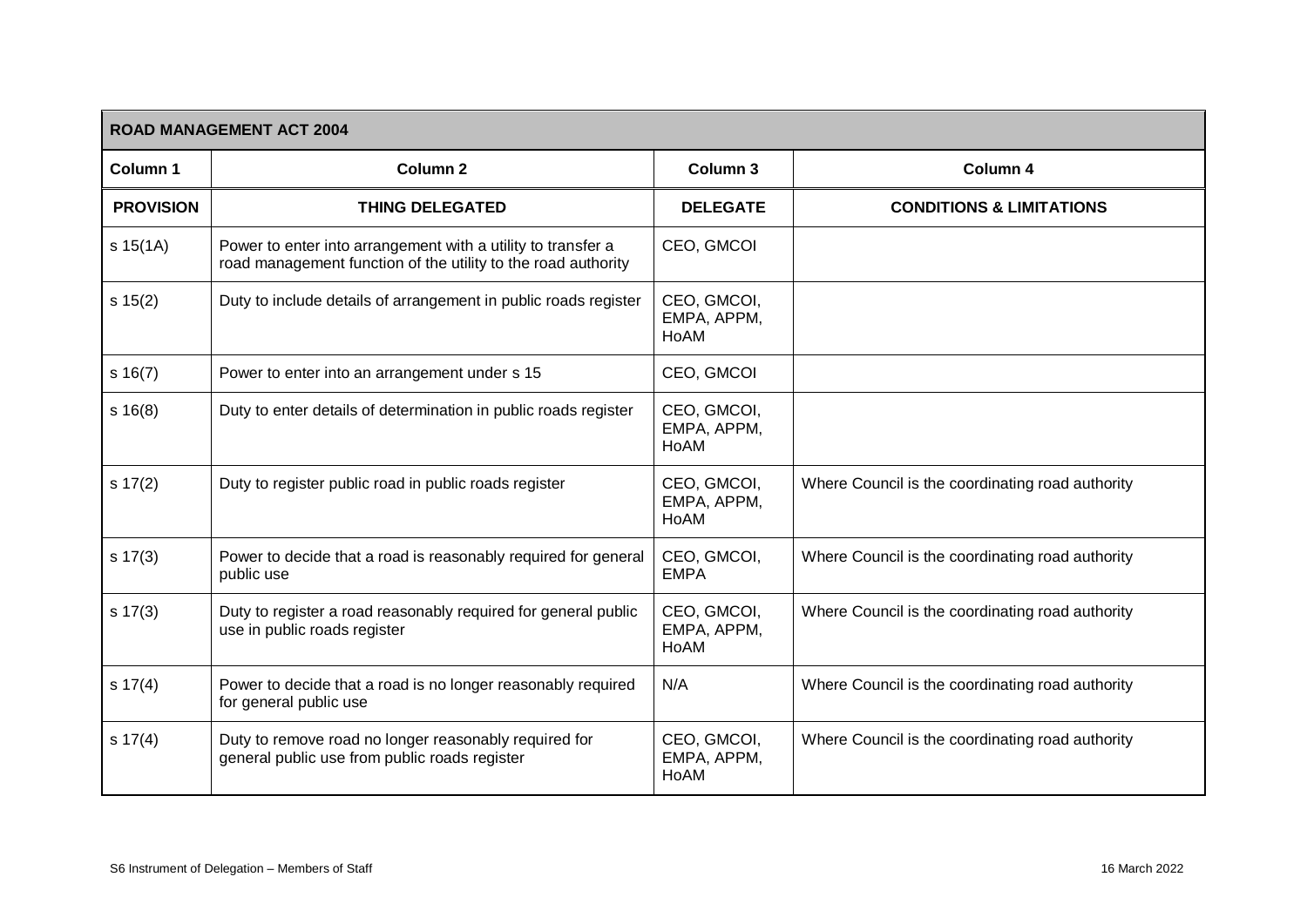|                  | <b>ROAD MANAGEMENT ACT 2004</b>                                                                            |                                    |                                                                                                                        |  |  |
|------------------|------------------------------------------------------------------------------------------------------------|------------------------------------|------------------------------------------------------------------------------------------------------------------------|--|--|
| Column 1         | <b>Column 2</b>                                                                                            | Column 3                           | Column 4                                                                                                               |  |  |
| <b>PROVISION</b> | <b>THING DELEGATED</b>                                                                                     | <b>DELEGATE</b>                    | <b>CONDITIONS &amp; LIMITATIONS</b>                                                                                    |  |  |
| s 18(1)          | Power to designate ancillary area                                                                          | CEO, GMCOI,<br><b>EMPA</b>         | Where Council is the coordinating road authority, and<br>obtain consent in circumstances specified in section<br>18(2) |  |  |
| s 18(3)          | Duty to record designation in public roads register                                                        | CEO, GMCOI,<br>EMPA, APPM,<br>HoAM | Where Council is the coordinating road authority                                                                       |  |  |
| s 19(1)          | Duty to keep register of public roads in respect of which it is<br>the coordinating road authority         | CEO, GMCOI,<br>EMPA, APPM,<br>HoAM |                                                                                                                        |  |  |
| s 19(4)          | Duty to specify details of discontinuance in public roads<br>register                                      | CEO, GMCOI,<br>EMPA, APPM,<br>HoAM |                                                                                                                        |  |  |
| s 19(5)          | Duty to ensure public roads register is available for public<br>inspection                                 | CEO, GMCOI,<br>EMPA, APPM,<br>HoAM |                                                                                                                        |  |  |
| s 21             | Function of replying to request for information or advice                                                  | CEO, GMCOI,<br>EMPA, APPM,<br>HoAM | Obtain consent in circumstances specified in section<br>11(2)                                                          |  |  |
| s 22(2)          | Function of commenting on proposed direction                                                               | CEO, GMCOI,<br>EMPA, APPM,<br>HoAM |                                                                                                                        |  |  |
| s 22(4)          | Duty to publish a copy or summary of any direction made<br>under s 22 by the Minister in its annual report | CEO, GMCOI,<br>EMPA, APPM,<br>HoAM |                                                                                                                        |  |  |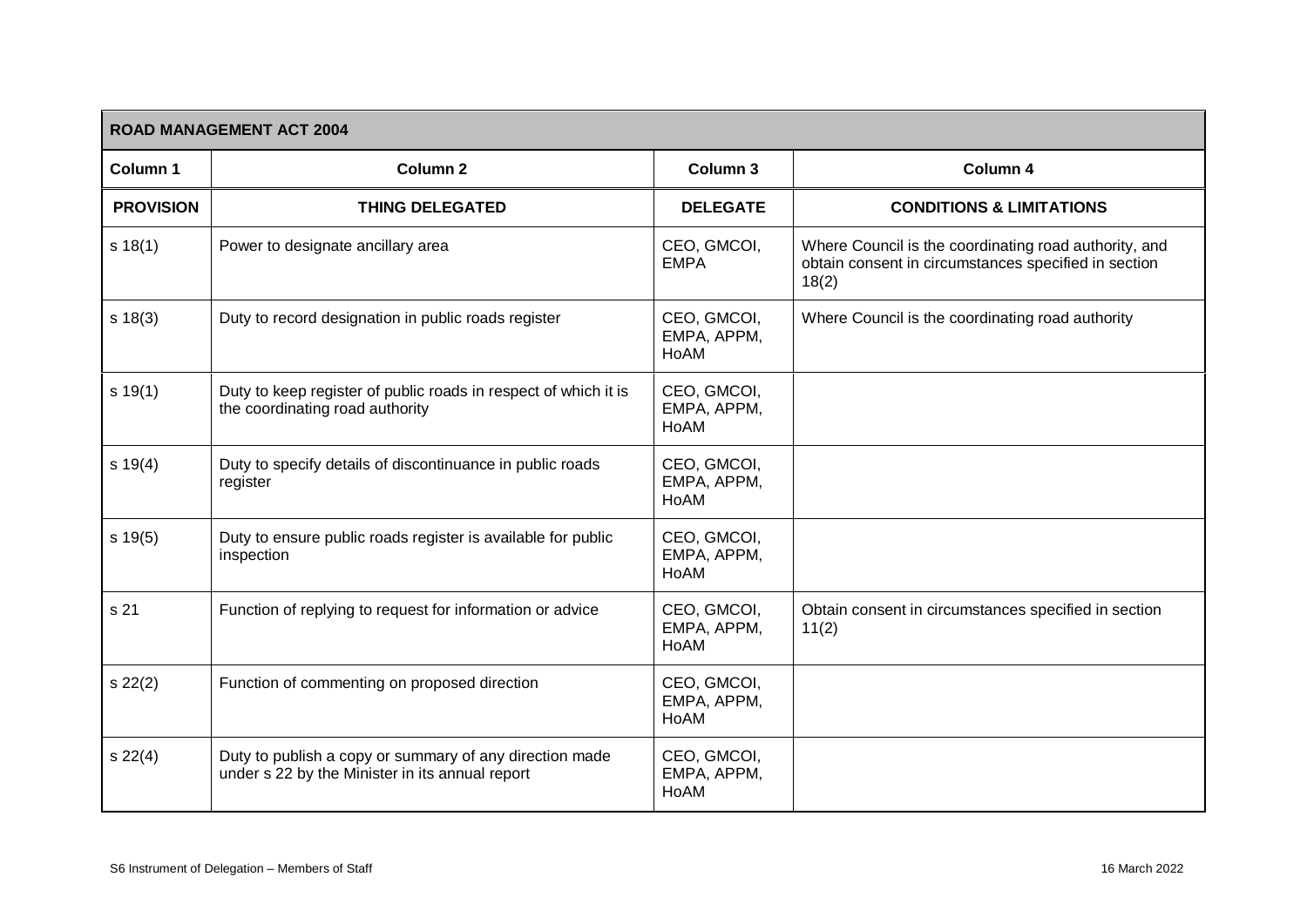| <b>ROAD MANAGEMENT ACT 2004</b> |                                                                                                                 |                                    |                                                                                                                                                     |  |
|---------------------------------|-----------------------------------------------------------------------------------------------------------------|------------------------------------|-----------------------------------------------------------------------------------------------------------------------------------------------------|--|
| Column 1                        | Column <sub>2</sub>                                                                                             | Column 3                           | Column 4                                                                                                                                            |  |
| <b>PROVISION</b>                | <b>THING DELEGATED</b>                                                                                          | <b>DELEGATE</b>                    | <b>CONDITIONS &amp; LIMITATIONS</b>                                                                                                                 |  |
| $s\,22(5)$                      | Duty to give effect to a direction under s 22                                                                   | CEO, GMCOI,<br>EMPA, APPM,<br>HoAM |                                                                                                                                                     |  |
| $s\,40(1)$                      | Duty to inspect, maintain and repair a public road                                                              | CEO, GMCOI,<br>EMPA, APPM,<br>HoAM |                                                                                                                                                     |  |
| $s\,40(5)$                      | Power to inspect, maintain and repair a road which is not a<br>public road                                      | CEO, GMCOI,<br>EMPA, APPM,<br>HoAM |                                                                                                                                                     |  |
| $s\,41(1)$                      | Power to determine the standard of construction, inspection,<br>maintenance and repair                          | CEO, GMCOI,<br>EMPA, APPM,<br>HoAM |                                                                                                                                                     |  |
| $s\,42(1)$                      | Power to declare a public road as a controlled access road                                                      | CEO, GMCOI                         | Power of coordinating road authority and schedule 2 also<br>applies                                                                                 |  |
| $s\,42(2)$                      | Power to amend or revoke declaration by notice published in<br><b>Government Gazette</b>                        | CEO, GMCOI,<br><b>EMPA</b>         | Power of coordinating road authority and schedule 2 also<br>applies                                                                                 |  |
| $s$ 42A(3)                      | Duty to consult with Head, Transport for Victoria and Minister<br>for Local Government before road is specified | CEO, GMCOI,<br>EMPA, APPM,<br>HoAM | Where Council is the coordinating road authority<br>If road is a municipal road or part thereof                                                     |  |
| $s$ 42A(4)                      | Power to approve Minister's decision to specify a road as a<br>specified freight road                           | CEO, GMCOI                         | Where Council is the coordinating road authority<br>If road is a municipal road or part thereof and where road<br>is to be specified a freight road |  |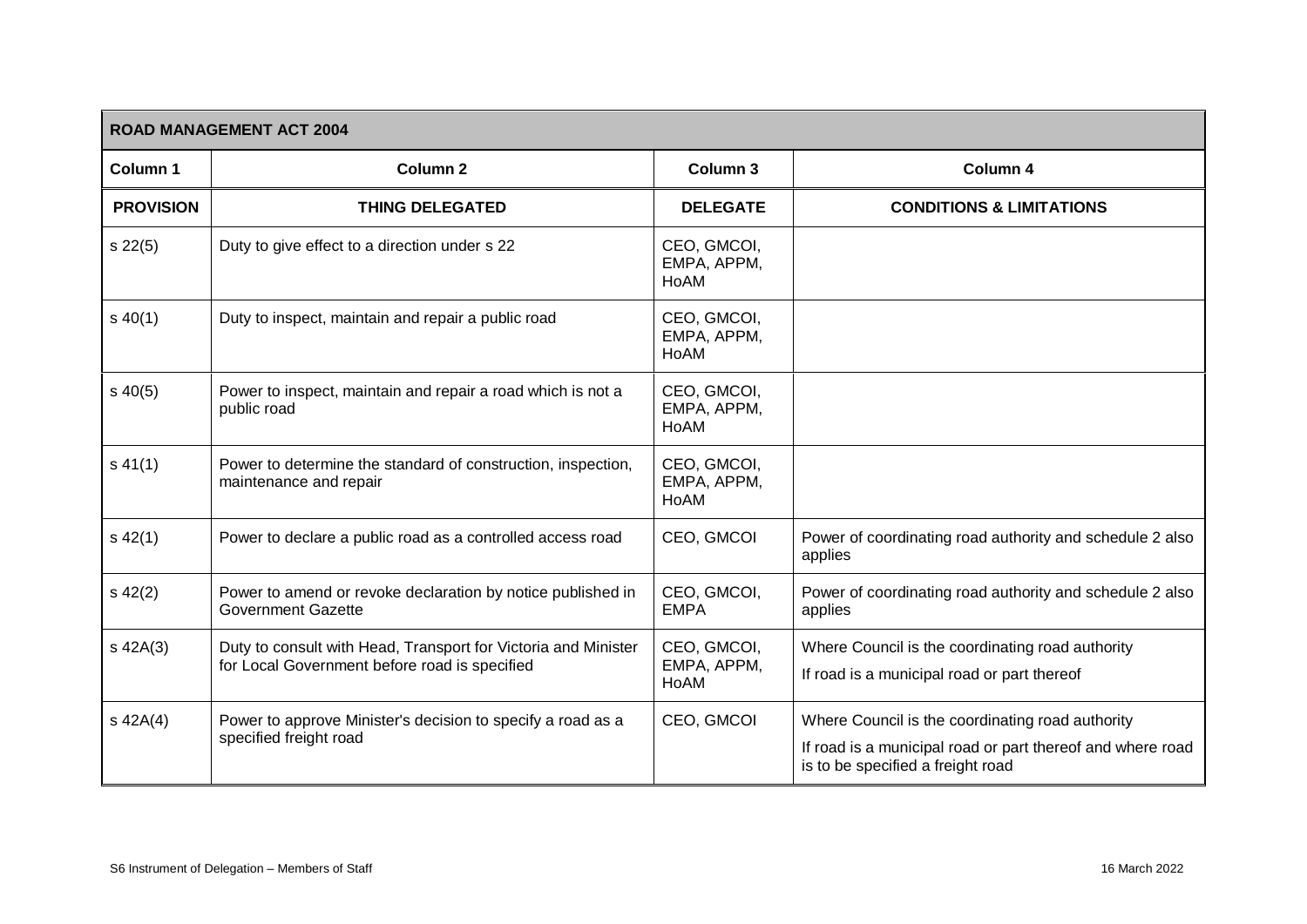| <b>ROAD MANAGEMENT ACT 2004</b> |                                                                                                                                                                                              |                                    |                                                                                             |  |
|---------------------------------|----------------------------------------------------------------------------------------------------------------------------------------------------------------------------------------------|------------------------------------|---------------------------------------------------------------------------------------------|--|
| Column 1                        | Column <sub>2</sub>                                                                                                                                                                          | Column 3                           | Column 4                                                                                    |  |
| <b>PROVISION</b>                | <b>THING DELEGATED</b>                                                                                                                                                                       | <b>DELEGATE</b>                    | <b>CONDITIONS &amp; LIMITATIONS</b>                                                         |  |
| s 48EA                          | Duty to notify the owner or occupier of land and provider of<br>public transport on which rail infrastructure or rolling stock is<br>located (and any relevant provider of public transport) | CEO, GMCOI,<br>EMPA, APPM,<br>HoAM | Where Council is the responsible road authority,<br>infrastructure manager or works manager |  |
| s 48M(3)                        | Function of consulting with the relevant authority for purposes<br>of developing guidelines under s 48M                                                                                      | CEO, GMCOI,<br>EMPA, APPM,<br>HoAM |                                                                                             |  |
| s 49                            | Power to develop and publish a road management plan                                                                                                                                          | CEO, GMCOI,<br>EMPA, APPM,<br>HoAM |                                                                                             |  |
| s 51                            | Power to determine standards by incorporating the standards<br>in a road management plan                                                                                                     | CEO, GMCOI,<br>EMPA, APPM,<br>HoAM |                                                                                             |  |
| s 53(2)                         | Power to cause notice to be published in Government<br>Gazette of amendment etc of document in road management<br>plan                                                                       | CEO, GMCOI,<br>EMPA, APPM,<br>HoAM |                                                                                             |  |
| s 54(2)                         | Duty to give notice of proposal to make a road management<br>plan                                                                                                                            | CEO, GMCOI,<br><b>EMPA</b>         |                                                                                             |  |
| s 54(5)                         | Duty to conduct a review of road management plan at<br>prescribed intervals                                                                                                                  | CEO, GMCOI,<br><b>EMPA</b>         |                                                                                             |  |
| s 54(6)                         | Power to amend road management plan                                                                                                                                                          | CEO, GMCOI,<br><b>EMPA</b>         |                                                                                             |  |
| s 54(7)                         | Duty to incorporate the amendments into the road<br>management plan                                                                                                                          | CEO, GMCOI,<br><b>EMPA</b>         |                                                                                             |  |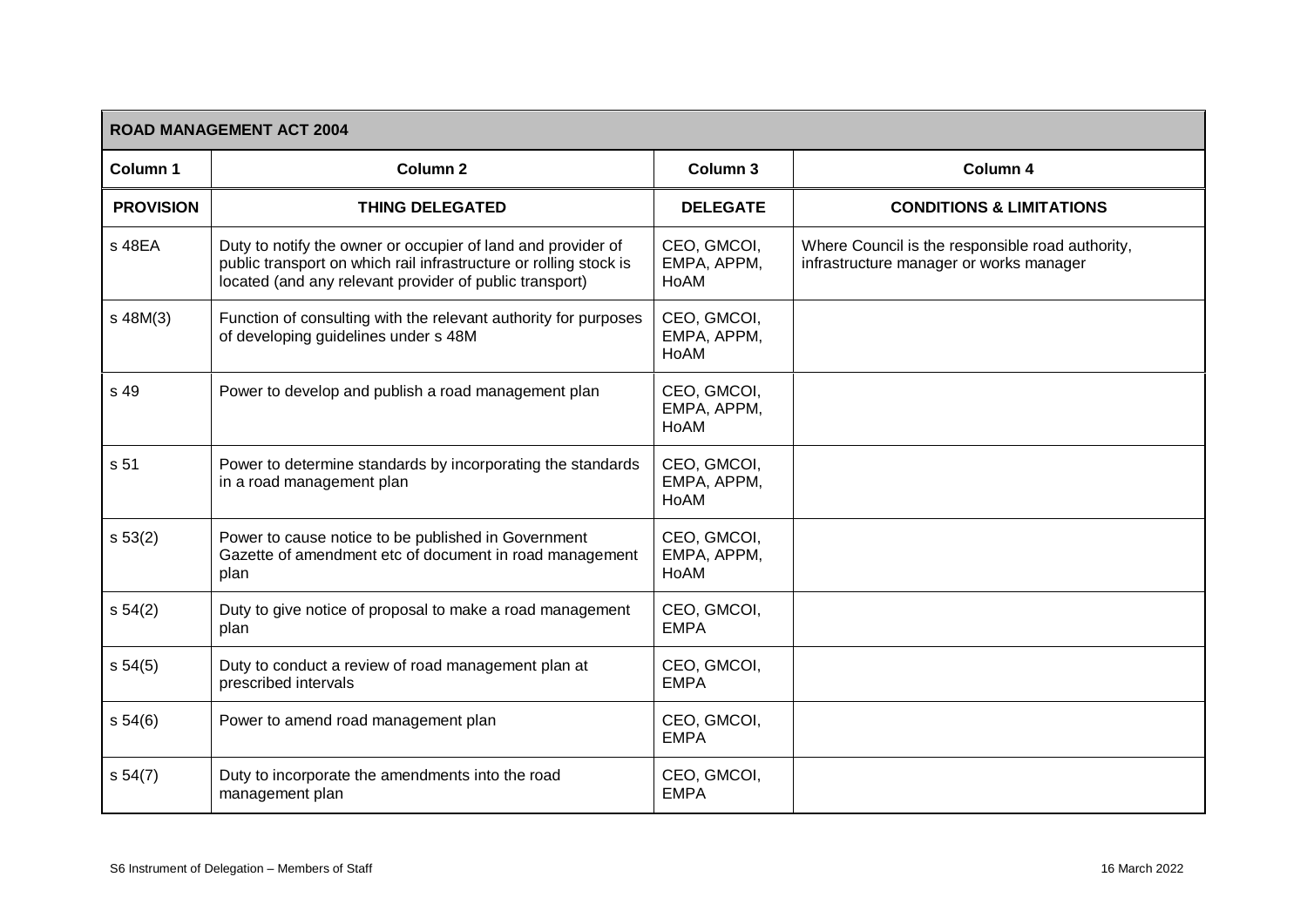|                  | <b>ROAD MANAGEMENT ACT 2004</b>                                                                         |                                    |                                                                 |  |  |
|------------------|---------------------------------------------------------------------------------------------------------|------------------------------------|-----------------------------------------------------------------|--|--|
| Column 1         | Column <sub>2</sub>                                                                                     | Column 3                           | Column 4                                                        |  |  |
| <b>PROVISION</b> | <b>THING DELEGATED</b>                                                                                  | <b>DELEGATE</b>                    | <b>CONDITIONS &amp; LIMITATIONS</b>                             |  |  |
| s 55(1)          | Duty to cause notice of road management plan to be<br>published in Government Gazette and newspaper     | CEO, GMCOI,<br><b>EMPA</b>         |                                                                 |  |  |
| s 63(1)          | Power to consent to conduct of works on road                                                            | CEO, GMCOI,<br>EMPA, APPM,<br>HoAM | Where Council is the coordinating road authority                |  |  |
| s 63(2)(e)       | Power to conduct or to authorise the conduct of works in, on,<br>under or over a road in an emergency   | CEO, GMCOI,<br>EMPA, APPM,<br>HoAM | Where Council is the infrastructure manager                     |  |  |
| s64(1)           | Duty to comply with cl 13 of sch 7                                                                      | CEO, GMCOI,<br>EMPA, APPM,<br>HoAM | Where Council is the infrastructure manager or works<br>manager |  |  |
| s66(1)           | Power to consent to structure etc.                                                                      | CEO, GMCOI,<br>EMPA, APPM,<br>HoAM | Where Council is the coordinating road authority                |  |  |
| s 67(2)          | Function of receiving the name & address of the person<br>responsible for distributing the sign or bill | CEO, GMCOI,<br>EMPA, APPM,<br>HoAM | Where Council is the coordinating road authority                |  |  |
| s 67(3)          | Power to request information                                                                            | CEO, GMCOI,<br>EMPA, APPM,<br>HoAM | Where Council is the coordinating road authority                |  |  |
| s68(2)           | Power to request information                                                                            | CEO, GMCOI,<br>EMPA, APPM,<br>HoAM | Where Council is the coordinating road authority                |  |  |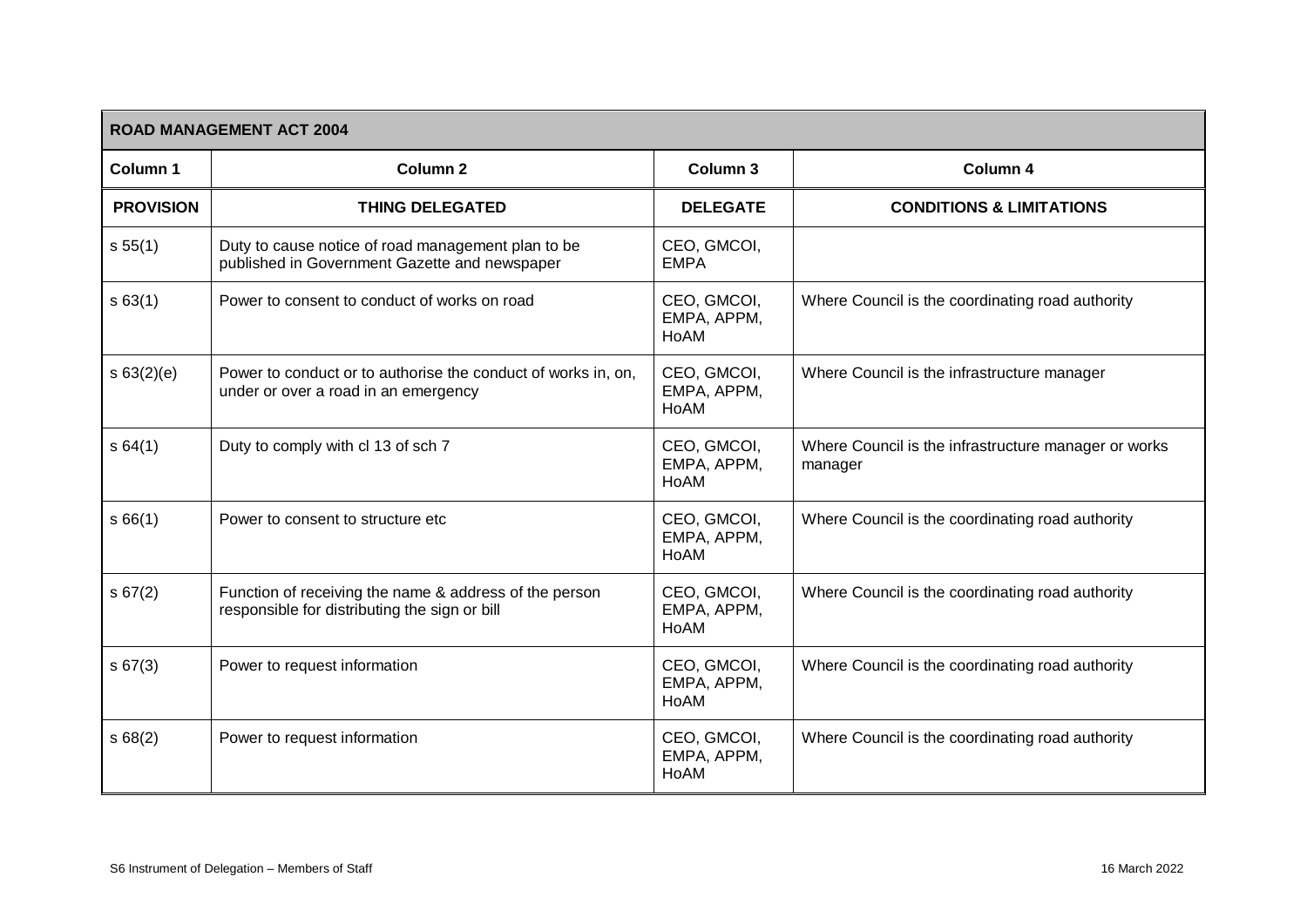| <b>ROAD MANAGEMENT ACT 2004</b> |                                                                                 |                                    |                                                                                                        |  |
|---------------------------------|---------------------------------------------------------------------------------|------------------------------------|--------------------------------------------------------------------------------------------------------|--|
| Column 1                        | Column <sub>2</sub>                                                             | Column 3                           | Column 4                                                                                               |  |
| <b>PROVISION</b>                | <b>THING DELEGATED</b>                                                          | <b>DELEGATE</b>                    | <b>CONDITIONS &amp; LIMITATIONS</b>                                                                    |  |
| s 71(3)                         | Power to appoint an authorised officer                                          | N/A                                | Authorised officers are appointed by the CEO                                                           |  |
| s 72(1)                         | Duty to issue an identity card to each authorised officer                       | CEO, GMCOI,<br><b>EMPA</b>         | Identity cards are issued to authorised officers under<br>section 224 of the Local Government Act 1989 |  |
| s 85                            | Function of receiving report from authorised officer                            | CEO, GMCOI,<br>EMPA, APPM,<br>HoAM |                                                                                                        |  |
| s 86                            | Duty to keep register re s 85 matters                                           | CEO, GMCOI,<br>EMPA, APPM,<br>HoAM |                                                                                                        |  |
| s 87(1)                         | Function of receiving complaints                                                | CEO, GMCOI,<br><b>EMPA</b>         |                                                                                                        |  |
| s 87(2)                         | Duty to investigate complaint and provide report                                | CEO, GMCOI,<br><b>EMPA</b>         |                                                                                                        |  |
| s 96                            | Power to authorise a person for the purpose of instituting<br>legal proceedings | N/A                                | Authorised officers are appointed by the CEO                                                           |  |
| s 112(2)                        | Power to recover damages in court                                               | CEO, GMCOI,<br><b>EMPA</b>         |                                                                                                        |  |
| s 116                           | Power to cause or carry out inspection                                          | CEO, GMCOI,<br>EMPA, APPM,<br>HoAM |                                                                                                        |  |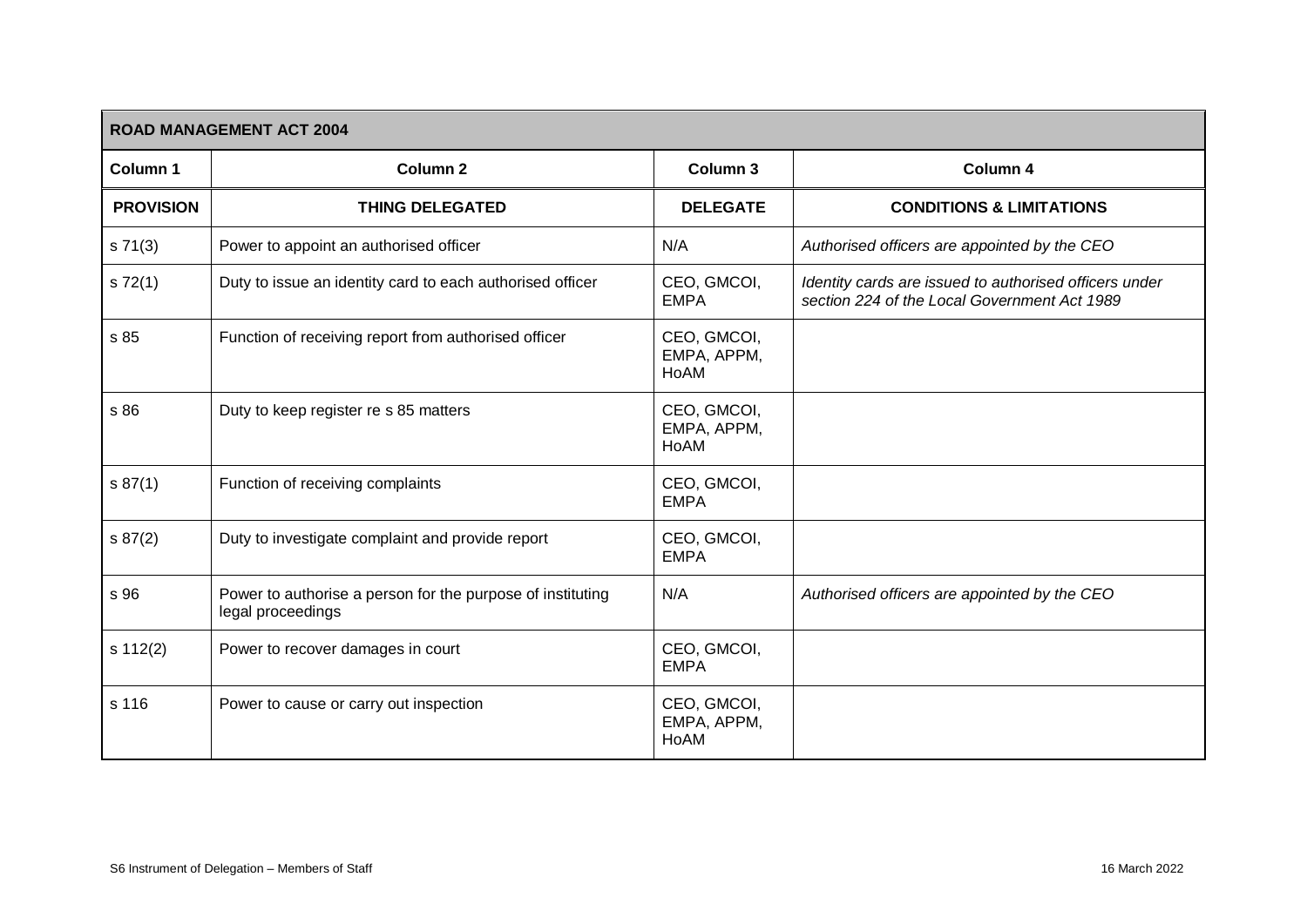| <b>ROAD MANAGEMENT ACT 2004</b> |                                                                                                                                            |                                    |                                     |
|---------------------------------|--------------------------------------------------------------------------------------------------------------------------------------------|------------------------------------|-------------------------------------|
| Column 1                        | Column <sub>2</sub>                                                                                                                        | Column 3                           | Column 4                            |
| <b>PROVISION</b>                | <b>THING DELEGATED</b>                                                                                                                     | <b>DELEGATE</b>                    | <b>CONDITIONS &amp; LIMITATIONS</b> |
| s 119(2)                        | Function of consulting with the Head, Transport for Victoria                                                                               | CEO, GMCOI,<br>EMPA, APPM,<br>HoAM |                                     |
| $s$ 120(1)                      | Power to exercise road management functions on an arterial<br>road (with the consent of the Head, Transport for Victoria)                  | CEO, GMCOI,<br>EMPA, APPM,<br>HoAM |                                     |
| $s$ 120(2)                      | Duty to seek consent of the Head, Transport for Victoria to<br>exercise road management functions before exercising power<br>in $s$ 120(1) | CEO, GMCOI,<br>EMPA, APPM,<br>HoAM |                                     |
| s 121(1)                        | Power to enter into an agreement in respect of works                                                                                       | CEO, GMCOI,<br><b>EMPA</b>         |                                     |
| s 122(1)                        | Power to charge and recover fees                                                                                                           | CEO, GMCOI,<br><b>EMPA</b>         |                                     |
| $s$ 123(1)                      | Power to charge for any service                                                                                                            | CEO, GMCOI,<br><b>EMPA</b>         |                                     |
| sch 2 cl 2(1)                   | Power to make a decision in respect of controlled access<br>roads                                                                          | CEO, GMCOI,<br><b>EMPA</b>         |                                     |
| sch 2 cl 3(1)                   | Duty to make policy about controlled access roads                                                                                          | CEO, GMCOI,<br><b>EMPA</b>         |                                     |
| sch 2 cl 3(2)                   | Power to amend, revoke or substitute policy about controlled<br>access roads                                                               | CEO, GMCOI,<br><b>EMPA</b>         |                                     |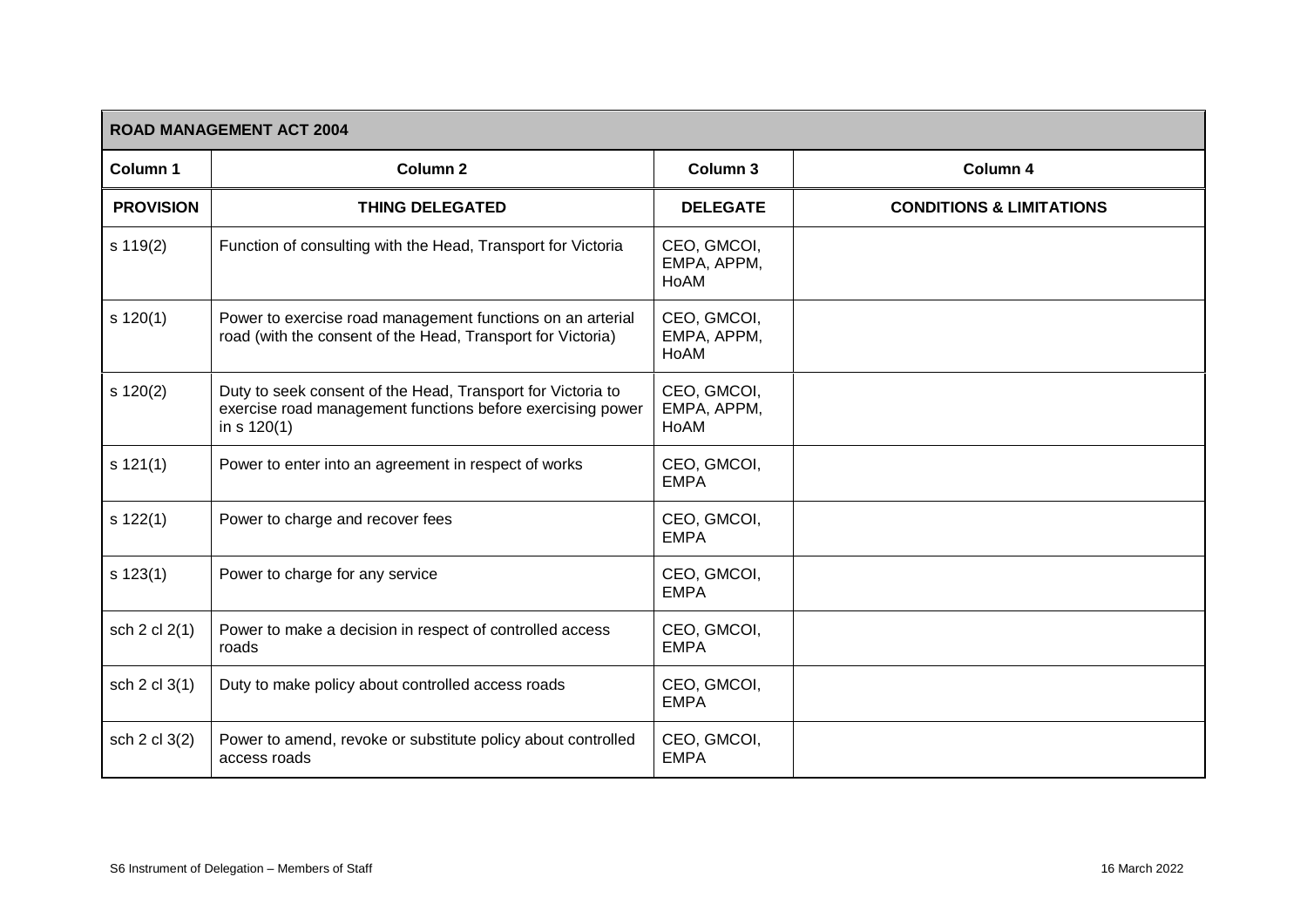| <b>ROAD MANAGEMENT ACT 2004</b> |                                                                                                                                                                                                                                                                                                                   |                                    |                                                                                                         |  |
|---------------------------------|-------------------------------------------------------------------------------------------------------------------------------------------------------------------------------------------------------------------------------------------------------------------------------------------------------------------|------------------------------------|---------------------------------------------------------------------------------------------------------|--|
| Column <sub>1</sub>             | Column <sub>2</sub>                                                                                                                                                                                                                                                                                               | Column 3                           | Column 4                                                                                                |  |
| <b>PROVISION</b>                | <b>THING DELEGATED</b>                                                                                                                                                                                                                                                                                            | <b>DELEGATE</b>                    | <b>CONDITIONS &amp; LIMITATIONS</b>                                                                     |  |
| sch 2 cl 4                      | Function of receiving details of proposal from the Head,<br><b>Transport for Victoria</b>                                                                                                                                                                                                                         | CEO, GMCOI,<br><b>EMPA</b>         |                                                                                                         |  |
| sch 2 cl 5                      | Duty to publish notice of declaration                                                                                                                                                                                                                                                                             | CEO, GMCOI,<br><b>EMPA</b>         |                                                                                                         |  |
| sch 7 cl 7(1)                   | Duty to give notice to relevant coordinating road authority of<br>proposed installation of non-road infrastructure or related<br>works on a road reserve                                                                                                                                                          | CEO, GMCOI,<br>EMPA, APPM,<br>HoAM | Where Council is the infrastructure manager or works<br>manager                                         |  |
| sch 7 cl 8(1)                   | Duty to give notice to any other infrastructure manager or<br>works manager responsible for any non-road infrastructure in<br>the area, that could be affected by any proposed installation<br>of infrastructure or related works on a road or road reserve of<br>any road                                        | CEO, GMCOI,<br>EMPA, APPM,<br>HoAM | Where Council is the infrastructure manager or works<br>manager                                         |  |
| sch 7 cl 9(1)                   | Duty to comply with request for information from a<br>coordinating road authority, an infrastructure manager or a<br>works manager responsible for existing or proposed<br>infrastructure in relation to the location of any non-road<br>infrastructure and technical advice or assistance in conduct of<br>works | CEO, GMCOI,<br>EMPA, APPM,<br>HoAM | Where Council is the infrastructure manager or works<br>manager responsible for non-road infrastructure |  |
| sch 7 cl 9(2)                   | Duty to give information to another infrastructure manager or<br>works manager where becomes aware any infrastructure or<br>works are not in the location shown on records, appear to be<br>in an unsafe condition or appear to need maintenance                                                                  | CEO, GMCOI,<br>EMPA, APPM,<br>HoAM | Where Council is the infrastructure manager or works<br>manager                                         |  |
| sch 7 cl<br>10(2)               | Where Sch 7 cl 10(1) applies, duty to, where possible,<br>conduct appropriate consultation with persons likely to be<br>significantly affected                                                                                                                                                                    | CEO, GMCOI,<br>EMPA, APPM,<br>HoAM | Where Council is the infrastructure manager or works<br>manager                                         |  |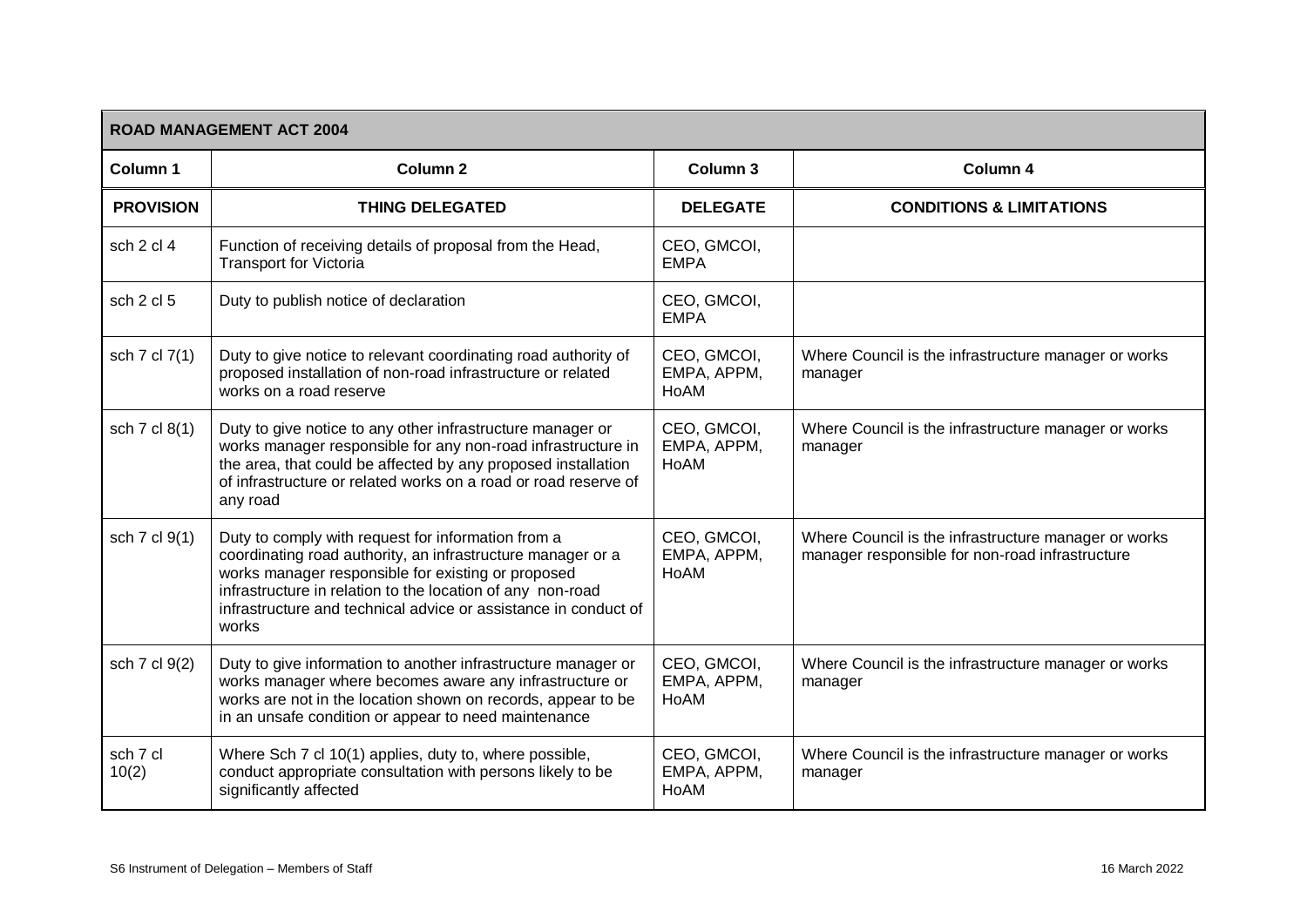|                   | <b>ROAD MANAGEMENT ACT 2004</b>                                                                                                   |                                    |                                                  |  |  |
|-------------------|-----------------------------------------------------------------------------------------------------------------------------------|------------------------------------|--------------------------------------------------|--|--|
| Column 1          | <b>Column 2</b>                                                                                                                   | Column 3                           | Column 4                                         |  |  |
| <b>PROVISION</b>  | <b>THING DELEGATED</b>                                                                                                            | <b>DELEGATE</b>                    | <b>CONDITIONS &amp; LIMITATIONS</b>              |  |  |
| sch 7 cl<br>12(2) | Power to direct infrastructure manager or works manager to<br>conduct reinstatement works                                         | CEO, GMCOI,<br>EMPA, APPM,<br>HoAM | Where Council is the coordinating road authority |  |  |
| sch 7 cl<br>12(3) | Power to take measures to ensure reinstatement works are<br>completed                                                             | CEO, GMCOI,<br>EMPA, APPM,<br>HoAM | Where Council is the coordinating road authority |  |  |
| sch 7 cl<br>12(4) | Duty to ensure that works are conducted by an appropriately<br>qualified person                                                   | CEO, GMCOI,<br>EMPA, APPM,<br>HoAM | Where Council is the coordinating road authority |  |  |
| sch 7 cl<br>12(5) | Power to recover costs                                                                                                            | CEO, GMCOI,<br><b>EMPA</b>         | Where Council is the coordinating road authority |  |  |
| sch 7 cl<br>13(1) | Duty to notify relevant coordinating road authority within 7<br>days that works have been completed, subject to sch 7 cl<br>13(2) | CEO, GMCOI,<br>EMPA, APPM,<br>HoAM | Where Council is the works manager               |  |  |
| sch 7 cl<br>13(2) | Power to vary notice period                                                                                                       | CEO, GMCOI,<br>EMPA, APPM,<br>HoAM | Where Council is the coordinating road authority |  |  |
| sch 7 cl<br>13(3) | Duty to ensure works manager has complied with obligation<br>to give notice under sch 7 cl 13(1)                                  | CEO, GMCOI,<br>EMPA, APPM,<br>HoAM | Where Council is the infrastructure manager      |  |  |
| sch 7 cl<br>16(1) | Power to consent to proposed works                                                                                                | CEO, GMCOI,<br>EMPA, APPM,<br>HoAM | Where Council is the coordinating road authority |  |  |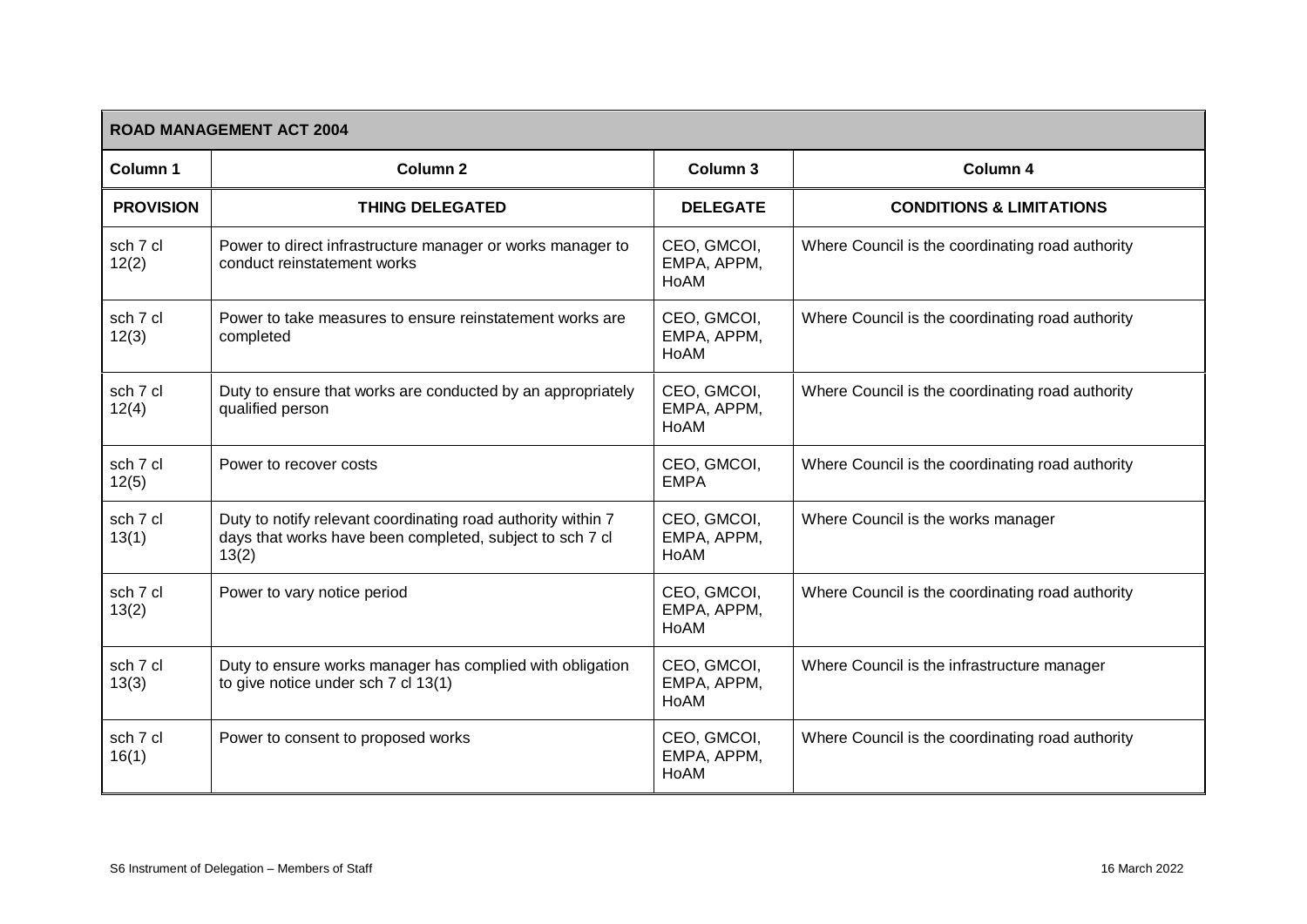| <b>ROAD MANAGEMENT ACT 2004</b> |                                                                                                                                          |                                    |                                                                                                      |  |
|---------------------------------|------------------------------------------------------------------------------------------------------------------------------------------|------------------------------------|------------------------------------------------------------------------------------------------------|--|
| Column 1                        | <b>Column 2</b>                                                                                                                          | Column 3                           | Column 4                                                                                             |  |
| <b>PROVISION</b>                | <b>THING DELEGATED</b>                                                                                                                   | <b>DELEGATE</b>                    | <b>CONDITIONS &amp; LIMITATIONS</b>                                                                  |  |
| sch 7 cl<br>16(4)               | Duty to consult                                                                                                                          | CEO, GMCOI,<br>EMPA, APPM,<br>HoAM | Where Council is the coordinating road authority,<br>responsible authority or infrastructure manager |  |
| sch 7 cl<br>16(5)               | Power to consent to proposed works                                                                                                       | CEO, GMCOI,<br>EMPA, APPM,<br>HoAM | Where Council is the coordinating road authority                                                     |  |
| sch 7 cl<br>16(6)               | Power to set reasonable conditions on consent                                                                                            | CEO, GMCOI,<br>EMPA, APPM,<br>HoAM | Where Council is the coordinating road authority                                                     |  |
| sch 7 cl<br>16(8)               | Power to include consents and conditions                                                                                                 | CEO, GMCOI,<br>EMPA, APPM,<br>HoAM | Where Council is the coordinating road authority                                                     |  |
| sch 7 cl<br>17(2)               | Power to refuse to give consent and duty to give reasons for<br>refusal                                                                  | CEO, GMCOI,<br>EMPA, APPM,<br>HoAM | Where Council is the coordinating road authority                                                     |  |
| sch 7 cl<br>18(1)               | Power to enter into an agreement                                                                                                         | CEO, GMCOI,<br><b>EMPA</b>         | Where Council is the coordinating road authority                                                     |  |
| sch 7 cl<br>19(1)               | Power to give notice requiring rectification of works                                                                                    | CEO, GMCOI,<br>EMPA, APPM,<br>HoAM | Where Council is the coordinating road authority                                                     |  |
| sch 7 cl<br>$19(2)$ & $(3)$     | Power to conduct the rectification works or engage a person<br>to conduct the rectification works and power to recover costs<br>incurred | CEO, GMCOI,<br>EMPA, APPM,<br>HoAM | Where Council is the coordinating road authority                                                     |  |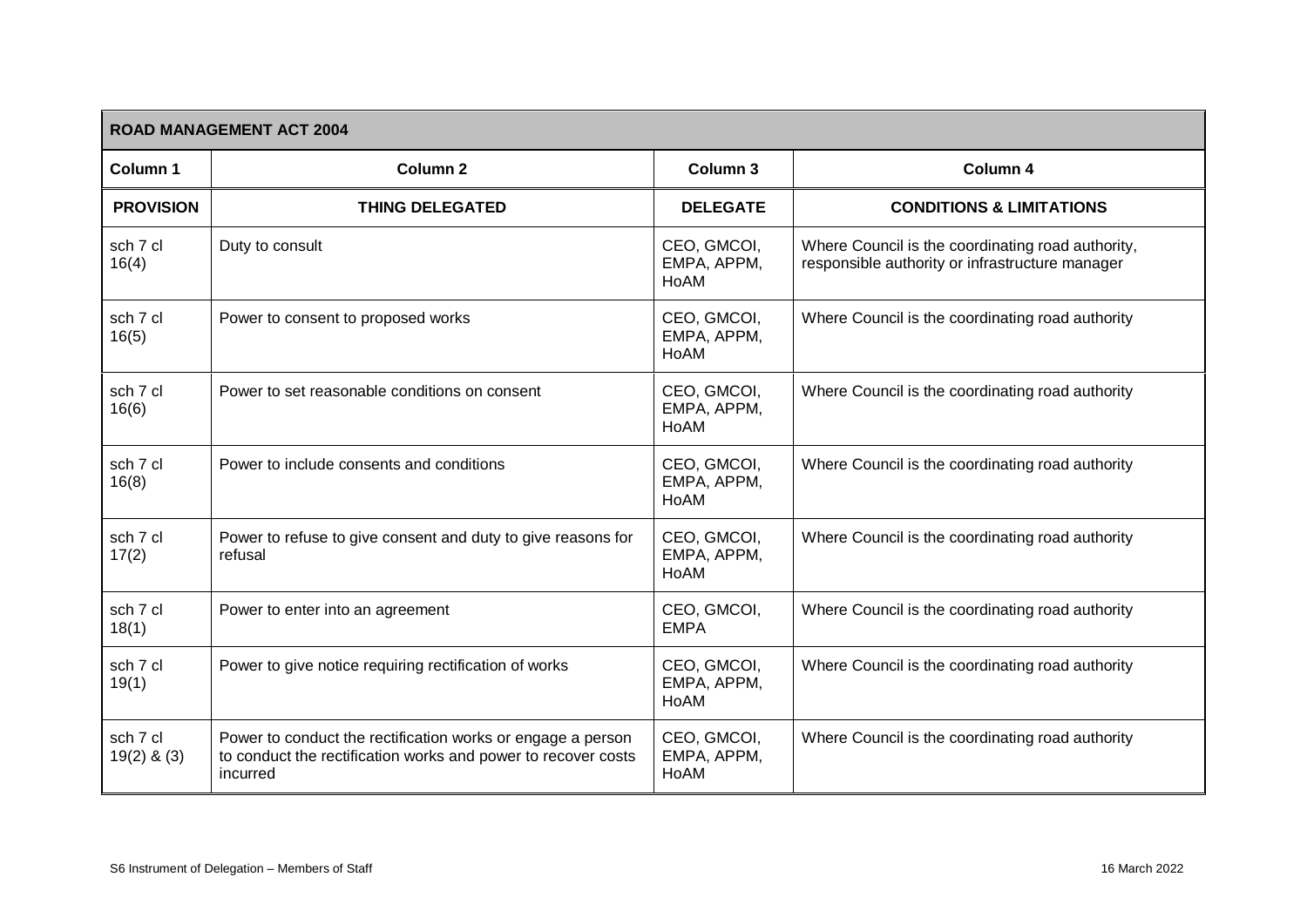| <b>ROAD MANAGEMENT ACT 2004</b> |                                                                                                                                             |                                    |                                                                                                                                                                             |  |
|---------------------------------|---------------------------------------------------------------------------------------------------------------------------------------------|------------------------------------|-----------------------------------------------------------------------------------------------------------------------------------------------------------------------------|--|
| Column 1                        | Column 2                                                                                                                                    | Column 3                           | Column 4                                                                                                                                                                    |  |
| <b>PROVISION</b>                | <b>THING DELEGATED</b>                                                                                                                      | <b>DELEGATE</b>                    | <b>CONDITIONS &amp; LIMITATIONS</b>                                                                                                                                         |  |
| sch 7 cl<br>20(1)               | Power to require removal, relocation, replacement or upgrade<br>of existing non-road infrastructure                                         | CEO, GMCOI,<br>EMPA, APPM,<br>HoAM | Where Council is the coordinating road authority                                                                                                                            |  |
| sch 7A cl 2                     | Power to cause street lights to be installed on roads                                                                                       | CEO, GMCOI,<br>EMPA, APPM,<br>HoAM | Power of responsible road authority where it is the<br>coordinating road authority or responsible road authority<br>in respect of the road                                  |  |
| sch 7A cl<br>3(1)(d)            | Duty to pay installation and operation costs of street lighting<br>where road is not an arterial road                                       | CEO, GMCOI,<br>EMPA, APPM,<br>HoAM | Where Council is the responsible road authority                                                                                                                             |  |
| sch 7A cl<br>3(1)(e)            | Duty to pay installation and operation costs of street lighting -<br>where road is a service road on an arterial road and adjacent<br>areas | CEO, GMCOI,<br>EMPA, APPM,<br>HoAM | Where Council is the responsible road authority                                                                                                                             |  |
| sch 7A cl<br>(3)(1)(f)          | Duty to pay installation and percentage of operation costs of<br>street lighting – for arterial roads in accordance with cls 3(2)<br>and 4  | CEO, GMCOI,<br>EMPA, APPM,<br>HoAM | Duty of Council as responsible road authority that<br>installed the light (re: installation costs) and where<br>Council is relevant municipal council (re: operating costs) |  |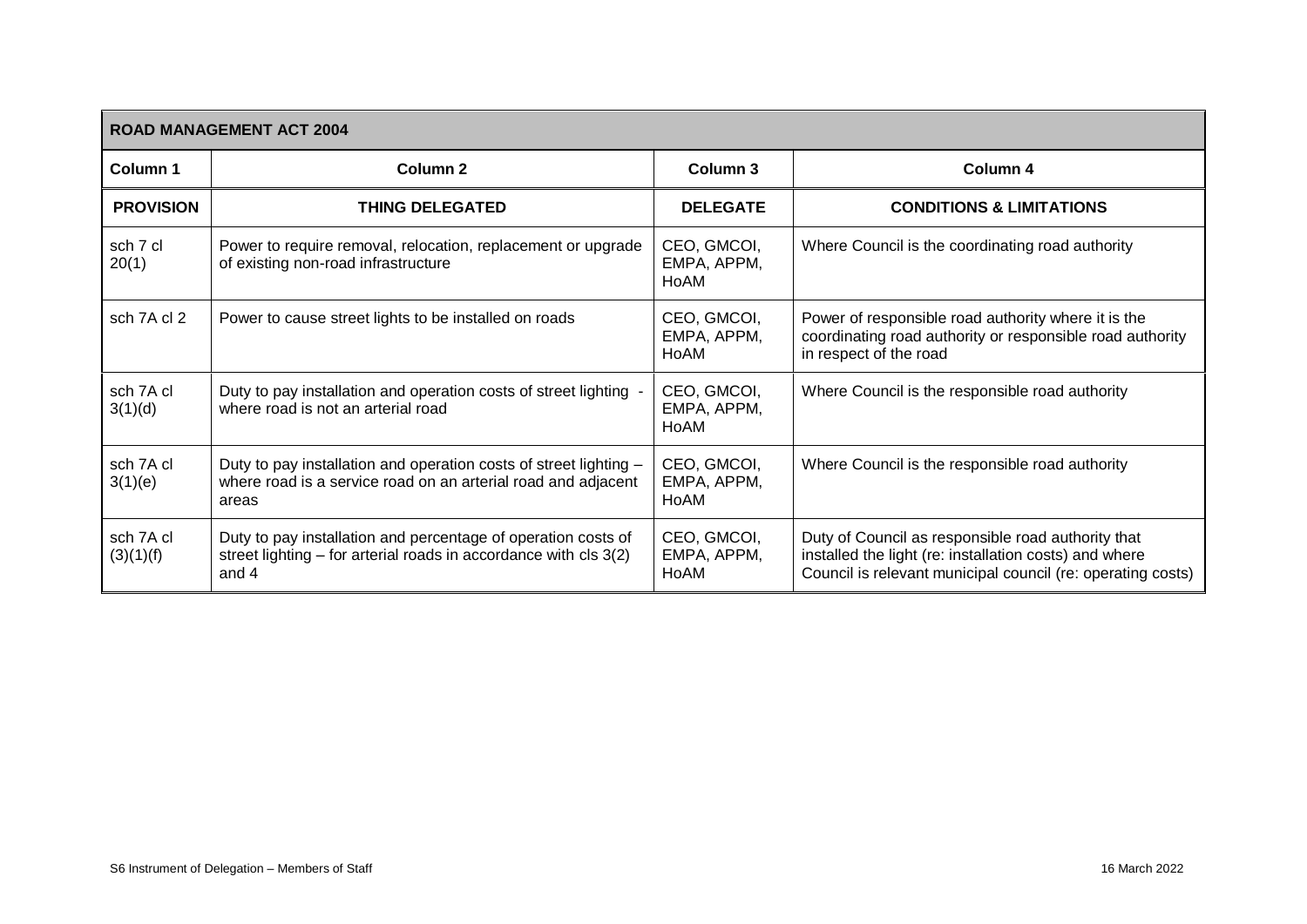| <b>CEMETERIES AND CREMATORIA REGULATIONS 2015</b> |                                                                                                                                                         |                 |                                     |
|---------------------------------------------------|---------------------------------------------------------------------------------------------------------------------------------------------------------|-----------------|-------------------------------------|
| Column <sub>1</sub>                               | Column <sub>2</sub>                                                                                                                                     | Column 3        | Column 4                            |
| <b>PROVISION</b>                                  | <b>THING DELEGATED</b>                                                                                                                                  | <b>DELEGATE</b> | <b>CONDITIONS &amp; LIMITATIONS</b> |
| r 24                                              | Duty to ensure that cemetery complies with depth<br>of burial requirements                                                                              | N/A             |                                     |
| r 25                                              | Duty to ensure that the cemetery complies with the<br>requirements for interment in concrete-lined graves                                               | N/A             |                                     |
| r 27                                              | Power to inspect any coffin, container or other<br>receptacle if satisfied of the matters in paragraphs (a)<br>and $(b)$                                | N/A             |                                     |
| r 28(1)                                           | Power to remove any fittings on any coffin, container or<br>other receptacle if the fittings may impede the<br>cremation process or damage the cremator | N/A             |                                     |
| r 28(2)                                           | Duty to ensure any fittings removed of are disposed in<br>an appropriate manner                                                                         | N/A             |                                     |
| r 29                                              | Power to dispose of any metal substance or non-human<br>substance recovered from a cremator                                                             | N/A             |                                     |
| r 30(2)                                           | Power to release cremated human remains to certain<br>persons                                                                                           | N/A             | Subject to any order of a court     |
| r 31(1)                                           | Duty to make cremated human remains available for<br>collection within 2 working days after the cremation                                               | N/A             |                                     |
| r 31(2)                                           | Duty to hold cremated human remains for at least 12<br>months from the date of cremation                                                                | N/A             |                                     |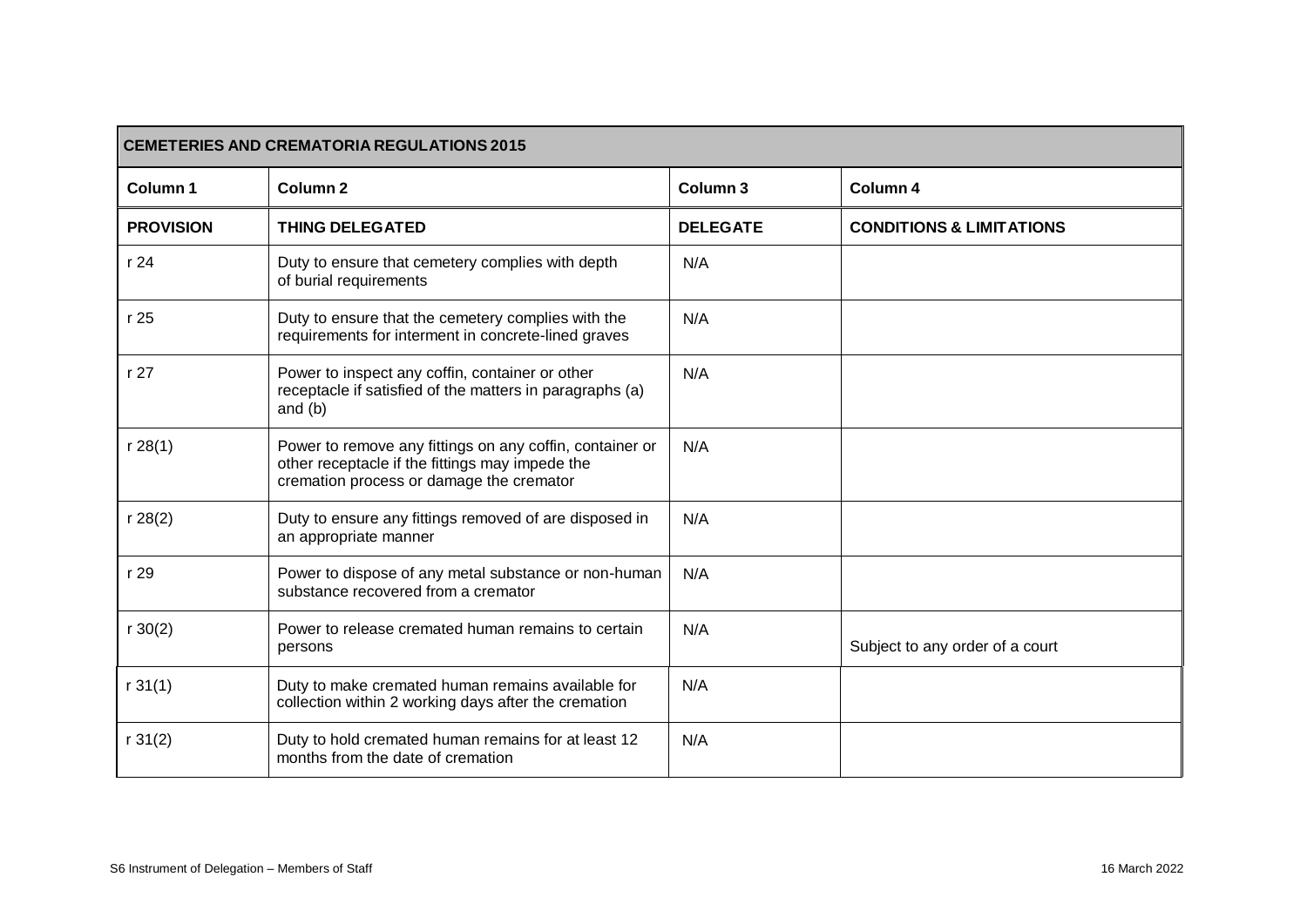| <b>CEMETERIES AND CREMATORIA REGULATIONS 2015</b> |                                                                                                                             |                     |                                     |
|---------------------------------------------------|-----------------------------------------------------------------------------------------------------------------------------|---------------------|-------------------------------------|
| Column <sub>1</sub>                               | Column <sub>2</sub>                                                                                                         | Column <sub>3</sub> | Column 4                            |
| <b>PROVISION</b>                                  | <b>THING DELEGATED</b>                                                                                                      | <b>DELEGATE</b>     | <b>CONDITIONS &amp; LIMITATIONS</b> |
| r 31(3)                                           | Power to dispose of cremated human remains if no<br>person gives a direction within 12 months of the date of<br>cremation   | N/A                 |                                     |
| r 31(4)                                           | Duty to take reasonable steps notify relevant people<br>of intention to dispose of remains at expiry of 12<br>month period  | N/A                 |                                     |
| r 32                                              | Duty to ensure a mausoleum is constructed<br>in accordance with paragraphs (a)-(d)                                          | N/A                 |                                     |
| r 33(1)                                           | Duty to ensure that remains are interred in a coffin,<br>container or receptacle in accordance with paragraphs<br>$(a)-(c)$ | N/A                 |                                     |
| r 33(2)                                           | Duty to ensure that remains are interred in<br>accordance with paragraphs (a)-(b)                                           | N/A                 |                                     |
| r 34                                              | Duty to ensure that a crypt space in a mausoleum<br>is sealed in accordance with paragraphs (a)-(b)                         | N/A                 |                                     |
| r 36                                              | Duty to provide statement that alternative vendors<br>or supplier of monuments exist                                        | N/A                 |                                     |
| r 40                                              | Power to approve a person to play sport within a public<br>cemetery                                                         | N/A                 |                                     |
| r 41(1)                                           | Power to approve fishing and bathing within a public<br>cemetery                                                            | N/A                 |                                     |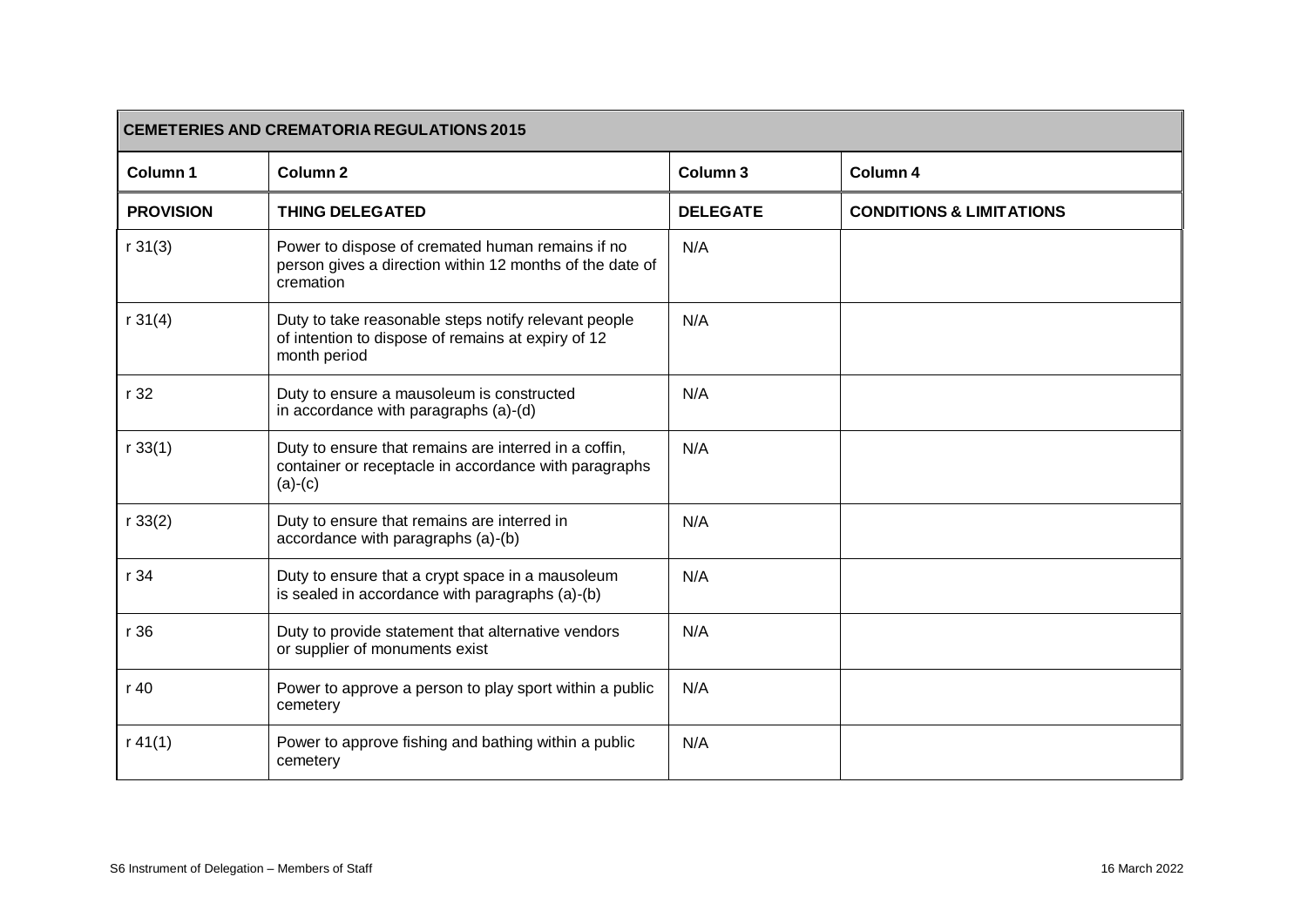| <b>CEMETERIES AND CREMATORIA REGULATIONS 2015</b> |                                                                                                                                                      |                 |                                      |
|---------------------------------------------------|------------------------------------------------------------------------------------------------------------------------------------------------------|-----------------|--------------------------------------|
| Column 1                                          | Column <sub>2</sub>                                                                                                                                  | Column 3        | Column 4                             |
| <b>PROVISION</b>                                  | <b>THING DELEGATED</b>                                                                                                                               | <b>DELEGATE</b> | <b>CONDITIONS &amp; LIMITATIONS</b>  |
| r 42(1)                                           | Power to approve hunting within a public cemetery                                                                                                    | N/A             |                                      |
| r 43                                              | Power to approve camping within a public cemetery                                                                                                    | N/A             |                                      |
| r 45(1)                                           | Power to approve the removal of plants within a public<br>cemetery                                                                                   | N/A             |                                      |
| r 46                                              | Power to approve certain activities under the<br>Regulations if satisfied of regulation (1)(a)-(c)                                                   | N/A             |                                      |
| r 47(3)                                           | Power to approve the use of fire in a public cemetery                                                                                                | N/A             |                                      |
| r 48(2)                                           | Power to approve a person to drive, ride or use a<br>vehicle on any surface other than a road, track or<br>parking area                              | N/A             |                                      |
|                                                   | Note: sch 2 contains Model Rules - only applicable if the cemetery trust has not made its own cemetery trust rules                                   |                 |                                      |
| sch 2 cl 4                                        | Power to approve the carrying out of an activity referred<br>to in rules 8, 16, 17 and 18 of sch 2                                                   | N/A             | See note above regarding model rules |
| sch 2 cl 5(1)                                     | Duty to display the hours during which<br>pedestrian access is available to the cemetery                                                             | N/A             | See note above regarding model rules |
| sch 2 cl 5(2)                                     | Duty to notify the Secretary of, (a) the hours during<br>which pedestrian access is available to the cemetery;<br>and (b) any changes to those hours | N/A             | See note above regarding model rules |
| sch 2 cl 6(1)                                     | Power to give directions regarding the manner in which<br>a funeral is to be conducted                                                               | N/A             | See note above regarding model rules |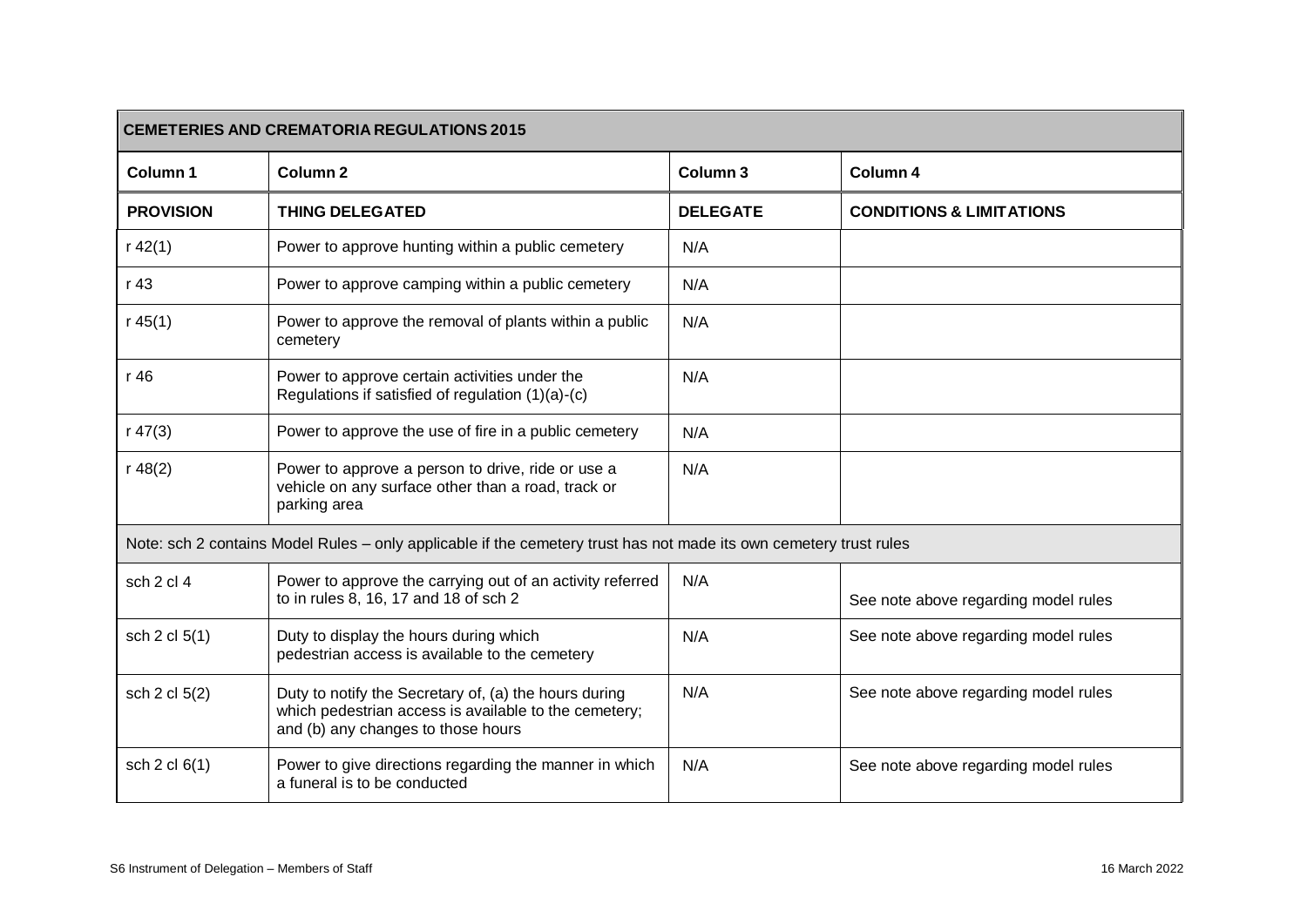| <b>CEMETERIES AND CREMATORIA REGULATIONS 2015</b> |                                                                                                                  |                 |                                      |
|---------------------------------------------------|------------------------------------------------------------------------------------------------------------------|-----------------|--------------------------------------|
| Column <sub>1</sub>                               | Column <sub>2</sub>                                                                                              | Column 3        | Column 4                             |
| <b>PROVISION</b>                                  | <b>THING DELEGATED</b>                                                                                           | <b>DELEGATE</b> | <b>CONDITIONS &amp; LIMITATIONS</b>  |
| sch 2 cl 7(1)                                     | Power to give directions regarding the dressing of<br>places of interment and memorials                          | N/A             | See note above regarding model rules |
| sch 2 cl 8                                        | Power to approve certain mementos on a memorial                                                                  | N/A             | See note above regarding model rules |
| sch 2 cl 11(1)                                    | Power to remove objects from a memorial or place of<br>interment                                                 | N/A             | See note above regarding model rules |
| sch 2 cl 11(2)                                    | Duty to ensure objects removed under sub rule (1)<br>are disposed of in an appropriate manner                    | N/A             | See note above regarding model rules |
| sch 2 cl 12                                       | Power to inspect any work being carried out on<br>memorials, places of interment and buildings for<br>ceremonies | N/A             | See note above regarding model rules |
| sch 2 cl 14                                       | Power to approve an animal to enter into or remain in a<br>cemetery                                              | N/A             | See note above regarding model rules |
| sch 2 cl 16(1)                                    | Power to approve construction and building within a<br>cemetery                                                  | N/A             | See note above regarding model rules |
| sch 2 cl 17(1)                                    | Power to approve action to disturb or demolish property<br>of the cemetery trust                                 | N/A             | See note above regarding model rules |
| sch 2 cl 18(1)                                    | Power to approve digging or planting within a cemetery                                                           | N/A             | See note above regarding model rules |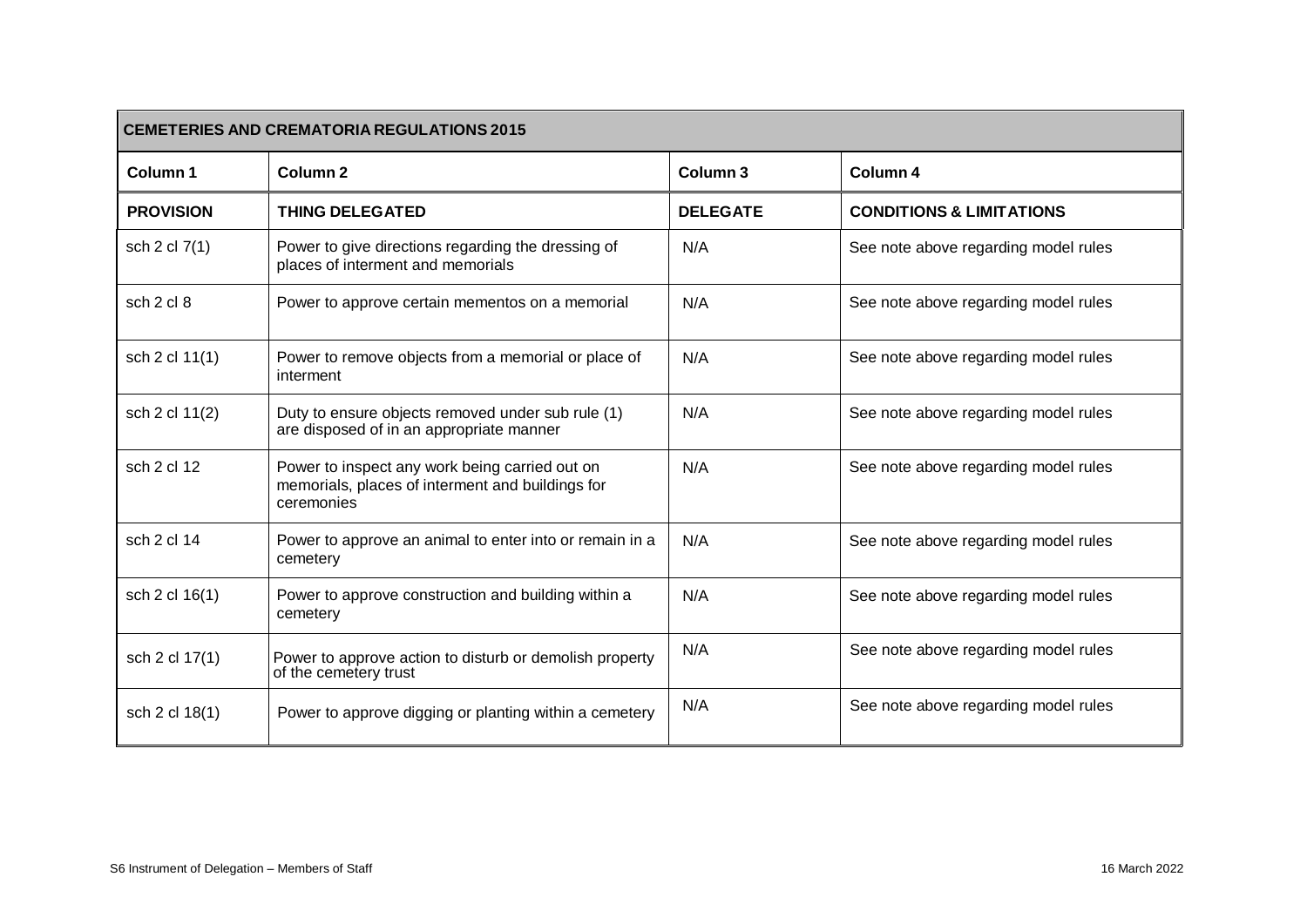| <b>PLANNING AND ENVIRONMENT REGULATIONS 2015</b> |                                                                                                                                                                                                                                                                                                         |                                         |                                                                                                                                                                                                                                                                   |  |
|--------------------------------------------------|---------------------------------------------------------------------------------------------------------------------------------------------------------------------------------------------------------------------------------------------------------------------------------------------------------|-----------------------------------------|-------------------------------------------------------------------------------------------------------------------------------------------------------------------------------------------------------------------------------------------------------------------|--|
| Column 1                                         | Column <sub>2</sub>                                                                                                                                                                                                                                                                                     | Column 3                                | Column 4                                                                                                                                                                                                                                                          |  |
| <b>PROVISION</b>                                 | <b>THING DELEGATED</b>                                                                                                                                                                                                                                                                                  | <b>DELEGATE</b>                         | <b>CONDITIONS AND LIMITATIONS</b>                                                                                                                                                                                                                                 |  |
| r <sub>6</sub>                                   | Function of receiving notice, under s 19(1)(c) of the Act, from<br>a planning authority of its preparation of an amendment to a<br>planning scheme                                                                                                                                                      | CEO, GMCGD,<br>EMCPS, MCD,<br><b>SO</b> | Where Council is not the planning authority and the<br>amendment affects land within its municipal district; or<br>Where the amendment will amend the planning scheme<br>to designate Council as an acquiring authority.                                          |  |
| r 21                                             | Power of responsible authority to require a permit applicant to<br>verify information (by statutory declaration or other written<br>confirmation satisfactory to the responsible authority) in an<br>application for a permit or to amend a permit or any<br>information provided under s 54 of the Act | CEO, GMCGD,<br>EMCPS, MCD,<br>SO        |                                                                                                                                                                                                                                                                   |  |
| r25(a)                                           | Duty to make copy of matter considered under s 60(1A)(g)<br>available for inspection free of charge                                                                                                                                                                                                     | CEO, GMCGD,<br>EMCPS, MCD,<br><b>SO</b> | Where Council is the responsible authority                                                                                                                                                                                                                        |  |
| r 25(b)                                          | Function of receiving a copy of any document considered<br>under $s 60(1A)(g)$ by the responsible authority and duty to<br>make the document available for inspection free of charge                                                                                                                    | CEO, GMCGD,<br>EMCPS, MCD,<br><b>SO</b> | Where Council is not the responsible authority but the<br>relevant land is within Council's municipal district                                                                                                                                                    |  |
| r 42                                             | Function of receiving notice under s 96C(1)(c) of the Act from<br>a planning authority of its preparation of a combined<br>application for an amendment to a planning scheme and<br>notice of a permit application                                                                                      | CEO, GMCGD,<br>EMCPS, MCD,<br><b>SO</b> | Where:<br>Council is not the planning authority and the<br>$\bullet$<br>amendment affects land within Council's<br>municipal district; or<br>Where the amendment will amend the planning<br>$\bullet$<br>scheme to designate Council as an acquiring<br>authority |  |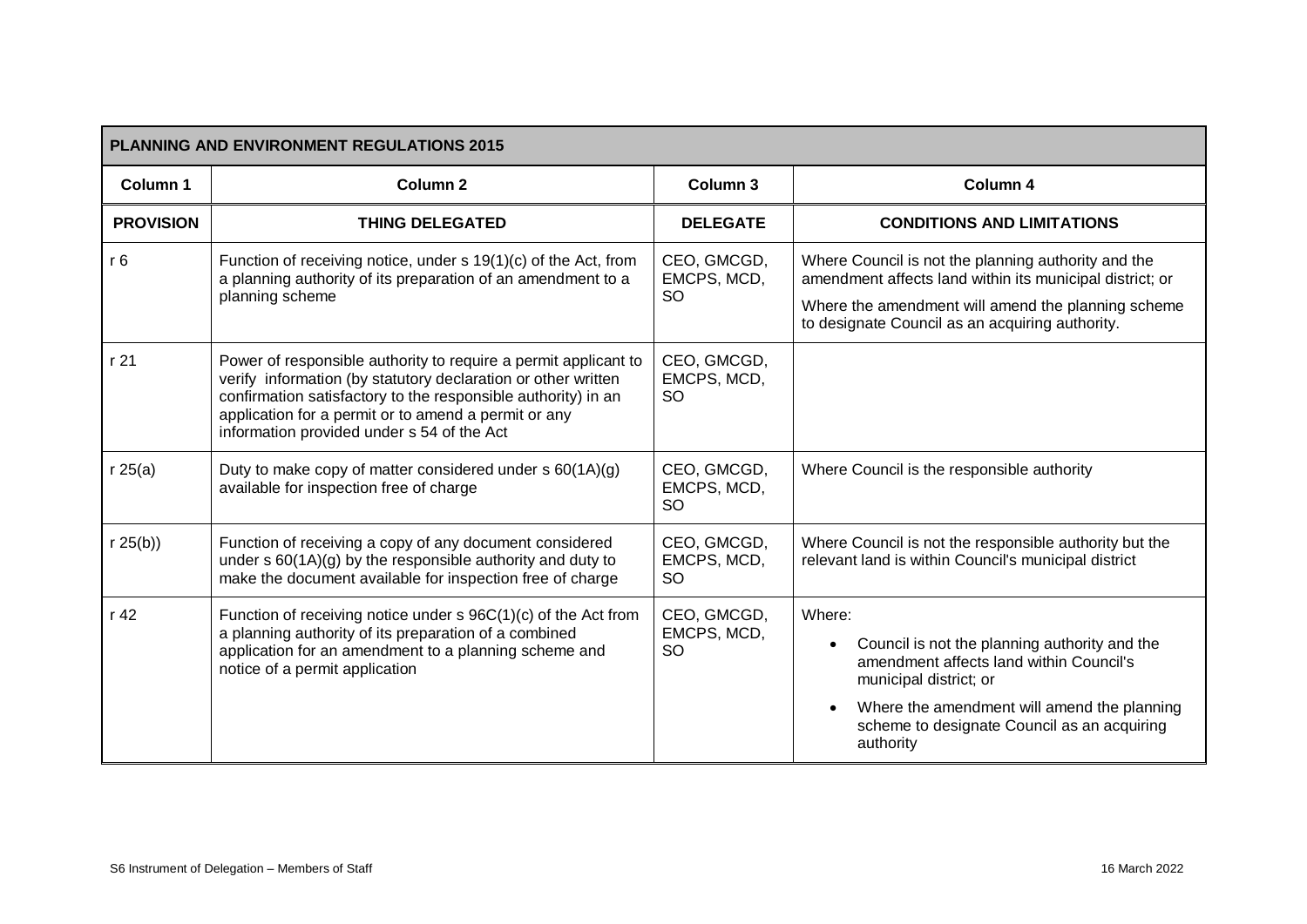| PLANNING AND ENVIRONMENT (FEES) REGULATIONS 2016 |                                                                                                                                   |                                         |                                   |  |
|--------------------------------------------------|-----------------------------------------------------------------------------------------------------------------------------------|-----------------------------------------|-----------------------------------|--|
| Column 1                                         | Column <sub>2</sub>                                                                                                               | Column 3                                | Column 4                          |  |
| <b>PROVISION</b>                                 | <b>THING DELEGATED</b>                                                                                                            | <b>DELEGATE</b>                         | <b>CONDITIONS AND LIMITATIONS</b> |  |
| r 19                                             | Power to waive or rebate a fee relating to an amendment of a<br>planning scheme                                                   | CEO, GMCGD,<br><b>EMCPS</b>             |                                   |  |
| r 20                                             | Power to waive or rebate a fee other than a fee relating to an<br>amendment to a planning scheme                                  | CEO, GMCGD,<br><b>MCD</b>               |                                   |  |
| r 21                                             | Duty to record matters taken into account and which formed<br>the basis of a decision to waive or rebate a fee under r19 or<br>20 | CEO, GMCGD,<br>EMCPS, MCD,<br><b>SO</b> |                                   |  |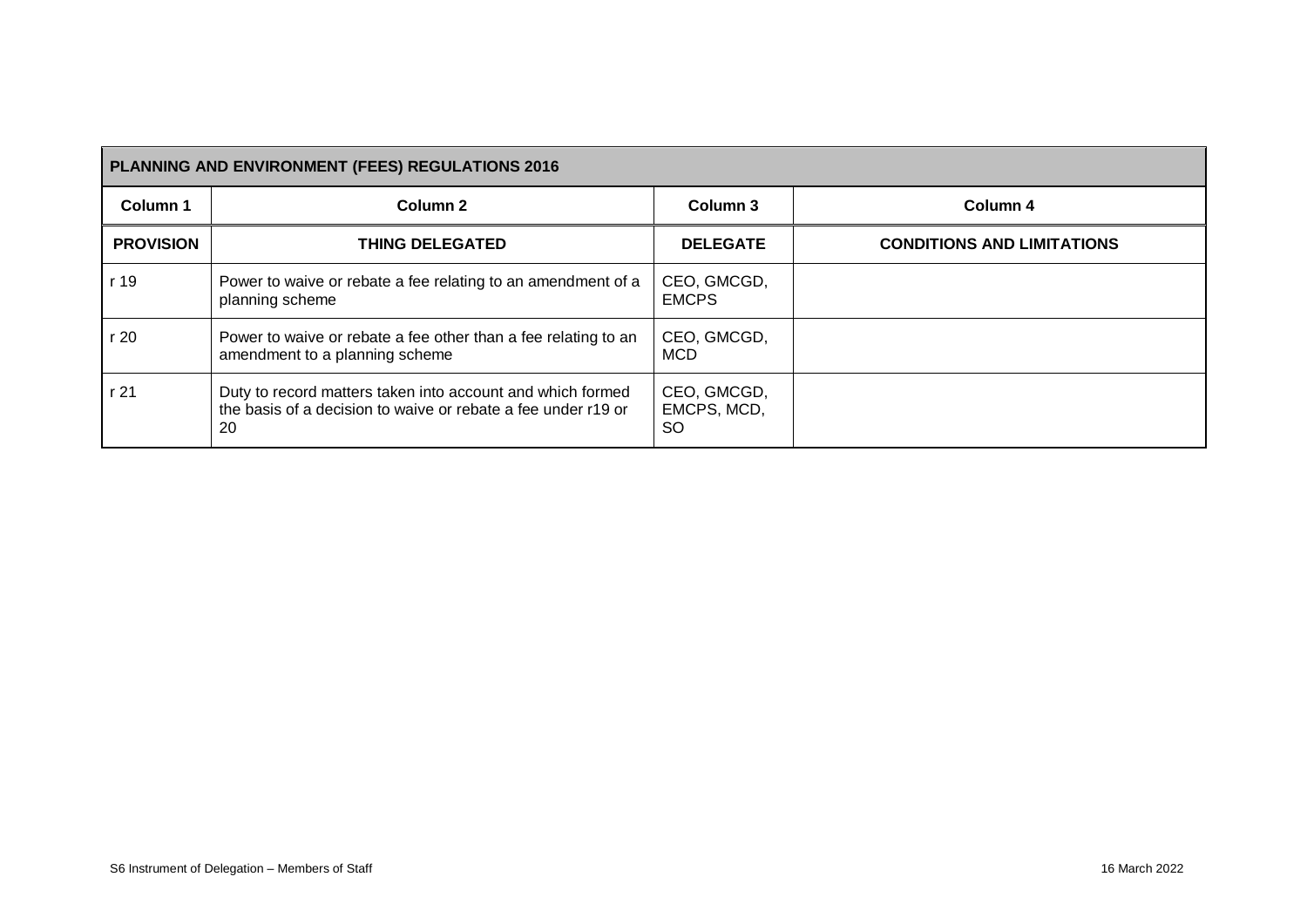| RESIDENTIAL TENANCIES (CARAVAN PARKS AND MOVABLE DWELLINGS REGISTRATION AND STANDARDS) REGULATIONS 2020 |                                                                                                                                |                 |                                     |  |
|---------------------------------------------------------------------------------------------------------|--------------------------------------------------------------------------------------------------------------------------------|-----------------|-------------------------------------|--|
| Column 1                                                                                                | Column <sub>2</sub>                                                                                                            | Column 3        | Column 4                            |  |
| <b>PROVISION</b>                                                                                        | <b>THING DELEGATED</b>                                                                                                         | <b>DELEGATE</b> | <b>CONDITIONS &amp; LIMITATIONS</b> |  |
| r <sub>7</sub>                                                                                          | Power to enter into a written agreement with a caravan park<br>owner                                                           | N/A             | <b>Refers to Caravan Parks</b>      |  |
| r 10                                                                                                    | Function of receiving application for registration                                                                             | N/A             | <b>Refers to Caravan Parks</b>      |  |
| r 11                                                                                                    | Function of receiving application for renewal of registration                                                                  | N/A             | <b>Refers to Caravan Parks</b>      |  |
| r 12(1)                                                                                                 | Duty to grant the registration if satisfied that the caravan park<br>complies with these regulations                           | N/A             | Refers to Caravan Parks             |  |
| r 12(1)                                                                                                 | Power to refuse to renew the registration if not satisfied that<br>the caravan park complies with these regulations            | N/A             | <b>Refers to Caravan Parks</b>      |  |
| r 12(2)                                                                                                 | Duty to renew the registration if satisfied that the caravan<br>park complies with these regulations                           | N/A             | <b>Refers to Caravan Parks</b>      |  |
| r 12(2)                                                                                                 | Power to refuse to renew the registration if not satisfied that<br>the caravan park complies with these regulations            | N/A             | Refers to Caravan Parks             |  |
| r 12(3)                                                                                                 | Duty to have regard to matters in determining an application<br>for registration or an application for renewal of registration | N/A             | <b>Refers to Caravan Parks</b>      |  |
| r $12(4)$ & $(5)$                                                                                       | Duty to issue certificate of registration                                                                                      | N/A             | Refers to Caravan Parks             |  |
| r 14(1)                                                                                                 | Function of receiving notice of transfer of ownership                                                                          | N/A             | <b>Refers to Caravan Parks</b>      |  |
| r 14(3)                                                                                                 | Power to determine where notice of transfer is displayed                                                                       | N/A             | <b>Refers to Caravan Parks</b>      |  |

 $\blacksquare$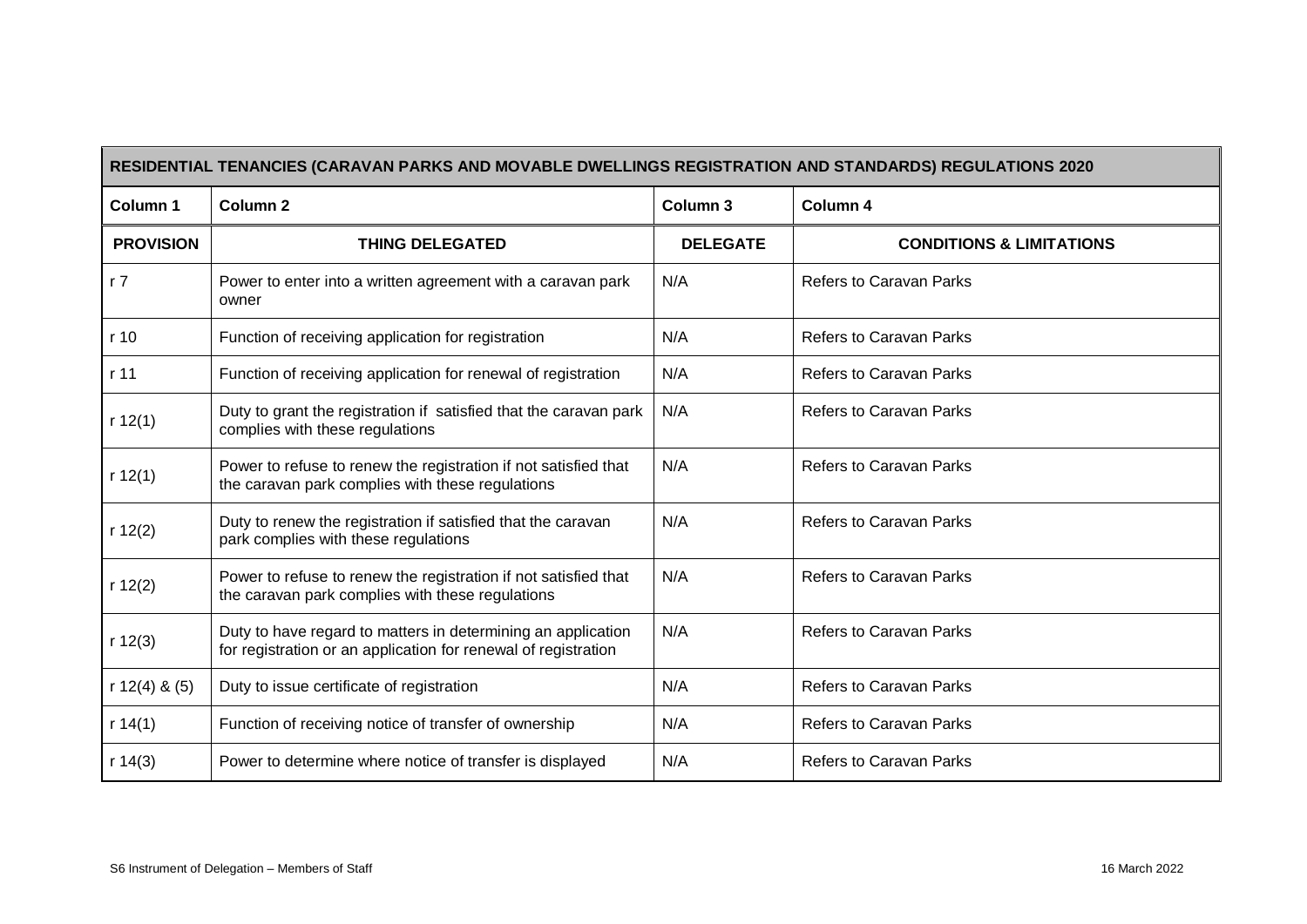| RESIDENTIAL TENANCIES (CARAVAN PARKS AND MOVABLE DWELLINGS REGISTRATION AND STANDARDS) REGULATIONS 2020 |                                                                                                                                                      |                     |                                     |  |  |
|---------------------------------------------------------------------------------------------------------|------------------------------------------------------------------------------------------------------------------------------------------------------|---------------------|-------------------------------------|--|--|
| Column 1                                                                                                | Column <sub>2</sub>                                                                                                                                  | Column <sub>3</sub> | Column 4                            |  |  |
| <b>PROVISION</b>                                                                                        | <b>THING DELEGATED</b>                                                                                                                               | <b>DELEGATE</b>     | <b>CONDITIONS &amp; LIMITATIONS</b> |  |  |
| r 15(1)                                                                                                 | Duty to transfer registration to new caravan park owner                                                                                              | N/A                 | Refers to Caravan Parks             |  |  |
| r $15(2)$                                                                                               | Duty to issue a certificate of transfer of registration                                                                                              | N/A                 | Refers to Caravan Parks             |  |  |
| r 15(3)                                                                                                 | Power to determine where certificate of transfer of registration<br>is displayed                                                                     | N/A                 | Refers to Caravan Parks             |  |  |
| r $16(1)$                                                                                               | Power to determine the fee to accompany applications for<br>registration or applications for renewal of registration                                 | N/A                 | <b>Refers to Caravan Parks</b>      |  |  |
| r 17                                                                                                    | Duty to keep register of caravan parks                                                                                                               | N/A                 | Refers to Caravan Parks             |  |  |
| r 18(4)                                                                                                 | Power to determine where the emergency contact person's<br>details are displayed                                                                     | N/A                 | <b>Refers to Caravan Parks</b>      |  |  |
| r 18(6)                                                                                                 | Power to determine where certain information is displayed                                                                                            | N/A                 | Refers to Caravan Parks             |  |  |
| r 22(1)                                                                                                 | Duty to notify a caravan park owner of the relevant<br>emergency services agencies for the caravan park, on the<br>request of the caravan park owner | N/A                 | <b>Refers to Caravan Parks</b>      |  |  |
| r 22(2)                                                                                                 | Duty to consult with relevant emergency services agencies                                                                                            | N/A                 | Refers to Caravan Parks             |  |  |
| r 23                                                                                                    | Power to determine places in which caravan park owner must<br>display a copy of emergency procedures                                                 | N/A                 | <b>Refers to Caravan Parks</b>      |  |  |
| r 24                                                                                                    | Power to determine places in which caravan park owner must<br>display copy of public emergency warnings                                              | N/A                 | Refers to Caravan Parks             |  |  |
| r 25(3)                                                                                                 | Duty to consult with relevant floodplain management authority                                                                                        | N/A                 | Refers to Caravan Parks             |  |  |

r.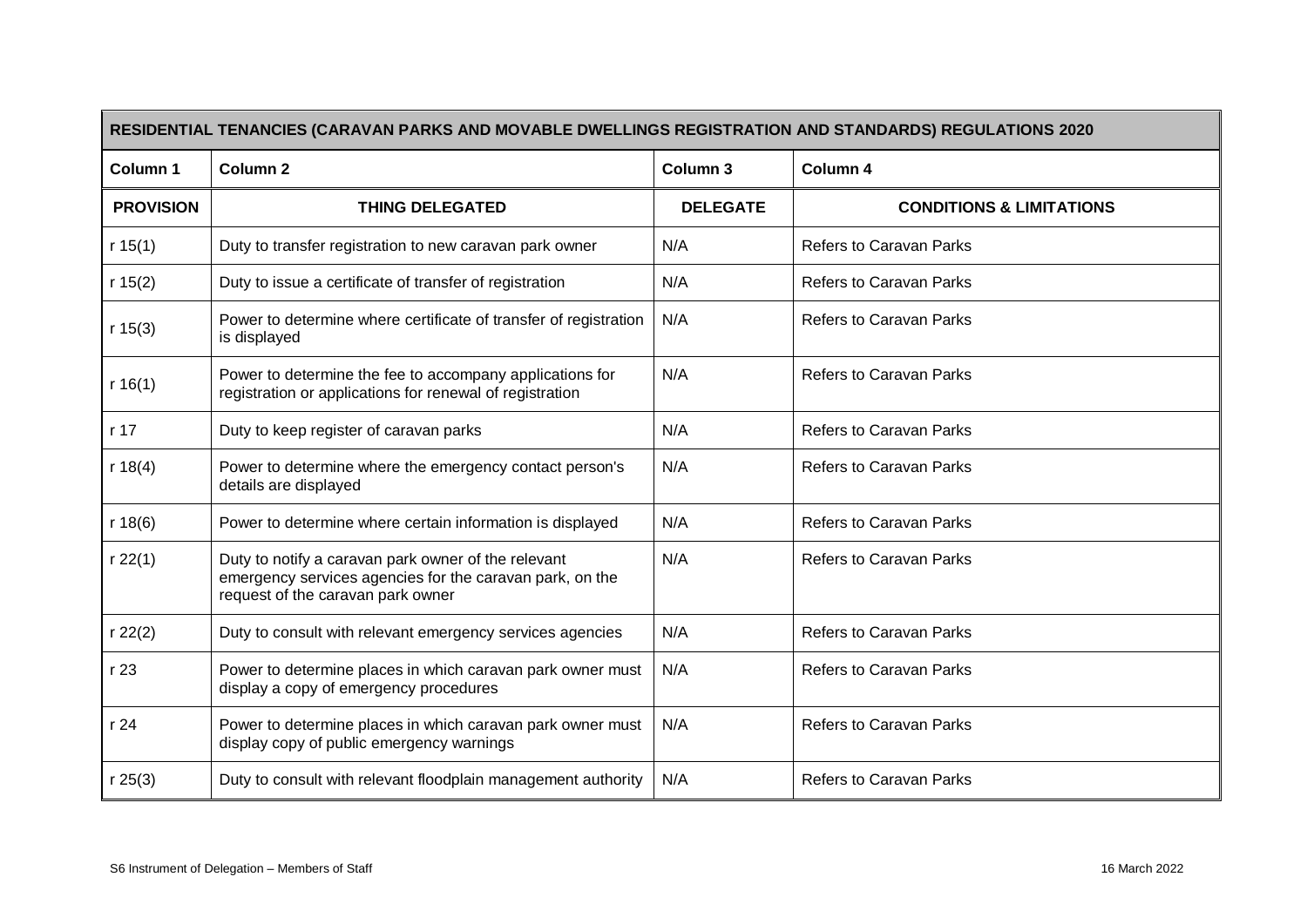| RESIDENTIAL TENANCIES (CARAVAN PARKS AND MOVABLE DWELLINGS REGISTRATION AND STANDARDS) REGULATIONS 2020 |                                                                                                                       |                 |                                     |  |
|---------------------------------------------------------------------------------------------------------|-----------------------------------------------------------------------------------------------------------------------|-----------------|-------------------------------------|--|
| Column 1                                                                                                | <b>Column 2</b>                                                                                                       | Column 3        | Column 4                            |  |
| <b>PROVISION</b>                                                                                        | <b>THING DELEGATED</b>                                                                                                | <b>DELEGATE</b> | <b>CONDITIONS &amp; LIMITATIONS</b> |  |
| r 26                                                                                                    | Duty to have regard to any report of the relevant fire authority                                                      | N/A             | <b>Refers to Caravan Parks</b>      |  |
| r 28(c)                                                                                                 | Power to approve system for the collection, removal and<br>disposal of sewage and waste water from a movable dwelling | N/A             | <b>Refers to Caravan Parks</b>      |  |
| r 40                                                                                                    | Function of receiving notice of proposed installation of<br>unregistrable movable dwelling or rigid annexe            | N/A             | <b>Refers to Caravan Parks</b>      |  |
| r 40(b)                                                                                                 | Power to require notice of proposal to install unregistrable<br>movable dwelling or rigid annexe                      | N/A             | <b>Refers to Caravan Parks</b>      |  |
| r $41(4)$                                                                                               | Function of receiving installation certificate                                                                        | N/A             | <b>Refers to Caravan Parks</b>      |  |
| r 43                                                                                                    | Power to approve use of a non-habitable structure as a<br>dwelling or part of a dwelling                              | N/A             | <b>Refers to Caravan Parks</b>      |  |
| Sch 3 cl 4(3)                                                                                           | Power to approve the removal of wheels and axles from<br>unregistrable movable dwelling                               | N/A             | <b>Refers to Caravan Parks</b>      |  |

 $\blacksquare$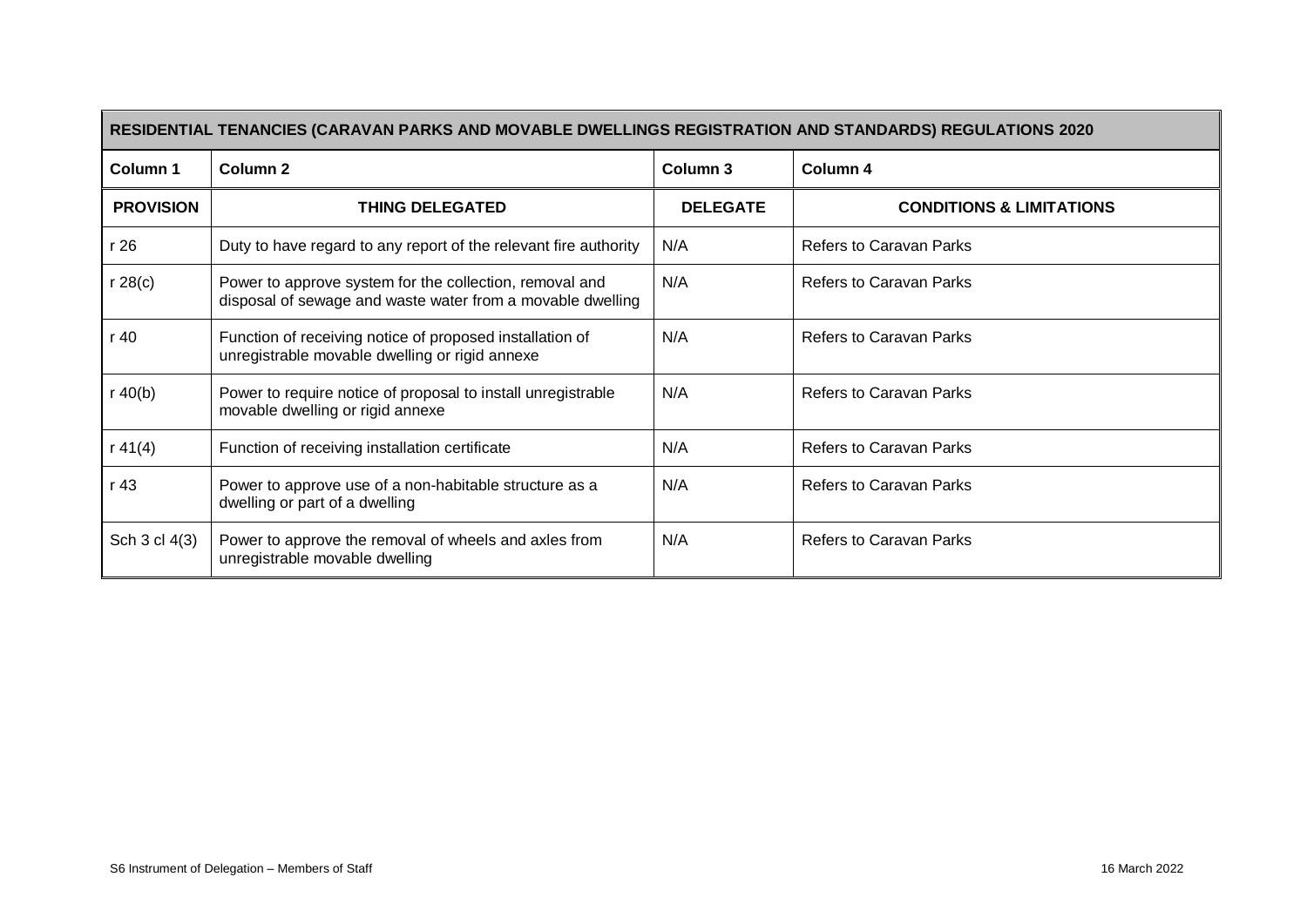| ROAD MANAGEMENT (GENERAL) REGULATIONS 2016 |                                                                                                                                                    |                                    |                                                  |  |  |  |
|--------------------------------------------|----------------------------------------------------------------------------------------------------------------------------------------------------|------------------------------------|--------------------------------------------------|--|--|--|
| Column <sub>1</sub>                        | <b>Column 2</b>                                                                                                                                    | Column 3                           | Column 4                                         |  |  |  |
| <b>PROVISION</b>                           | <b>THING DELEGATED</b>                                                                                                                             | <b>DELEGATE</b>                    | <b>CONDITIONS &amp; LIMITATIONS</b>              |  |  |  |
| r 8(1)                                     | Duty to conduct reviews of road management plan                                                                                                    | CEO, GMCOI,<br><b>EMPA</b>         |                                                  |  |  |  |
| $r \, 9(2)$                                | Duty to produce written report of review of road management<br>plan and make report available                                                      | CEO, GMCOI,<br><b>EMPA</b>         |                                                  |  |  |  |
| $r \, 9(3)$                                | Duty to give notice where road management review is<br>completed and no amendments will be made (or no<br>amendments for which notice is required) | CEO, GMCOI,<br><b>EMPA</b>         | Where Council is the coordinating road authority |  |  |  |
| r 10                                       | Duty to give notice of amendment which relates to standard of<br>construction, inspection, maintenance or repair under s 41 of<br>the Act          | CEO, GMCOI,<br><b>EMPA</b>         |                                                  |  |  |  |
| r 13(1)                                    | Duty to publish notice of amendments to road management<br>plan                                                                                    | CEO, GMCOI,<br><b>EMPA</b>         | Where Council is the coordinating road authority |  |  |  |
| r 13(3)                                    | Duty to record on road management plan the substance and<br>date of effect of amendment                                                            | CEO, GMCOI,<br><b>EMPA</b>         |                                                  |  |  |  |
| r 16(3)                                    | Power to issue permit                                                                                                                              | CEO, GMCOI,<br>EMPA, APPM,<br>HoAM | Where Council is the coordinating road authority |  |  |  |
| r 18(1)                                    | Power to give written consent re damage to road                                                                                                    | CEO, GMCOI,<br>EMPA, APPM,<br>HoAM | Where Council is the coordinating road authority |  |  |  |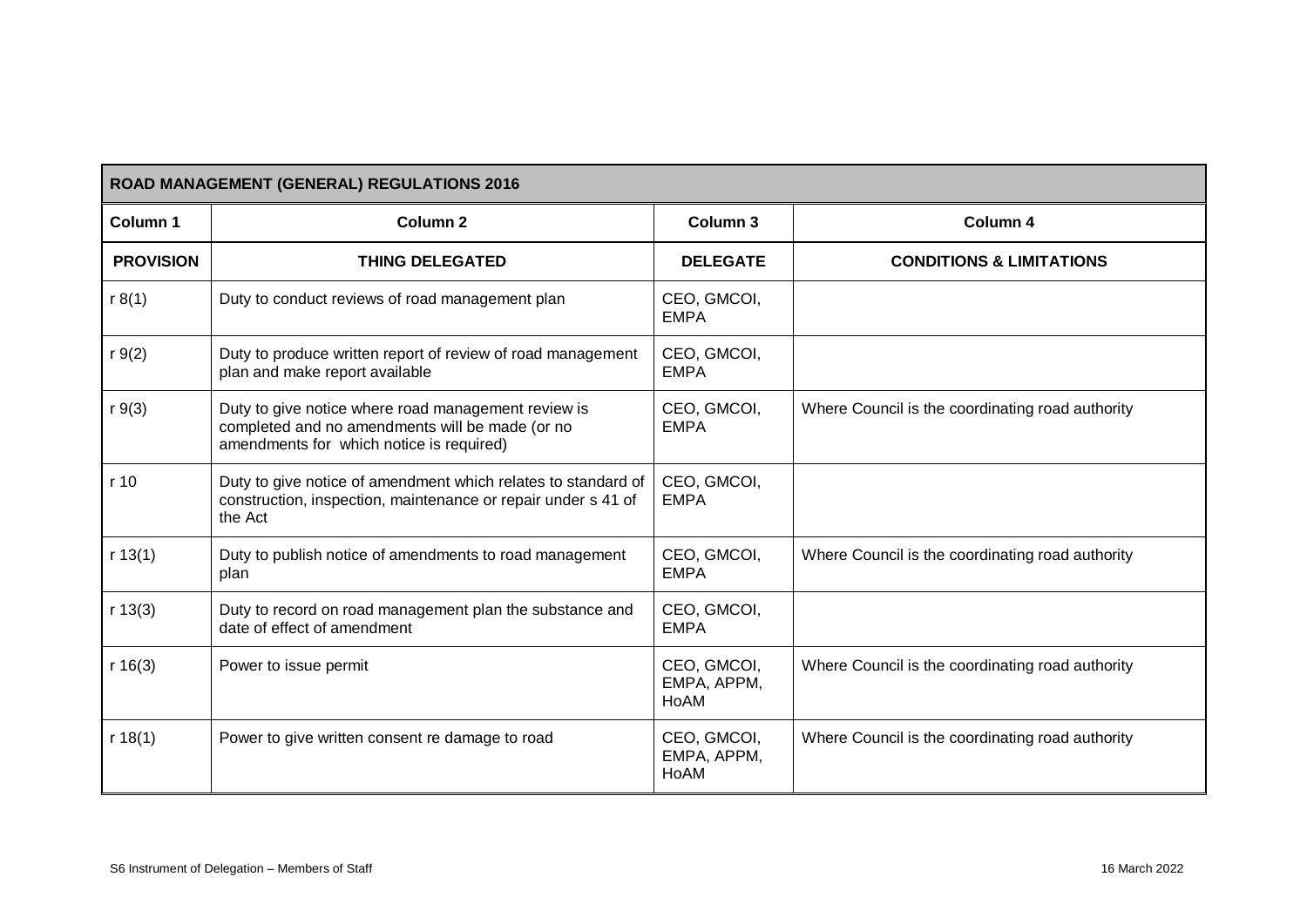| <b>ROAD MANAGEMENT (GENERAL) REGULATIONS 2016</b> |                                                                                                                      |                                                          |                                                  |  |  |  |
|---------------------------------------------------|----------------------------------------------------------------------------------------------------------------------|----------------------------------------------------------|--------------------------------------------------|--|--|--|
| Column 1                                          | Column 2                                                                                                             | Column 3                                                 | Column 4                                         |  |  |  |
| <b>PROVISION</b>                                  | <b>THING DELEGATED</b>                                                                                               | <b>DELEGATE</b>                                          | <b>CONDITIONS &amp; LIMITATIONS</b>              |  |  |  |
| r 23(2)                                           | Power to make submission to Tribunal                                                                                 | CEO, GMCOI,<br><b>EMPA</b>                               | Where Council is the coordinating road authority |  |  |  |
| r 23(4)                                           | Power to charge a fee for application under s 66(1) Road<br>Management Act                                           | CEO, GMCOI,<br>EMPA, APPM,<br>HoAM                       | Where Council is the coordinating road authority |  |  |  |
| r 25(1)                                           | Power to remove objects, refuse, rubbish or other material<br>deposited or left on road                              | CEO, GMCOI,<br>GMCGD, EMPA,<br>EMCCO, MSA,<br>APPM, HoAM | Where Council is the responsible road authority  |  |  |  |
| r 25(2)                                           | Power to sell or dispose of things removed from road or part<br>of road (after first complying with regulation 25(3) | CEO, GMCOI,<br><b>EMPA</b>                               | Where Council is the responsible road authority  |  |  |  |
| r 25(5)                                           | Power to recover in the Magistrates' Court, expenses from<br>person responsible                                      | CEO, GMCOI,<br><b>EMPA</b>                               |                                                  |  |  |  |